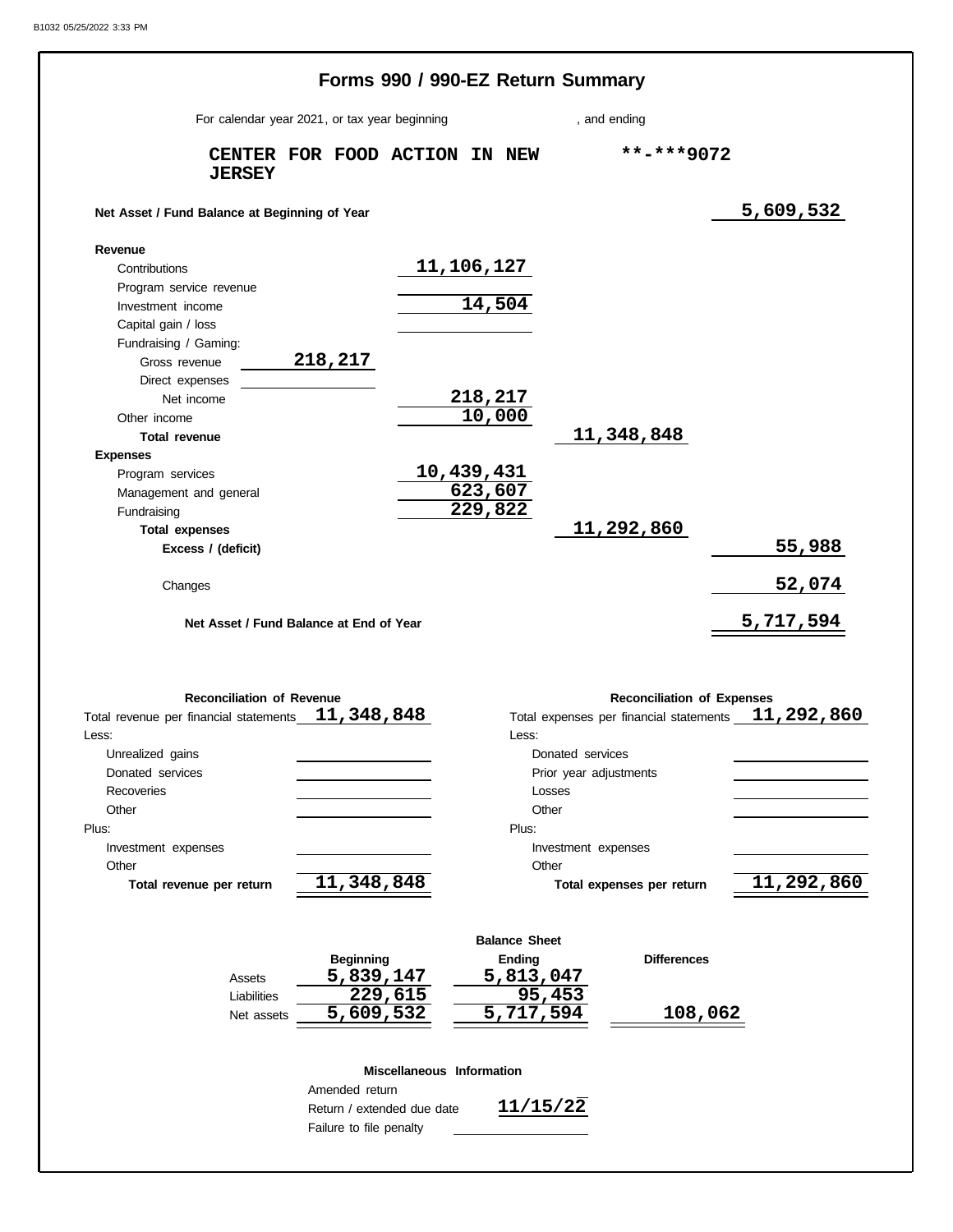| For calendar year 2021, or fiscal year beginning  2021, and ending 20<br>2021<br>u Do not send to the IRS. Keep for your records.<br>Department of the Treasury<br>u Go to www.irs.gov/Form8879TE for the latest information.<br>Internal Revenue Service<br>Name of filer<br><b>EIN or SSN</b><br>CENTER FOR FOOD ACTION IN NEW<br>**-***9072<br><b>JERSEY</b><br>Name and title of officer or person subject to tax<br>PATRICIA ESPY<br>EXECUTIVE DIRECTOR<br>Part I<br>Type of Return and Return Information<br>Check the box for the return for which you are using this Form 8879-TE and enter the applicable amount, if any, from the return. Form 8038-<br>CP and Form 5330 filers may enter dollars and cents. For all other forms, enter whole dollars only. If you check the box on line 1a, 2a, 3a, 4a,<br>5a, 6a, 7a, 8a, 9a, or 10a below, and the amount on that line for the return being filed with this form was blank, then leave line 1b, 2b, 3b, 4b,<br>5b, 6b, 7b, 8b, 9b, or 10b, whichever is applicable, blank (do not enter -0-). But, if you entered -0- on the return, then enter -0- on the<br>applicable line below. Do not complete more than one line in Part I.<br>$ {\bf X} $<br>1b $11,348,848$<br>▶<br><b>b</b> Total revenue, if any (Form 990, Part VIII, column (A), line 12)<br>1a Form 990 check here<br>2a Form 990-EZ check here<br>2b<br>▶<br><u> 1999 - John Stein, Amerikaansk politiker (</u><br>3a Form 1120-POL check here $\frac{1}{10}$<br>▶<br><b>b</b> Tax based on investment income (Form 990-PF, Part VI, line 5)<br>4a Form 990-PF check here<br>▶<br>5a Form 8868 check here<br>▶<br>6a Form 990-T check here<br>▶<br>7a Form 4720 check here<br>8a Form 5227 check here<br><u> 1990 - Johann Barbara, martin a</u><br>9a Form 5330 check here<br>9b<br>▶<br>10a Form 8038-CP check here<br><b>b</b> Amount of credit payment requested (Form 8038-CP, Part III, line 22) . 10b<br>▶<br>Declaration and Signature Authorization of Officer or Person Subject to Tax<br>Part II<br>Under penalties of perjury, I declare that $ \mathbf{X} $<br>    I am a person subject to tax with respect to (name<br>I am an officer of the above entity or<br>, (EIN)<br>and that I have examined a copy of the<br>of entity)<br>2021 electronic return and accompanying schedules and statements, and, to the best of my knowledge and belief, they are true, correct, and<br>complete. I further declare that the amount in Part I above is the amount shown on the copy of the electronic return. I consent to allow my<br>intermediate service provider, transmitter, or electronic return originator (ERO) to send the return to the IRS and to receive from the IRS (a) an<br>acknowledgement of receipt or reason for rejection of the transmission, (b) the reason for any delay in processing the return or refund, and (c)<br>the date of any refund. If applicable, I authorize the U.S. Treasury and its designated Financial Agent to initiate an electronic funds withdrawal<br>(direct debit) entry to the financial institution account indicated in the tax preparation software for payment of the federal taxes owed on this<br>return, and the financial institution to debit the entry to this account. To revoke a payment, I must contact the U.S. Treasury Financial Agent at<br>1-888-353-4537 no later than 2 business days prior to the payment (settlement) date. I also authorize the financial institutions involved in the<br>processing of the electronic payment of taxes to receive confidential information necessary to answer inquiries and resolve issues related to<br>the payment. I have selected a personal identification number (PIN) as my signature for the electronic return and, if applicable, the consent to<br>electronic funds withdrawal.<br>PIN: check one box only<br>89072<br><b>JVA ACCOUNTANTS</b><br>& ADVISORS LLC<br>X<br>I authorize _<br>to enter my PIN<br>as my signature<br>Enter five numbers, but<br>ERO firm name<br>do not enter all zeros<br>on the tax year 2021 electronically filed return. If I have indicated within this return that a copy of the return is being filed with a state<br>agency(ies) regulating charities as part of the IRS Fed/State program, I also authorize the aforementioned ERO to enter my PIN on the<br>return's disclosure consent screen.<br>As an officer or person subject to tax with respect to the entity, I will enter my PIN as my signature on the tax year 2021 electronically<br>filed return. If I have indicated within this return that a copy of the return is being filed with a state agency(ies) regulating charities as part<br>of the IRS Fed/State program, I will enter my PIN on the return's disclosure consent screen.<br>05/25/22<br>Signature of officer or person subject to tax $\}$<br>Date<br><b>Certification and Authentication</b><br>Part III<br>ERO's EFIN/PIN. Enter your six-digit electronic filing identification<br>***********<br>number (EFIN) followed by your five-digit self-selected PIN.<br>Do not enter all zeros<br>I certify that the above numeric entry is my PIN, which is my signature on the 2021 electronically filed return indicated above. I confirm that I<br>am submitting this return in accordance with the requirements of Pub. 4163, Modernized e-File (MeF) Information for Authorized IRS e-file<br>Providers for Business Returns.<br>05/25/22<br><b>JOSEPH VELOCCI, CPA</b><br>Date<br>ERO's signature<br><b>ERO Must Retain This Form - See Instructions</b><br>Do Not Submit This Form to the IRS Unless Requested To Do So | Form 8879-TE | for a Tax Exempt Entity | <b>IRS</b> e-file Signature Authorization |  | OMB No. 1545-0047 |
|-----------------------------------------------------------------------------------------------------------------------------------------------------------------------------------------------------------------------------------------------------------------------------------------------------------------------------------------------------------------------------------------------------------------------------------------------------------------------------------------------------------------------------------------------------------------------------------------------------------------------------------------------------------------------------------------------------------------------------------------------------------------------------------------------------------------------------------------------------------------------------------------------------------------------------------------------------------------------------------------------------------------------------------------------------------------------------------------------------------------------------------------------------------------------------------------------------------------------------------------------------------------------------------------------------------------------------------------------------------------------------------------------------------------------------------------------------------------------------------------------------------------------------------------------------------------------------------------------------------------------------------------------------------------------------------------------------------------------------------------------------------------------------------------------------------------------------------------------------------------------------------------------------------------------------------------------------------------------------------------------------------------------------------------------------------------------------------------------------------------------------------------------------------------------------------------------------------------------------------------------------------------------------------------------------------------------------------------------------------------------------------------------------------------------------------------------------------------------------------------------------------------------------------------------------------------------------------------------------------------------------------------------------------------------------------------------------------------------------------------------------------------------------------------------------------------------------------------------------------------------------------------------------------------------------------------------------------------------------------------------------------------------------------------------------------------------------------------------------------------------------------------------------------------------------------------------------------------------------------------------------------------------------------------------------------------------------------------------------------------------------------------------------------------------------------------------------------------------------------------------------------------------------------------------------------------------------------------------------------------------------------------------------------------------------------------------------------------------------------------------------------------------------------------------------------------------------------------------------------------------------------------------------------------------------------------------------------------------------------------------------------------------------------------------------------------------------------------------------------------------------------------------------------------------------------------------------------------------------------------------------------------------------------------------------------------------------------------------------------------------------------------------------------------------------------------------------------------------------------------------------------------------------------------------------------------------------------------------------------------------------------------------------------------------------------------------------------------------------------------------------------------------------------------------------------------------------------------------------------------------------------------------------------------------------------------------------------------------------------------------------------------------------------------------------------------------------------------------------------------------------------------------------------------------------------------------------------------------------------------------------------------------------------------------------------------------------------------------------------------------------------------------------------------------------------------------------------------------------------------------------------------------------------------------------------------------------------------------------------------------------------------------------------|--------------|-------------------------|-------------------------------------------|--|-------------------|
|                                                                                                                                                                                                                                                                                                                                                                                                                                                                                                                                                                                                                                                                                                                                                                                                                                                                                                                                                                                                                                                                                                                                                                                                                                                                                                                                                                                                                                                                                                                                                                                                                                                                                                                                                                                                                                                                                                                                                                                                                                                                                                                                                                                                                                                                                                                                                                                                                                                                                                                                                                                                                                                                                                                                                                                                                                                                                                                                                                                                                                                                                                                                                                                                                                                                                                                                                                                                                                                                                                                                                                                                                                                                                                                                                                                                                                                                                                                                                                                                                                                                                                                                                                                                                                                                                                                                                                                                                                                                                                                                                                                                                                                                                                                                                                                                                                                                                                                                                                                                                                                                                                                                                                                                                                                                                                                                                                                                                                                                                                                                                                                                                                                           |              |                         |                                           |  |                   |
|                                                                                                                                                                                                                                                                                                                                                                                                                                                                                                                                                                                                                                                                                                                                                                                                                                                                                                                                                                                                                                                                                                                                                                                                                                                                                                                                                                                                                                                                                                                                                                                                                                                                                                                                                                                                                                                                                                                                                                                                                                                                                                                                                                                                                                                                                                                                                                                                                                                                                                                                                                                                                                                                                                                                                                                                                                                                                                                                                                                                                                                                                                                                                                                                                                                                                                                                                                                                                                                                                                                                                                                                                                                                                                                                                                                                                                                                                                                                                                                                                                                                                                                                                                                                                                                                                                                                                                                                                                                                                                                                                                                                                                                                                                                                                                                                                                                                                                                                                                                                                                                                                                                                                                                                                                                                                                                                                                                                                                                                                                                                                                                                                                                           |              |                         |                                           |  |                   |
|                                                                                                                                                                                                                                                                                                                                                                                                                                                                                                                                                                                                                                                                                                                                                                                                                                                                                                                                                                                                                                                                                                                                                                                                                                                                                                                                                                                                                                                                                                                                                                                                                                                                                                                                                                                                                                                                                                                                                                                                                                                                                                                                                                                                                                                                                                                                                                                                                                                                                                                                                                                                                                                                                                                                                                                                                                                                                                                                                                                                                                                                                                                                                                                                                                                                                                                                                                                                                                                                                                                                                                                                                                                                                                                                                                                                                                                                                                                                                                                                                                                                                                                                                                                                                                                                                                                                                                                                                                                                                                                                                                                                                                                                                                                                                                                                                                                                                                                                                                                                                                                                                                                                                                                                                                                                                                                                                                                                                                                                                                                                                                                                                                                           |              |                         |                                           |  |                   |
|                                                                                                                                                                                                                                                                                                                                                                                                                                                                                                                                                                                                                                                                                                                                                                                                                                                                                                                                                                                                                                                                                                                                                                                                                                                                                                                                                                                                                                                                                                                                                                                                                                                                                                                                                                                                                                                                                                                                                                                                                                                                                                                                                                                                                                                                                                                                                                                                                                                                                                                                                                                                                                                                                                                                                                                                                                                                                                                                                                                                                                                                                                                                                                                                                                                                                                                                                                                                                                                                                                                                                                                                                                                                                                                                                                                                                                                                                                                                                                                                                                                                                                                                                                                                                                                                                                                                                                                                                                                                                                                                                                                                                                                                                                                                                                                                                                                                                                                                                                                                                                                                                                                                                                                                                                                                                                                                                                                                                                                                                                                                                                                                                                                           |              |                         |                                           |  |                   |
|                                                                                                                                                                                                                                                                                                                                                                                                                                                                                                                                                                                                                                                                                                                                                                                                                                                                                                                                                                                                                                                                                                                                                                                                                                                                                                                                                                                                                                                                                                                                                                                                                                                                                                                                                                                                                                                                                                                                                                                                                                                                                                                                                                                                                                                                                                                                                                                                                                                                                                                                                                                                                                                                                                                                                                                                                                                                                                                                                                                                                                                                                                                                                                                                                                                                                                                                                                                                                                                                                                                                                                                                                                                                                                                                                                                                                                                                                                                                                                                                                                                                                                                                                                                                                                                                                                                                                                                                                                                                                                                                                                                                                                                                                                                                                                                                                                                                                                                                                                                                                                                                                                                                                                                                                                                                                                                                                                                                                                                                                                                                                                                                                                                           |              |                         |                                           |  |                   |
|                                                                                                                                                                                                                                                                                                                                                                                                                                                                                                                                                                                                                                                                                                                                                                                                                                                                                                                                                                                                                                                                                                                                                                                                                                                                                                                                                                                                                                                                                                                                                                                                                                                                                                                                                                                                                                                                                                                                                                                                                                                                                                                                                                                                                                                                                                                                                                                                                                                                                                                                                                                                                                                                                                                                                                                                                                                                                                                                                                                                                                                                                                                                                                                                                                                                                                                                                                                                                                                                                                                                                                                                                                                                                                                                                                                                                                                                                                                                                                                                                                                                                                                                                                                                                                                                                                                                                                                                                                                                                                                                                                                                                                                                                                                                                                                                                                                                                                                                                                                                                                                                                                                                                                                                                                                                                                                                                                                                                                                                                                                                                                                                                                                           |              |                         |                                           |  |                   |
|                                                                                                                                                                                                                                                                                                                                                                                                                                                                                                                                                                                                                                                                                                                                                                                                                                                                                                                                                                                                                                                                                                                                                                                                                                                                                                                                                                                                                                                                                                                                                                                                                                                                                                                                                                                                                                                                                                                                                                                                                                                                                                                                                                                                                                                                                                                                                                                                                                                                                                                                                                                                                                                                                                                                                                                                                                                                                                                                                                                                                                                                                                                                                                                                                                                                                                                                                                                                                                                                                                                                                                                                                                                                                                                                                                                                                                                                                                                                                                                                                                                                                                                                                                                                                                                                                                                                                                                                                                                                                                                                                                                                                                                                                                                                                                                                                                                                                                                                                                                                                                                                                                                                                                                                                                                                                                                                                                                                                                                                                                                                                                                                                                                           |              |                         |                                           |  |                   |
|                                                                                                                                                                                                                                                                                                                                                                                                                                                                                                                                                                                                                                                                                                                                                                                                                                                                                                                                                                                                                                                                                                                                                                                                                                                                                                                                                                                                                                                                                                                                                                                                                                                                                                                                                                                                                                                                                                                                                                                                                                                                                                                                                                                                                                                                                                                                                                                                                                                                                                                                                                                                                                                                                                                                                                                                                                                                                                                                                                                                                                                                                                                                                                                                                                                                                                                                                                                                                                                                                                                                                                                                                                                                                                                                                                                                                                                                                                                                                                                                                                                                                                                                                                                                                                                                                                                                                                                                                                                                                                                                                                                                                                                                                                                                                                                                                                                                                                                                                                                                                                                                                                                                                                                                                                                                                                                                                                                                                                                                                                                                                                                                                                                           |              |                         |                                           |  |                   |
|                                                                                                                                                                                                                                                                                                                                                                                                                                                                                                                                                                                                                                                                                                                                                                                                                                                                                                                                                                                                                                                                                                                                                                                                                                                                                                                                                                                                                                                                                                                                                                                                                                                                                                                                                                                                                                                                                                                                                                                                                                                                                                                                                                                                                                                                                                                                                                                                                                                                                                                                                                                                                                                                                                                                                                                                                                                                                                                                                                                                                                                                                                                                                                                                                                                                                                                                                                                                                                                                                                                                                                                                                                                                                                                                                                                                                                                                                                                                                                                                                                                                                                                                                                                                                                                                                                                                                                                                                                                                                                                                                                                                                                                                                                                                                                                                                                                                                                                                                                                                                                                                                                                                                                                                                                                                                                                                                                                                                                                                                                                                                                                                                                                           |              |                         |                                           |  |                   |
|                                                                                                                                                                                                                                                                                                                                                                                                                                                                                                                                                                                                                                                                                                                                                                                                                                                                                                                                                                                                                                                                                                                                                                                                                                                                                                                                                                                                                                                                                                                                                                                                                                                                                                                                                                                                                                                                                                                                                                                                                                                                                                                                                                                                                                                                                                                                                                                                                                                                                                                                                                                                                                                                                                                                                                                                                                                                                                                                                                                                                                                                                                                                                                                                                                                                                                                                                                                                                                                                                                                                                                                                                                                                                                                                                                                                                                                                                                                                                                                                                                                                                                                                                                                                                                                                                                                                                                                                                                                                                                                                                                                                                                                                                                                                                                                                                                                                                                                                                                                                                                                                                                                                                                                                                                                                                                                                                                                                                                                                                                                                                                                                                                                           |              |                         |                                           |  |                   |
|                                                                                                                                                                                                                                                                                                                                                                                                                                                                                                                                                                                                                                                                                                                                                                                                                                                                                                                                                                                                                                                                                                                                                                                                                                                                                                                                                                                                                                                                                                                                                                                                                                                                                                                                                                                                                                                                                                                                                                                                                                                                                                                                                                                                                                                                                                                                                                                                                                                                                                                                                                                                                                                                                                                                                                                                                                                                                                                                                                                                                                                                                                                                                                                                                                                                                                                                                                                                                                                                                                                                                                                                                                                                                                                                                                                                                                                                                                                                                                                                                                                                                                                                                                                                                                                                                                                                                                                                                                                                                                                                                                                                                                                                                                                                                                                                                                                                                                                                                                                                                                                                                                                                                                                                                                                                                                                                                                                                                                                                                                                                                                                                                                                           |              |                         |                                           |  |                   |
|                                                                                                                                                                                                                                                                                                                                                                                                                                                                                                                                                                                                                                                                                                                                                                                                                                                                                                                                                                                                                                                                                                                                                                                                                                                                                                                                                                                                                                                                                                                                                                                                                                                                                                                                                                                                                                                                                                                                                                                                                                                                                                                                                                                                                                                                                                                                                                                                                                                                                                                                                                                                                                                                                                                                                                                                                                                                                                                                                                                                                                                                                                                                                                                                                                                                                                                                                                                                                                                                                                                                                                                                                                                                                                                                                                                                                                                                                                                                                                                                                                                                                                                                                                                                                                                                                                                                                                                                                                                                                                                                                                                                                                                                                                                                                                                                                                                                                                                                                                                                                                                                                                                                                                                                                                                                                                                                                                                                                                                                                                                                                                                                                                                           |              |                         |                                           |  |                   |
|                                                                                                                                                                                                                                                                                                                                                                                                                                                                                                                                                                                                                                                                                                                                                                                                                                                                                                                                                                                                                                                                                                                                                                                                                                                                                                                                                                                                                                                                                                                                                                                                                                                                                                                                                                                                                                                                                                                                                                                                                                                                                                                                                                                                                                                                                                                                                                                                                                                                                                                                                                                                                                                                                                                                                                                                                                                                                                                                                                                                                                                                                                                                                                                                                                                                                                                                                                                                                                                                                                                                                                                                                                                                                                                                                                                                                                                                                                                                                                                                                                                                                                                                                                                                                                                                                                                                                                                                                                                                                                                                                                                                                                                                                                                                                                                                                                                                                                                                                                                                                                                                                                                                                                                                                                                                                                                                                                                                                                                                                                                                                                                                                                                           |              |                         |                                           |  |                   |
|                                                                                                                                                                                                                                                                                                                                                                                                                                                                                                                                                                                                                                                                                                                                                                                                                                                                                                                                                                                                                                                                                                                                                                                                                                                                                                                                                                                                                                                                                                                                                                                                                                                                                                                                                                                                                                                                                                                                                                                                                                                                                                                                                                                                                                                                                                                                                                                                                                                                                                                                                                                                                                                                                                                                                                                                                                                                                                                                                                                                                                                                                                                                                                                                                                                                                                                                                                                                                                                                                                                                                                                                                                                                                                                                                                                                                                                                                                                                                                                                                                                                                                                                                                                                                                                                                                                                                                                                                                                                                                                                                                                                                                                                                                                                                                                                                                                                                                                                                                                                                                                                                                                                                                                                                                                                                                                                                                                                                                                                                                                                                                                                                                                           |              |                         |                                           |  |                   |
|                                                                                                                                                                                                                                                                                                                                                                                                                                                                                                                                                                                                                                                                                                                                                                                                                                                                                                                                                                                                                                                                                                                                                                                                                                                                                                                                                                                                                                                                                                                                                                                                                                                                                                                                                                                                                                                                                                                                                                                                                                                                                                                                                                                                                                                                                                                                                                                                                                                                                                                                                                                                                                                                                                                                                                                                                                                                                                                                                                                                                                                                                                                                                                                                                                                                                                                                                                                                                                                                                                                                                                                                                                                                                                                                                                                                                                                                                                                                                                                                                                                                                                                                                                                                                                                                                                                                                                                                                                                                                                                                                                                                                                                                                                                                                                                                                                                                                                                                                                                                                                                                                                                                                                                                                                                                                                                                                                                                                                                                                                                                                                                                                                                           |              |                         |                                           |  |                   |
|                                                                                                                                                                                                                                                                                                                                                                                                                                                                                                                                                                                                                                                                                                                                                                                                                                                                                                                                                                                                                                                                                                                                                                                                                                                                                                                                                                                                                                                                                                                                                                                                                                                                                                                                                                                                                                                                                                                                                                                                                                                                                                                                                                                                                                                                                                                                                                                                                                                                                                                                                                                                                                                                                                                                                                                                                                                                                                                                                                                                                                                                                                                                                                                                                                                                                                                                                                                                                                                                                                                                                                                                                                                                                                                                                                                                                                                                                                                                                                                                                                                                                                                                                                                                                                                                                                                                                                                                                                                                                                                                                                                                                                                                                                                                                                                                                                                                                                                                                                                                                                                                                                                                                                                                                                                                                                                                                                                                                                                                                                                                                                                                                                                           |              |                         |                                           |  |                   |
|                                                                                                                                                                                                                                                                                                                                                                                                                                                                                                                                                                                                                                                                                                                                                                                                                                                                                                                                                                                                                                                                                                                                                                                                                                                                                                                                                                                                                                                                                                                                                                                                                                                                                                                                                                                                                                                                                                                                                                                                                                                                                                                                                                                                                                                                                                                                                                                                                                                                                                                                                                                                                                                                                                                                                                                                                                                                                                                                                                                                                                                                                                                                                                                                                                                                                                                                                                                                                                                                                                                                                                                                                                                                                                                                                                                                                                                                                                                                                                                                                                                                                                                                                                                                                                                                                                                                                                                                                                                                                                                                                                                                                                                                                                                                                                                                                                                                                                                                                                                                                                                                                                                                                                                                                                                                                                                                                                                                                                                                                                                                                                                                                                                           |              |                         |                                           |  |                   |
|                                                                                                                                                                                                                                                                                                                                                                                                                                                                                                                                                                                                                                                                                                                                                                                                                                                                                                                                                                                                                                                                                                                                                                                                                                                                                                                                                                                                                                                                                                                                                                                                                                                                                                                                                                                                                                                                                                                                                                                                                                                                                                                                                                                                                                                                                                                                                                                                                                                                                                                                                                                                                                                                                                                                                                                                                                                                                                                                                                                                                                                                                                                                                                                                                                                                                                                                                                                                                                                                                                                                                                                                                                                                                                                                                                                                                                                                                                                                                                                                                                                                                                                                                                                                                                                                                                                                                                                                                                                                                                                                                                                                                                                                                                                                                                                                                                                                                                                                                                                                                                                                                                                                                                                                                                                                                                                                                                                                                                                                                                                                                                                                                                                           |              |                         |                                           |  |                   |
|                                                                                                                                                                                                                                                                                                                                                                                                                                                                                                                                                                                                                                                                                                                                                                                                                                                                                                                                                                                                                                                                                                                                                                                                                                                                                                                                                                                                                                                                                                                                                                                                                                                                                                                                                                                                                                                                                                                                                                                                                                                                                                                                                                                                                                                                                                                                                                                                                                                                                                                                                                                                                                                                                                                                                                                                                                                                                                                                                                                                                                                                                                                                                                                                                                                                                                                                                                                                                                                                                                                                                                                                                                                                                                                                                                                                                                                                                                                                                                                                                                                                                                                                                                                                                                                                                                                                                                                                                                                                                                                                                                                                                                                                                                                                                                                                                                                                                                                                                                                                                                                                                                                                                                                                                                                                                                                                                                                                                                                                                                                                                                                                                                                           |              |                         |                                           |  |                   |
|                                                                                                                                                                                                                                                                                                                                                                                                                                                                                                                                                                                                                                                                                                                                                                                                                                                                                                                                                                                                                                                                                                                                                                                                                                                                                                                                                                                                                                                                                                                                                                                                                                                                                                                                                                                                                                                                                                                                                                                                                                                                                                                                                                                                                                                                                                                                                                                                                                                                                                                                                                                                                                                                                                                                                                                                                                                                                                                                                                                                                                                                                                                                                                                                                                                                                                                                                                                                                                                                                                                                                                                                                                                                                                                                                                                                                                                                                                                                                                                                                                                                                                                                                                                                                                                                                                                                                                                                                                                                                                                                                                                                                                                                                                                                                                                                                                                                                                                                                                                                                                                                                                                                                                                                                                                                                                                                                                                                                                                                                                                                                                                                                                                           |              |                         |                                           |  |                   |
|                                                                                                                                                                                                                                                                                                                                                                                                                                                                                                                                                                                                                                                                                                                                                                                                                                                                                                                                                                                                                                                                                                                                                                                                                                                                                                                                                                                                                                                                                                                                                                                                                                                                                                                                                                                                                                                                                                                                                                                                                                                                                                                                                                                                                                                                                                                                                                                                                                                                                                                                                                                                                                                                                                                                                                                                                                                                                                                                                                                                                                                                                                                                                                                                                                                                                                                                                                                                                                                                                                                                                                                                                                                                                                                                                                                                                                                                                                                                                                                                                                                                                                                                                                                                                                                                                                                                                                                                                                                                                                                                                                                                                                                                                                                                                                                                                                                                                                                                                                                                                                                                                                                                                                                                                                                                                                                                                                                                                                                                                                                                                                                                                                                           |              |                         |                                           |  |                   |
|                                                                                                                                                                                                                                                                                                                                                                                                                                                                                                                                                                                                                                                                                                                                                                                                                                                                                                                                                                                                                                                                                                                                                                                                                                                                                                                                                                                                                                                                                                                                                                                                                                                                                                                                                                                                                                                                                                                                                                                                                                                                                                                                                                                                                                                                                                                                                                                                                                                                                                                                                                                                                                                                                                                                                                                                                                                                                                                                                                                                                                                                                                                                                                                                                                                                                                                                                                                                                                                                                                                                                                                                                                                                                                                                                                                                                                                                                                                                                                                                                                                                                                                                                                                                                                                                                                                                                                                                                                                                                                                                                                                                                                                                                                                                                                                                                                                                                                                                                                                                                                                                                                                                                                                                                                                                                                                                                                                                                                                                                                                                                                                                                                                           |              |                         |                                           |  |                   |
|                                                                                                                                                                                                                                                                                                                                                                                                                                                                                                                                                                                                                                                                                                                                                                                                                                                                                                                                                                                                                                                                                                                                                                                                                                                                                                                                                                                                                                                                                                                                                                                                                                                                                                                                                                                                                                                                                                                                                                                                                                                                                                                                                                                                                                                                                                                                                                                                                                                                                                                                                                                                                                                                                                                                                                                                                                                                                                                                                                                                                                                                                                                                                                                                                                                                                                                                                                                                                                                                                                                                                                                                                                                                                                                                                                                                                                                                                                                                                                                                                                                                                                                                                                                                                                                                                                                                                                                                                                                                                                                                                                                                                                                                                                                                                                                                                                                                                                                                                                                                                                                                                                                                                                                                                                                                                                                                                                                                                                                                                                                                                                                                                                                           |              |                         |                                           |  |                   |
|                                                                                                                                                                                                                                                                                                                                                                                                                                                                                                                                                                                                                                                                                                                                                                                                                                                                                                                                                                                                                                                                                                                                                                                                                                                                                                                                                                                                                                                                                                                                                                                                                                                                                                                                                                                                                                                                                                                                                                                                                                                                                                                                                                                                                                                                                                                                                                                                                                                                                                                                                                                                                                                                                                                                                                                                                                                                                                                                                                                                                                                                                                                                                                                                                                                                                                                                                                                                                                                                                                                                                                                                                                                                                                                                                                                                                                                                                                                                                                                                                                                                                                                                                                                                                                                                                                                                                                                                                                                                                                                                                                                                                                                                                                                                                                                                                                                                                                                                                                                                                                                                                                                                                                                                                                                                                                                                                                                                                                                                                                                                                                                                                                                           |              |                         |                                           |  |                   |
|                                                                                                                                                                                                                                                                                                                                                                                                                                                                                                                                                                                                                                                                                                                                                                                                                                                                                                                                                                                                                                                                                                                                                                                                                                                                                                                                                                                                                                                                                                                                                                                                                                                                                                                                                                                                                                                                                                                                                                                                                                                                                                                                                                                                                                                                                                                                                                                                                                                                                                                                                                                                                                                                                                                                                                                                                                                                                                                                                                                                                                                                                                                                                                                                                                                                                                                                                                                                                                                                                                                                                                                                                                                                                                                                                                                                                                                                                                                                                                                                                                                                                                                                                                                                                                                                                                                                                                                                                                                                                                                                                                                                                                                                                                                                                                                                                                                                                                                                                                                                                                                                                                                                                                                                                                                                                                                                                                                                                                                                                                                                                                                                                                                           |              |                         |                                           |  |                   |
|                                                                                                                                                                                                                                                                                                                                                                                                                                                                                                                                                                                                                                                                                                                                                                                                                                                                                                                                                                                                                                                                                                                                                                                                                                                                                                                                                                                                                                                                                                                                                                                                                                                                                                                                                                                                                                                                                                                                                                                                                                                                                                                                                                                                                                                                                                                                                                                                                                                                                                                                                                                                                                                                                                                                                                                                                                                                                                                                                                                                                                                                                                                                                                                                                                                                                                                                                                                                                                                                                                                                                                                                                                                                                                                                                                                                                                                                                                                                                                                                                                                                                                                                                                                                                                                                                                                                                                                                                                                                                                                                                                                                                                                                                                                                                                                                                                                                                                                                                                                                                                                                                                                                                                                                                                                                                                                                                                                                                                                                                                                                                                                                                                                           |              |                         |                                           |  |                   |
|                                                                                                                                                                                                                                                                                                                                                                                                                                                                                                                                                                                                                                                                                                                                                                                                                                                                                                                                                                                                                                                                                                                                                                                                                                                                                                                                                                                                                                                                                                                                                                                                                                                                                                                                                                                                                                                                                                                                                                                                                                                                                                                                                                                                                                                                                                                                                                                                                                                                                                                                                                                                                                                                                                                                                                                                                                                                                                                                                                                                                                                                                                                                                                                                                                                                                                                                                                                                                                                                                                                                                                                                                                                                                                                                                                                                                                                                                                                                                                                                                                                                                                                                                                                                                                                                                                                                                                                                                                                                                                                                                                                                                                                                                                                                                                                                                                                                                                                                                                                                                                                                                                                                                                                                                                                                                                                                                                                                                                                                                                                                                                                                                                                           |              |                         |                                           |  |                   |
|                                                                                                                                                                                                                                                                                                                                                                                                                                                                                                                                                                                                                                                                                                                                                                                                                                                                                                                                                                                                                                                                                                                                                                                                                                                                                                                                                                                                                                                                                                                                                                                                                                                                                                                                                                                                                                                                                                                                                                                                                                                                                                                                                                                                                                                                                                                                                                                                                                                                                                                                                                                                                                                                                                                                                                                                                                                                                                                                                                                                                                                                                                                                                                                                                                                                                                                                                                                                                                                                                                                                                                                                                                                                                                                                                                                                                                                                                                                                                                                                                                                                                                                                                                                                                                                                                                                                                                                                                                                                                                                                                                                                                                                                                                                                                                                                                                                                                                                                                                                                                                                                                                                                                                                                                                                                                                                                                                                                                                                                                                                                                                                                                                                           |              |                         |                                           |  |                   |
|                                                                                                                                                                                                                                                                                                                                                                                                                                                                                                                                                                                                                                                                                                                                                                                                                                                                                                                                                                                                                                                                                                                                                                                                                                                                                                                                                                                                                                                                                                                                                                                                                                                                                                                                                                                                                                                                                                                                                                                                                                                                                                                                                                                                                                                                                                                                                                                                                                                                                                                                                                                                                                                                                                                                                                                                                                                                                                                                                                                                                                                                                                                                                                                                                                                                                                                                                                                                                                                                                                                                                                                                                                                                                                                                                                                                                                                                                                                                                                                                                                                                                                                                                                                                                                                                                                                                                                                                                                                                                                                                                                                                                                                                                                                                                                                                                                                                                                                                                                                                                                                                                                                                                                                                                                                                                                                                                                                                                                                                                                                                                                                                                                                           |              |                         |                                           |  |                   |
|                                                                                                                                                                                                                                                                                                                                                                                                                                                                                                                                                                                                                                                                                                                                                                                                                                                                                                                                                                                                                                                                                                                                                                                                                                                                                                                                                                                                                                                                                                                                                                                                                                                                                                                                                                                                                                                                                                                                                                                                                                                                                                                                                                                                                                                                                                                                                                                                                                                                                                                                                                                                                                                                                                                                                                                                                                                                                                                                                                                                                                                                                                                                                                                                                                                                                                                                                                                                                                                                                                                                                                                                                                                                                                                                                                                                                                                                                                                                                                                                                                                                                                                                                                                                                                                                                                                                                                                                                                                                                                                                                                                                                                                                                                                                                                                                                                                                                                                                                                                                                                                                                                                                                                                                                                                                                                                                                                                                                                                                                                                                                                                                                                                           |              |                         |                                           |  |                   |
|                                                                                                                                                                                                                                                                                                                                                                                                                                                                                                                                                                                                                                                                                                                                                                                                                                                                                                                                                                                                                                                                                                                                                                                                                                                                                                                                                                                                                                                                                                                                                                                                                                                                                                                                                                                                                                                                                                                                                                                                                                                                                                                                                                                                                                                                                                                                                                                                                                                                                                                                                                                                                                                                                                                                                                                                                                                                                                                                                                                                                                                                                                                                                                                                                                                                                                                                                                                                                                                                                                                                                                                                                                                                                                                                                                                                                                                                                                                                                                                                                                                                                                                                                                                                                                                                                                                                                                                                                                                                                                                                                                                                                                                                                                                                                                                                                                                                                                                                                                                                                                                                                                                                                                                                                                                                                                                                                                                                                                                                                                                                                                                                                                                           |              |                         |                                           |  |                   |
|                                                                                                                                                                                                                                                                                                                                                                                                                                                                                                                                                                                                                                                                                                                                                                                                                                                                                                                                                                                                                                                                                                                                                                                                                                                                                                                                                                                                                                                                                                                                                                                                                                                                                                                                                                                                                                                                                                                                                                                                                                                                                                                                                                                                                                                                                                                                                                                                                                                                                                                                                                                                                                                                                                                                                                                                                                                                                                                                                                                                                                                                                                                                                                                                                                                                                                                                                                                                                                                                                                                                                                                                                                                                                                                                                                                                                                                                                                                                                                                                                                                                                                                                                                                                                                                                                                                                                                                                                                                                                                                                                                                                                                                                                                                                                                                                                                                                                                                                                                                                                                                                                                                                                                                                                                                                                                                                                                                                                                                                                                                                                                                                                                                           |              |                         |                                           |  |                   |
|                                                                                                                                                                                                                                                                                                                                                                                                                                                                                                                                                                                                                                                                                                                                                                                                                                                                                                                                                                                                                                                                                                                                                                                                                                                                                                                                                                                                                                                                                                                                                                                                                                                                                                                                                                                                                                                                                                                                                                                                                                                                                                                                                                                                                                                                                                                                                                                                                                                                                                                                                                                                                                                                                                                                                                                                                                                                                                                                                                                                                                                                                                                                                                                                                                                                                                                                                                                                                                                                                                                                                                                                                                                                                                                                                                                                                                                                                                                                                                                                                                                                                                                                                                                                                                                                                                                                                                                                                                                                                                                                                                                                                                                                                                                                                                                                                                                                                                                                                                                                                                                                                                                                                                                                                                                                                                                                                                                                                                                                                                                                                                                                                                                           |              |                         |                                           |  |                   |
|                                                                                                                                                                                                                                                                                                                                                                                                                                                                                                                                                                                                                                                                                                                                                                                                                                                                                                                                                                                                                                                                                                                                                                                                                                                                                                                                                                                                                                                                                                                                                                                                                                                                                                                                                                                                                                                                                                                                                                                                                                                                                                                                                                                                                                                                                                                                                                                                                                                                                                                                                                                                                                                                                                                                                                                                                                                                                                                                                                                                                                                                                                                                                                                                                                                                                                                                                                                                                                                                                                                                                                                                                                                                                                                                                                                                                                                                                                                                                                                                                                                                                                                                                                                                                                                                                                                                                                                                                                                                                                                                                                                                                                                                                                                                                                                                                                                                                                                                                                                                                                                                                                                                                                                                                                                                                                                                                                                                                                                                                                                                                                                                                                                           |              |                         |                                           |  |                   |
|                                                                                                                                                                                                                                                                                                                                                                                                                                                                                                                                                                                                                                                                                                                                                                                                                                                                                                                                                                                                                                                                                                                                                                                                                                                                                                                                                                                                                                                                                                                                                                                                                                                                                                                                                                                                                                                                                                                                                                                                                                                                                                                                                                                                                                                                                                                                                                                                                                                                                                                                                                                                                                                                                                                                                                                                                                                                                                                                                                                                                                                                                                                                                                                                                                                                                                                                                                                                                                                                                                                                                                                                                                                                                                                                                                                                                                                                                                                                                                                                                                                                                                                                                                                                                                                                                                                                                                                                                                                                                                                                                                                                                                                                                                                                                                                                                                                                                                                                                                                                                                                                                                                                                                                                                                                                                                                                                                                                                                                                                                                                                                                                                                                           |              |                         |                                           |  |                   |
|                                                                                                                                                                                                                                                                                                                                                                                                                                                                                                                                                                                                                                                                                                                                                                                                                                                                                                                                                                                                                                                                                                                                                                                                                                                                                                                                                                                                                                                                                                                                                                                                                                                                                                                                                                                                                                                                                                                                                                                                                                                                                                                                                                                                                                                                                                                                                                                                                                                                                                                                                                                                                                                                                                                                                                                                                                                                                                                                                                                                                                                                                                                                                                                                                                                                                                                                                                                                                                                                                                                                                                                                                                                                                                                                                                                                                                                                                                                                                                                                                                                                                                                                                                                                                                                                                                                                                                                                                                                                                                                                                                                                                                                                                                                                                                                                                                                                                                                                                                                                                                                                                                                                                                                                                                                                                                                                                                                                                                                                                                                                                                                                                                                           |              |                         |                                           |  |                   |
|                                                                                                                                                                                                                                                                                                                                                                                                                                                                                                                                                                                                                                                                                                                                                                                                                                                                                                                                                                                                                                                                                                                                                                                                                                                                                                                                                                                                                                                                                                                                                                                                                                                                                                                                                                                                                                                                                                                                                                                                                                                                                                                                                                                                                                                                                                                                                                                                                                                                                                                                                                                                                                                                                                                                                                                                                                                                                                                                                                                                                                                                                                                                                                                                                                                                                                                                                                                                                                                                                                                                                                                                                                                                                                                                                                                                                                                                                                                                                                                                                                                                                                                                                                                                                                                                                                                                                                                                                                                                                                                                                                                                                                                                                                                                                                                                                                                                                                                                                                                                                                                                                                                                                                                                                                                                                                                                                                                                                                                                                                                                                                                                                                                           |              |                         |                                           |  |                   |
|                                                                                                                                                                                                                                                                                                                                                                                                                                                                                                                                                                                                                                                                                                                                                                                                                                                                                                                                                                                                                                                                                                                                                                                                                                                                                                                                                                                                                                                                                                                                                                                                                                                                                                                                                                                                                                                                                                                                                                                                                                                                                                                                                                                                                                                                                                                                                                                                                                                                                                                                                                                                                                                                                                                                                                                                                                                                                                                                                                                                                                                                                                                                                                                                                                                                                                                                                                                                                                                                                                                                                                                                                                                                                                                                                                                                                                                                                                                                                                                                                                                                                                                                                                                                                                                                                                                                                                                                                                                                                                                                                                                                                                                                                                                                                                                                                                                                                                                                                                                                                                                                                                                                                                                                                                                                                                                                                                                                                                                                                                                                                                                                                                                           |              |                         |                                           |  |                   |
|                                                                                                                                                                                                                                                                                                                                                                                                                                                                                                                                                                                                                                                                                                                                                                                                                                                                                                                                                                                                                                                                                                                                                                                                                                                                                                                                                                                                                                                                                                                                                                                                                                                                                                                                                                                                                                                                                                                                                                                                                                                                                                                                                                                                                                                                                                                                                                                                                                                                                                                                                                                                                                                                                                                                                                                                                                                                                                                                                                                                                                                                                                                                                                                                                                                                                                                                                                                                                                                                                                                                                                                                                                                                                                                                                                                                                                                                                                                                                                                                                                                                                                                                                                                                                                                                                                                                                                                                                                                                                                                                                                                                                                                                                                                                                                                                                                                                                                                                                                                                                                                                                                                                                                                                                                                                                                                                                                                                                                                                                                                                                                                                                                                           |              |                         |                                           |  |                   |
|                                                                                                                                                                                                                                                                                                                                                                                                                                                                                                                                                                                                                                                                                                                                                                                                                                                                                                                                                                                                                                                                                                                                                                                                                                                                                                                                                                                                                                                                                                                                                                                                                                                                                                                                                                                                                                                                                                                                                                                                                                                                                                                                                                                                                                                                                                                                                                                                                                                                                                                                                                                                                                                                                                                                                                                                                                                                                                                                                                                                                                                                                                                                                                                                                                                                                                                                                                                                                                                                                                                                                                                                                                                                                                                                                                                                                                                                                                                                                                                                                                                                                                                                                                                                                                                                                                                                                                                                                                                                                                                                                                                                                                                                                                                                                                                                                                                                                                                                                                                                                                                                                                                                                                                                                                                                                                                                                                                                                                                                                                                                                                                                                                                           |              |                         |                                           |  |                   |
|                                                                                                                                                                                                                                                                                                                                                                                                                                                                                                                                                                                                                                                                                                                                                                                                                                                                                                                                                                                                                                                                                                                                                                                                                                                                                                                                                                                                                                                                                                                                                                                                                                                                                                                                                                                                                                                                                                                                                                                                                                                                                                                                                                                                                                                                                                                                                                                                                                                                                                                                                                                                                                                                                                                                                                                                                                                                                                                                                                                                                                                                                                                                                                                                                                                                                                                                                                                                                                                                                                                                                                                                                                                                                                                                                                                                                                                                                                                                                                                                                                                                                                                                                                                                                                                                                                                                                                                                                                                                                                                                                                                                                                                                                                                                                                                                                                                                                                                                                                                                                                                                                                                                                                                                                                                                                                                                                                                                                                                                                                                                                                                                                                                           |              |                         |                                           |  |                   |
|                                                                                                                                                                                                                                                                                                                                                                                                                                                                                                                                                                                                                                                                                                                                                                                                                                                                                                                                                                                                                                                                                                                                                                                                                                                                                                                                                                                                                                                                                                                                                                                                                                                                                                                                                                                                                                                                                                                                                                                                                                                                                                                                                                                                                                                                                                                                                                                                                                                                                                                                                                                                                                                                                                                                                                                                                                                                                                                                                                                                                                                                                                                                                                                                                                                                                                                                                                                                                                                                                                                                                                                                                                                                                                                                                                                                                                                                                                                                                                                                                                                                                                                                                                                                                                                                                                                                                                                                                                                                                                                                                                                                                                                                                                                                                                                                                                                                                                                                                                                                                                                                                                                                                                                                                                                                                                                                                                                                                                                                                                                                                                                                                                                           |              |                         |                                           |  |                   |
|                                                                                                                                                                                                                                                                                                                                                                                                                                                                                                                                                                                                                                                                                                                                                                                                                                                                                                                                                                                                                                                                                                                                                                                                                                                                                                                                                                                                                                                                                                                                                                                                                                                                                                                                                                                                                                                                                                                                                                                                                                                                                                                                                                                                                                                                                                                                                                                                                                                                                                                                                                                                                                                                                                                                                                                                                                                                                                                                                                                                                                                                                                                                                                                                                                                                                                                                                                                                                                                                                                                                                                                                                                                                                                                                                                                                                                                                                                                                                                                                                                                                                                                                                                                                                                                                                                                                                                                                                                                                                                                                                                                                                                                                                                                                                                                                                                                                                                                                                                                                                                                                                                                                                                                                                                                                                                                                                                                                                                                                                                                                                                                                                                                           |              |                         |                                           |  |                   |
|                                                                                                                                                                                                                                                                                                                                                                                                                                                                                                                                                                                                                                                                                                                                                                                                                                                                                                                                                                                                                                                                                                                                                                                                                                                                                                                                                                                                                                                                                                                                                                                                                                                                                                                                                                                                                                                                                                                                                                                                                                                                                                                                                                                                                                                                                                                                                                                                                                                                                                                                                                                                                                                                                                                                                                                                                                                                                                                                                                                                                                                                                                                                                                                                                                                                                                                                                                                                                                                                                                                                                                                                                                                                                                                                                                                                                                                                                                                                                                                                                                                                                                                                                                                                                                                                                                                                                                                                                                                                                                                                                                                                                                                                                                                                                                                                                                                                                                                                                                                                                                                                                                                                                                                                                                                                                                                                                                                                                                                                                                                                                                                                                                                           |              |                         |                                           |  |                   |
|                                                                                                                                                                                                                                                                                                                                                                                                                                                                                                                                                                                                                                                                                                                                                                                                                                                                                                                                                                                                                                                                                                                                                                                                                                                                                                                                                                                                                                                                                                                                                                                                                                                                                                                                                                                                                                                                                                                                                                                                                                                                                                                                                                                                                                                                                                                                                                                                                                                                                                                                                                                                                                                                                                                                                                                                                                                                                                                                                                                                                                                                                                                                                                                                                                                                                                                                                                                                                                                                                                                                                                                                                                                                                                                                                                                                                                                                                                                                                                                                                                                                                                                                                                                                                                                                                                                                                                                                                                                                                                                                                                                                                                                                                                                                                                                                                                                                                                                                                                                                                                                                                                                                                                                                                                                                                                                                                                                                                                                                                                                                                                                                                                                           |              |                         |                                           |  |                   |
|                                                                                                                                                                                                                                                                                                                                                                                                                                                                                                                                                                                                                                                                                                                                                                                                                                                                                                                                                                                                                                                                                                                                                                                                                                                                                                                                                                                                                                                                                                                                                                                                                                                                                                                                                                                                                                                                                                                                                                                                                                                                                                                                                                                                                                                                                                                                                                                                                                                                                                                                                                                                                                                                                                                                                                                                                                                                                                                                                                                                                                                                                                                                                                                                                                                                                                                                                                                                                                                                                                                                                                                                                                                                                                                                                                                                                                                                                                                                                                                                                                                                                                                                                                                                                                                                                                                                                                                                                                                                                                                                                                                                                                                                                                                                                                                                                                                                                                                                                                                                                                                                                                                                                                                                                                                                                                                                                                                                                                                                                                                                                                                                                                                           |              |                         |                                           |  |                   |
|                                                                                                                                                                                                                                                                                                                                                                                                                                                                                                                                                                                                                                                                                                                                                                                                                                                                                                                                                                                                                                                                                                                                                                                                                                                                                                                                                                                                                                                                                                                                                                                                                                                                                                                                                                                                                                                                                                                                                                                                                                                                                                                                                                                                                                                                                                                                                                                                                                                                                                                                                                                                                                                                                                                                                                                                                                                                                                                                                                                                                                                                                                                                                                                                                                                                                                                                                                                                                                                                                                                                                                                                                                                                                                                                                                                                                                                                                                                                                                                                                                                                                                                                                                                                                                                                                                                                                                                                                                                                                                                                                                                                                                                                                                                                                                                                                                                                                                                                                                                                                                                                                                                                                                                                                                                                                                                                                                                                                                                                                                                                                                                                                                                           |              |                         |                                           |  |                   |
|                                                                                                                                                                                                                                                                                                                                                                                                                                                                                                                                                                                                                                                                                                                                                                                                                                                                                                                                                                                                                                                                                                                                                                                                                                                                                                                                                                                                                                                                                                                                                                                                                                                                                                                                                                                                                                                                                                                                                                                                                                                                                                                                                                                                                                                                                                                                                                                                                                                                                                                                                                                                                                                                                                                                                                                                                                                                                                                                                                                                                                                                                                                                                                                                                                                                                                                                                                                                                                                                                                                                                                                                                                                                                                                                                                                                                                                                                                                                                                                                                                                                                                                                                                                                                                                                                                                                                                                                                                                                                                                                                                                                                                                                                                                                                                                                                                                                                                                                                                                                                                                                                                                                                                                                                                                                                                                                                                                                                                                                                                                                                                                                                                                           |              |                         |                                           |  |                   |
|                                                                                                                                                                                                                                                                                                                                                                                                                                                                                                                                                                                                                                                                                                                                                                                                                                                                                                                                                                                                                                                                                                                                                                                                                                                                                                                                                                                                                                                                                                                                                                                                                                                                                                                                                                                                                                                                                                                                                                                                                                                                                                                                                                                                                                                                                                                                                                                                                                                                                                                                                                                                                                                                                                                                                                                                                                                                                                                                                                                                                                                                                                                                                                                                                                                                                                                                                                                                                                                                                                                                                                                                                                                                                                                                                                                                                                                                                                                                                                                                                                                                                                                                                                                                                                                                                                                                                                                                                                                                                                                                                                                                                                                                                                                                                                                                                                                                                                                                                                                                                                                                                                                                                                                                                                                                                                                                                                                                                                                                                                                                                                                                                                                           |              |                         |                                           |  |                   |
|                                                                                                                                                                                                                                                                                                                                                                                                                                                                                                                                                                                                                                                                                                                                                                                                                                                                                                                                                                                                                                                                                                                                                                                                                                                                                                                                                                                                                                                                                                                                                                                                                                                                                                                                                                                                                                                                                                                                                                                                                                                                                                                                                                                                                                                                                                                                                                                                                                                                                                                                                                                                                                                                                                                                                                                                                                                                                                                                                                                                                                                                                                                                                                                                                                                                                                                                                                                                                                                                                                                                                                                                                                                                                                                                                                                                                                                                                                                                                                                                                                                                                                                                                                                                                                                                                                                                                                                                                                                                                                                                                                                                                                                                                                                                                                                                                                                                                                                                                                                                                                                                                                                                                                                                                                                                                                                                                                                                                                                                                                                                                                                                                                                           |              |                         |                                           |  |                   |
|                                                                                                                                                                                                                                                                                                                                                                                                                                                                                                                                                                                                                                                                                                                                                                                                                                                                                                                                                                                                                                                                                                                                                                                                                                                                                                                                                                                                                                                                                                                                                                                                                                                                                                                                                                                                                                                                                                                                                                                                                                                                                                                                                                                                                                                                                                                                                                                                                                                                                                                                                                                                                                                                                                                                                                                                                                                                                                                                                                                                                                                                                                                                                                                                                                                                                                                                                                                                                                                                                                                                                                                                                                                                                                                                                                                                                                                                                                                                                                                                                                                                                                                                                                                                                                                                                                                                                                                                                                                                                                                                                                                                                                                                                                                                                                                                                                                                                                                                                                                                                                                                                                                                                                                                                                                                                                                                                                                                                                                                                                                                                                                                                                                           |              |                         |                                           |  |                   |
|                                                                                                                                                                                                                                                                                                                                                                                                                                                                                                                                                                                                                                                                                                                                                                                                                                                                                                                                                                                                                                                                                                                                                                                                                                                                                                                                                                                                                                                                                                                                                                                                                                                                                                                                                                                                                                                                                                                                                                                                                                                                                                                                                                                                                                                                                                                                                                                                                                                                                                                                                                                                                                                                                                                                                                                                                                                                                                                                                                                                                                                                                                                                                                                                                                                                                                                                                                                                                                                                                                                                                                                                                                                                                                                                                                                                                                                                                                                                                                                                                                                                                                                                                                                                                                                                                                                                                                                                                                                                                                                                                                                                                                                                                                                                                                                                                                                                                                                                                                                                                                                                                                                                                                                                                                                                                                                                                                                                                                                                                                                                                                                                                                                           |              |                         |                                           |  |                   |
|                                                                                                                                                                                                                                                                                                                                                                                                                                                                                                                                                                                                                                                                                                                                                                                                                                                                                                                                                                                                                                                                                                                                                                                                                                                                                                                                                                                                                                                                                                                                                                                                                                                                                                                                                                                                                                                                                                                                                                                                                                                                                                                                                                                                                                                                                                                                                                                                                                                                                                                                                                                                                                                                                                                                                                                                                                                                                                                                                                                                                                                                                                                                                                                                                                                                                                                                                                                                                                                                                                                                                                                                                                                                                                                                                                                                                                                                                                                                                                                                                                                                                                                                                                                                                                                                                                                                                                                                                                                                                                                                                                                                                                                                                                                                                                                                                                                                                                                                                                                                                                                                                                                                                                                                                                                                                                                                                                                                                                                                                                                                                                                                                                                           |              |                         |                                           |  |                   |
| Form 8879-TE (2021)<br>For Privacy Act and Paperwork Reduction Act Notice, see back of form.                                                                                                                                                                                                                                                                                                                                                                                                                                                                                                                                                                                                                                                                                                                                                                                                                                                                                                                                                                                                                                                                                                                                                                                                                                                                                                                                                                                                                                                                                                                                                                                                                                                                                                                                                                                                                                                                                                                                                                                                                                                                                                                                                                                                                                                                                                                                                                                                                                                                                                                                                                                                                                                                                                                                                                                                                                                                                                                                                                                                                                                                                                                                                                                                                                                                                                                                                                                                                                                                                                                                                                                                                                                                                                                                                                                                                                                                                                                                                                                                                                                                                                                                                                                                                                                                                                                                                                                                                                                                                                                                                                                                                                                                                                                                                                                                                                                                                                                                                                                                                                                                                                                                                                                                                                                                                                                                                                                                                                                                                                                                                              |              |                         |                                           |  |                   |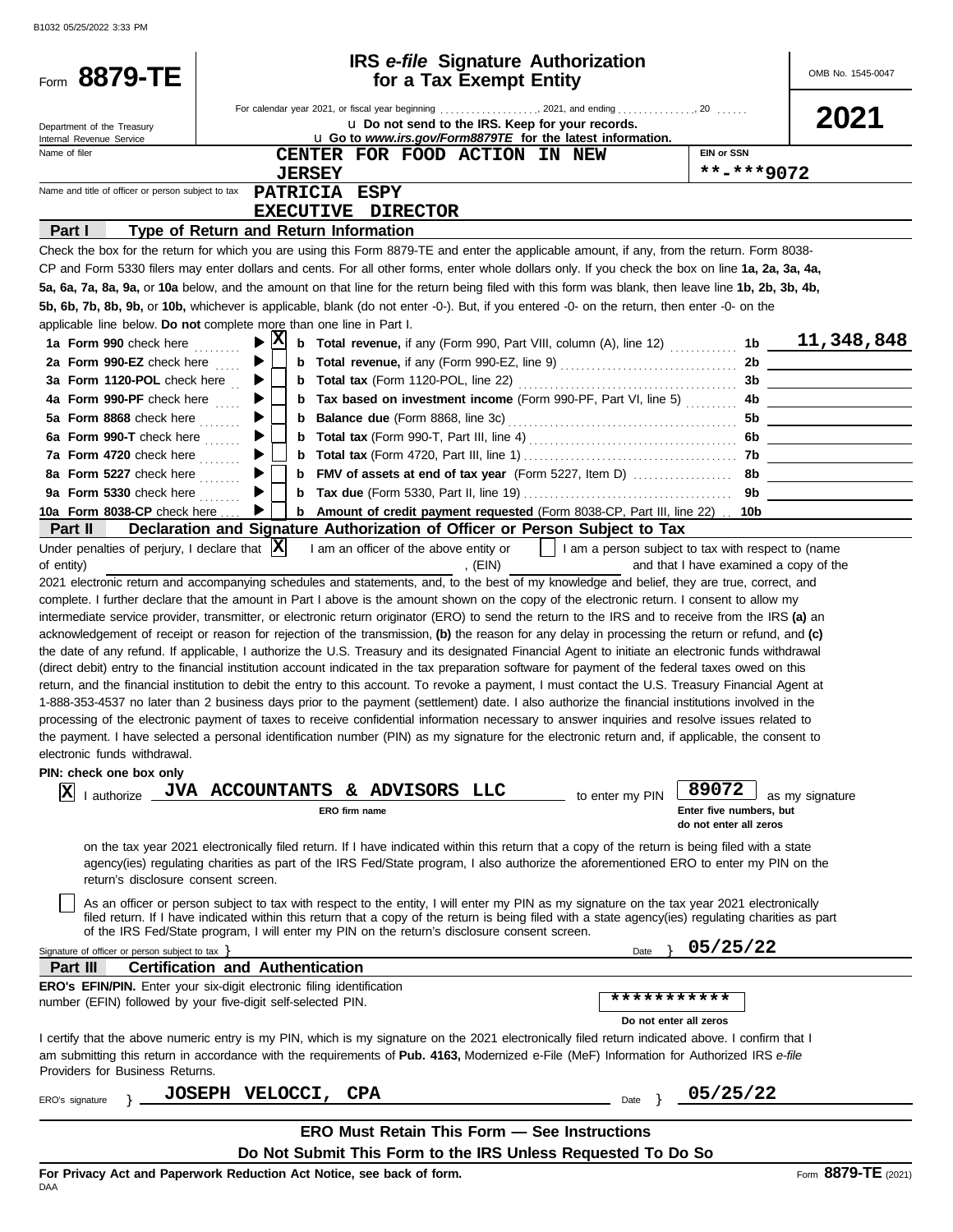Form

# **990 2011 2018 2021 2021 Divider section 501(c), 527, or 4947(a)(1) of the Internal Revenue Code (except private foundations)**

**u** Go to *www.irs.gov/Form990* for instructions and the latest information. **u** Do not enter social security numbers on this form as it may be made public. OMB No. 1545-0047

| ZUZ I                 |
|-----------------------|
| <b>Open to Public</b> |
| <b>Inspection</b>     |

|                                |                       | Department of the Treasury<br>Internal Revenue Service |                            |                                                 |                                                                                                               |                  |                      | <b>u</b> Do not enter social security numbers on this form as it may be made public.<br><b>u</b> Go to <i>www.irs.gov/Form990</i> for instructions and the latest information. |     |                           |            |                                                 |                   | <b>Open to Public</b><br>Inspection |         |
|--------------------------------|-----------------------|--------------------------------------------------------|----------------------------|-------------------------------------------------|---------------------------------------------------------------------------------------------------------------|------------------|----------------------|--------------------------------------------------------------------------------------------------------------------------------------------------------------------------------|-----|---------------------------|------------|-------------------------------------------------|-------------------|-------------------------------------|---------|
|                                |                       |                                                        |                            |                                                 | For the 2021 calendar year, or tax year beginning                                                             |                  |                      | , and ending                                                                                                                                                                   |     |                           |            |                                                 |                   |                                     |         |
| в                              | Check if applicable:  |                                                        |                            | C Name of organization                          |                                                                                                               |                  |                      | CENTER FOR FOOD ACTION IN NEW                                                                                                                                                  |     |                           |            |                                                 |                   | D Employer identification number    |         |
|                                | Address change        |                                                        |                            |                                                 | <b>JERSEY</b>                                                                                                 |                  |                      |                                                                                                                                                                                |     |                           |            |                                                 |                   |                                     |         |
|                                | Name change           |                                                        | Doing business as          |                                                 |                                                                                                               |                  |                      |                                                                                                                                                                                |     |                           |            |                                                 | **-***9072        |                                     |         |
|                                | Initial return        |                                                        |                            |                                                 | Number and street (or P.O. box if mail is not delivered to street address)<br><b>192 WEST DEMAREST AVENUE</b> |                  |                      |                                                                                                                                                                                |     | Room/suite                |            | E Telephone number                              |                   | 201-569-1804                        |         |
|                                | Final return/         |                                                        |                            |                                                 | City or town, state or province, country, and ZIP or foreign postal code                                      |                  |                      |                                                                                                                                                                                |     |                           |            |                                                 |                   |                                     |         |
|                                | terminated            |                                                        |                            | <b>ENGLEWOOD</b>                                |                                                                                                               |                  | NJ 07631             |                                                                                                                                                                                |     |                           |            | G Gross receipts \$                             |                   | 11,348,848                          |         |
|                                | Amended return        |                                                        |                            | F Name and address of principal officer:        |                                                                                                               |                  |                      |                                                                                                                                                                                |     |                           |            |                                                 |                   |                                     |         |
|                                | Application pending   |                                                        |                            | PATRICIA ESPY                                   |                                                                                                               |                  |                      |                                                                                                                                                                                |     |                           |            | $H(a)$ is this a group return for subordinates? |                   | Yes                                 | X No    |
|                                |                       |                                                        |                            | 192 WEST                                        | DEMAREST AVENUE                                                                                               |                  |                      |                                                                                                                                                                                |     |                           |            | H(b) Are all subordinates included?             |                   | Yes                                 | No      |
|                                |                       |                                                        |                            | <b>ENGLEWOOD</b>                                |                                                                                                               |                  |                      | NJ 07631                                                                                                                                                                       |     |                           |            | If "No," attach a list. See instructions        |                   |                                     |         |
|                                | Tax-exempt status:    |                                                        | $ \mathbf{X} $ 501(c)(3)   |                                                 | 501(c)                                                                                                        | $t$ (insert no.) |                      | 4947(a)(1) or                                                                                                                                                                  | 527 |                           |            |                                                 |                   |                                     |         |
|                                | Website: U            |                                                        | <b>CFANJ.ORG</b>           |                                                 |                                                                                                               |                  |                      |                                                                                                                                                                                |     |                           |            | H(c) Group exemption number U                   |                   |                                     |         |
|                                | Form of organization: |                                                        | $ \mathbf{X} $ Corporation |                                                 | Trust<br>Association                                                                                          |                  | Other <b>u</b>       |                                                                                                                                                                                |     | L Year of formation: 1976 |            |                                                 |                   | M State of legal domicile: NJ       |         |
|                                | Part I                | <b>Summary</b>                                         |                            |                                                 |                                                                                                               |                  |                      |                                                                                                                                                                                |     |                           |            |                                                 |                   |                                     |         |
|                                |                       |                                                        |                            |                                                 | 1 Briefly describe the organization's mission or most significant activities:                                 |                  |                      |                                                                                                                                                                                |     |                           |            |                                                 |                   |                                     |         |
|                                |                       |                                                        |                            |                                                 |                                                                                                               |                  |                      | CENTER FOR FOOD ACTION PROVIDES EMERGENCY AND SUPPLEMENTARY FOOD PACKAGES                                                                                                      |     |                           |            |                                                 |                   |                                     |         |
| Governance                     |                       |                                                        |                            |                                                 |                                                                                                               |                  |                      | TO LOW INCOME INDIVIDUALS AND FAMILIES AND ASSISTS THEM WITH THEIR HOUSING                                                                                                     |     |                           |            |                                                 |                   |                                     |         |
|                                |                       |                                                        |                            |                                                 |                                                                                                               |                  |                      | AND UTILITY COSTS WHILE WORKING TO REDUCE HUNGER AND HOMELESSNESS                                                                                                              |     |                           |            |                                                 |                   |                                     |         |
|                                |                       |                                                        |                            |                                                 |                                                                                                               |                  |                      | 2 Check this box $\mathbf{u}$   if the organization discontinued its operations or disposed of more than 25% of its net assets.                                                |     |                           |            |                                                 |                   |                                     |         |
| య                              |                       |                                                        |                            |                                                 | 3 Number of voting members of the governing body (Part VI, line 1a)                                           |                  |                      |                                                                                                                                                                                |     |                           |            | 3                                               | 17                |                                     |         |
|                                | 4                     |                                                        |                            |                                                 |                                                                                                               |                  |                      | Number of independent voting members of the governing body (Part VI, line 1b) [10] [10] [10] [10] [10] [10] [1                                                                 |     |                           |            | 4                                               | 17                |                                     |         |
| <b>Activities</b>              |                       |                                                        |                            |                                                 |                                                                                                               |                  |                      |                                                                                                                                                                                |     |                           |            | 5                                               | 31<br>$\mathbf 0$ |                                     |         |
|                                |                       |                                                        |                            |                                                 | 6 Total number of volunteers (estimate if necessary)                                                          |                  |                      |                                                                                                                                                                                |     |                           |            | 6                                               |                   |                                     | 0       |
|                                |                       |                                                        |                            |                                                 |                                                                                                               |                  |                      |                                                                                                                                                                                |     |                           |            | 7a<br>7b                                        |                   |                                     | 0       |
|                                |                       |                                                        |                            |                                                 |                                                                                                               |                  |                      |                                                                                                                                                                                |     |                           | Prior Year |                                                 |                   | Current Year                        |         |
|                                |                       |                                                        |                            |                                                 |                                                                                                               |                  |                      |                                                                                                                                                                                |     |                           |            | 11,670,092                                      |                   | 11,106,127                          |         |
| Revenue                        |                       |                                                        |                            |                                                 |                                                                                                               |                  |                      |                                                                                                                                                                                |     |                           |            |                                                 |                   |                                     |         |
|                                |                       |                                                        |                            |                                                 |                                                                                                               |                  |                      |                                                                                                                                                                                |     |                           |            | 20,236                                          |                   |                                     | 14,504  |
|                                |                       |                                                        |                            |                                                 |                                                                                                               |                  |                      | 11 Other revenue (Part VIII, column (A), lines 5, 6d, 8c, 9c, 10c, and 11e)                                                                                                    |     |                           |            | 442,883                                         |                   |                                     | 228,217 |
|                                |                       |                                                        |                            |                                                 |                                                                                                               |                  |                      | 12 Total revenue – add lines 8 through 11 (must equal Part VIII, column (A), line 12)                                                                                          |     |                           |            | 12, 133, 211                                    |                   | 11,348,848                          |         |
|                                |                       |                                                        |                            |                                                 |                                                                                                               |                  |                      | 13 Grants and similar amounts paid (Part IX, column (A), lines 1-3)                                                                                                            |     |                           |            |                                                 |                   |                                     |         |
|                                |                       |                                                        |                            |                                                 | 14 Benefits paid to or for members (Part IX, column (A), line 4)                                              |                  |                      |                                                                                                                                                                                |     |                           |            |                                                 |                   |                                     |         |
| <b>ises</b>                    |                       |                                                        |                            |                                                 |                                                                                                               |                  |                      | 15 Salaries, other compensation, employee benefits (Part IX, column (A), lines 5-10)                                                                                           |     |                           |            | 1,775,963                                       |                   | 1,897,222                           |         |
|                                |                       |                                                        |                            |                                                 | 16a Professional fundraising fees (Part IX, column (A), line 11e)                                             |                  |                      |                                                                                                                                                                                |     |                           |            |                                                 |                   |                                     | O       |
| Exper                          |                       |                                                        |                            |                                                 |                                                                                                               |                  |                      | <b>b</b> Total fundraising expenses (Part IX, column (D), line 25) <b>u</b> 229, 822                                                                                           |     |                           |            |                                                 |                   |                                     |         |
|                                |                       |                                                        |                            |                                                 |                                                                                                               |                  |                      |                                                                                                                                                                                |     |                           |            | 7,891,723                                       |                   | 9,395,638                           |         |
|                                |                       |                                                        |                            |                                                 |                                                                                                               |                  |                      | 18 Total expenses. Add lines 13-17 (must equal Part IX, column (A), line 25)                                                                                                   |     |                           |            | 9,667,686<br>2,465,525                          |                   | 11,292,860                          | 55,988  |
|                                |                       |                                                        |                            |                                                 | 19 Revenue less expenses. Subtract line 18 from line 12                                                       |                  |                      |                                                                                                                                                                                |     | Beginning of Current Year |            |                                                 |                   | End of Year                         |         |
| Net Assets or<br>Fund Balances |                       |                                                        |                            |                                                 |                                                                                                               |                  |                      |                                                                                                                                                                                |     |                           |            | 5,839,147                                       |                   | 5,813,047                           |         |
|                                |                       | 21 Total liabilities (Part X, line 26)                 |                            |                                                 |                                                                                                               |                  |                      |                                                                                                                                                                                |     |                           |            | 229,615                                         |                   |                                     | 95,453  |
|                                |                       |                                                        |                            |                                                 |                                                                                                               |                  |                      |                                                                                                                                                                                |     |                           |            | 5,609,532                                       |                   | 5,717,594                           |         |
|                                | Part II               |                                                        |                            | <b>Signature Block</b>                          |                                                                                                               |                  |                      |                                                                                                                                                                                |     |                           |            |                                                 |                   |                                     |         |
|                                |                       |                                                        |                            |                                                 |                                                                                                               |                  |                      | Under penalties of perjury, I declare that I have examined this return, including accompanying schedules and statements, and to the best of my knowledge and belief, it is     |     |                           |            |                                                 |                   |                                     |         |
|                                |                       |                                                        |                            |                                                 |                                                                                                               |                  |                      | true, correct, and complete. Declaration of preparer (other than officer) is based on all information of which preparer has any knowledge.                                     |     |                           |            |                                                 |                   |                                     |         |
|                                |                       |                                                        |                            |                                                 |                                                                                                               |                  |                      |                                                                                                                                                                                |     |                           |            |                                                 |                   |                                     |         |
| Sign                           |                       |                                                        | Signature of officer       |                                                 |                                                                                                               |                  |                      |                                                                                                                                                                                |     |                           |            | Date                                            |                   |                                     |         |
| Here                           |                       |                                                        |                            | <b>PATRICIA</b><br>Type or print name and title | <b>ESPY</b>                                                                                                   |                  |                      |                                                                                                                                                                                |     | <b>EXECUTIVE</b>          |            | <b>DIRECTOR</b>                                 |                   |                                     |         |
|                                |                       | Print/Type preparer's name                             |                            |                                                 |                                                                                                               |                  | Preparer's signature |                                                                                                                                                                                |     |                           | Date       |                                                 | $ \mathbf{X} $ if | PTIN                                |         |
| Paid                           |                       |                                                        |                            |                                                 |                                                                                                               |                  |                      |                                                                                                                                                                                |     |                           |            | Check                                           |                   |                                     |         |
|                                | Preparer              | <b>JOSEPH VELOCCI, CPA</b>                             |                            |                                                 |                                                                                                               |                  |                      | JOSEPH VELOCCI, CPA<br>JVA ACCOUNTANTS & ADVISORS LLC                                                                                                                          |     |                           |            | $05/25/22$ self-employed                        |                   | **-***8385                          |         |
|                                | <b>Use Only</b>       | Firm's name                                            |                            |                                                 | 5100 PGA BLVD SUITE 309                                                                                       |                  |                      |                                                                                                                                                                                |     |                           |            | Firm's EIN                                      |                   |                                     |         |
|                                |                       | Firm's address                                         |                            |                                                 | PALM BEACH GARDENS, FL                                                                                        |                  |                      | 33418                                                                                                                                                                          |     |                           |            | Phone no.                                       |                   | 973-620-9607                        |         |
|                                |                       |                                                        |                            |                                                 | May the IRS discuss this return with the preparer shown above? See instructions                               |                  |                      |                                                                                                                                                                                |     |                           |            |                                                 |                   | Yes                                 | No      |

| Sign     |                                                                                       | Signature of officer                                                            |      |  |                           |    |                      |       |  |      |              | Date            |   |                  |
|----------|---------------------------------------------------------------------------------------|---------------------------------------------------------------------------------|------|--|---------------------------|----|----------------------|-------|--|------|--------------|-----------------|---|------------------|
| Here     | <b>PATRICIA</b><br><b>ESPY</b><br><b>EXECUTIVE</b>                                    |                                                                                 |      |  |                           |    |                      |       |  |      |              | <b>DIRECTOR</b> |   |                  |
|          |                                                                                       | Type or print name and title                                                    |      |  |                           |    |                      |       |  |      |              |                 |   |                  |
|          |                                                                                       | Print/Type preparer's name                                                      |      |  |                           |    | Preparer's signature |       |  | Date |              | Check           | x | <b>PTIN</b>      |
| Paid     |                                                                                       | JOSEPH VELOCCI, CPA                                                             |      |  |                           |    | JOSEPH VELOCCI, CPA  |       |  |      | 05/25/22     | self-employed   |   | *********        |
| Preparer |                                                                                       | Firm's name                                                                     | JVA  |  | <b>ACCOUNTANTS</b>        | &. | ADVISORS LLC         |       |  |      | Firm's $EIN$ |                 |   | **-***8385       |
| Use Only |                                                                                       |                                                                                 | 5100 |  | <b>PGA BLVD SUITE 309</b> |    |                      |       |  |      |              |                 |   |                  |
|          |                                                                                       | Firm's address                                                                  |      |  | PALM BEACH GARDENS, FL    |    |                      | 33418 |  |      | Phone no.    |                 |   | 973-620-9607     |
|          |                                                                                       | May the IRS discuss this return with the preparer shown above? See instructions |      |  |                           |    |                      |       |  |      |              |                 |   | No<br><b>Yes</b> |
| DAA      | Form 990 (2021)<br>For Paperwork Reduction Act Notice, see the separate instructions. |                                                                                 |      |  |                           |    |                      |       |  |      |              |                 |   |                  |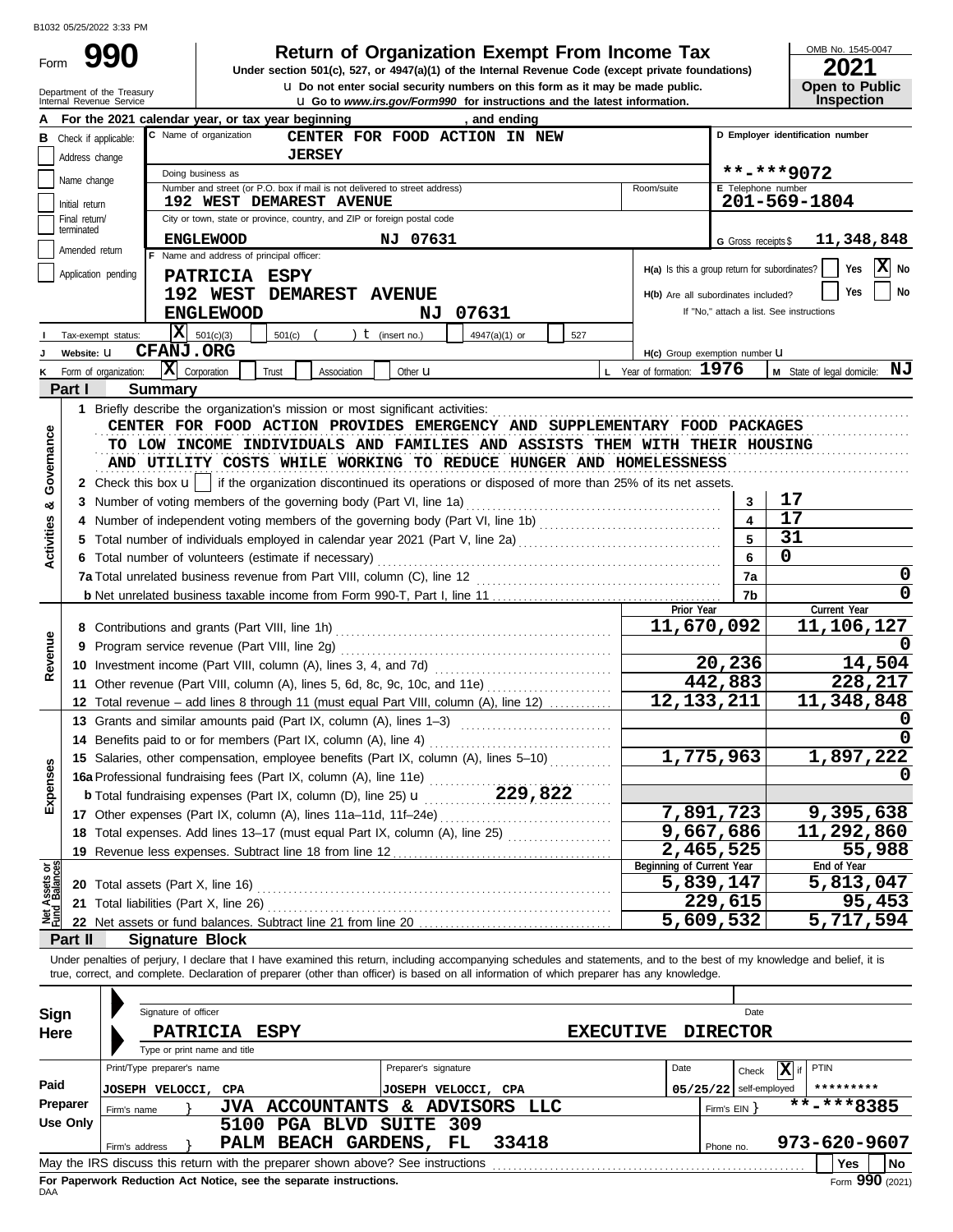|              | Form 990 (2021) <b>CENTER FOR FOOD ACTION IN NEW</b><br>**-***9072                                                             | Page 2                |
|--------------|--------------------------------------------------------------------------------------------------------------------------------|-----------------------|
|              | Part III<br><b>Statement of Program Service Accomplishments</b>                                                                |                       |
|              |                                                                                                                                | x                     |
| $1 \quad$    | Briefly describe the organization's mission:                                                                                   |                       |
|              | CENTER FOR FOOD ACTION PROVIDES EMERGENCY AND SUPPLEMENTARY FOOD PACKAGES                                                      |                       |
|              | TO LOW INCOME INDIVIDUALS AND FAMILIES AND ASSISTS THEM WITH THEIR HOUSING                                                     |                       |
|              |                                                                                                                                |                       |
|              | AND UTILITY COSTS WHILE WORKING TO REDUCE HUNGER AND HOMELESSNESS                                                              |                       |
|              |                                                                                                                                |                       |
| $\mathbf{2}$ | Did the organization undertake any significant program services during the year which were not listed on the                   |                       |
|              | prior Form 990 or 990-EZ?                                                                                                      | Yes $\overline{X}$ No |
|              | If "Yes," describe these new services on Schedule O.                                                                           |                       |
|              |                                                                                                                                |                       |
| 3            | Did the organization cease conducting, or make significant changes in how it conducts, any program                             |                       |
|              | services?                                                                                                                      | Yes $\overline{X}$ No |
|              | If "Yes," describe these changes on Schedule O.                                                                                |                       |
| 4            | Describe the organization's program service accomplishments for each of its three largest program services, as measured by     |                       |
|              | expenses. Section 501(c)(3) and 501(c)(4) organizations are required to report the amount of grants and allocations to others, |                       |
|              |                                                                                                                                |                       |
|              | the total expenses, and revenue, if any, for each program service reported.                                                    |                       |
|              |                                                                                                                                |                       |
|              | ) (Expenses $$10,402,175$ including grants of \$<br>) (Revenue \$<br>4a (Code:                                                 |                       |
|              | CENTER FOR FOOD ACTION PROVIDES EMERGENCY AND SUPPLEMENTARY FOOD PACKAGES                                                      |                       |
|              | TO LOW INCOME INDIVIDUALS AND FAMILIES AND ASSISTS THEM WITH THEIR HOUSING                                                     |                       |
|              |                                                                                                                                |                       |
|              | AND UTILITY COSTS WHILE WORKING TO REDUCE HUNGER AND HOMELESSNESS                                                              |                       |
|              |                                                                                                                                |                       |
|              |                                                                                                                                |                       |
|              |                                                                                                                                |                       |
|              |                                                                                                                                |                       |
|              |                                                                                                                                |                       |
|              |                                                                                                                                |                       |
|              |                                                                                                                                |                       |
|              |                                                                                                                                |                       |
|              |                                                                                                                                |                       |
|              |                                                                                                                                |                       |
|              |                                                                                                                                |                       |
|              |                                                                                                                                |                       |
|              | N/A                                                                                                                            |                       |
|              |                                                                                                                                |                       |
|              |                                                                                                                                |                       |
|              |                                                                                                                                |                       |
|              |                                                                                                                                |                       |
|              |                                                                                                                                |                       |
|              |                                                                                                                                |                       |
|              |                                                                                                                                |                       |
|              |                                                                                                                                |                       |
|              |                                                                                                                                |                       |
|              |                                                                                                                                |                       |
|              |                                                                                                                                |                       |
|              |                                                                                                                                |                       |
|              |                                                                                                                                |                       |
|              |                                                                                                                                |                       |
|              |                                                                                                                                |                       |
|              |                                                                                                                                |                       |
|              | N/A                                                                                                                            |                       |
|              |                                                                                                                                |                       |
|              |                                                                                                                                |                       |
|              |                                                                                                                                |                       |
|              |                                                                                                                                |                       |
|              |                                                                                                                                |                       |
|              |                                                                                                                                |                       |
|              |                                                                                                                                |                       |
|              |                                                                                                                                |                       |
|              |                                                                                                                                |                       |
|              |                                                                                                                                |                       |
|              |                                                                                                                                |                       |
|              |                                                                                                                                |                       |
|              |                                                                                                                                |                       |
|              | 4d Other program services (Describe on Schedule O.)                                                                            |                       |
|              | 37,256<br>(Expenses \$<br>including grants of \$<br>(Revenue \$                                                                |                       |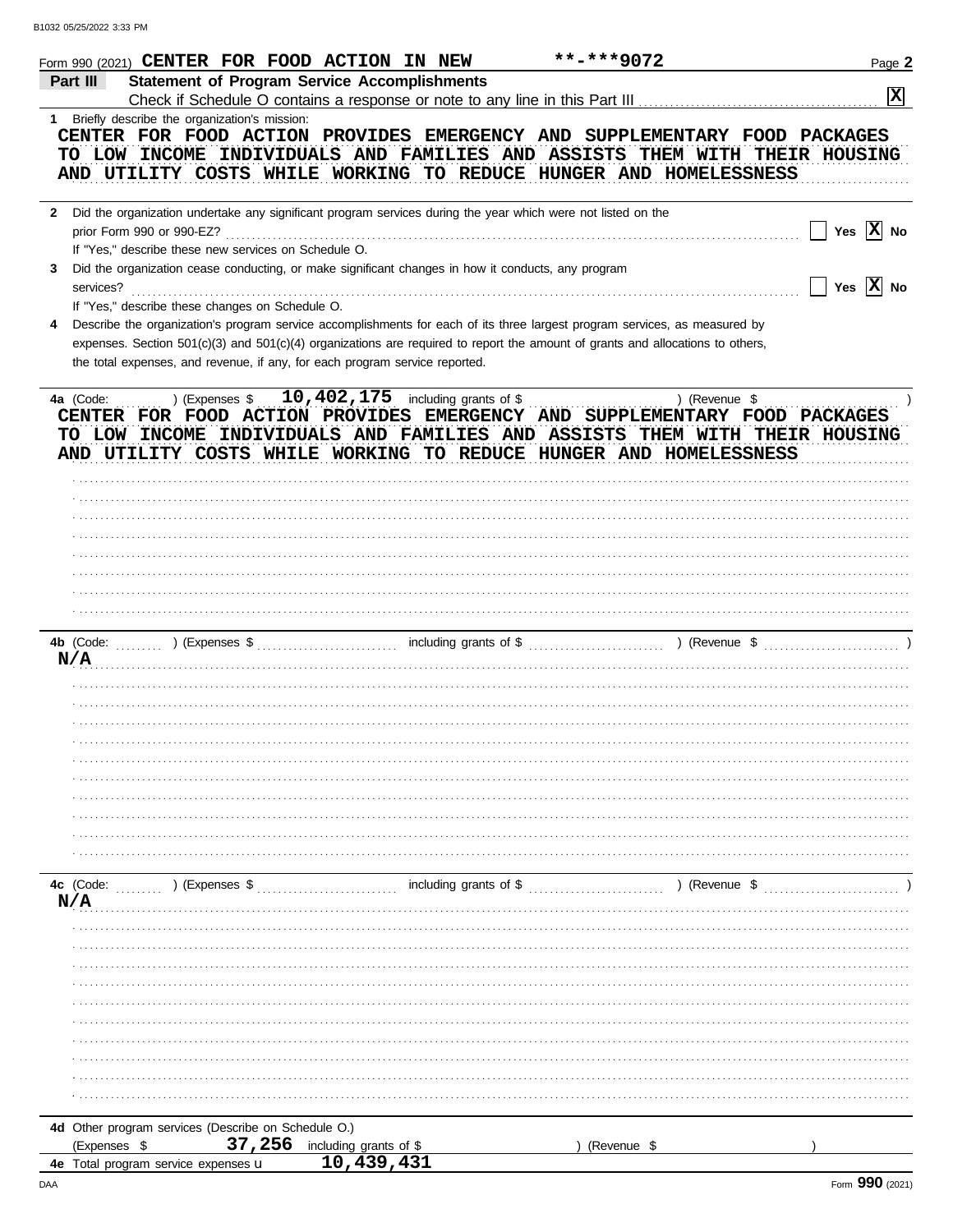|                | Form 990 (2021) CENTER FOR FOOD ACTION IN NEW |  |  | $***$ $***$ 9072                                                                                                 |     | Page 3    |
|----------------|-----------------------------------------------|--|--|------------------------------------------------------------------------------------------------------------------|-----|-----------|
| <b>Part IV</b> | <b>Checklist of Required Schedules</b>        |  |  |                                                                                                                  |     |           |
|                |                                               |  |  |                                                                                                                  | Yes | <b>No</b> |
|                |                                               |  |  | Is the organization described in section $501(c)(3)$ or $1047(a)(1)$ (other than a private foundation)? If "Ves" |     |           |

| Is the organization described in section 501(c)(3) or $4947(a)(1)$ (other than a private foundation)? If "Yes,"<br>1<br>X<br>complete Schedule A<br>1<br>$\mathbf x$<br>$\mathbf{2}$<br>2<br>Did the organization engage in direct or indirect political campaign activities on behalf of or in opposition to<br>3<br>candidates for public office? If "Yes," complete Schedule C, Part I<br>3<br>Section 501(c)(3) organizations. Did the organization engage in lobbying activities, or have a section 501(h)<br>4<br>4<br>Is the organization a section $501(c)(4)$ , $501(c)(5)$ , or $501(c)(6)$ organization that receives membership dues,<br>5<br>x<br>assessments, or similar amounts as defined in Rev. Proc. 98-19? If "Yes," complete Schedule C, Part III<br>5<br>Did the organization maintain any donor advised funds or any similar funds or accounts for which donors<br>6<br>have the right to provide advice on the distribution or investment of amounts in such funds or accounts? If<br>X<br>"Yes," complete Schedule D, Part I<br>6<br>Did the organization receive or hold a conservation easement, including easements to preserve open space,<br>7<br>X<br>the environment, historic land areas, or historic structures? If "Yes," complete Schedule D, Part II<br>7<br>Did the organization maintain collections of works of art, historical treasures, or other similar assets? If "Yes,"<br>8<br>X<br>complete Schedule D, Part III<br>8<br>Did the organization report an amount in Part X, line 21, for escrow or custodial account liability, serve as a<br>9<br>custodian for amounts not listed in Part X; or provide credit counseling, debt management, credit repair, or<br>x<br>debt negotiation services? If "Yes," complete Schedule D, Part IV<br>9<br>10<br>Did the organization, directly or through a related organization, hold assets in donor-restricted endowments<br>x<br>or in quasi endowments? If "Yes," complete Schedule D, Part V<br>10<br>If the organization's answer to any of the following questions is "Yes," then complete Schedule D, Parts VI,<br>11<br>VII, VIII, IX, or X, as applicable.<br>Did the organization report an amount for land, buildings, and equipment in Part X, line 10? If "Yes,"<br>a<br>х<br>complete Schedule D, Part VI<br>11a  <br><b>b</b> Did the organization report an amount for investments—other securities in Part X, line 12, that is 5% or more<br>X<br>11 <sub>b</sub><br>Did the organization report an amount for investments—program related in Part X, line 13, that is 5% or more<br>c<br>11c<br>Did the organization report an amount for other assets in Part X, line 15, that is 5% or more of its total assets<br>d<br>reported in Part X, line 16? If "Yes," complete Schedule D, Part IX<br>11d<br>Did the organization report an amount for other liabilities in Part X, line 25? If "Yes," complete Schedule D, Part X<br>11e<br>е<br>Did the organization's separate or consolidated financial statements for the tax year include a footnote that addresses<br>f<br>the organization's liability for uncertain tax positions under FIN 48 (ASC 740)? If "Yes," complete Schedule D, Part X<br>11f<br>Did the organization obtain separate, independent audited financial statements for the tax year? If "Yes," complete<br>12a<br>X<br>12a<br>Was the organization included in consolidated, independent audited financial statements for the tax year? If<br>b<br>"Yes," and if the organization answered "No" to line 12a, then completing Schedule D, Parts XI and XII is optional<br>12 <sub>b</sub><br>$\mathbf x$<br>13<br>13<br>$\mathbf x$<br>14a<br>14a<br>Did the organization have aggregate revenues or expenses of more than \$10,000 from grantmaking,<br>b<br>fundraising, business, investment, and program service activities outside the United States, or aggregate<br>X<br>14b<br>15<br>Did the organization report on Part IX, column (A), line 3, more than \$5,000 of grants or other assistance to or<br>X<br>for any foreign organization? If "Yes," complete Schedule F, Parts II and IV<br>15<br>Did the organization report on Part IX, column (A), line 3, more than \$5,000 of aggregate grants or other<br>16<br>X<br>assistance to or for foreign individuals? If "Yes," complete Schedule F, Parts III and IV [[[[[[[[[[[[[[[[[[[<br>16<br>Did the organization report a total of more than \$15,000 of expenses for professional fundraising services on<br>17<br>X<br>17<br>Did the organization report more than \$15,000 total of fundraising event gross income and contributions on<br>18<br>X<br>18<br>19<br>Did the organization report more than \$15,000 of gross income from gaming activities on Part VIII, line 9a?<br>х<br>19<br><b>20a</b><br>20a<br>20 <sub>b</sub><br>b<br>Did the organization report more than \$5,000 of grants or other assistance to any domestic organization or<br>21<br>21 |  | Yes | No          |
|--------------------------------------------------------------------------------------------------------------------------------------------------------------------------------------------------------------------------------------------------------------------------------------------------------------------------------------------------------------------------------------------------------------------------------------------------------------------------------------------------------------------------------------------------------------------------------------------------------------------------------------------------------------------------------------------------------------------------------------------------------------------------------------------------------------------------------------------------------------------------------------------------------------------------------------------------------------------------------------------------------------------------------------------------------------------------------------------------------------------------------------------------------------------------------------------------------------------------------------------------------------------------------------------------------------------------------------------------------------------------------------------------------------------------------------------------------------------------------------------------------------------------------------------------------------------------------------------------------------------------------------------------------------------------------------------------------------------------------------------------------------------------------------------------------------------------------------------------------------------------------------------------------------------------------------------------------------------------------------------------------------------------------------------------------------------------------------------------------------------------------------------------------------------------------------------------------------------------------------------------------------------------------------------------------------------------------------------------------------------------------------------------------------------------------------------------------------------------------------------------------------------------------------------------------------------------------------------------------------------------------------------------------------------------------------------------------------------------------------------------------------------------------------------------------------------------------------------------------------------------------------------------------------------------------------------------------------------------------------------------------------------------------------------------------------------------------------------------------------------------------------------------------------------------------------------------------------------------------------------------------------------------------------------------------------------------------------------------------------------------------------------------------------------------------------------------------------------------------------------------------------------------------------------------------------------------------------------------------------------------------------------------------------------------------------------------------------------------------------------------------------------------------------------------------------------------------------------------------------------------------------------------------------------------------------------------------------------------------------------------------------------------------------------------------------------------------------------------------------------------------------------------------------------------------------------------------------------------------------------------------------------------------------------------------------------------------------------------------------------------------------------------------------------------------------------------------------------------------------------------------------------------------------------------------------------------------------------------------------------------------------------------------------------------------------------------------------------------------------------------------------------------------------------------------------------------------------------------------------------------------------------------------------------------------------------------------------------------|--|-----|-------------|
|                                                                                                                                                                                                                                                                                                                                                                                                                                                                                                                                                                                                                                                                                                                                                                                                                                                                                                                                                                                                                                                                                                                                                                                                                                                                                                                                                                                                                                                                                                                                                                                                                                                                                                                                                                                                                                                                                                                                                                                                                                                                                                                                                                                                                                                                                                                                                                                                                                                                                                                                                                                                                                                                                                                                                                                                                                                                                                                                                                                                                                                                                                                                                                                                                                                                                                                                                                                                                                                                                                                                                                                                                                                                                                                                                                                                                                                                                                                                                                                                                                                                                                                                                                                                                                                                                                                                                                                                                                                                                                                                                                                                                                                                                                                                                                                                                                                                                                                                                                          |  |     |             |
|                                                                                                                                                                                                                                                                                                                                                                                                                                                                                                                                                                                                                                                                                                                                                                                                                                                                                                                                                                                                                                                                                                                                                                                                                                                                                                                                                                                                                                                                                                                                                                                                                                                                                                                                                                                                                                                                                                                                                                                                                                                                                                                                                                                                                                                                                                                                                                                                                                                                                                                                                                                                                                                                                                                                                                                                                                                                                                                                                                                                                                                                                                                                                                                                                                                                                                                                                                                                                                                                                                                                                                                                                                                                                                                                                                                                                                                                                                                                                                                                                                                                                                                                                                                                                                                                                                                                                                                                                                                                                                                                                                                                                                                                                                                                                                                                                                                                                                                                                                          |  |     |             |
|                                                                                                                                                                                                                                                                                                                                                                                                                                                                                                                                                                                                                                                                                                                                                                                                                                                                                                                                                                                                                                                                                                                                                                                                                                                                                                                                                                                                                                                                                                                                                                                                                                                                                                                                                                                                                                                                                                                                                                                                                                                                                                                                                                                                                                                                                                                                                                                                                                                                                                                                                                                                                                                                                                                                                                                                                                                                                                                                                                                                                                                                                                                                                                                                                                                                                                                                                                                                                                                                                                                                                                                                                                                                                                                                                                                                                                                                                                                                                                                                                                                                                                                                                                                                                                                                                                                                                                                                                                                                                                                                                                                                                                                                                                                                                                                                                                                                                                                                                                          |  |     |             |
|                                                                                                                                                                                                                                                                                                                                                                                                                                                                                                                                                                                                                                                                                                                                                                                                                                                                                                                                                                                                                                                                                                                                                                                                                                                                                                                                                                                                                                                                                                                                                                                                                                                                                                                                                                                                                                                                                                                                                                                                                                                                                                                                                                                                                                                                                                                                                                                                                                                                                                                                                                                                                                                                                                                                                                                                                                                                                                                                                                                                                                                                                                                                                                                                                                                                                                                                                                                                                                                                                                                                                                                                                                                                                                                                                                                                                                                                                                                                                                                                                                                                                                                                                                                                                                                                                                                                                                                                                                                                                                                                                                                                                                                                                                                                                                                                                                                                                                                                                                          |  |     |             |
|                                                                                                                                                                                                                                                                                                                                                                                                                                                                                                                                                                                                                                                                                                                                                                                                                                                                                                                                                                                                                                                                                                                                                                                                                                                                                                                                                                                                                                                                                                                                                                                                                                                                                                                                                                                                                                                                                                                                                                                                                                                                                                                                                                                                                                                                                                                                                                                                                                                                                                                                                                                                                                                                                                                                                                                                                                                                                                                                                                                                                                                                                                                                                                                                                                                                                                                                                                                                                                                                                                                                                                                                                                                                                                                                                                                                                                                                                                                                                                                                                                                                                                                                                                                                                                                                                                                                                                                                                                                                                                                                                                                                                                                                                                                                                                                                                                                                                                                                                                          |  |     | x           |
|                                                                                                                                                                                                                                                                                                                                                                                                                                                                                                                                                                                                                                                                                                                                                                                                                                                                                                                                                                                                                                                                                                                                                                                                                                                                                                                                                                                                                                                                                                                                                                                                                                                                                                                                                                                                                                                                                                                                                                                                                                                                                                                                                                                                                                                                                                                                                                                                                                                                                                                                                                                                                                                                                                                                                                                                                                                                                                                                                                                                                                                                                                                                                                                                                                                                                                                                                                                                                                                                                                                                                                                                                                                                                                                                                                                                                                                                                                                                                                                                                                                                                                                                                                                                                                                                                                                                                                                                                                                                                                                                                                                                                                                                                                                                                                                                                                                                                                                                                                          |  |     |             |
|                                                                                                                                                                                                                                                                                                                                                                                                                                                                                                                                                                                                                                                                                                                                                                                                                                                                                                                                                                                                                                                                                                                                                                                                                                                                                                                                                                                                                                                                                                                                                                                                                                                                                                                                                                                                                                                                                                                                                                                                                                                                                                                                                                                                                                                                                                                                                                                                                                                                                                                                                                                                                                                                                                                                                                                                                                                                                                                                                                                                                                                                                                                                                                                                                                                                                                                                                                                                                                                                                                                                                                                                                                                                                                                                                                                                                                                                                                                                                                                                                                                                                                                                                                                                                                                                                                                                                                                                                                                                                                                                                                                                                                                                                                                                                                                                                                                                                                                                                                          |  |     | X           |
|                                                                                                                                                                                                                                                                                                                                                                                                                                                                                                                                                                                                                                                                                                                                                                                                                                                                                                                                                                                                                                                                                                                                                                                                                                                                                                                                                                                                                                                                                                                                                                                                                                                                                                                                                                                                                                                                                                                                                                                                                                                                                                                                                                                                                                                                                                                                                                                                                                                                                                                                                                                                                                                                                                                                                                                                                                                                                                                                                                                                                                                                                                                                                                                                                                                                                                                                                                                                                                                                                                                                                                                                                                                                                                                                                                                                                                                                                                                                                                                                                                                                                                                                                                                                                                                                                                                                                                                                                                                                                                                                                                                                                                                                                                                                                                                                                                                                                                                                                                          |  |     |             |
|                                                                                                                                                                                                                                                                                                                                                                                                                                                                                                                                                                                                                                                                                                                                                                                                                                                                                                                                                                                                                                                                                                                                                                                                                                                                                                                                                                                                                                                                                                                                                                                                                                                                                                                                                                                                                                                                                                                                                                                                                                                                                                                                                                                                                                                                                                                                                                                                                                                                                                                                                                                                                                                                                                                                                                                                                                                                                                                                                                                                                                                                                                                                                                                                                                                                                                                                                                                                                                                                                                                                                                                                                                                                                                                                                                                                                                                                                                                                                                                                                                                                                                                                                                                                                                                                                                                                                                                                                                                                                                                                                                                                                                                                                                                                                                                                                                                                                                                                                                          |  |     |             |
|                                                                                                                                                                                                                                                                                                                                                                                                                                                                                                                                                                                                                                                                                                                                                                                                                                                                                                                                                                                                                                                                                                                                                                                                                                                                                                                                                                                                                                                                                                                                                                                                                                                                                                                                                                                                                                                                                                                                                                                                                                                                                                                                                                                                                                                                                                                                                                                                                                                                                                                                                                                                                                                                                                                                                                                                                                                                                                                                                                                                                                                                                                                                                                                                                                                                                                                                                                                                                                                                                                                                                                                                                                                                                                                                                                                                                                                                                                                                                                                                                                                                                                                                                                                                                                                                                                                                                                                                                                                                                                                                                                                                                                                                                                                                                                                                                                                                                                                                                                          |  |     |             |
|                                                                                                                                                                                                                                                                                                                                                                                                                                                                                                                                                                                                                                                                                                                                                                                                                                                                                                                                                                                                                                                                                                                                                                                                                                                                                                                                                                                                                                                                                                                                                                                                                                                                                                                                                                                                                                                                                                                                                                                                                                                                                                                                                                                                                                                                                                                                                                                                                                                                                                                                                                                                                                                                                                                                                                                                                                                                                                                                                                                                                                                                                                                                                                                                                                                                                                                                                                                                                                                                                                                                                                                                                                                                                                                                                                                                                                                                                                                                                                                                                                                                                                                                                                                                                                                                                                                                                                                                                                                                                                                                                                                                                                                                                                                                                                                                                                                                                                                                                                          |  |     |             |
|                                                                                                                                                                                                                                                                                                                                                                                                                                                                                                                                                                                                                                                                                                                                                                                                                                                                                                                                                                                                                                                                                                                                                                                                                                                                                                                                                                                                                                                                                                                                                                                                                                                                                                                                                                                                                                                                                                                                                                                                                                                                                                                                                                                                                                                                                                                                                                                                                                                                                                                                                                                                                                                                                                                                                                                                                                                                                                                                                                                                                                                                                                                                                                                                                                                                                                                                                                                                                                                                                                                                                                                                                                                                                                                                                                                                                                                                                                                                                                                                                                                                                                                                                                                                                                                                                                                                                                                                                                                                                                                                                                                                                                                                                                                                                                                                                                                                                                                                                                          |  |     |             |
|                                                                                                                                                                                                                                                                                                                                                                                                                                                                                                                                                                                                                                                                                                                                                                                                                                                                                                                                                                                                                                                                                                                                                                                                                                                                                                                                                                                                                                                                                                                                                                                                                                                                                                                                                                                                                                                                                                                                                                                                                                                                                                                                                                                                                                                                                                                                                                                                                                                                                                                                                                                                                                                                                                                                                                                                                                                                                                                                                                                                                                                                                                                                                                                                                                                                                                                                                                                                                                                                                                                                                                                                                                                                                                                                                                                                                                                                                                                                                                                                                                                                                                                                                                                                                                                                                                                                                                                                                                                                                                                                                                                                                                                                                                                                                                                                                                                                                                                                                                          |  |     |             |
|                                                                                                                                                                                                                                                                                                                                                                                                                                                                                                                                                                                                                                                                                                                                                                                                                                                                                                                                                                                                                                                                                                                                                                                                                                                                                                                                                                                                                                                                                                                                                                                                                                                                                                                                                                                                                                                                                                                                                                                                                                                                                                                                                                                                                                                                                                                                                                                                                                                                                                                                                                                                                                                                                                                                                                                                                                                                                                                                                                                                                                                                                                                                                                                                                                                                                                                                                                                                                                                                                                                                                                                                                                                                                                                                                                                                                                                                                                                                                                                                                                                                                                                                                                                                                                                                                                                                                                                                                                                                                                                                                                                                                                                                                                                                                                                                                                                                                                                                                                          |  |     |             |
|                                                                                                                                                                                                                                                                                                                                                                                                                                                                                                                                                                                                                                                                                                                                                                                                                                                                                                                                                                                                                                                                                                                                                                                                                                                                                                                                                                                                                                                                                                                                                                                                                                                                                                                                                                                                                                                                                                                                                                                                                                                                                                                                                                                                                                                                                                                                                                                                                                                                                                                                                                                                                                                                                                                                                                                                                                                                                                                                                                                                                                                                                                                                                                                                                                                                                                                                                                                                                                                                                                                                                                                                                                                                                                                                                                                                                                                                                                                                                                                                                                                                                                                                                                                                                                                                                                                                                                                                                                                                                                                                                                                                                                                                                                                                                                                                                                                                                                                                                                          |  |     |             |
|                                                                                                                                                                                                                                                                                                                                                                                                                                                                                                                                                                                                                                                                                                                                                                                                                                                                                                                                                                                                                                                                                                                                                                                                                                                                                                                                                                                                                                                                                                                                                                                                                                                                                                                                                                                                                                                                                                                                                                                                                                                                                                                                                                                                                                                                                                                                                                                                                                                                                                                                                                                                                                                                                                                                                                                                                                                                                                                                                                                                                                                                                                                                                                                                                                                                                                                                                                                                                                                                                                                                                                                                                                                                                                                                                                                                                                                                                                                                                                                                                                                                                                                                                                                                                                                                                                                                                                                                                                                                                                                                                                                                                                                                                                                                                                                                                                                                                                                                                                          |  |     |             |
|                                                                                                                                                                                                                                                                                                                                                                                                                                                                                                                                                                                                                                                                                                                                                                                                                                                                                                                                                                                                                                                                                                                                                                                                                                                                                                                                                                                                                                                                                                                                                                                                                                                                                                                                                                                                                                                                                                                                                                                                                                                                                                                                                                                                                                                                                                                                                                                                                                                                                                                                                                                                                                                                                                                                                                                                                                                                                                                                                                                                                                                                                                                                                                                                                                                                                                                                                                                                                                                                                                                                                                                                                                                                                                                                                                                                                                                                                                                                                                                                                                                                                                                                                                                                                                                                                                                                                                                                                                                                                                                                                                                                                                                                                                                                                                                                                                                                                                                                                                          |  |     |             |
|                                                                                                                                                                                                                                                                                                                                                                                                                                                                                                                                                                                                                                                                                                                                                                                                                                                                                                                                                                                                                                                                                                                                                                                                                                                                                                                                                                                                                                                                                                                                                                                                                                                                                                                                                                                                                                                                                                                                                                                                                                                                                                                                                                                                                                                                                                                                                                                                                                                                                                                                                                                                                                                                                                                                                                                                                                                                                                                                                                                                                                                                                                                                                                                                                                                                                                                                                                                                                                                                                                                                                                                                                                                                                                                                                                                                                                                                                                                                                                                                                                                                                                                                                                                                                                                                                                                                                                                                                                                                                                                                                                                                                                                                                                                                                                                                                                                                                                                                                                          |  |     |             |
|                                                                                                                                                                                                                                                                                                                                                                                                                                                                                                                                                                                                                                                                                                                                                                                                                                                                                                                                                                                                                                                                                                                                                                                                                                                                                                                                                                                                                                                                                                                                                                                                                                                                                                                                                                                                                                                                                                                                                                                                                                                                                                                                                                                                                                                                                                                                                                                                                                                                                                                                                                                                                                                                                                                                                                                                                                                                                                                                                                                                                                                                                                                                                                                                                                                                                                                                                                                                                                                                                                                                                                                                                                                                                                                                                                                                                                                                                                                                                                                                                                                                                                                                                                                                                                                                                                                                                                                                                                                                                                                                                                                                                                                                                                                                                                                                                                                                                                                                                                          |  |     |             |
|                                                                                                                                                                                                                                                                                                                                                                                                                                                                                                                                                                                                                                                                                                                                                                                                                                                                                                                                                                                                                                                                                                                                                                                                                                                                                                                                                                                                                                                                                                                                                                                                                                                                                                                                                                                                                                                                                                                                                                                                                                                                                                                                                                                                                                                                                                                                                                                                                                                                                                                                                                                                                                                                                                                                                                                                                                                                                                                                                                                                                                                                                                                                                                                                                                                                                                                                                                                                                                                                                                                                                                                                                                                                                                                                                                                                                                                                                                                                                                                                                                                                                                                                                                                                                                                                                                                                                                                                                                                                                                                                                                                                                                                                                                                                                                                                                                                                                                                                                                          |  |     |             |
|                                                                                                                                                                                                                                                                                                                                                                                                                                                                                                                                                                                                                                                                                                                                                                                                                                                                                                                                                                                                                                                                                                                                                                                                                                                                                                                                                                                                                                                                                                                                                                                                                                                                                                                                                                                                                                                                                                                                                                                                                                                                                                                                                                                                                                                                                                                                                                                                                                                                                                                                                                                                                                                                                                                                                                                                                                                                                                                                                                                                                                                                                                                                                                                                                                                                                                                                                                                                                                                                                                                                                                                                                                                                                                                                                                                                                                                                                                                                                                                                                                                                                                                                                                                                                                                                                                                                                                                                                                                                                                                                                                                                                                                                                                                                                                                                                                                                                                                                                                          |  |     |             |
|                                                                                                                                                                                                                                                                                                                                                                                                                                                                                                                                                                                                                                                                                                                                                                                                                                                                                                                                                                                                                                                                                                                                                                                                                                                                                                                                                                                                                                                                                                                                                                                                                                                                                                                                                                                                                                                                                                                                                                                                                                                                                                                                                                                                                                                                                                                                                                                                                                                                                                                                                                                                                                                                                                                                                                                                                                                                                                                                                                                                                                                                                                                                                                                                                                                                                                                                                                                                                                                                                                                                                                                                                                                                                                                                                                                                                                                                                                                                                                                                                                                                                                                                                                                                                                                                                                                                                                                                                                                                                                                                                                                                                                                                                                                                                                                                                                                                                                                                                                          |  |     |             |
|                                                                                                                                                                                                                                                                                                                                                                                                                                                                                                                                                                                                                                                                                                                                                                                                                                                                                                                                                                                                                                                                                                                                                                                                                                                                                                                                                                                                                                                                                                                                                                                                                                                                                                                                                                                                                                                                                                                                                                                                                                                                                                                                                                                                                                                                                                                                                                                                                                                                                                                                                                                                                                                                                                                                                                                                                                                                                                                                                                                                                                                                                                                                                                                                                                                                                                                                                                                                                                                                                                                                                                                                                                                                                                                                                                                                                                                                                                                                                                                                                                                                                                                                                                                                                                                                                                                                                                                                                                                                                                                                                                                                                                                                                                                                                                                                                                                                                                                                                                          |  |     |             |
|                                                                                                                                                                                                                                                                                                                                                                                                                                                                                                                                                                                                                                                                                                                                                                                                                                                                                                                                                                                                                                                                                                                                                                                                                                                                                                                                                                                                                                                                                                                                                                                                                                                                                                                                                                                                                                                                                                                                                                                                                                                                                                                                                                                                                                                                                                                                                                                                                                                                                                                                                                                                                                                                                                                                                                                                                                                                                                                                                                                                                                                                                                                                                                                                                                                                                                                                                                                                                                                                                                                                                                                                                                                                                                                                                                                                                                                                                                                                                                                                                                                                                                                                                                                                                                                                                                                                                                                                                                                                                                                                                                                                                                                                                                                                                                                                                                                                                                                                                                          |  |     |             |
|                                                                                                                                                                                                                                                                                                                                                                                                                                                                                                                                                                                                                                                                                                                                                                                                                                                                                                                                                                                                                                                                                                                                                                                                                                                                                                                                                                                                                                                                                                                                                                                                                                                                                                                                                                                                                                                                                                                                                                                                                                                                                                                                                                                                                                                                                                                                                                                                                                                                                                                                                                                                                                                                                                                                                                                                                                                                                                                                                                                                                                                                                                                                                                                                                                                                                                                                                                                                                                                                                                                                                                                                                                                                                                                                                                                                                                                                                                                                                                                                                                                                                                                                                                                                                                                                                                                                                                                                                                                                                                                                                                                                                                                                                                                                                                                                                                                                                                                                                                          |  |     |             |
|                                                                                                                                                                                                                                                                                                                                                                                                                                                                                                                                                                                                                                                                                                                                                                                                                                                                                                                                                                                                                                                                                                                                                                                                                                                                                                                                                                                                                                                                                                                                                                                                                                                                                                                                                                                                                                                                                                                                                                                                                                                                                                                                                                                                                                                                                                                                                                                                                                                                                                                                                                                                                                                                                                                                                                                                                                                                                                                                                                                                                                                                                                                                                                                                                                                                                                                                                                                                                                                                                                                                                                                                                                                                                                                                                                                                                                                                                                                                                                                                                                                                                                                                                                                                                                                                                                                                                                                                                                                                                                                                                                                                                                                                                                                                                                                                                                                                                                                                                                          |  |     |             |
|                                                                                                                                                                                                                                                                                                                                                                                                                                                                                                                                                                                                                                                                                                                                                                                                                                                                                                                                                                                                                                                                                                                                                                                                                                                                                                                                                                                                                                                                                                                                                                                                                                                                                                                                                                                                                                                                                                                                                                                                                                                                                                                                                                                                                                                                                                                                                                                                                                                                                                                                                                                                                                                                                                                                                                                                                                                                                                                                                                                                                                                                                                                                                                                                                                                                                                                                                                                                                                                                                                                                                                                                                                                                                                                                                                                                                                                                                                                                                                                                                                                                                                                                                                                                                                                                                                                                                                                                                                                                                                                                                                                                                                                                                                                                                                                                                                                                                                                                                                          |  |     |             |
|                                                                                                                                                                                                                                                                                                                                                                                                                                                                                                                                                                                                                                                                                                                                                                                                                                                                                                                                                                                                                                                                                                                                                                                                                                                                                                                                                                                                                                                                                                                                                                                                                                                                                                                                                                                                                                                                                                                                                                                                                                                                                                                                                                                                                                                                                                                                                                                                                                                                                                                                                                                                                                                                                                                                                                                                                                                                                                                                                                                                                                                                                                                                                                                                                                                                                                                                                                                                                                                                                                                                                                                                                                                                                                                                                                                                                                                                                                                                                                                                                                                                                                                                                                                                                                                                                                                                                                                                                                                                                                                                                                                                                                                                                                                                                                                                                                                                                                                                                                          |  |     | x           |
|                                                                                                                                                                                                                                                                                                                                                                                                                                                                                                                                                                                                                                                                                                                                                                                                                                                                                                                                                                                                                                                                                                                                                                                                                                                                                                                                                                                                                                                                                                                                                                                                                                                                                                                                                                                                                                                                                                                                                                                                                                                                                                                                                                                                                                                                                                                                                                                                                                                                                                                                                                                                                                                                                                                                                                                                                                                                                                                                                                                                                                                                                                                                                                                                                                                                                                                                                                                                                                                                                                                                                                                                                                                                                                                                                                                                                                                                                                                                                                                                                                                                                                                                                                                                                                                                                                                                                                                                                                                                                                                                                                                                                                                                                                                                                                                                                                                                                                                                                                          |  |     |             |
|                                                                                                                                                                                                                                                                                                                                                                                                                                                                                                                                                                                                                                                                                                                                                                                                                                                                                                                                                                                                                                                                                                                                                                                                                                                                                                                                                                                                                                                                                                                                                                                                                                                                                                                                                                                                                                                                                                                                                                                                                                                                                                                                                                                                                                                                                                                                                                                                                                                                                                                                                                                                                                                                                                                                                                                                                                                                                                                                                                                                                                                                                                                                                                                                                                                                                                                                                                                                                                                                                                                                                                                                                                                                                                                                                                                                                                                                                                                                                                                                                                                                                                                                                                                                                                                                                                                                                                                                                                                                                                                                                                                                                                                                                                                                                                                                                                                                                                                                                                          |  |     | x           |
|                                                                                                                                                                                                                                                                                                                                                                                                                                                                                                                                                                                                                                                                                                                                                                                                                                                                                                                                                                                                                                                                                                                                                                                                                                                                                                                                                                                                                                                                                                                                                                                                                                                                                                                                                                                                                                                                                                                                                                                                                                                                                                                                                                                                                                                                                                                                                                                                                                                                                                                                                                                                                                                                                                                                                                                                                                                                                                                                                                                                                                                                                                                                                                                                                                                                                                                                                                                                                                                                                                                                                                                                                                                                                                                                                                                                                                                                                                                                                                                                                                                                                                                                                                                                                                                                                                                                                                                                                                                                                                                                                                                                                                                                                                                                                                                                                                                                                                                                                                          |  |     | $\mathbf x$ |
|                                                                                                                                                                                                                                                                                                                                                                                                                                                                                                                                                                                                                                                                                                                                                                                                                                                                                                                                                                                                                                                                                                                                                                                                                                                                                                                                                                                                                                                                                                                                                                                                                                                                                                                                                                                                                                                                                                                                                                                                                                                                                                                                                                                                                                                                                                                                                                                                                                                                                                                                                                                                                                                                                                                                                                                                                                                                                                                                                                                                                                                                                                                                                                                                                                                                                                                                                                                                                                                                                                                                                                                                                                                                                                                                                                                                                                                                                                                                                                                                                                                                                                                                                                                                                                                                                                                                                                                                                                                                                                                                                                                                                                                                                                                                                                                                                                                                                                                                                                          |  |     |             |
|                                                                                                                                                                                                                                                                                                                                                                                                                                                                                                                                                                                                                                                                                                                                                                                                                                                                                                                                                                                                                                                                                                                                                                                                                                                                                                                                                                                                                                                                                                                                                                                                                                                                                                                                                                                                                                                                                                                                                                                                                                                                                                                                                                                                                                                                                                                                                                                                                                                                                                                                                                                                                                                                                                                                                                                                                                                                                                                                                                                                                                                                                                                                                                                                                                                                                                                                                                                                                                                                                                                                                                                                                                                                                                                                                                                                                                                                                                                                                                                                                                                                                                                                                                                                                                                                                                                                                                                                                                                                                                                                                                                                                                                                                                                                                                                                                                                                                                                                                                          |  |     | x           |
|                                                                                                                                                                                                                                                                                                                                                                                                                                                                                                                                                                                                                                                                                                                                                                                                                                                                                                                                                                                                                                                                                                                                                                                                                                                                                                                                                                                                                                                                                                                                                                                                                                                                                                                                                                                                                                                                                                                                                                                                                                                                                                                                                                                                                                                                                                                                                                                                                                                                                                                                                                                                                                                                                                                                                                                                                                                                                                                                                                                                                                                                                                                                                                                                                                                                                                                                                                                                                                                                                                                                                                                                                                                                                                                                                                                                                                                                                                                                                                                                                                                                                                                                                                                                                                                                                                                                                                                                                                                                                                                                                                                                                                                                                                                                                                                                                                                                                                                                                                          |  |     |             |
|                                                                                                                                                                                                                                                                                                                                                                                                                                                                                                                                                                                                                                                                                                                                                                                                                                                                                                                                                                                                                                                                                                                                                                                                                                                                                                                                                                                                                                                                                                                                                                                                                                                                                                                                                                                                                                                                                                                                                                                                                                                                                                                                                                                                                                                                                                                                                                                                                                                                                                                                                                                                                                                                                                                                                                                                                                                                                                                                                                                                                                                                                                                                                                                                                                                                                                                                                                                                                                                                                                                                                                                                                                                                                                                                                                                                                                                                                                                                                                                                                                                                                                                                                                                                                                                                                                                                                                                                                                                                                                                                                                                                                                                                                                                                                                                                                                                                                                                                                                          |  |     |             |
|                                                                                                                                                                                                                                                                                                                                                                                                                                                                                                                                                                                                                                                                                                                                                                                                                                                                                                                                                                                                                                                                                                                                                                                                                                                                                                                                                                                                                                                                                                                                                                                                                                                                                                                                                                                                                                                                                                                                                                                                                                                                                                                                                                                                                                                                                                                                                                                                                                                                                                                                                                                                                                                                                                                                                                                                                                                                                                                                                                                                                                                                                                                                                                                                                                                                                                                                                                                                                                                                                                                                                                                                                                                                                                                                                                                                                                                                                                                                                                                                                                                                                                                                                                                                                                                                                                                                                                                                                                                                                                                                                                                                                                                                                                                                                                                                                                                                                                                                                                          |  |     |             |
|                                                                                                                                                                                                                                                                                                                                                                                                                                                                                                                                                                                                                                                                                                                                                                                                                                                                                                                                                                                                                                                                                                                                                                                                                                                                                                                                                                                                                                                                                                                                                                                                                                                                                                                                                                                                                                                                                                                                                                                                                                                                                                                                                                                                                                                                                                                                                                                                                                                                                                                                                                                                                                                                                                                                                                                                                                                                                                                                                                                                                                                                                                                                                                                                                                                                                                                                                                                                                                                                                                                                                                                                                                                                                                                                                                                                                                                                                                                                                                                                                                                                                                                                                                                                                                                                                                                                                                                                                                                                                                                                                                                                                                                                                                                                                                                                                                                                                                                                                                          |  |     | х           |
|                                                                                                                                                                                                                                                                                                                                                                                                                                                                                                                                                                                                                                                                                                                                                                                                                                                                                                                                                                                                                                                                                                                                                                                                                                                                                                                                                                                                                                                                                                                                                                                                                                                                                                                                                                                                                                                                                                                                                                                                                                                                                                                                                                                                                                                                                                                                                                                                                                                                                                                                                                                                                                                                                                                                                                                                                                                                                                                                                                                                                                                                                                                                                                                                                                                                                                                                                                                                                                                                                                                                                                                                                                                                                                                                                                                                                                                                                                                                                                                                                                                                                                                                                                                                                                                                                                                                                                                                                                                                                                                                                                                                                                                                                                                                                                                                                                                                                                                                                                          |  |     |             |
|                                                                                                                                                                                                                                                                                                                                                                                                                                                                                                                                                                                                                                                                                                                                                                                                                                                                                                                                                                                                                                                                                                                                                                                                                                                                                                                                                                                                                                                                                                                                                                                                                                                                                                                                                                                                                                                                                                                                                                                                                                                                                                                                                                                                                                                                                                                                                                                                                                                                                                                                                                                                                                                                                                                                                                                                                                                                                                                                                                                                                                                                                                                                                                                                                                                                                                                                                                                                                                                                                                                                                                                                                                                                                                                                                                                                                                                                                                                                                                                                                                                                                                                                                                                                                                                                                                                                                                                                                                                                                                                                                                                                                                                                                                                                                                                                                                                                                                                                                                          |  |     |             |
|                                                                                                                                                                                                                                                                                                                                                                                                                                                                                                                                                                                                                                                                                                                                                                                                                                                                                                                                                                                                                                                                                                                                                                                                                                                                                                                                                                                                                                                                                                                                                                                                                                                                                                                                                                                                                                                                                                                                                                                                                                                                                                                                                                                                                                                                                                                                                                                                                                                                                                                                                                                                                                                                                                                                                                                                                                                                                                                                                                                                                                                                                                                                                                                                                                                                                                                                                                                                                                                                                                                                                                                                                                                                                                                                                                                                                                                                                                                                                                                                                                                                                                                                                                                                                                                                                                                                                                                                                                                                                                                                                                                                                                                                                                                                                                                                                                                                                                                                                                          |  |     |             |
|                                                                                                                                                                                                                                                                                                                                                                                                                                                                                                                                                                                                                                                                                                                                                                                                                                                                                                                                                                                                                                                                                                                                                                                                                                                                                                                                                                                                                                                                                                                                                                                                                                                                                                                                                                                                                                                                                                                                                                                                                                                                                                                                                                                                                                                                                                                                                                                                                                                                                                                                                                                                                                                                                                                                                                                                                                                                                                                                                                                                                                                                                                                                                                                                                                                                                                                                                                                                                                                                                                                                                                                                                                                                                                                                                                                                                                                                                                                                                                                                                                                                                                                                                                                                                                                                                                                                                                                                                                                                                                                                                                                                                                                                                                                                                                                                                                                                                                                                                                          |  |     |             |
|                                                                                                                                                                                                                                                                                                                                                                                                                                                                                                                                                                                                                                                                                                                                                                                                                                                                                                                                                                                                                                                                                                                                                                                                                                                                                                                                                                                                                                                                                                                                                                                                                                                                                                                                                                                                                                                                                                                                                                                                                                                                                                                                                                                                                                                                                                                                                                                                                                                                                                                                                                                                                                                                                                                                                                                                                                                                                                                                                                                                                                                                                                                                                                                                                                                                                                                                                                                                                                                                                                                                                                                                                                                                                                                                                                                                                                                                                                                                                                                                                                                                                                                                                                                                                                                                                                                                                                                                                                                                                                                                                                                                                                                                                                                                                                                                                                                                                                                                                                          |  |     |             |
|                                                                                                                                                                                                                                                                                                                                                                                                                                                                                                                                                                                                                                                                                                                                                                                                                                                                                                                                                                                                                                                                                                                                                                                                                                                                                                                                                                                                                                                                                                                                                                                                                                                                                                                                                                                                                                                                                                                                                                                                                                                                                                                                                                                                                                                                                                                                                                                                                                                                                                                                                                                                                                                                                                                                                                                                                                                                                                                                                                                                                                                                                                                                                                                                                                                                                                                                                                                                                                                                                                                                                                                                                                                                                                                                                                                                                                                                                                                                                                                                                                                                                                                                                                                                                                                                                                                                                                                                                                                                                                                                                                                                                                                                                                                                                                                                                                                                                                                                                                          |  |     |             |
|                                                                                                                                                                                                                                                                                                                                                                                                                                                                                                                                                                                                                                                                                                                                                                                                                                                                                                                                                                                                                                                                                                                                                                                                                                                                                                                                                                                                                                                                                                                                                                                                                                                                                                                                                                                                                                                                                                                                                                                                                                                                                                                                                                                                                                                                                                                                                                                                                                                                                                                                                                                                                                                                                                                                                                                                                                                                                                                                                                                                                                                                                                                                                                                                                                                                                                                                                                                                                                                                                                                                                                                                                                                                                                                                                                                                                                                                                                                                                                                                                                                                                                                                                                                                                                                                                                                                                                                                                                                                                                                                                                                                                                                                                                                                                                                                                                                                                                                                                                          |  |     |             |
|                                                                                                                                                                                                                                                                                                                                                                                                                                                                                                                                                                                                                                                                                                                                                                                                                                                                                                                                                                                                                                                                                                                                                                                                                                                                                                                                                                                                                                                                                                                                                                                                                                                                                                                                                                                                                                                                                                                                                                                                                                                                                                                                                                                                                                                                                                                                                                                                                                                                                                                                                                                                                                                                                                                                                                                                                                                                                                                                                                                                                                                                                                                                                                                                                                                                                                                                                                                                                                                                                                                                                                                                                                                                                                                                                                                                                                                                                                                                                                                                                                                                                                                                                                                                                                                                                                                                                                                                                                                                                                                                                                                                                                                                                                                                                                                                                                                                                                                                                                          |  |     |             |
|                                                                                                                                                                                                                                                                                                                                                                                                                                                                                                                                                                                                                                                                                                                                                                                                                                                                                                                                                                                                                                                                                                                                                                                                                                                                                                                                                                                                                                                                                                                                                                                                                                                                                                                                                                                                                                                                                                                                                                                                                                                                                                                                                                                                                                                                                                                                                                                                                                                                                                                                                                                                                                                                                                                                                                                                                                                                                                                                                                                                                                                                                                                                                                                                                                                                                                                                                                                                                                                                                                                                                                                                                                                                                                                                                                                                                                                                                                                                                                                                                                                                                                                                                                                                                                                                                                                                                                                                                                                                                                                                                                                                                                                                                                                                                                                                                                                                                                                                                                          |  |     |             |
|                                                                                                                                                                                                                                                                                                                                                                                                                                                                                                                                                                                                                                                                                                                                                                                                                                                                                                                                                                                                                                                                                                                                                                                                                                                                                                                                                                                                                                                                                                                                                                                                                                                                                                                                                                                                                                                                                                                                                                                                                                                                                                                                                                                                                                                                                                                                                                                                                                                                                                                                                                                                                                                                                                                                                                                                                                                                                                                                                                                                                                                                                                                                                                                                                                                                                                                                                                                                                                                                                                                                                                                                                                                                                                                                                                                                                                                                                                                                                                                                                                                                                                                                                                                                                                                                                                                                                                                                                                                                                                                                                                                                                                                                                                                                                                                                                                                                                                                                                                          |  |     |             |
|                                                                                                                                                                                                                                                                                                                                                                                                                                                                                                                                                                                                                                                                                                                                                                                                                                                                                                                                                                                                                                                                                                                                                                                                                                                                                                                                                                                                                                                                                                                                                                                                                                                                                                                                                                                                                                                                                                                                                                                                                                                                                                                                                                                                                                                                                                                                                                                                                                                                                                                                                                                                                                                                                                                                                                                                                                                                                                                                                                                                                                                                                                                                                                                                                                                                                                                                                                                                                                                                                                                                                                                                                                                                                                                                                                                                                                                                                                                                                                                                                                                                                                                                                                                                                                                                                                                                                                                                                                                                                                                                                                                                                                                                                                                                                                                                                                                                                                                                                                          |  |     |             |
|                                                                                                                                                                                                                                                                                                                                                                                                                                                                                                                                                                                                                                                                                                                                                                                                                                                                                                                                                                                                                                                                                                                                                                                                                                                                                                                                                                                                                                                                                                                                                                                                                                                                                                                                                                                                                                                                                                                                                                                                                                                                                                                                                                                                                                                                                                                                                                                                                                                                                                                                                                                                                                                                                                                                                                                                                                                                                                                                                                                                                                                                                                                                                                                                                                                                                                                                                                                                                                                                                                                                                                                                                                                                                                                                                                                                                                                                                                                                                                                                                                                                                                                                                                                                                                                                                                                                                                                                                                                                                                                                                                                                                                                                                                                                                                                                                                                                                                                                                                          |  |     |             |
|                                                                                                                                                                                                                                                                                                                                                                                                                                                                                                                                                                                                                                                                                                                                                                                                                                                                                                                                                                                                                                                                                                                                                                                                                                                                                                                                                                                                                                                                                                                                                                                                                                                                                                                                                                                                                                                                                                                                                                                                                                                                                                                                                                                                                                                                                                                                                                                                                                                                                                                                                                                                                                                                                                                                                                                                                                                                                                                                                                                                                                                                                                                                                                                                                                                                                                                                                                                                                                                                                                                                                                                                                                                                                                                                                                                                                                                                                                                                                                                                                                                                                                                                                                                                                                                                                                                                                                                                                                                                                                                                                                                                                                                                                                                                                                                                                                                                                                                                                                          |  |     |             |
|                                                                                                                                                                                                                                                                                                                                                                                                                                                                                                                                                                                                                                                                                                                                                                                                                                                                                                                                                                                                                                                                                                                                                                                                                                                                                                                                                                                                                                                                                                                                                                                                                                                                                                                                                                                                                                                                                                                                                                                                                                                                                                                                                                                                                                                                                                                                                                                                                                                                                                                                                                                                                                                                                                                                                                                                                                                                                                                                                                                                                                                                                                                                                                                                                                                                                                                                                                                                                                                                                                                                                                                                                                                                                                                                                                                                                                                                                                                                                                                                                                                                                                                                                                                                                                                                                                                                                                                                                                                                                                                                                                                                                                                                                                                                                                                                                                                                                                                                                                          |  |     |             |
|                                                                                                                                                                                                                                                                                                                                                                                                                                                                                                                                                                                                                                                                                                                                                                                                                                                                                                                                                                                                                                                                                                                                                                                                                                                                                                                                                                                                                                                                                                                                                                                                                                                                                                                                                                                                                                                                                                                                                                                                                                                                                                                                                                                                                                                                                                                                                                                                                                                                                                                                                                                                                                                                                                                                                                                                                                                                                                                                                                                                                                                                                                                                                                                                                                                                                                                                                                                                                                                                                                                                                                                                                                                                                                                                                                                                                                                                                                                                                                                                                                                                                                                                                                                                                                                                                                                                                                                                                                                                                                                                                                                                                                                                                                                                                                                                                                                                                                                                                                          |  |     | $\mathbf x$ |
|                                                                                                                                                                                                                                                                                                                                                                                                                                                                                                                                                                                                                                                                                                                                                                                                                                                                                                                                                                                                                                                                                                                                                                                                                                                                                                                                                                                                                                                                                                                                                                                                                                                                                                                                                                                                                                                                                                                                                                                                                                                                                                                                                                                                                                                                                                                                                                                                                                                                                                                                                                                                                                                                                                                                                                                                                                                                                                                                                                                                                                                                                                                                                                                                                                                                                                                                                                                                                                                                                                                                                                                                                                                                                                                                                                                                                                                                                                                                                                                                                                                                                                                                                                                                                                                                                                                                                                                                                                                                                                                                                                                                                                                                                                                                                                                                                                                                                                                                                                          |  |     |             |
|                                                                                                                                                                                                                                                                                                                                                                                                                                                                                                                                                                                                                                                                                                                                                                                                                                                                                                                                                                                                                                                                                                                                                                                                                                                                                                                                                                                                                                                                                                                                                                                                                                                                                                                                                                                                                                                                                                                                                                                                                                                                                                                                                                                                                                                                                                                                                                                                                                                                                                                                                                                                                                                                                                                                                                                                                                                                                                                                                                                                                                                                                                                                                                                                                                                                                                                                                                                                                                                                                                                                                                                                                                                                                                                                                                                                                                                                                                                                                                                                                                                                                                                                                                                                                                                                                                                                                                                                                                                                                                                                                                                                                                                                                                                                                                                                                                                                                                                                                                          |  |     |             |
|                                                                                                                                                                                                                                                                                                                                                                                                                                                                                                                                                                                                                                                                                                                                                                                                                                                                                                                                                                                                                                                                                                                                                                                                                                                                                                                                                                                                                                                                                                                                                                                                                                                                                                                                                                                                                                                                                                                                                                                                                                                                                                                                                                                                                                                                                                                                                                                                                                                                                                                                                                                                                                                                                                                                                                                                                                                                                                                                                                                                                                                                                                                                                                                                                                                                                                                                                                                                                                                                                                                                                                                                                                                                                                                                                                                                                                                                                                                                                                                                                                                                                                                                                                                                                                                                                                                                                                                                                                                                                                                                                                                                                                                                                                                                                                                                                                                                                                                                                                          |  |     | X           |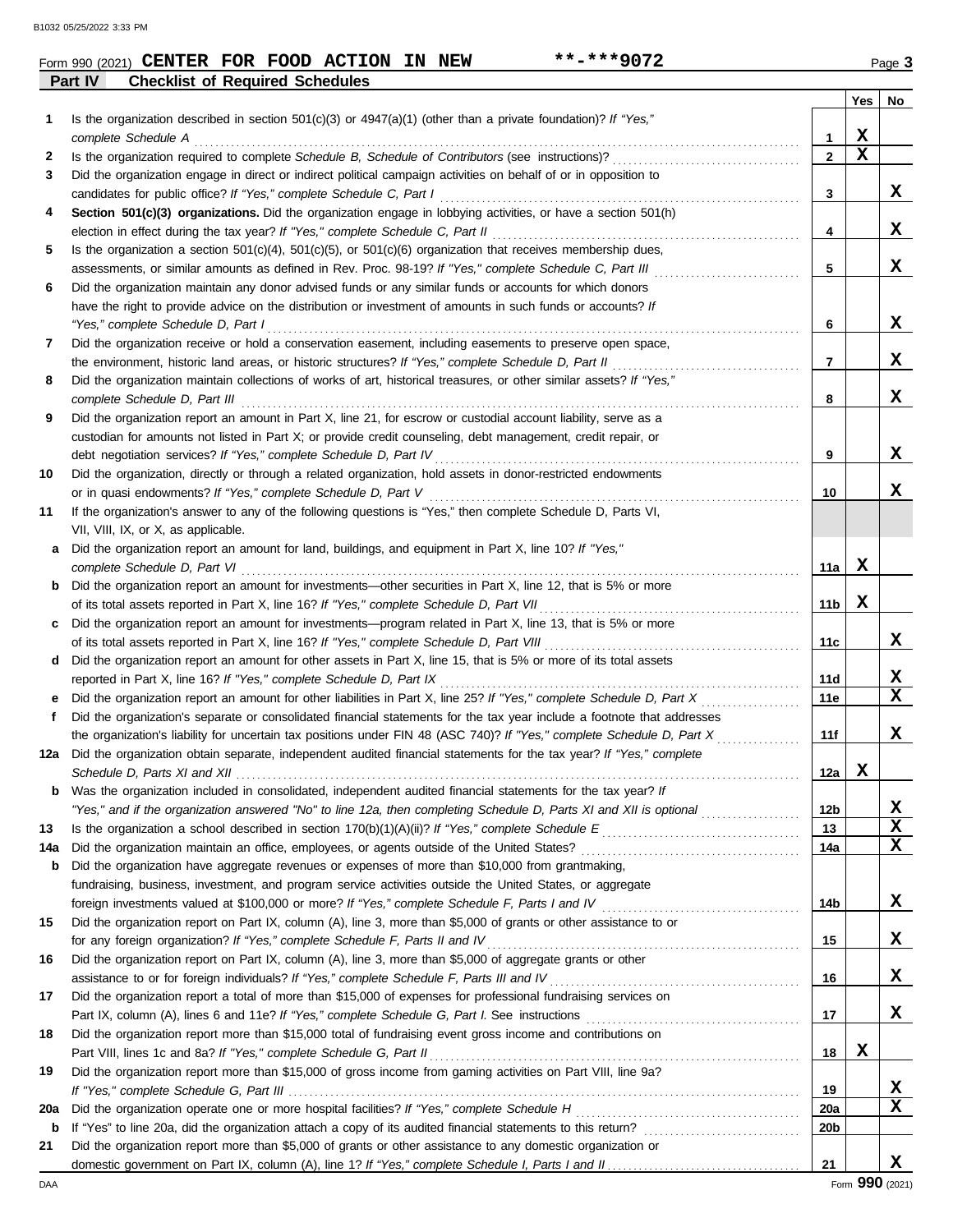**Part IV Checklist of Required Schedules** *(continued)*

|     |                                                                                                                                                                                     |                 | Yes         | No              |
|-----|-------------------------------------------------------------------------------------------------------------------------------------------------------------------------------------|-----------------|-------------|-----------------|
| 22  | Did the organization report more than \$5,000 of grants or other assistance to or for domestic individuals on                                                                       |                 |             |                 |
|     |                                                                                                                                                                                     | 22              |             | x               |
| 23  | Did the organization answer "Yes" to Part VII, Section A, line 3, 4, or 5 about compensation of the                                                                                 |                 |             |                 |
|     | organization's current and former officers, directors, trustees, key employees, and highest compensated                                                                             |                 |             |                 |
|     | employees? If "Yes," complete Schedule J                                                                                                                                            | 23              | $\mathbf x$ |                 |
|     | 24a Did the organization have a tax-exempt bond issue with an outstanding principal amount of more than                                                                             |                 |             |                 |
|     | \$100,000 as of the last day of the year, that was issued after December 31, 2002? If "Yes," answer lines 24b                                                                       |                 |             |                 |
|     |                                                                                                                                                                                     | 24a             |             | x               |
| b   | Did the organization invest any proceeds of tax-exempt bonds beyond a temporary period exception?                                                                                   | 24b             |             |                 |
| c   | Did the organization maintain an escrow account other than a refunding escrow at any time during the year                                                                           | 24c             |             |                 |
|     | to defease any tax-exempt bonds?<br>d Did the organization act as an "on behalf of" issuer for bonds outstanding at any time during the year?                                       | 24d             |             |                 |
|     | 25a Section 501(c)(3), 501(c)(4), and 501(c)(29) organizations. Did the organization engage in an excess benefit                                                                    |                 |             |                 |
|     | transaction with a disqualified person during the year? If "Yes," complete Schedule L, Part I                                                                                       | 25a             |             | x               |
| b   | Is the organization aware that it engaged in an excess benefit transaction with a disqualified person in a prior                                                                    |                 |             |                 |
|     | year, and that the transaction has not been reported on any of the organization's prior Forms 990 or 990-EZ?                                                                        |                 |             |                 |
|     | If "Yes," complete Schedule L, Part I                                                                                                                                               | 25b             |             | X               |
| 26  | Did the organization report any amount on Part X, line 5 or 22, for receivables from or payables to any current                                                                     |                 |             |                 |
|     | or former officer, director, trustee, key employee, creator or founder, substantial contributor, or 35%                                                                             |                 |             |                 |
|     | controlled entity or family member of any of these persons? If "Yes," complete Schedule L, Part II                                                                                  | 26              |             | X               |
| 27  | Did the organization provide a grant or other assistance to any current or former officer, director, trustee, key                                                                   |                 |             |                 |
|     | employee, creator or founder, substantial contributor or employee thereof, a grant selection committee                                                                              |                 |             |                 |
|     | member, or to a 35% controlled entity (including an employee thereof) or family member of any of these                                                                              |                 |             |                 |
|     |                                                                                                                                                                                     | 27              |             | x               |
| 28  | Was the organization a party to a business transaction with one of the following parties (see the Schedule L,                                                                       |                 |             |                 |
|     | Part IV, instructions for applicable filing thresholds, conditions, and exceptions):                                                                                                |                 |             |                 |
| a   | A current or former officer, director, trustee, key employee, creator or founder, or substantial contributor? If                                                                    |                 |             |                 |
|     | "Yes," complete Schedule L, Part IV                                                                                                                                                 | <b>28a</b>      |             | х               |
| b   |                                                                                                                                                                                     | 28b             |             | $\mathbf{x}$    |
| c   | A 35% controlled entity of one or more individuals and/or organizations described in line 28a or 28b? If                                                                            |                 |             |                 |
|     | "Yes," complete Schedule L, Part IV                                                                                                                                                 | 28c<br>29       | $\mathbf x$ | X               |
| 29  |                                                                                                                                                                                     |                 |             |                 |
| 30  | Did the organization receive contributions of art, historical treasures, or other similar assets, or qualified<br>conservation contributions? If "Yes," complete Schedule M         | 30              |             | X               |
| 31  | Did the organization liquidate, terminate, or dissolve and cease operations? If "Yes," complete Schedule N, Part I                                                                  | 31              |             | $\mathbf x$     |
| 32  | Did the organization sell, exchange, dispose of, or transfer more than 25% of its net assets? If "Yes,"                                                                             |                 |             |                 |
|     | complete Schedule N, Part II                                                                                                                                                        | 32              |             | x               |
| 33  | Did the organization own 100% of an entity disregarded as separate from the organization under Regulations                                                                          |                 |             |                 |
|     | sections 301.7701-2 and 301.7701-3? If "Yes," complete Schedule R, Part I                                                                                                           | 33              |             | x               |
| 34  | Was the organization related to any tax-exempt or taxable entity? If "Yes," complete Schedule R, Part II, III,                                                                      |                 |             |                 |
|     | or IV, and Part V, line 1                                                                                                                                                           | 34              |             | X               |
| 35a |                                                                                                                                                                                     | 35a             |             | X               |
| b   | If "Yes" to line 35a, did the organization receive any payment from or engage in any transaction with a                                                                             |                 |             |                 |
|     |                                                                                                                                                                                     | 35 <sub>b</sub> |             |                 |
| 36  | Section 501(c)(3) organizations. Did the organization make any transfers to an exempt non-charitable                                                                                |                 |             |                 |
|     | related organization? If "Yes," complete Schedule R, Part V, line 2                                                                                                                 | 36              |             | X               |
| 37  | Did the organization conduct more than 5% of its activities through an entity that is not a related organization                                                                    |                 |             |                 |
|     |                                                                                                                                                                                     | 37              |             | X               |
| 38  | Did the organization complete Schedule O and provide explanations on Schedule O for Part VI, lines 11b and                                                                          |                 |             |                 |
|     | 19? Note: All Form 990 filers are required to complete Schedule O.                                                                                                                  | 38              | X           |                 |
|     | Statements Regarding Other IRS Filings and Tax Compliance<br>Part V                                                                                                                 |                 |             |                 |
|     |                                                                                                                                                                                     |                 |             |                 |
|     | 4                                                                                                                                                                                   |                 | Yes         | No              |
| 1a  | 1a<br>$\mathbf 0$<br>1 <sub>b</sub>                                                                                                                                                 |                 |             |                 |
| b   | Enter the number of Forms W-2G included on line 1a. Enter -0- if not applicable<br>Did the organization comply with backup withholding rules for reportable payments to vendors and |                 |             |                 |
| с   |                                                                                                                                                                                     | 1c              | X           |                 |
| DAA |                                                                                                                                                                                     |                 |             | Form 990 (2021) |

**Form 990 (2021) CENTER FOR FOOD ACTION IN NEW \*\*-\*\*\*9072** Page 4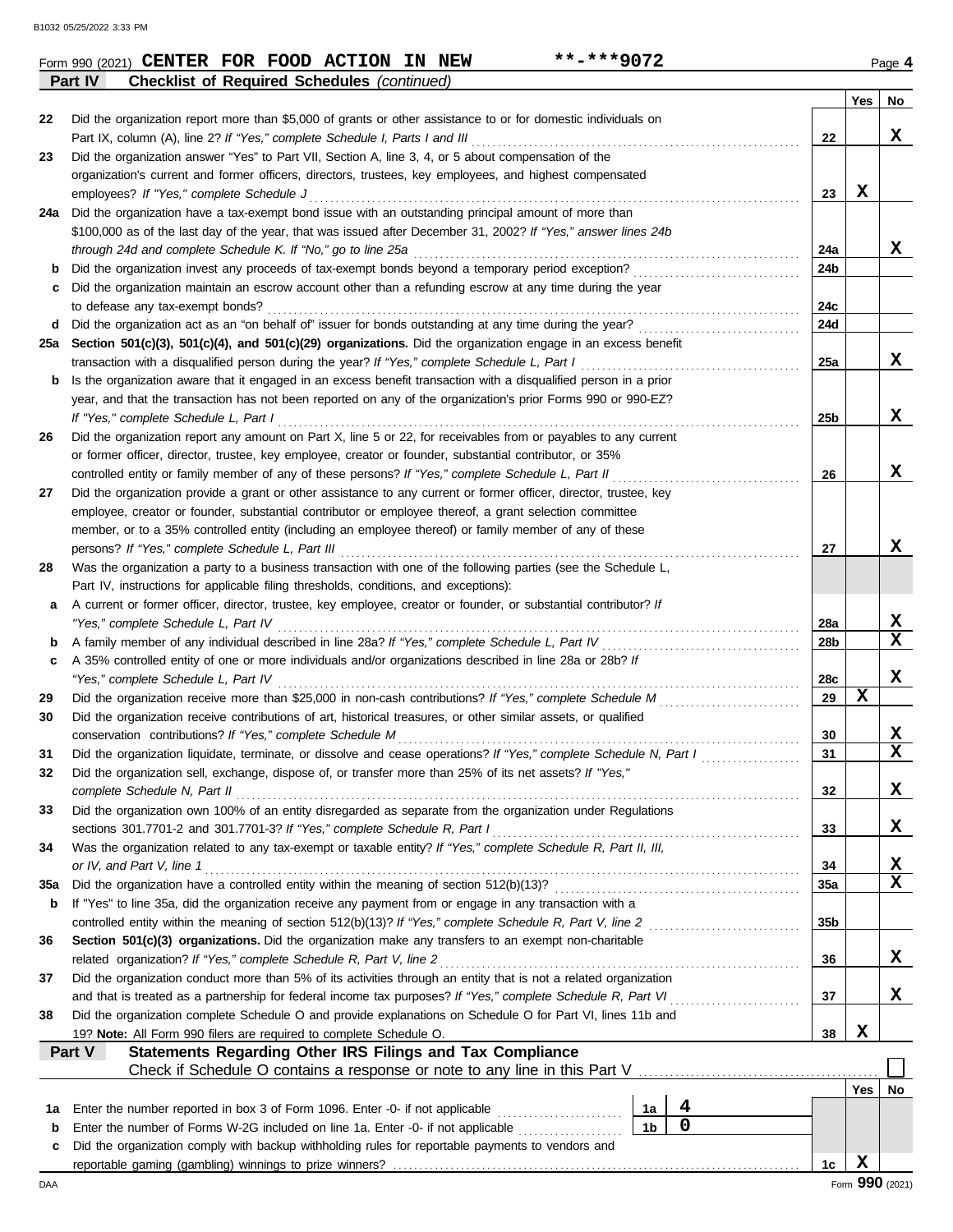|     | **-***9072<br>Form 990 (2021) CENTER FOR FOOD ACTION IN NEW                                                                        |                 |    |                |             | Page 5          |
|-----|------------------------------------------------------------------------------------------------------------------------------------|-----------------|----|----------------|-------------|-----------------|
|     | Statements Regarding Other IRS Filings and Tax Compliance (continued)<br>Part V                                                    |                 |    |                |             | Yes No          |
|     | 2a Enter the number of employees reported on Form W-3, Transmittal of Wage and Tax                                                 |                 |    |                |             |                 |
|     | Statements, filed for the calendar year ending with or within the year covered by this return                                      | 2a              | 31 |                |             |                 |
| b   | If at least one is reported on line 2a, did the organization file all required federal employment tax returns?                     |                 |    | 2 <sub>b</sub> | $\mathbf x$ |                 |
|     | Note: If the sum of lines 1a and 2a is greater than 250, you may be required to e-file. See instructions.                          |                 |    |                |             |                 |
| За  | Did the organization have unrelated business gross income of \$1,000 or more during the year?                                      |                 |    | За             |             | X               |
| b   | If "Yes," has it filed a Form 990-T for this year? If "No" to line 3b, provide an explanation on Schedule O consequences           |                 |    | 3b             |             |                 |
| 4a  | At any time during the calendar year, did the organization have an interest in, or a signature or other authority over,            |                 |    |                |             |                 |
|     | a financial account in a foreign country (such as a bank account, securities account, or other financial account)?                 |                 |    | 4a             |             | X               |
| b   | If "Yes," enter the name of the foreign country u                                                                                  |                 |    |                |             |                 |
|     | See instructions for filing requirements for FinCEN Form 114, Report of Foreign Bank and Financial Accounts (FBAR).                |                 |    |                |             |                 |
| 5a  | Was the organization a party to a prohibited tax shelter transaction at any time during the tax year?                              |                 |    | 5a             |             | X               |
| b   | Did any taxable party notify the organization that it was or is a party to a prohibited tax shelter transaction?                   |                 |    | 5 <sub>b</sub> |             | X               |
| c   | If "Yes" to line 5a or 5b, did the organization file Form 8886-T?                                                                  |                 |    | 5c             |             |                 |
| 6а  | Does the organization have annual gross receipts that are normally greater than \$100,000, and did the                             |                 |    |                |             |                 |
|     | organization solicit any contributions that were not tax deductible as charitable contributions?                                   |                 |    | 6a             |             | X               |
| b   | If "Yes," did the organization include with every solicitation an express statement that such contributions or                     |                 |    |                |             |                 |
|     | gifts were not tax deductible?                                                                                                     |                 |    | 6b             |             |                 |
| 7   | Organizations that may receive deductible contributions under section 170(c).                                                      |                 |    |                |             |                 |
| а   | Did the organization receive a payment in excess of \$75 made partly as a contribution and partly for goods                        |                 |    |                |             |                 |
|     | and services provided to the payor?                                                                                                |                 |    | 7a             |             |                 |
| b   |                                                                                                                                    |                 |    | 7b             |             |                 |
| c   | Did the organization sell, exchange, or otherwise dispose of tangible personal property for which it was                           |                 |    |                |             |                 |
|     | required to file Form 8282?                                                                                                        |                 |    | 7c             |             |                 |
|     |                                                                                                                                    | 7d              |    |                |             |                 |
| d   |                                                                                                                                    |                 |    |                |             |                 |
| е   |                                                                                                                                    |                 |    | 7e<br>7f       |             |                 |
| f   | Did the organization, during the year, pay premiums, directly or indirectly, on a personal benefit contract?                       |                 |    |                |             |                 |
| g   | If the organization received a contribution of qualified intellectual property, did the organization file Form 8899 as required?   |                 |    | 7g             |             |                 |
| h   | If the organization received a contribution of cars, boats, airplanes, or other vehicles, did the organization file a Form 1098-C? |                 |    | 7h             |             |                 |
| 8   | Sponsoring organizations maintaining donor advised funds. Did a donor advised fund maintained by the                               |                 |    |                |             |                 |
|     |                                                                                                                                    |                 |    | 8              |             |                 |
| 9   | Sponsoring organizations maintaining donor advised funds.                                                                          |                 |    |                |             |                 |
| а   | Did the sponsoring organization make any taxable distributions under section 4966?                                                 |                 |    | 9a             |             |                 |
| b   | Did the sponsoring organization make a distribution to a donor, donor advisor, or related person?                                  |                 |    | 9b             |             |                 |
| 10  | Section 501(c)(7) organizations. Enter:                                                                                            |                 |    |                |             |                 |
| a   |                                                                                                                                    | 10a             |    |                |             |                 |
|     | Gross receipts, included on Form 990, Part VIII, line 12, for public use of club facilities                                        | 10 <sub>b</sub> |    |                |             |                 |
| 11  | Section 501(c)(12) organizations. Enter:                                                                                           |                 |    |                |             |                 |
| а   | Gross income from members or shareholders                                                                                          | 11a             |    |                |             |                 |
| b   | Gross income from other sources. (Do not net amounts due or paid to other sources                                                  |                 |    |                |             |                 |
|     | against amounts due or received from them.)                                                                                        | 11 <sub>b</sub> |    |                |             |                 |
| 12a | Section 4947(a)(1) non-exempt charitable trusts. Is the organization filing Form 990 in lieu of Form 1041?                         |                 |    | 12a            |             |                 |
| b   | If "Yes," enter the amount of tax-exempt interest received or accrued during the year                                              | 12b             |    |                |             |                 |
| 13  | Section 501(c)(29) qualified nonprofit health insurance issuers.                                                                   |                 |    |                |             |                 |
| а   | Is the organization licensed to issue qualified health plans in more than one state?                                               |                 |    | 13a            |             |                 |
|     | Note: See the instructions for additional information the organization must report on Schedule O.                                  |                 |    |                |             |                 |
| b   | Enter the amount of reserves the organization is required to maintain by the states in which                                       |                 |    |                |             |                 |
|     |                                                                                                                                    | 13 <sub>b</sub> |    |                |             |                 |
| c   | Enter the amount of reserves on hand                                                                                               | 13 <sub>c</sub> |    |                |             |                 |
| 14a | Did the organization receive any payments for indoor tanning services during the tax year?                                         |                 |    | 14a            |             | X               |
| b   |                                                                                                                                    |                 |    | 14b            |             |                 |
| 15  | Is the organization subject to the section 4960 tax on payment(s) of more than \$1,000,000 in remuneration or                      |                 |    |                |             |                 |
|     | excess parachute payment(s) during the year?                                                                                       |                 |    | 15             |             | x               |
|     | If "Yes," see instructions and file Form 4720, Schedule N.                                                                         |                 |    |                |             |                 |
| 16  | Is the organization an educational institution subject to the section 4968 excise tax on net investment income?                    |                 |    | 16             |             | х               |
|     | If "Yes," complete Form 4720, Schedule O.                                                                                          |                 |    |                |             |                 |
| 17  | Section 501(c)(21) organizations. Did the trust, any disqualified person, or mine operator engage in                               |                 |    |                |             |                 |
|     |                                                                                                                                    |                 |    | 17             |             |                 |
|     | If "Yes," complete Form 6069.                                                                                                      |                 |    |                |             |                 |
| DAA |                                                                                                                                    |                 |    |                |             | Form 990 (2021) |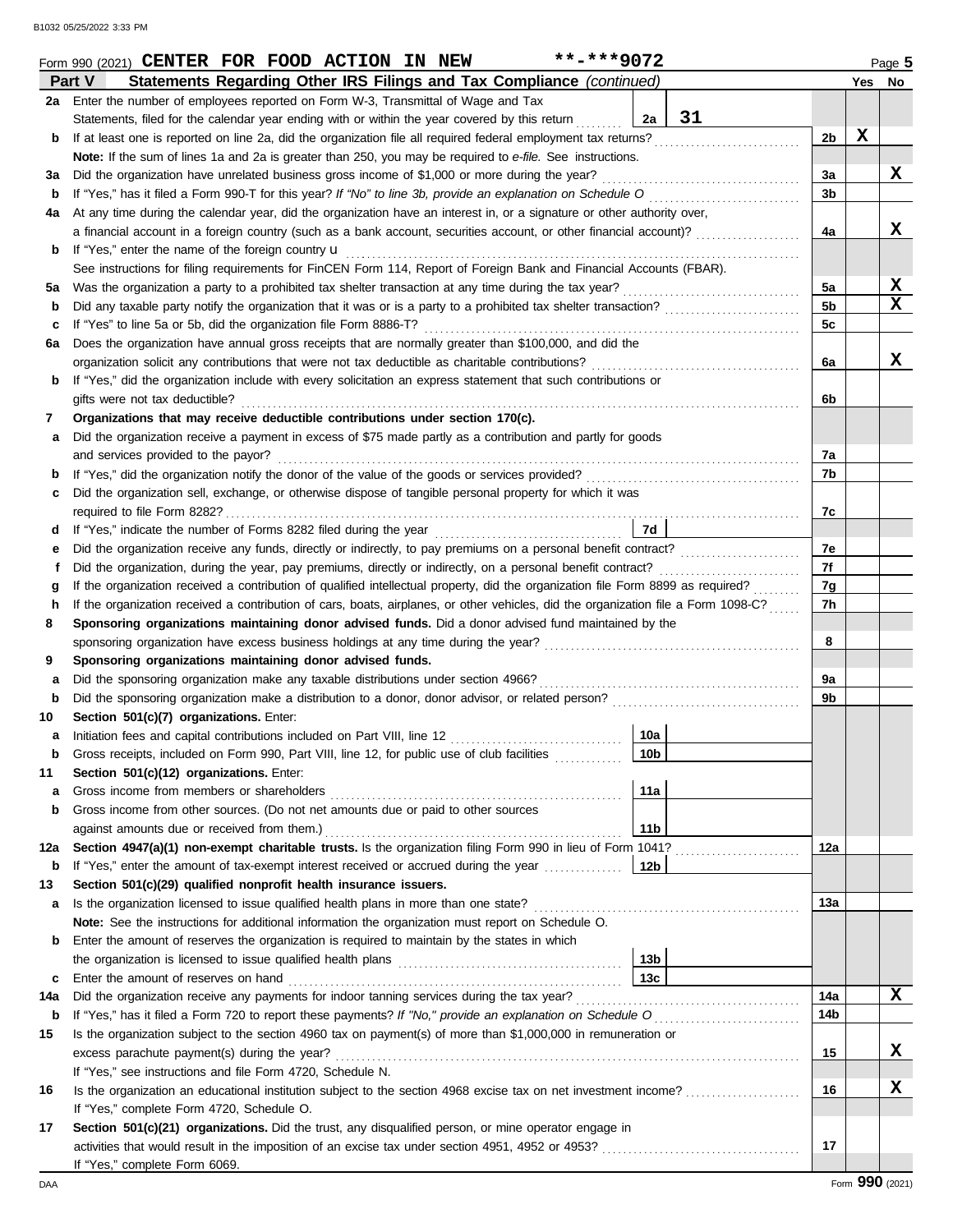| Form 990 (2021) | CENTER FOR | . FOOD | <b>ACTION</b> | IN | <b>NEW</b> | -***9074<br>. . | $\mathsf{a}$ aae lo |
|-----------------|------------|--------|---------------|----|------------|-----------------|---------------------|
|                 |            |        |               |    |            |                 |                     |

**Part VI Governance, Management, and Disclosure** *For each "Yes" response to lines 2 through 7b below, and for a "No" response to line 8a, 8b, or 10b below, describe the circumstances, processes, or changes on Schedule O. See instructions.* Check if Schedule O contains a response or note to any line in this Part VI **X**

|     | Section A. Governing Body and Management                                                                                            |    |    |                         |             |             |
|-----|-------------------------------------------------------------------------------------------------------------------------------------|----|----|-------------------------|-------------|-------------|
|     |                                                                                                                                     |    |    |                         | Yes         | No          |
| 1а  | Enter the number of voting members of the governing body at the end of the tax year                                                 | 1a | 17 |                         |             |             |
|     | If there are material differences in voting rights among members of the governing body, or                                          |    |    |                         |             |             |
|     | if the governing body delegated broad authority to an executive committee or similar                                                |    |    |                         |             |             |
|     | committee, explain on Schedule O.                                                                                                   |    |    |                         |             |             |
| b   | Enter the number of voting members included on line 1a, above, who are independent                                                  | 1b | 17 |                         |             |             |
| 2   | Did any officer, director, trustee, or key employee have a family relationship or a business relationship with                      |    |    |                         |             |             |
|     |                                                                                                                                     |    |    | $\mathbf{2}$            |             | X           |
| 3   | Did the organization delegate control over management duties customarily performed by or under the direct                           |    |    |                         |             |             |
|     | supervision of officers, directors, trustees, or key employees to a management company or other person?                             |    |    | 3                       |             | X           |
| 4   | Did the organization make any significant changes to its governing documents since the prior Form 990 was filed?                    |    |    | $\overline{\mathbf{4}}$ |             | $\mathbf x$ |
| 5   |                                                                                                                                     |    |    | 5                       |             | X           |
| 6   | Did the organization have members or stockholders?                                                                                  |    |    | 6                       |             | X           |
| 7a  | Did the organization have members, stockholders, or other persons who had the power to elect or appoint                             |    |    |                         |             |             |
|     |                                                                                                                                     |    |    | 7a                      |             | х           |
| b   | Are any governance decisions of the organization reserved to (or subject to approval by) members,                                   |    |    |                         |             |             |
|     | stockholders, or persons other than the governing body?                                                                             |    |    | 7b                      |             | x           |
| 8   | Did the organization contemporaneously document the meetings held or written actions undertaken during the year by the following:   |    |    |                         |             |             |
| a   | The governing body?                                                                                                                 |    |    | 8a                      | X           |             |
| b   | Each committee with authority to act on behalf of the governing body?                                                               |    |    | 8b                      | $\mathbf x$ |             |
| 9   | Is there any officer, director, trustee, or key employee listed in Part VII, Section A, who cannot be reached at                    |    |    |                         |             |             |
|     |                                                                                                                                     |    |    | 9                       |             | X           |
|     | Section B. Policies (This Section B requests information about policies not required by the Internal Revenue Code.)                 |    |    |                         |             |             |
|     |                                                                                                                                     |    |    |                         | Yes         | No          |
| 10a | Did the organization have local chapters, branches, or affiliates?                                                                  |    |    | 10a                     |             | x           |
| b   | If "Yes," did the organization have written policies and procedures governing the activities of such chapters,                      |    |    |                         |             |             |
|     |                                                                                                                                     |    |    | 10b                     |             |             |
| 11a | Has the organization provided a complete copy of this Form 990 to all members of its governing body before filing the form?         |    |    | 11a                     |             | X           |
| b   | Describe on Schedule O the process, if any, used by the organization to review this Form 990.                                       |    |    |                         |             |             |
| 12a |                                                                                                                                     |    |    | 12a                     | X           |             |
| b   | Were officers, directors, or trustees, and key employees required to disclose annually interests that could give rise to conflicts? |    |    | 12 <sub>b</sub>         | $\mathbf x$ |             |
| c   | Did the organization regularly and consistently monitor and enforce compliance with the policy? If "Yes,"                           |    |    |                         |             |             |
|     | describe on Schedule O how this was done                                                                                            |    |    | 12c                     | X           |             |
| 13  | Did the organization have a written whistleblower policy?                                                                           |    |    | 13                      | $\mathbf x$ |             |
| 14  |                                                                                                                                     |    |    | 14                      | $\mathbf x$ |             |
| 15  | Did the process for determining compensation of the following persons include a review and approval by                              |    |    |                         |             |             |
|     | independent persons, comparability data, and contemporaneous substantiation of the deliberation and decision?                       |    |    |                         |             |             |
|     | The organization's CEO, Executive Director, or top management official                                                              |    |    | 15a                     | X           |             |
| b   | Other officers or key employees of the organization                                                                                 |    |    | 15b                     | X           |             |
|     | If "Yes" to line 15a or 15b, describe the process on Schedule O. See instructions.                                                  |    |    |                         |             |             |
| 16a | Did the organization invest in, contribute assets to, or participate in a joint venture or similar arrangement                      |    |    |                         |             |             |
|     | with a taxable entity during the year?                                                                                              |    |    | 16a                     |             | х           |
| b   | If "Yes," did the organization follow a written policy or procedure requiring the organization to evaluate its                      |    |    |                         |             |             |
|     | participation in joint venture arrangements under applicable federal tax law, and take steps to safeguard the                       |    |    |                         |             |             |
|     |                                                                                                                                     |    |    | 16b                     |             |             |
|     | <b>Section C. Disclosure</b>                                                                                                        |    |    |                         |             |             |
| 17  | List the states with which a copy of this Form 990 is required to be filed $\mathbf{u}$ NJ                                          |    |    |                         |             |             |
| 18  | Section 6104 requires an organization to make its Forms 1023 (1024 or 1024-A, if applicable), 990, and 990-T (section 501(c)        |    |    |                         |             |             |
|     | (3)s only) available for public inspection. Indicate how you made these available. Check all that apply.                            |    |    |                         |             |             |
|     | ΙXΙ<br>Another's website $ \mathbf{X} $ Upon request<br>Own website<br>Other (explain on Schedule O)                                |    |    |                         |             |             |
| 19  | Describe on Schedule O whether (and if so, how) the organization made its governing documents, conflict of interest policy, and     |    |    |                         |             |             |
|     | financial statements available to the public during the tax year.                                                                   |    |    |                         |             |             |
| 20  | State the name, address, and telephone number of the person who possesses the organization's books and records u                    |    |    |                         |             |             |
|     | PATRICIA ESPY<br><b>192 WEST DEMAREST AVENUE</b>                                                                                    |    |    |                         |             |             |
|     | NJ 07631<br><b>ENGLEWOOD</b>                                                                                                        |    |    | 201-569-1804            |             |             |

**201-569-1804**<br>Form 990 (2021)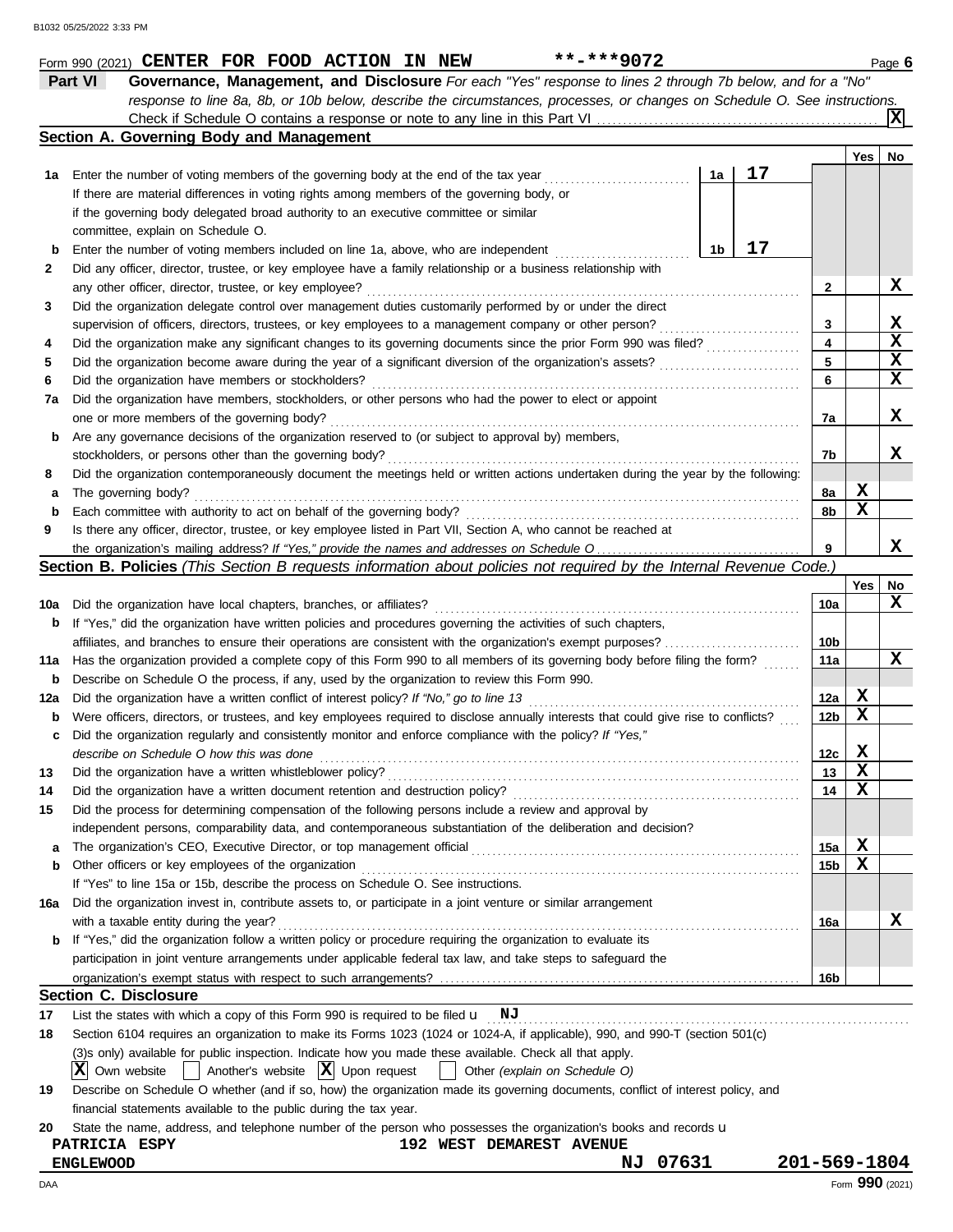|                          | $***$ -*** 9072<br>Form 990 (2021) CENTER FOR FOOD ACTION IN NEW                                                                                                                                                                                                                                                         | Page 7 |
|--------------------------|--------------------------------------------------------------------------------------------------------------------------------------------------------------------------------------------------------------------------------------------------------------------------------------------------------------------------|--------|
| <b>Part VII</b>          | Compensation of Officers, Directors, Trustees, Key Employees, Highest Compensated Employees, and                                                                                                                                                                                                                         |        |
|                          | Independent Contractors                                                                                                                                                                                                                                                                                                  |        |
|                          |                                                                                                                                                                                                                                                                                                                          |        |
| Section A.               | Officers, Directors, Trustees, Key Employees, and Highest Compensated Employees                                                                                                                                                                                                                                          |        |
| organization's tax year. | 1a Complete this table for all persons required to be listed. Report compensation for the calendar year ending with or within the                                                                                                                                                                                        |        |
|                          | • List all of the organization's <b>current</b> officers, directors, trustees (whether individuals or organizations), regardless of amount of<br>compensation. Enter -0- in columns $(D)$ , $(E)$ , and $(F)$ if no compensation was paid.                                                                               |        |
|                          | • List all of the organization's current key employees, if any. See instructions for definition of "key employee."                                                                                                                                                                                                       |        |
|                          | List the organization's five current highest compensated employees (other than an officer, director, trustee, or key employee)<br>who received reportable compensation (box 5 of Form W-2, Form 1099-MISC, and/or box 1 of Form 1099-NEC) of more than<br>\$100,000 from the organization and any related organizations. |        |
|                          | • List all of the organization's former officers, key employees, and highest compensated employees who received more than<br>\$100,000 of reportable compensation from the organization and any related organizations.                                                                                                   |        |
|                          | • List all of the organization's former directors or trustees that received, in the capacity as a former director or trustee of the<br>organization more than \$10,000 of reportable compensation from the organization and any related organizations                                                                    |        |

organization, more than \$10,000 of reportable compensation from the organization and any related organizations.

See the instructions for the order in which to list the persons above.

Check this box if neither the organization nor any related organization compensated any current officer, director, or trustee.

| (A)<br>Name and title                | (B)<br>Average<br>hours<br>per week                                         | (C)<br>Position<br>(do not check more than one<br>box, unless person is both an<br>officer and a director/trustee) |                         |             |              |                                 |        | (D)<br>Reportable<br>compensation<br>from the                                                   | (E)<br>Reportable<br>compensation<br>from related | (F)<br>Estimated amount<br>of other<br>compensation   |
|--------------------------------------|-----------------------------------------------------------------------------|--------------------------------------------------------------------------------------------------------------------|-------------------------|-------------|--------------|---------------------------------|--------|-------------------------------------------------------------------------------------------------|---------------------------------------------------|-------------------------------------------------------|
|                                      | (list any<br>hours for<br>related<br>organizations<br>below<br>dotted line) | Individual<br>or director<br>trustee                                                                               | nstitutional<br>trustee | Officer     | Key employee | Highest compensated<br>employee | Former | organizations (W-2/<br>organization (W-2/<br>1099-MISC/<br>1099-MISC/<br>1099-NEC)<br>1099-NEC) |                                                   | from the<br>organization and<br>related organizations |
| (1) PATRICIA ESPY                    |                                                                             |                                                                                                                    |                         |             |              |                                 |        |                                                                                                 |                                                   |                                                       |
| EXECUTIVE DIRECTOR                   | 40.00<br>0.00                                                               |                                                                                                                    |                         | $\mathbf x$ |              |                                 |        | 166,551                                                                                         | 0                                                 | 0                                                     |
| (2) DOROTHY<br><b>ANDERSON</b>       |                                                                             |                                                                                                                    |                         |             |              |                                 |        |                                                                                                 |                                                   |                                                       |
|                                      | 2.00                                                                        |                                                                                                                    |                         |             |              |                                 |        |                                                                                                 |                                                   |                                                       |
| <b>TREASURER</b>                     | 0.00                                                                        | $\mathbf x$                                                                                                        |                         | X           |              |                                 |        | 0                                                                                               | 0                                                 | 0                                                     |
| (3) CYNTHIA JOHNSON                  | <b>BARBATO</b>                                                              |                                                                                                                    |                         |             |              |                                 |        |                                                                                                 |                                                   |                                                       |
|                                      | 2.00                                                                        |                                                                                                                    |                         |             |              |                                 |        |                                                                                                 |                                                   |                                                       |
| <b>PRESIDENT</b><br>(4) WALTON CLARK | 0.00                                                                        | $\mathbf x$                                                                                                        |                         | $\mathbf x$ |              |                                 |        | 0                                                                                               | 0                                                 | $\mathbf 0$                                           |
|                                      | 2.00                                                                        |                                                                                                                    |                         |             |              |                                 |        |                                                                                                 |                                                   |                                                       |
| <b>SECRETARY</b>                     | 0.00                                                                        | $\mathbf x$                                                                                                        |                         | $\mathbf x$ |              |                                 |        | 0                                                                                               | 0                                                 | 0                                                     |
| (5) AMY EDMONDS                      |                                                                             |                                                                                                                    |                         |             |              |                                 |        |                                                                                                 |                                                   |                                                       |
|                                      | 1.00                                                                        |                                                                                                                    |                         |             |              |                                 |        |                                                                                                 |                                                   |                                                       |
| <b>DIRECTOR</b>                      | 0.00                                                                        | $\mathbf x$                                                                                                        |                         |             |              |                                 |        | 0                                                                                               | 0                                                 | 0                                                     |
| (6) PHYLLIS BROWN                    | <b>EDWARDS</b>                                                              |                                                                                                                    |                         |             |              |                                 |        |                                                                                                 |                                                   |                                                       |
|                                      | 1.00                                                                        |                                                                                                                    |                         |             |              |                                 |        |                                                                                                 |                                                   |                                                       |
| <b>DIRECTOR</b>                      | 0.00                                                                        | X                                                                                                                  |                         |             |              |                                 |        | 0                                                                                               | 0                                                 | $\mathbf 0$                                           |
| (7) SHELLY ELEBY                     | 1.00                                                                        |                                                                                                                    |                         |             |              |                                 |        |                                                                                                 |                                                   |                                                       |
| <b>DIRECTOR</b>                      | 0.00                                                                        | $\mathbf x$                                                                                                        |                         |             |              |                                 |        | 0                                                                                               | 0                                                 | 0                                                     |
| (8) ANTHONY FASCIANO                 |                                                                             |                                                                                                                    |                         |             |              |                                 |        |                                                                                                 |                                                   |                                                       |
|                                      | 1.00                                                                        |                                                                                                                    |                         |             |              |                                 |        |                                                                                                 |                                                   |                                                       |
| <b>DIRECTOR</b>                      | 0.00                                                                        | $\mathbf x$                                                                                                        |                         |             |              |                                 |        | 0                                                                                               | 0                                                 | 0                                                     |
| (9) MENEN MATHIA                     | <b>FREDERICKS</b>                                                           |                                                                                                                    |                         |             |              |                                 |        |                                                                                                 |                                                   |                                                       |
|                                      | 2.00                                                                        |                                                                                                                    |                         |             |              |                                 |        |                                                                                                 |                                                   |                                                       |
| VICE PRESIDENT                       | 0.00                                                                        | X                                                                                                                  |                         | X           |              |                                 |        | 0                                                                                               | 0                                                 | 0                                                     |
| (10) VERONICA HERNANDEZ              | 1.00                                                                        |                                                                                                                    |                         |             |              |                                 |        |                                                                                                 |                                                   |                                                       |
| <b>DIRECTOR</b>                      | 0.00                                                                        | $\mathbf x$                                                                                                        |                         |             |              |                                 |        | 0                                                                                               | 0                                                 | 0                                                     |
| (11) DEBORAH KLEIN                   |                                                                             |                                                                                                                    |                         |             |              |                                 |        |                                                                                                 |                                                   |                                                       |
|                                      | 1.00                                                                        |                                                                                                                    |                         |             |              |                                 |        |                                                                                                 |                                                   |                                                       |
| <b>DIRECTOR</b>                      | 0.00                                                                        | X                                                                                                                  |                         |             |              |                                 |        | 0                                                                                               | 0                                                 | 0                                                     |

Form **990** (2021)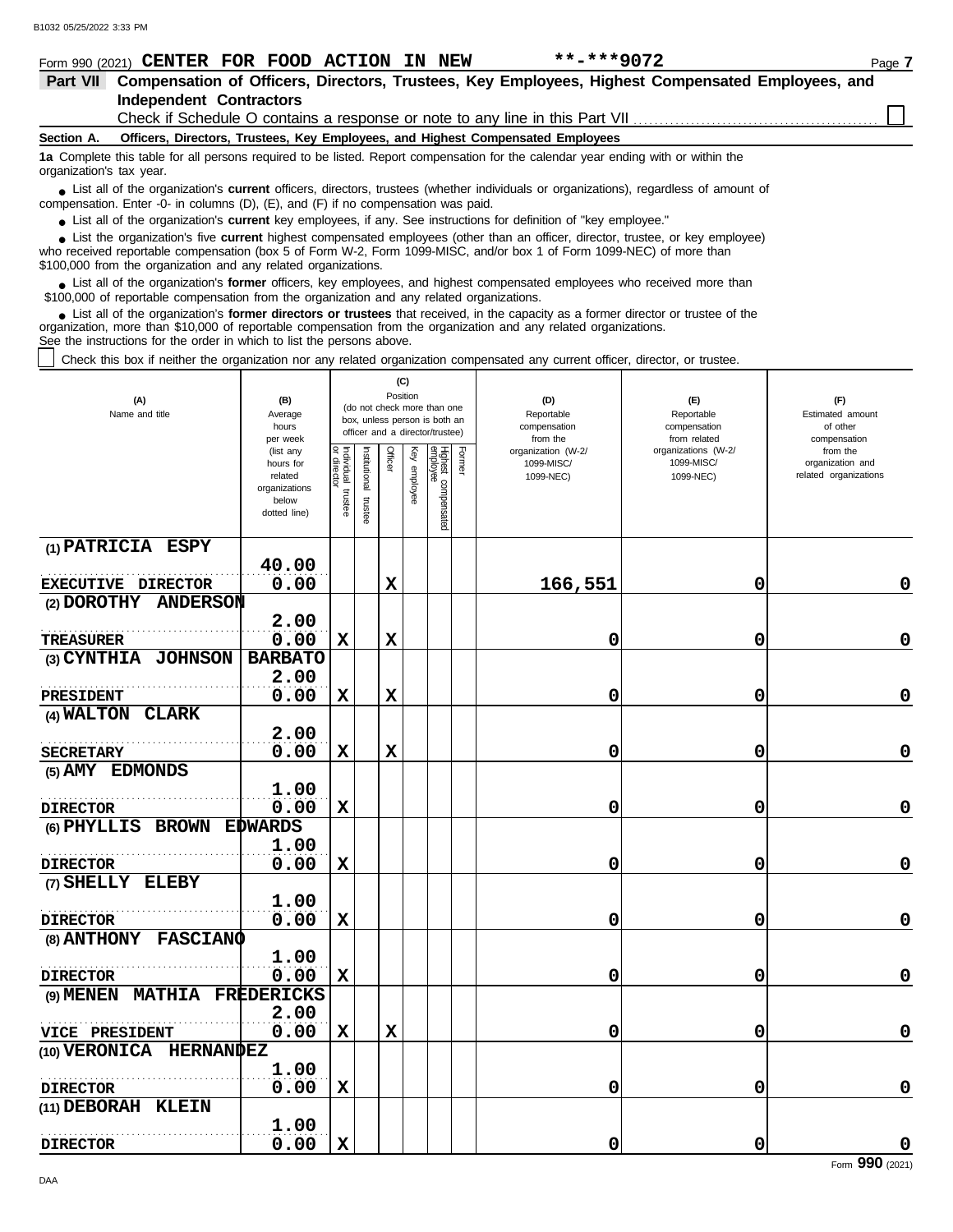| B1032 05/25/2022 3:33 PM<br>**-***9072<br>Form 990 (2021) CENTER FOR FOOD ACTION IN NEW                                                                                                                                                                     |                                                                             |                                      |                         |                 |              |                                                                                                 |              |                                                                                                        | Page 8                                            |  |                                                       |                     |    |
|-------------------------------------------------------------------------------------------------------------------------------------------------------------------------------------------------------------------------------------------------------------|-----------------------------------------------------------------------------|--------------------------------------|-------------------------|-----------------|--------------|-------------------------------------------------------------------------------------------------|--------------|--------------------------------------------------------------------------------------------------------|---------------------------------------------------|--|-------------------------------------------------------|---------------------|----|
| Part VII                                                                                                                                                                                                                                                    |                                                                             |                                      |                         |                 |              |                                                                                                 |              | Section A. Officers, Directors, Trustees, Key Employees, and Highest Compensated Employees (continued) |                                                   |  |                                                       |                     |    |
| (A)<br>Name and title                                                                                                                                                                                                                                       | (B)<br>Average<br>hours<br>per week                                         |                                      |                         | (C)<br>Position |              | (do not check more than one<br>box, unless person is both an<br>officer and a director/trustee) |              | (D)<br>Reportable<br>compensation<br>from the                                                          | (F)<br>Reportable<br>compensation<br>from related |  | (F)<br>Estimated amount<br>of other<br>compensation   |                     |    |
|                                                                                                                                                                                                                                                             | (list any<br>hours for<br>related<br>organizations<br>below<br>dotted line) | Individual<br>or director<br>trustee | nstitutional<br>trustee | Officer         | Key employee | Highest compensated<br>employee                                                                 | Former       | organization (W-2/<br>1099-MISC/<br>1099-NEC)                                                          | organizations (W-2/<br>1099-MISC/<br>1099-NEC)    |  | from the<br>organization and<br>related organizations |                     |    |
| (12)<br>LINDA KLIGMAN                                                                                                                                                                                                                                       |                                                                             |                                      |                         |                 |              |                                                                                                 |              |                                                                                                        |                                                   |  |                                                       |                     |    |
| <b>DIRECTOR</b>                                                                                                                                                                                                                                             | 1.00<br>0.00                                                                | X                                    |                         |                 |              |                                                                                                 |              | 0                                                                                                      | 0                                                 |  |                                                       |                     | 0  |
| (13)<br>PHILIP<br><b>KONORT</b>                                                                                                                                                                                                                             | 1.00                                                                        |                                      |                         |                 |              |                                                                                                 |              |                                                                                                        |                                                   |  |                                                       |                     |    |
| <b>DIRECTOR</b><br><b>MARCIA LEVY</b><br>(14)                                                                                                                                                                                                               | 0.00                                                                        | X                                    |                         |                 |              |                                                                                                 |              | 0                                                                                                      | 0                                                 |  |                                                       |                     | 0  |
|                                                                                                                                                                                                                                                             | 1.00                                                                        |                                      |                         |                 |              |                                                                                                 |              |                                                                                                        |                                                   |  |                                                       |                     |    |
| <b>DIRECTOR</b><br><b>LAUREN</b><br><b>MCCGOVERN</b><br>(15)                                                                                                                                                                                                | 0.00                                                                        | $\mathbf x$                          |                         |                 |              |                                                                                                 |              | 0                                                                                                      | 0                                                 |  |                                                       |                     | 0  |
| <b>DIRECTOR</b>                                                                                                                                                                                                                                             | 1.00<br>0.00                                                                | X                                    |                         |                 |              |                                                                                                 |              | 0                                                                                                      | 0                                                 |  |                                                       |                     | 0  |
| <b>MICHEAL</b><br><b>MURPHY</b><br>(16)                                                                                                                                                                                                                     | 1.00                                                                        |                                      |                         |                 |              |                                                                                                 |              |                                                                                                        |                                                   |  |                                                       |                     |    |
| <b>DIRECTOR</b>                                                                                                                                                                                                                                             | 0.00                                                                        | $\mathbf x$                          |                         |                 |              |                                                                                                 |              | 0                                                                                                      | 0                                                 |  |                                                       |                     | 0  |
| DEENA ROSENTHAL<br>(17)                                                                                                                                                                                                                                     | 1.00                                                                        |                                      |                         |                 |              |                                                                                                 |              |                                                                                                        |                                                   |  |                                                       |                     |    |
| <b>DIRECTOR</b><br><b>STEPHEN</b><br>(18)<br><b>SELVER</b>                                                                                                                                                                                                  | 0.00                                                                        | X                                    |                         |                 |              |                                                                                                 |              | 0                                                                                                      | 0                                                 |  |                                                       |                     | 0  |
| <b>DIRECTOR</b>                                                                                                                                                                                                                                             | 1.00<br>0.00                                                                | X                                    |                         |                 |              |                                                                                                 |              | 0                                                                                                      | 0                                                 |  |                                                       |                     | 0  |
| DAVID YORK<br>(19)                                                                                                                                                                                                                                          |                                                                             |                                      |                         |                 |              |                                                                                                 |              |                                                                                                        |                                                   |  |                                                       |                     |    |
| <b>DIRECTOR</b>                                                                                                                                                                                                                                             | 1.00<br>0.00                                                                | $\mathbf x$                          |                         |                 |              |                                                                                                 |              | O                                                                                                      | 0                                                 |  |                                                       |                     | 0  |
| 1b Subtotal<br>c Total from continuation sheets to Part VII, Section A                                                                                                                                                                                      |                                                                             |                                      |                         |                 |              |                                                                                                 | u<br>u       | 166,551                                                                                                |                                                   |  |                                                       |                     |    |
| d                                                                                                                                                                                                                                                           |                                                                             |                                      |                         |                 |              |                                                                                                 | $\mathbf{u}$ | 166,551                                                                                                |                                                   |  |                                                       |                     |    |
| Total number of individuals (including but not limited to those listed above) who received more than \$100,000 of<br>$\mathbf{2}$<br>reportable compensation from the organization $\mathbf u$ 1                                                            |                                                                             |                                      |                         |                 |              |                                                                                                 |              |                                                                                                        |                                                   |  |                                                       |                     |    |
| Did the organization list any former officer, director, trustee, key employee, or highest compensated<br>3                                                                                                                                                  |                                                                             |                                      |                         |                 |              |                                                                                                 |              |                                                                                                        |                                                   |  |                                                       | Yes                 | No |
| For any individual listed on line 1a, is the sum of reportable compensation and other compensation from the<br>4                                                                                                                                            |                                                                             |                                      |                         |                 |              |                                                                                                 |              |                                                                                                        |                                                   |  | 3                                                     |                     | X  |
| organization and related organizations greater than \$150,000? If "Yes," complete Schedule J for such                                                                                                                                                       |                                                                             |                                      |                         |                 |              |                                                                                                 |              |                                                                                                        |                                                   |  | 4                                                     | X                   |    |
| Did any person listed on line 1a receive or accrue compensation from any unrelated organization or individual<br>5<br>for services rendered to the organization? If "Yes," complete Schedule J for such person                                              |                                                                             |                                      |                         |                 |              |                                                                                                 |              |                                                                                                        |                                                   |  | 5                                                     |                     | X  |
| Section B. Independent Contractors                                                                                                                                                                                                                          |                                                                             |                                      |                         |                 |              |                                                                                                 |              |                                                                                                        |                                                   |  |                                                       |                     |    |
| Complete this table for your five highest compensated independent contractors that received more than \$100,000 of<br>1<br>compensation from the organization. Report compensation for the calendar year ending with or within the organization's tax year. |                                                                             |                                      |                         |                 |              |                                                                                                 |              |                                                                                                        |                                                   |  |                                                       |                     |    |
|                                                                                                                                                                                                                                                             | (A)<br>Name and business address                                            |                                      |                         |                 |              |                                                                                                 |              |                                                                                                        | (B)<br>Description of services                    |  |                                                       | (C)<br>Compensation |    |
|                                                                                                                                                                                                                                                             |                                                                             |                                      |                         |                 |              |                                                                                                 |              |                                                                                                        |                                                   |  |                                                       |                     |    |
|                                                                                                                                                                                                                                                             |                                                                             |                                      |                         |                 |              |                                                                                                 |              |                                                                                                        |                                                   |  |                                                       |                     |    |
|                                                                                                                                                                                                                                                             |                                                                             |                                      |                         |                 |              |                                                                                                 |              |                                                                                                        |                                                   |  |                                                       |                     |    |
|                                                                                                                                                                                                                                                             |                                                                             |                                      |                         |                 |              |                                                                                                 |              |                                                                                                        |                                                   |  |                                                       |                     |    |
|                                                                                                                                                                                                                                                             |                                                                             |                                      |                         |                 |              |                                                                                                 |              |                                                                                                        |                                                   |  |                                                       |                     |    |
| Total number of independent contractors (including but not limited to those listed above) who<br>2<br>received more than \$100,000 of compensation from the organization u                                                                                  |                                                                             |                                      |                         |                 |              |                                                                                                 |              |                                                                                                        | 0                                                 |  |                                                       |                     |    |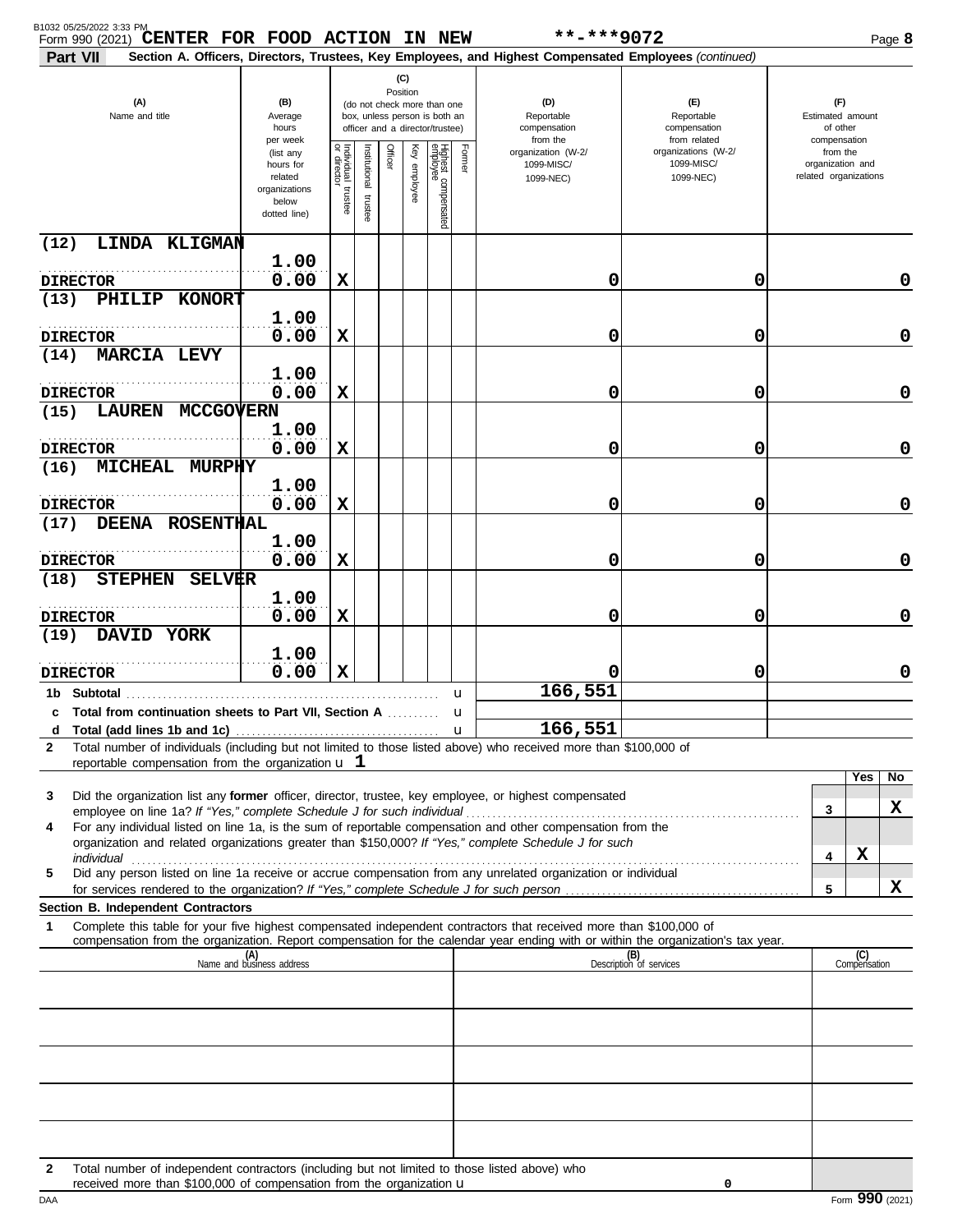**Part VIII Statement of Revenue**

#### **Form 990 (2021) CENTER FOR FOOD ACTION IN NEW \*\*-\*\*\*9072** Page 9

#### Check if Schedule O contains a response or note to any line in this Part VIII. **(A) (B) (C) (D)** Total revenue Related or exempt Unrelated Revenue excluded function revenue business revenue from tax under sections 512-514 <u>ិទី</u> **Contributions, Gifts, Grants and Other Similar Amounts 1a 1a** Federated campaigns **. . . . . . . . . . . .** Grant<br>nount **1b b** Membership dues . . . . . . . . . . . . . . . . Gifts,<br>nilar An **1c c** Fundraising events **. . . . . . . . . . . . . .** . . **1d d** Related organizations . . . . . . . . . . . . . **730,203** Contributions,<br>and Other Sim **1e e** Government grants (contributions) . . . . . . . . . . . . **f** All other contributions, gifts, grants, **10,375,924 1f** and similar amounts not included above ........ **g** Noncash contributions included in **1g** \$ . . . . . . . . . . . . . . . . . . . . . **7,099,225** lines 1a-1f . . . . . . . . . . . . . . . . . . . . . . . . . . . . . . **11,106,127** u **h Total.** Add lines 1a–1f . . . . . . . . . . . . . . . . . . . . . . . . . . . . . . . . . . . . . . . . Business Code Program Service<br>Revenue **2a Program Service** . . . . . . . . . . . . . . . . . . . . . . . . . . . . . . . . . . . . . . . . . . . . . . . . . . . . . . . **b c** . . . . . . . . . . . . . . . . . . . . . . . . . . . . . . . . . . . . . . . . . . . . . . . . . . . . . . . **d** . . . . . . . . . . . . . . . . . . . . . . . . . . . . . . . . . . . . . . . . . . . . . . . . . . . . . . . **e** . . . . . . . . . . . . . . . . . . . . . . . . . . . . . . . . . . . . . . . . . . . . . . . . . . . . . . . **f** All other program service revenue . . . . . . . . . . . . . . . . . . . **g Total.** Add lines 2a–2f . . . . . . . . . . . . . . . . . . . . . . . . . . . . . . . . . . . . . . . . u **3** Investment income (including dividends, interest, and **14,504 14,504** other similar amounts) . . . . . . . . . . . . . . . . . . . . . . . . . . . . . . . . . . . . . . . u u **4** Income from investment of tax-exempt bond proceeds ...... **5** Royalties . . . . . . . . . . . . . . . . . . . . . . . . . . . . . . . . . . . . . . . . . . . . . . . . . . . . . u (i) Real (ii) Personal **6a 6a** Gross rents **6b b** Less: rental expenses **6c c** Rental inc. or (loss) **d** Net rental income or (loss) . . . . . . . . . . . . . . . . . . . . . . . . . . . . . . . . . . . u **7a** Gross amount from (i) Securities (ii) Other sales of assets **7a** other than inventory Revenue **b** Less: cost or other **Other Revenue** basis and sales exps. **7b 7c c** Gain or (loss) **Other d** u Net gain or (loss) . . . . . . . . . . . . . . . . . . . . . . . . . . . . . . . . . . . . . . . . . . . . . **8a** Gross income from fundraising events (not including \$ . . . . . . . . . . . . . . . . . . . . . . of contributions reported on line 1c). See Part IV, line 18 . . . . . . . . . . . . . . . . **8a 218,217 8b b** Less: direct expenses . . . . . . . . . . . . . **218,217** u **c** Net income or (loss) from fundraising events ............... **9a** Gross income from gaming activities. See Part IV, line 19 ....... **9a 9b b** Less: direct expenses ............... u Net income or (loss) from gaming activities . . . . . . . . . . . . . . . . . . **c** 10a Gross sales of inventory, less returns and allowances .......... **10a 10b b** Less: cost of goods sold  $\ldots$ Net income or (loss) from sales of inventory . . . . . . . . . . . . . . . . . **c** u Business Code **Revenue Miscellaneous SBA PPP LOAN FORGIVENESS 10,000 10,000 10,000 11a b** . . . . . . . . . . . . . . . . . . . . . . . . . . . . . . . . . . . . . . . . . . . . . . . . . . . . . . . **c** . . . . . . . . . . . . . . . . . . . . . . . . . . . . . . . . . . . . . . . . . . . . . . . . . . . . . . . **d** All other revenue . . . . . . . . . . . . . . . . . . . . . . . . . . . . . . . . . . . . . **10,000** u **e Total.** Add lines 11a–11d . . . . . . . . . . . . . . . . . . . . . . . . . . . . . . . . . . . . **11,348,848 24,504 0 0** u **12 Total revenue.** See instructions ................................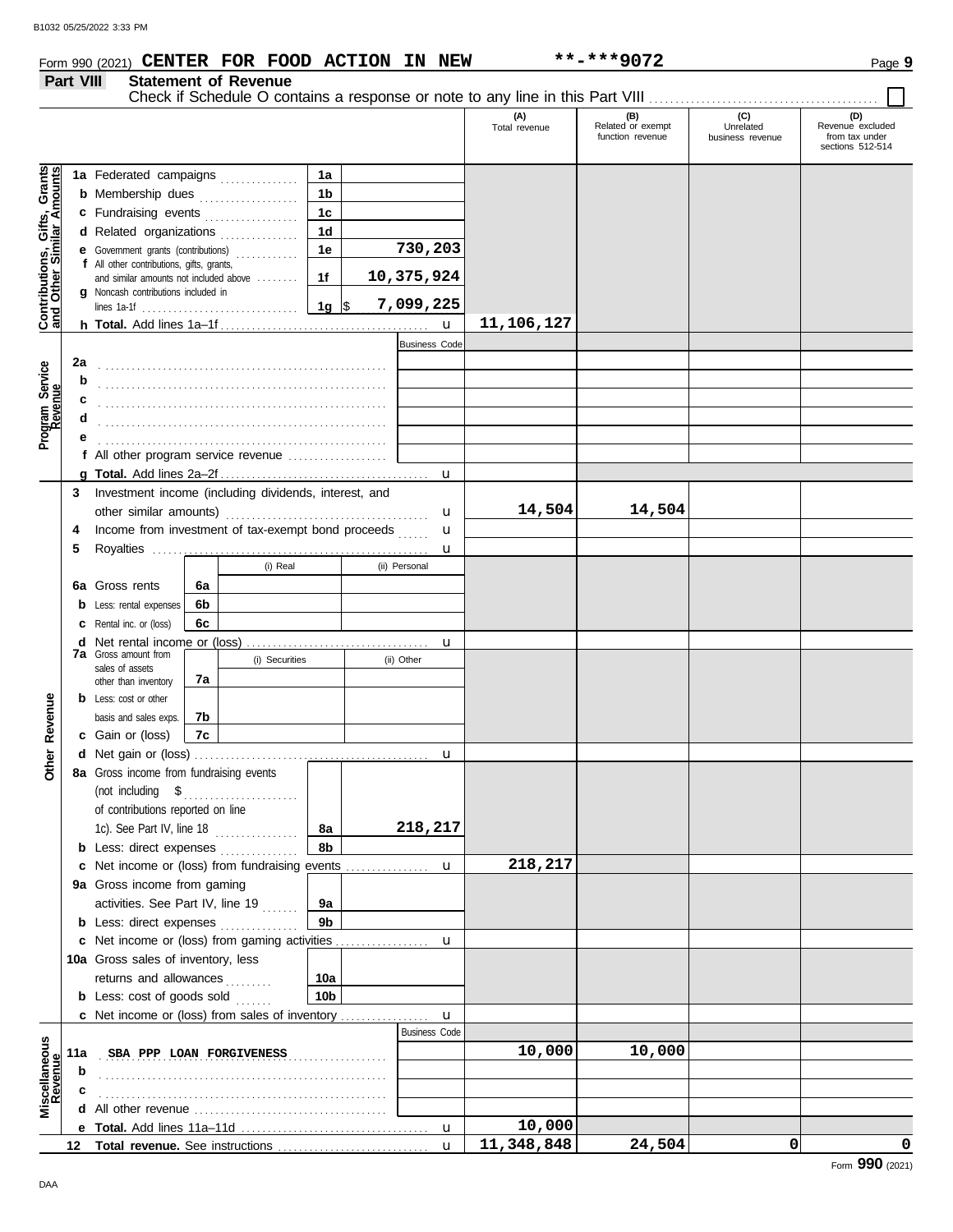#### **Part IX Statement of Functional Expenses Form 990 (2021) CENTER FOR FOOD ACTION IN NEW \*\*-\*\*\*9072** Page 10 *Section 501(c)(3) and 501(c)(4) organizations must complete all columns. All other organizations must complete column (A). Do not include amounts reported on lines 6b, 7b, 8b, 9b, and 10b of Part VIII.* **1 2 3** Grants and other assistance to foreign **4 5 6 7 8 9 10 11 a** Management ................................. **b** Legal . . . . . . . . . . . . . . . . . . . . . . . . . . . . . . . . . . . . . . . . . **c** Accounting . . . . . . . . . . . . . . . . . . . . . . . . . . . . . . . . . . . **d** Lobbying . . . . . . . . . . . . . . . . . . . . . . . . . . . . . . . . . . . . . **e** Professional fundraising services. See Part IV, line 17 **f g** Other. (If line 11g amount exceeds 10% of line 25, column **12** Advertising and promotion . . . . . . . . . . . . . . . . . . **13 14 15 16 17 18 19 20 21 22** Depreciation, depletion, and amortization . . . **23 24 a b c d e** All other expenses . . . . . . . . . . . . . . . . . . . . . . . . . . . **25 Total functional expenses.** Add lines 1 through 24e . . . . . **26** Grants and other assistance to domestic organizations and domestic governments. See Part IV, line 21 . . . . . . . . . . Grants and other assistance to domestic individuals. See Part IV, line 22 organizations, foreign governments, and foreign individuals. See Part IV, lines 15 and 16 Benefits paid to or for members ............. Compensation of current officers, directors, trustees, and key employees ................ Compensation not included above to disqualified persons (as defined under section 4958(f)(1)) and persons described in section 4958(c)(3)(B) . . . . . . . . Other salaries and wages ................... Pension plan accruals and contributions (include section 401(k) and 403(b) employer contributions) Other employee benefits .................... Payroll taxes . . . . . . . . . . . . . . . . . . . . . . . . . . . . . . . . . Fees for services (nonemployees): Investment management fees ................ Office expenses ................................ Information technology ...................... Royalties . . . . . . . . . . . . . . . . . . . . . . . . . . . . . . . . . . . . . Occupancy . . . . . . . . . . . . . . . . . . . . . . . . . . . . . . . . . . Travel . . . . . . . . . . . . . . . . . . . . . . . . . . . . . . . . . . . . . . . . Payments of travel or entertainment expenses for any federal, state, or local public officials Conferences, conventions, and meetings Interest . . . . . . . . . . . . . . . . . . . . . . . . . . . . . . . . . . . . . . Payments to affiliates . . . . . . . . . . . . . . . . . . . . . . . . Insurance . . . . . . . . . . . . . . . . . . . . . . . . . . . . . . . . . . . . Other expenses. Itemize expenses not covered above (List miscellaneous expenses on line 24e. If line 24e amount exceeds 10% of line 25, column (A) amount, list line 24e expenses on Schedule O.) fundraising solicitation. Check here  $\mathbf{u}$  | if organization reported in column (B) joint costs from a combined educational campaign and **(A) (B) (C) (D)** Total expenses Program service Management and expenses and general expenses (D)<br>Fundraising expenses . . . . . . . . . . . . . . . . . . . . . . . . . . . . . . . . . . . . . . . . . . . . . . . **FOOD DISTRIBUTION 7,825,143 7,825,143 EMERGENCY SERVICE** 259,989 859,989 **EVENT AND PROGRAM EXPENSE** 62,580 **62,000 62,000 62,580** . . . . . . . . . . . . . . . . . . . . . . . . . . . . . . . . . . . . . . . . . . . . . . . **MAINTENANCE AND REPAIR 57,871 53,598 4,273** Check if Schedule O contains a response or note to any line in this Part IX **Joint costs.** Complete this line only if the (A) amount, list line 11g expenses on Schedule O.) ....... **1,513,271 1,180,406 225,538 107,327 263,718 205,710 39,304 18,704 120,233 93,787 17,919 8,527 25,768 25,768 155,177 40,043 82,450 32,684 130,846 99,646 31,200 32,604 28,229 4,375 71,363 71,363 73,934 73,934 100,363 52,880 47,483 11,292,860 10,439,431 623,607 229,822**

following SOP 98-2 (ASC 958-720)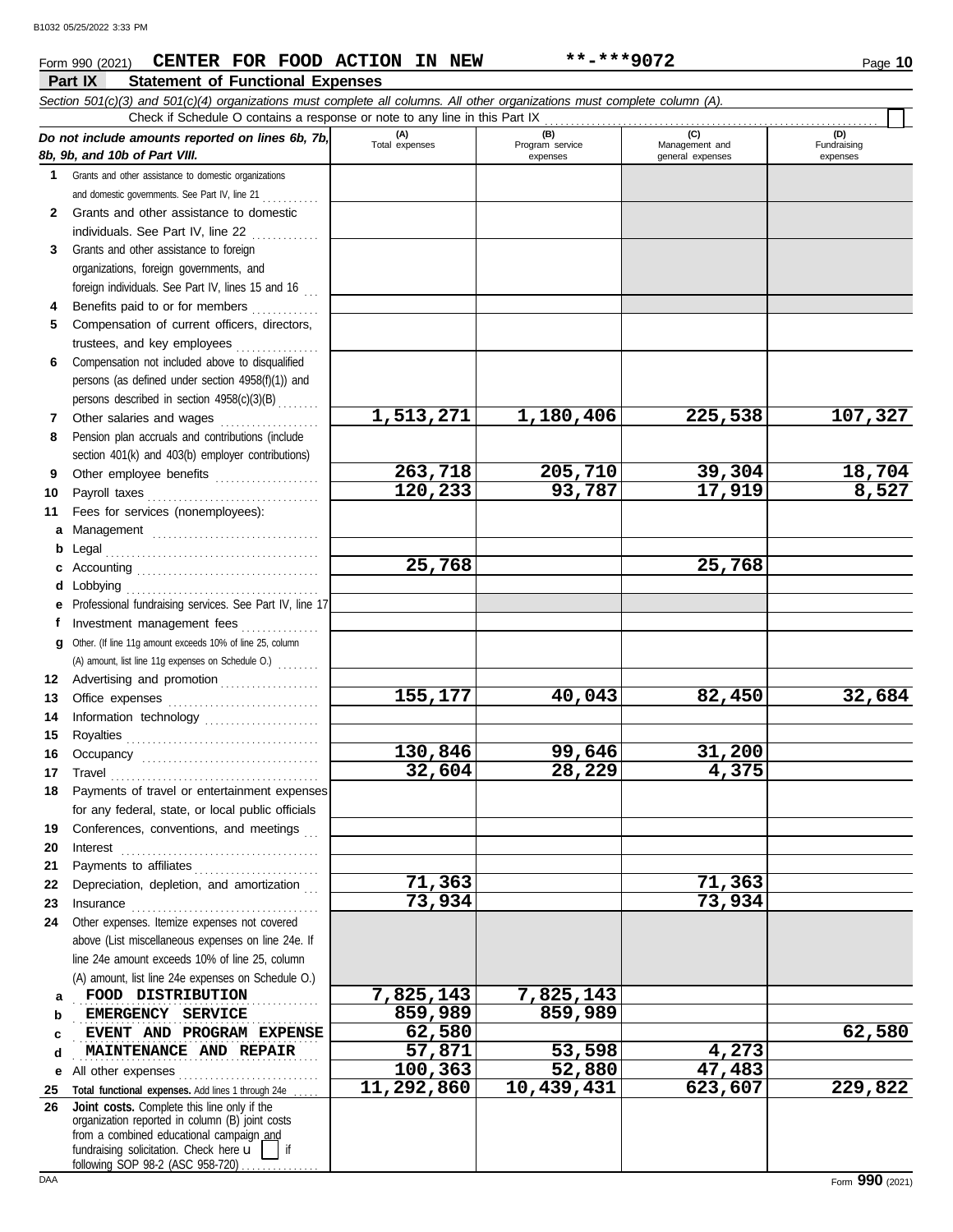|                         |        | Form 990 (2021) CENTER FOR FOOD ACTION IN NEW                                           |                 |           | **-***9072               |                         | Page 11            |  |  |
|-------------------------|--------|-----------------------------------------------------------------------------------------|-----------------|-----------|--------------------------|-------------------------|--------------------|--|--|
|                         | Part X | <b>Balance Sheet</b>                                                                    |                 |           |                          |                         |                    |  |  |
|                         |        |                                                                                         |                 |           |                          |                         |                    |  |  |
|                         |        |                                                                                         |                 |           | (A)<br>Beginning of year |                         | (B)<br>End of year |  |  |
|                         | 1      | Cash-non-interest-bearing                                                               |                 |           | 3,532,929                | $\mathbf{1}$            | 4,059,051          |  |  |
|                         | 2      |                                                                                         |                 |           | $\mathbf{2}$             |                         |                    |  |  |
|                         | 3      |                                                                                         |                 |           | 597,354                  | $\overline{\mathbf{3}}$ | 103,143            |  |  |
|                         | 4      | Accounts receivable, net                                                                |                 |           |                          | 4                       |                    |  |  |
|                         | 5      | Loans and other receivables from any current or former officer, director,               |                 |           |                          |                         |                    |  |  |
|                         |        | trustee, key employee, creator or founder, substantial contributor, or 35%              |                 |           |                          |                         |                    |  |  |
|                         |        | controlled entity or family member of any of these persons                              |                 |           |                          | 5                       |                    |  |  |
|                         | 6      | Loans and other receivables from other disqualified persons (as defined                 |                 |           |                          |                         |                    |  |  |
|                         |        | under section 4958(f)(1)), and persons described in section 4958(c)(3)(B)               |                 |           | 6                        |                         |                    |  |  |
| Assets                  | 7      |                                                                                         |                 |           |                          |                         |                    |  |  |
|                         | 8      | Inventories for sale or use                                                             |                 |           | 224,558                  | $\overline{7}$<br>8     | 146,915            |  |  |
|                         | 9      | Prepaid expenses and deferred charges                                                   |                 |           |                          | 9                       |                    |  |  |
|                         |        | 10a Land, buildings, and equipment: cost or other                                       |                 |           |                          |                         |                    |  |  |
|                         |        |                                                                                         |                 |           |                          |                         |                    |  |  |
|                         |        | <b>b</b> Less: accumulated depreciation                                                 | 10 <sub>b</sub> | 1,199,501 | 924, 209                 | 10 <sub>c</sub>         | 882,200            |  |  |
|                         | 11     | .                                                                                       |                 |           |                          | 11                      |                    |  |  |
|                         | 12     |                                                                                         | 560,097         | 12        | 621,738                  |                         |                    |  |  |
|                         | 13     |                                                                                         |                 |           |                          |                         |                    |  |  |
|                         | 14     | Intangible assets                                                                       |                 |           |                          | 13<br>14                |                    |  |  |
|                         | 15     |                                                                                         |                 |           |                          | 15                      |                    |  |  |
|                         | 16     | Total assets. Add lines 1 through 15 (must equal line 33)                               | 5,839,147       | 16        | $\overline{5,813,047}$   |                         |                    |  |  |
|                         | 17     |                                                                                         |                 |           | 79,615                   | 17                      | 95,453             |  |  |
|                         | 18     | Grants payable                                                                          |                 | 18        |                          |                         |                    |  |  |
|                         | 19     | Deferred revenue                                                                        |                 |           |                          | 19                      |                    |  |  |
|                         | 20     |                                                                                         |                 |           |                          | 20                      |                    |  |  |
|                         | 21     | Escrow or custodial account liability. Complete Part IV of Schedule D                   |                 |           |                          | 21                      |                    |  |  |
|                         | 22     | Loans and other payables to any current or former officer, director,                    |                 |           |                          |                         |                    |  |  |
| Liabilities             |        | trustee, key employee, creator or founder, substantial contributor, or 35%              |                 |           |                          |                         |                    |  |  |
|                         |        | controlled entity or family member of any of these persons                              |                 |           |                          | 22                      |                    |  |  |
|                         | 23     |                                                                                         |                 |           |                          | 23                      |                    |  |  |
|                         | 24     | Unsecured notes and loans payable to unrelated third parties                            |                 |           |                          | 24                      |                    |  |  |
|                         | 25     | Other liabilities (including federal income tax, payables to related third              |                 |           |                          |                         |                    |  |  |
|                         |        | parties, and other liabilities not included on lines 17-24). Complete Part X            |                 |           |                          |                         |                    |  |  |
|                         |        | of Schedule D                                                                           |                 |           | 150,000                  | 25                      |                    |  |  |
|                         | 26     |                                                                                         |                 |           | 229,615                  | 26                      | 95,453             |  |  |
|                         |        | Organizations that follow FASB ASC 958, check here $\mathbf{u}$ $\overline{\mathbf{X}}$ |                 |           |                          |                         |                    |  |  |
|                         |        | and complete lines 27, 28, 32, and 33.                                                  |                 |           |                          |                         |                    |  |  |
|                         | 27     | Net assets without donor restrictions                                                   |                 |           | 5,609,532                | 27                      | 5,717,594          |  |  |
|                         | 28     | Net assets with donor restrictions                                                      |                 |           |                          | 28                      |                    |  |  |
|                         |        | Organizations that do not follow FASB ASC 958, check here u                             |                 |           |                          |                         |                    |  |  |
| Assets or Fund Balances |        | and complete lines 29 through 33.                                                       |                 |           |                          |                         |                    |  |  |
|                         | 29     | Capital stock or trust principal, or current funds                                      |                 |           |                          | 29                      |                    |  |  |
|                         | 30     | Paid-in or capital surplus, or land, building, or equipment fund                        |                 |           |                          | 30                      |                    |  |  |
|                         | 31     | Retained earnings, endowment, accumulated income, or other funds                        |                 |           |                          | 31                      |                    |  |  |
| <b>Net</b>              | 32     | Total net assets or fund balances                                                       |                 |           | $\overline{5,609,532}$   | 32                      | 5,717,594          |  |  |
|                         | 33     |                                                                                         |                 |           | 5,839,147                | 33                      | 5,813,047          |  |  |

5,813,047<br>Form 990 (2021)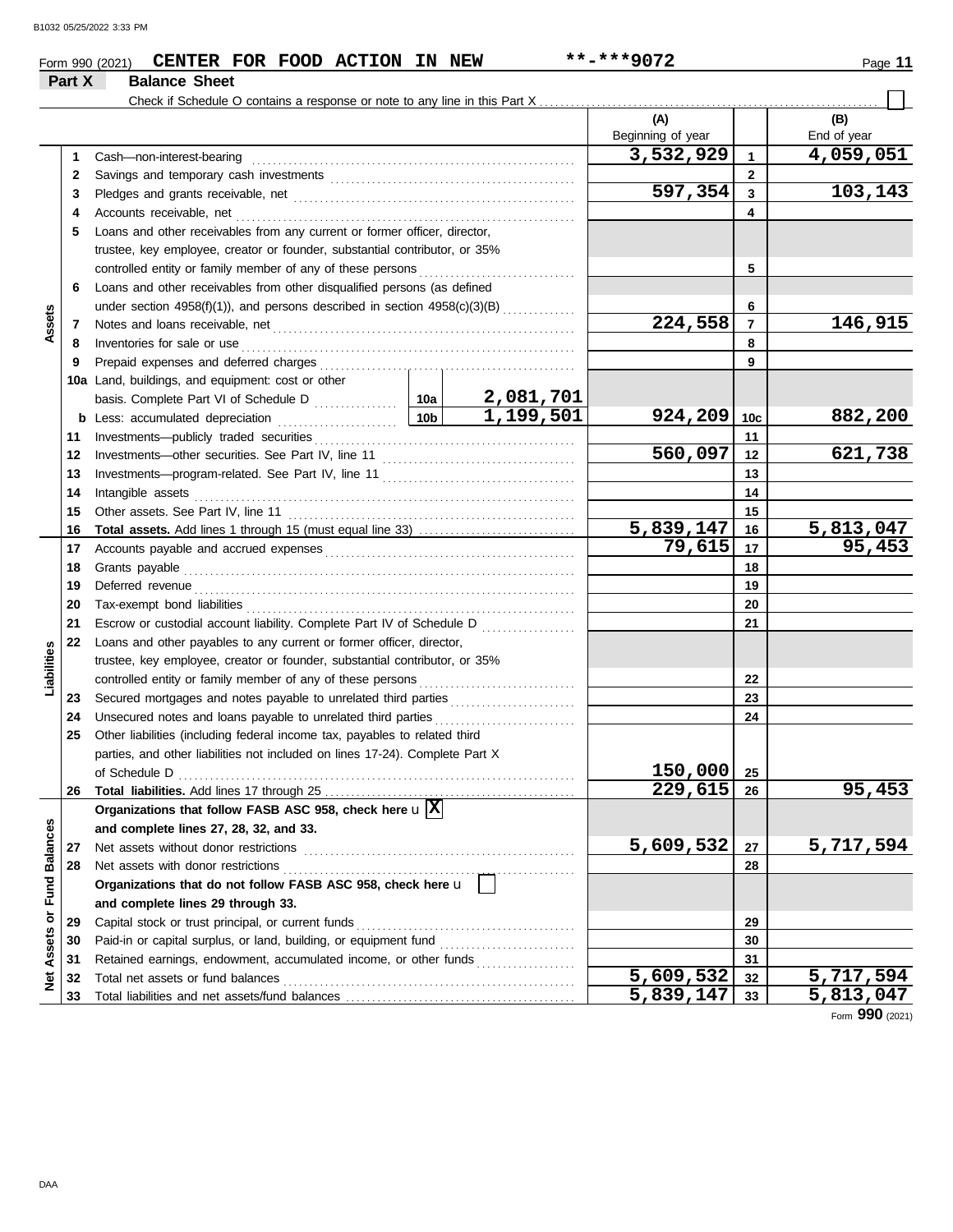|    | **-***9072<br>Form 990 (2021) CENTER FOR FOOD ACTION IN NEW                                                                                                                                                                    |                         |            |        | Page 12         |
|----|--------------------------------------------------------------------------------------------------------------------------------------------------------------------------------------------------------------------------------|-------------------------|------------|--------|-----------------|
|    | <b>Reconciliation of Net Assets</b><br>Part XI                                                                                                                                                                                 |                         |            |        |                 |
|    | Check if Schedule O contains a response or note to any line in this Part XI                                                                                                                                                    |                         |            |        |                 |
| 1  |                                                                                                                                                                                                                                | $\mathbf{1}$            | 11,348,848 |        |                 |
| 2  |                                                                                                                                                                                                                                | $\overline{2}$          | 11,292,860 |        |                 |
| 3  | Revenue less expenses. Subtract line 2 from line 1                                                                                                                                                                             | 3                       |            | 55,988 |                 |
| 4  |                                                                                                                                                                                                                                | $\overline{\mathbf{4}}$ | 5,609,532  |        |                 |
| 5  | Net unrealized gains (losses) on investments [11] match and the contract of the state of the state of the state of the state of the state of the state of the state of the state of the state of the state of the state of the | 5                       |            |        | 52,074          |
| 6  |                                                                                                                                                                                                                                | 6                       |            |        |                 |
| 7  | Investment expenses                                                                                                                                                                                                            | $\overline{7}$          |            |        |                 |
| 8  | Prior period adjustments                                                                                                                                                                                                       | 8                       |            |        |                 |
| 9  | Other changes in net assets or fund balances (explain on Schedule O)                                                                                                                                                           | 9                       |            |        |                 |
| 10 | Net assets or fund balances at end of year. Combine lines 3 through 9 (must equal Part X, line                                                                                                                                 |                         |            |        |                 |
|    |                                                                                                                                                                                                                                | 10                      | 5,717,594  |        |                 |
|    | <b>Financial Statements and Reporting</b><br>Part XII                                                                                                                                                                          |                         |            |        |                 |
|    |                                                                                                                                                                                                                                |                         |            |        |                 |
|    |                                                                                                                                                                                                                                |                         |            | Yes    | No              |
| 1  | <b>X</b><br>Accounting method used to prepare the Form 990:<br>Cash<br>Accrual<br>Other                                                                                                                                        |                         |            |        |                 |
|    | If the organization changed its method of accounting from a prior year or checked "Other," explain on                                                                                                                          |                         |            |        |                 |
|    | Schedule O.                                                                                                                                                                                                                    |                         |            |        |                 |
|    | 2a Were the organization's financial statements compiled or reviewed by an independent accountant?                                                                                                                             |                         | 2a         |        | X               |
|    | If "Yes," check a box below to indicate whether the financial statements for the year were compiled or                                                                                                                         |                         |            |        |                 |
|    | reviewed on a separate basis, consolidated basis, or both:                                                                                                                                                                     |                         |            |        |                 |
|    | Separate basis<br>Consolidated basis<br>Both consolidated and separate basis                                                                                                                                                   |                         |            |        |                 |
|    | <b>b</b> Were the organization's financial statements audited by an independent accountant?                                                                                                                                    |                         | 2b         | x      |                 |
|    | If "Yes," check a box below to indicate whether the financial statements for the year were audited on a                                                                                                                        |                         |            |        |                 |
|    | separate basis, consolidated basis, or both:                                                                                                                                                                                   |                         |            |        |                 |
|    | X <br>Separate basis<br>Consolidated basis<br>Both consolidated and separate basis                                                                                                                                             |                         |            |        |                 |
|    | c If "Yes" to line 2a or 2b, does the organization have a committee that assumes responsibility for oversight of                                                                                                               |                         |            |        |                 |
|    | the audit, review, or compilation of its financial statements and selection of an independent accountant?                                                                                                                      |                         | 2c         | x      |                 |
|    | If the organization changed either its oversight process or selection process during the tax year, explain on                                                                                                                  |                         |            |        |                 |
|    | Schedule O.                                                                                                                                                                                                                    |                         |            |        |                 |
|    | 3a As a result of a federal award, was the organization required to undergo an audit or audits as set forth in the                                                                                                             |                         |            |        |                 |
|    | Single Audit Act and OMB Circular A-133?                                                                                                                                                                                       |                         | За         | X      |                 |
|    | <b>b</b> If "Yes," did the organization undergo the required audit or audits? If the organization did not undergo the                                                                                                          |                         |            |        |                 |
|    | required audit or audits, explain why on Schedule O and describe any steps taken to undergo such audits                                                                                                                        |                         | 3b         | X      |                 |
|    |                                                                                                                                                                                                                                |                         |            |        | Form 990 (2021) |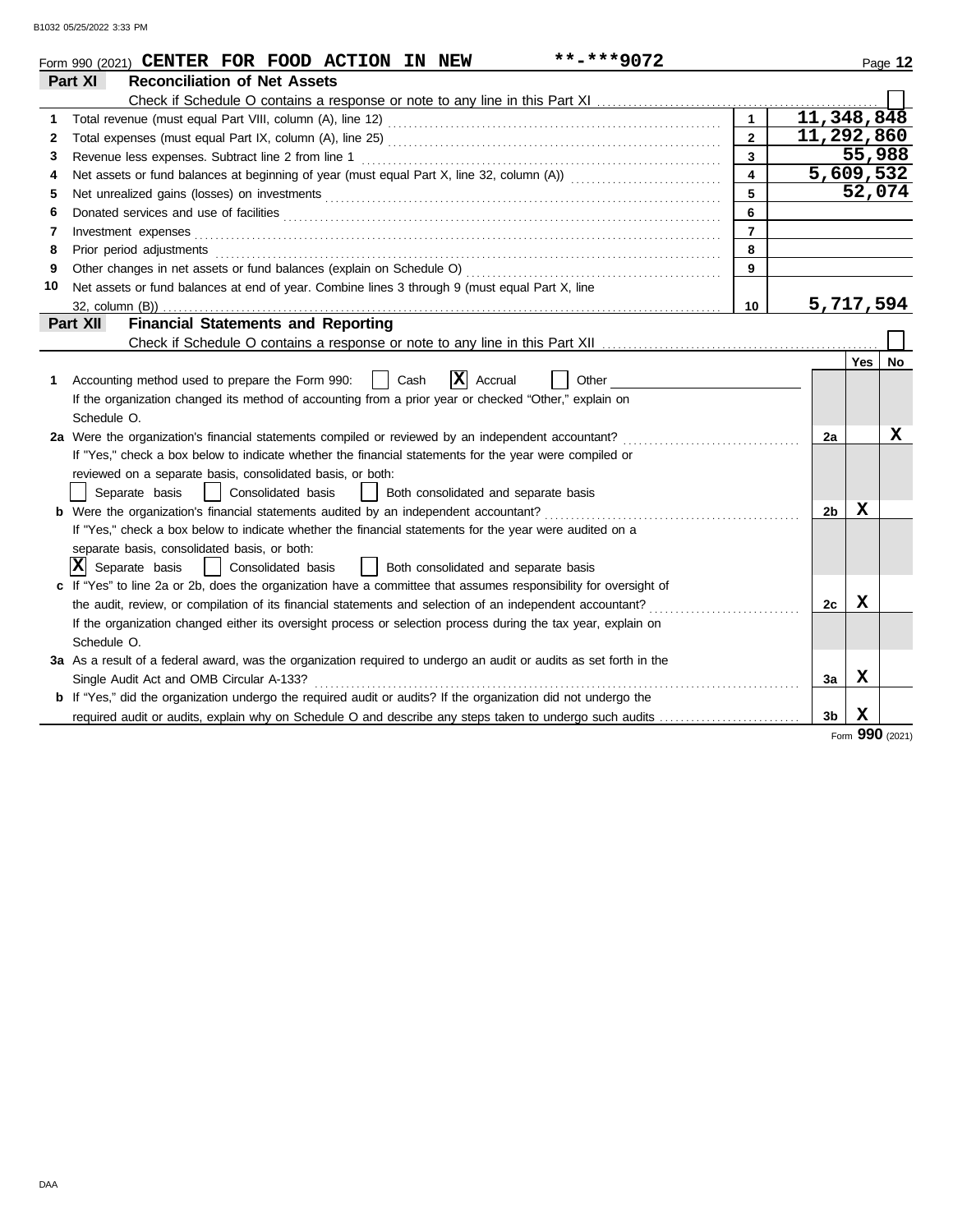| <b>SCHEDULE A</b>                     |                                                            | <b>Public Charity Status and Public Support</b>                                                                                                                                                                                                     |                                                                                                                          |                                                      |                                              | OMB No. 1545-0047                    |  |  |
|---------------------------------------|------------------------------------------------------------|-----------------------------------------------------------------------------------------------------------------------------------------------------------------------------------------------------------------------------------------------------|--------------------------------------------------------------------------------------------------------------------------|------------------------------------------------------|----------------------------------------------|--------------------------------------|--|--|
| (Form 990)                            |                                                            |                                                                                                                                                                                                                                                     | Complete if the organization is a section $501(c)(3)$ organization or a section $4947(a)(1)$ nonexempt charitable trust. |                                                      |                                              |                                      |  |  |
| Department of the Treasury            |                                                            | u Attach to Form 990 or Form 990-EZ.                                                                                                                                                                                                                |                                                                                                                          |                                                      |                                              | 2021<br>Open to Public               |  |  |
| Internal Revenue Service              |                                                            | <b>u</b> Go to <i>www.irs.gov/Form990</i> for instructions and the latest information.                                                                                                                                                              |                                                                                                                          |                                                      | Inspection                                   |                                      |  |  |
| Name of the organization              | <b>CENTER</b><br><b>JERSEY</b>                             | FOR FOOD ACTION IN NEW                                                                                                                                                                                                                              |                                                                                                                          |                                                      | Employer identification number<br>**-***9072 |                                      |  |  |
| Part I                                |                                                            | <b>Reason for Public Charity Status.</b> (All organizations must complete this part.) See instructions.                                                                                                                                             |                                                                                                                          |                                                      |                                              |                                      |  |  |
|                                       |                                                            | The organization is not a private foundation because it is: (For lines 1 through 12, check only one box.)                                                                                                                                           |                                                                                                                          |                                                      |                                              |                                      |  |  |
| 1                                     |                                                            | A church, convention of churches, or association of churches described in section 170(b)(1)(A)(i).                                                                                                                                                  |                                                                                                                          |                                                      |                                              |                                      |  |  |
| 2                                     |                                                            | A school described in section 170(b)(1)(A)(ii). (Attach Schedule E (Form 990).)                                                                                                                                                                     |                                                                                                                          |                                                      |                                              |                                      |  |  |
| 3                                     |                                                            | A hospital or a cooperative hospital service organization described in section 170(b)(1)(A)(iii).                                                                                                                                                   |                                                                                                                          |                                                      |                                              |                                      |  |  |
| 4                                     |                                                            | A medical research organization operated in conjunction with a hospital described in section 170(b)(1)(A)(iii). Enter the hospital's name,                                                                                                          |                                                                                                                          |                                                      |                                              |                                      |  |  |
| city, and state:<br>5                 |                                                            |                                                                                                                                                                                                                                                     |                                                                                                                          |                                                      |                                              |                                      |  |  |
|                                       | section 170(b)(1)(A)(iv). (Complete Part II.)              | An organization operated for the benefit of a college or university owned or operated by a governmental unit described in                                                                                                                           |                                                                                                                          |                                                      |                                              |                                      |  |  |
| 6                                     |                                                            | A federal, state, or local government or governmental unit described in section 170(b)(1)(A)(v).                                                                                                                                                    |                                                                                                                          |                                                      |                                              |                                      |  |  |
| 7                                     | described in section 170(b)(1)(A)(vi). (Complete Part II.) | An organization that normally receives a substantial part of its support from a governmental unit or from the general public                                                                                                                        |                                                                                                                          |                                                      |                                              |                                      |  |  |
| 8                                     |                                                            | A community trust described in section 170(b)(1)(A)(vi). (Complete Part II.)                                                                                                                                                                        |                                                                                                                          |                                                      |                                              |                                      |  |  |
| 9                                     |                                                            | An agricultural research organization described in section 170(b)(1)(A)(ix) operated in conjunction with a land-grant college                                                                                                                       |                                                                                                                          |                                                      |                                              |                                      |  |  |
| university:                           |                                                            | or university or a non-land-grant college of agriculture (see instructions). Enter the name, city, and state of the college or                                                                                                                      |                                                                                                                          |                                                      |                                              |                                      |  |  |
| $\mathbf{x}$<br>10                    |                                                            | An organization that normally receives (1) more than 33 1/3% of its support from contributions, membership fees, and gross                                                                                                                          |                                                                                                                          |                                                      |                                              |                                      |  |  |
|                                       |                                                            | receipts from activities related to its exempt functions, subject to certain exceptions; and (2) no more than 331/3% of its                                                                                                                         |                                                                                                                          |                                                      |                                              |                                      |  |  |
|                                       |                                                            | support from gross investment income and unrelated business taxable income (less section 511 tax) from businesses<br>acquired by the organization after June 30, 1975. See section 509(a)(2). (Complete Part III.)                                  |                                                                                                                          |                                                      |                                              |                                      |  |  |
| 11                                    |                                                            | An organization organized and operated exclusively to test for public safety. See section 509(a)(4).                                                                                                                                                |                                                                                                                          |                                                      |                                              |                                      |  |  |
| 12                                    |                                                            | An organization organized and operated exclusively for the benefit of, to perform the functions of, or to carry out the purposes of                                                                                                                 |                                                                                                                          |                                                      |                                              |                                      |  |  |
|                                       |                                                            | one or more publicly supported organizations described in section 509(a)(1) or section 509(a)(2). See section 509(a)(3). Check                                                                                                                      |                                                                                                                          |                                                      |                                              |                                      |  |  |
|                                       |                                                            | the box on lines 12a through 12d that describes the type of supporting organization and complete lines 12e, 12f, and 12g.                                                                                                                           |                                                                                                                          |                                                      |                                              |                                      |  |  |
| a                                     |                                                            | Type I. A supporting organization operated, supervised, or controlled by its supported organization(s), typically by giving<br>the supported organization(s) the power to regularly appoint or elect a majority of the directors or trustees of the |                                                                                                                          |                                                      |                                              |                                      |  |  |
|                                       |                                                            | supporting organization. You must complete Part IV, Sections A and B.                                                                                                                                                                               |                                                                                                                          |                                                      |                                              |                                      |  |  |
| b                                     |                                                            | Type II. A supporting organization supervised or controlled in connection with its supported organization(s), by having<br>control or management of the supporting organization vested in the same persons that control or manage the supported     |                                                                                                                          |                                                      |                                              |                                      |  |  |
|                                       |                                                            | organization(s). You must complete Part IV, Sections A and C.                                                                                                                                                                                       |                                                                                                                          |                                                      |                                              |                                      |  |  |
| c                                     |                                                            | Type III functionally integrated. A supporting organization operated in connection with, and functionally integrated with,                                                                                                                          |                                                                                                                          |                                                      |                                              |                                      |  |  |
| d                                     |                                                            | its supported organization(s) (see instructions). You must complete Part IV, Sections A, D, and E.<br>Type III non-functionally integrated. A supporting organization operated in connection with its supported organization(s)                     |                                                                                                                          |                                                      |                                              |                                      |  |  |
|                                       |                                                            | that is not functionally integrated. The organization generally must satisfy a distribution requirement and an attentiveness                                                                                                                        |                                                                                                                          |                                                      |                                              |                                      |  |  |
|                                       |                                                            | requirement (see instructions). You must complete Part IV, Sections A and D, and Part V.                                                                                                                                                            |                                                                                                                          |                                                      |                                              |                                      |  |  |
| е                                     |                                                            | Check this box if the organization received a written determination from the IRS that it is a Type I, Type II, Type III<br>functionally integrated, or Type III non-functionally integrated supporting organization.                                |                                                                                                                          |                                                      |                                              |                                      |  |  |
| f                                     | Enter the number of supported organizations                |                                                                                                                                                                                                                                                     |                                                                                                                          |                                                      |                                              |                                      |  |  |
| g                                     |                                                            | Provide the following information about the supported organization(s).                                                                                                                                                                              |                                                                                                                          |                                                      |                                              |                                      |  |  |
| (i) Name of supported<br>organization | $(ii)$ EIN                                                 | (iii) Type of organization<br>(described on lines 1-10                                                                                                                                                                                              |                                                                                                                          | (iv) Is the organization<br>listed in your governing | (v) Amount of monetary<br>support (see       | (vi) Amount of<br>other support (see |  |  |
|                                       |                                                            | above (see instructions))                                                                                                                                                                                                                           |                                                                                                                          | document?                                            | instructions)                                | instructions)                        |  |  |
|                                       |                                                            |                                                                                                                                                                                                                                                     | Yes                                                                                                                      | No                                                   |                                              |                                      |  |  |
| (A)                                   |                                                            |                                                                                                                                                                                                                                                     |                                                                                                                          |                                                      |                                              |                                      |  |  |
| (B)                                   |                                                            |                                                                                                                                                                                                                                                     |                                                                                                                          |                                                      |                                              |                                      |  |  |
| (C)                                   |                                                            |                                                                                                                                                                                                                                                     |                                                                                                                          |                                                      |                                              |                                      |  |  |
|                                       |                                                            |                                                                                                                                                                                                                                                     |                                                                                                                          |                                                      |                                              |                                      |  |  |
| (D)                                   |                                                            |                                                                                                                                                                                                                                                     |                                                                                                                          |                                                      |                                              |                                      |  |  |
| (E)                                   |                                                            |                                                                                                                                                                                                                                                     |                                                                                                                          |                                                      |                                              |                                      |  |  |
| Total                                 |                                                            |                                                                                                                                                                                                                                                     |                                                                                                                          |                                                      |                                              |                                      |  |  |
|                                       |                                                            | For Paperwork Reduction Act Notice, see the Instructions for Form 990 or 990-EZ.                                                                                                                                                                    |                                                                                                                          |                                                      |                                              | Schedule A (Form 990) 2021           |  |  |

DAA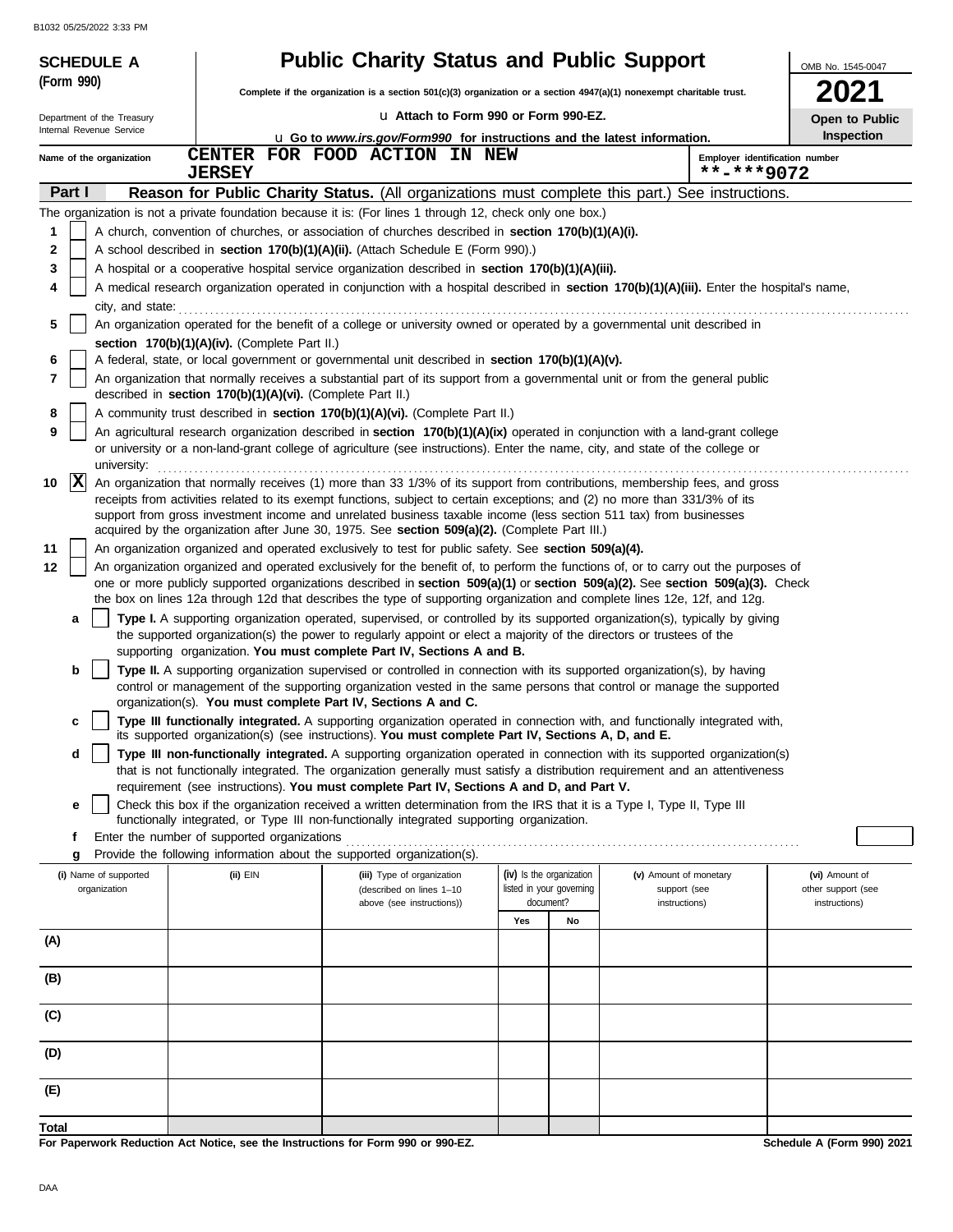|              | Schedule A (Form 990) 2021                                                                                                                                                                                         |          |          | CENTER FOR FOOD ACTION IN NEW |            | **-***9072 | Page 2    |
|--------------|--------------------------------------------------------------------------------------------------------------------------------------------------------------------------------------------------------------------|----------|----------|-------------------------------|------------|------------|-----------|
|              | Support Schedule for Organizations Described in Sections 170(b)(1)(A)(iv) and 170(b)(1)(A)(vi)<br>Part II                                                                                                          |          |          |                               |            |            |           |
|              | (Complete only if you checked the box on line 5, 7, or 8 of Part I or if the organization failed to qualify under                                                                                                  |          |          |                               |            |            |           |
|              | Part III. If the organization fails to qualify under the tests listed below, please complete Part III.)                                                                                                            |          |          |                               |            |            |           |
|              | <b>Section A. Public Support</b>                                                                                                                                                                                   |          |          |                               |            |            |           |
|              | Calendar year (or fiscal year beginning in)<br>$\mathbf{u}$                                                                                                                                                        | (a) 2017 | (b) 2018 | $(c)$ 2019                    | $(d)$ 2020 | (e) 2021   | (f) Total |
| 1            | Gifts, grants, contributions, and<br>membership fees received. (Do not<br>include any "unusual grants.")                                                                                                           |          |          |                               |            |            |           |
| $\mathbf{2}$ | Tax revenues levied for the<br>organization's benefit and either paid<br>to or expended on its behalf                                                                                                              |          |          |                               |            |            |           |
| 3            | The value of services or facilities<br>furnished by a governmental unit to the<br>organization without charge                                                                                                      |          |          |                               |            |            |           |
| 4            | Total. Add lines 1 through 3                                                                                                                                                                                       |          |          |                               |            |            |           |
| 5            | The portion of total contributions by<br>each person (other than a<br>governmental unit or publicly<br>supported organization) included on<br>line 1 that exceeds 2% of the amount<br>shown on line 11, column (f) |          |          |                               |            |            |           |
| 6            | Public support. Subtract line 5 from line 4                                                                                                                                                                        |          |          |                               |            |            |           |
|              | <b>Section B. Total Support</b>                                                                                                                                                                                    |          |          |                               |            |            |           |
|              | Calendar year (or fiscal year beginning in)<br>$\mathbf{u}$                                                                                                                                                        | (a) 2017 | (b) 2018 | $(c)$ 2019                    | $(d)$ 2020 | (e) 2021   | (f) Total |
| 7            | Amounts from line 4                                                                                                                                                                                                |          |          |                               |            |            |           |
| 8            | Gross income from interest, dividends,<br>payments received on securities loans,<br>rents, royalties, and income from<br>similar sources                                                                           |          |          |                               |            |            |           |
| 9            | Net income from unrelated business<br>activities, whether or not the business<br>is regularly carried on                                                                                                           |          |          |                               |            |            |           |
| 10           | Other income. Do not include gain or<br>loss from the sale of capital assets<br>(Explain in Part VI.)                                                                                                              |          |          |                               |            |            |           |
| 11           | Total support. Add lines 7 through 10                                                                                                                                                                              |          |          |                               |            |            |           |
| 12           |                                                                                                                                                                                                                    |          |          |                               |            | 12         |           |
| 13           | First 5 years. If the Form 990 is for the organization's first, second, third, fourth, or fifth tax year as a section 501(c)(3)                                                                                    |          |          |                               |            |            |           |
|              | organization, check this box and stop here                                                                                                                                                                         |          |          |                               |            |            |           |
|              | Section C. Computation of Public Support Percentage                                                                                                                                                                |          |          |                               |            |            |           |
| 14           | Public support percentage for 2021 (line 6, column (f) divided by line 11, column (f)) [[[[[[[[[[[[[[[[[[[[[[                                                                                                      |          |          |                               |            | 14         | %         |
| 15           |                                                                                                                                                                                                                    |          |          |                               |            | 15         | $\%$      |
| 16a          | 33 1/3% support test-2021. If the organization did not check the box on line 13, and line 14 is 33 1/3% or more, check this                                                                                        |          |          |                               |            |            |           |
|              |                                                                                                                                                                                                                    |          |          |                               |            |            |           |
| b            | 33 1/3% support test-2020. If the organization did not check a box on line 13 or 16a, and line 15 is 33 1/3% or more, check                                                                                        |          |          |                               |            |            |           |
|              |                                                                                                                                                                                                                    |          |          |                               |            |            |           |
| 17a          | 10%-facts-and-circumstances test-2021. If the organization did not check a box on line 13, 16a, or 16b, and line 14 is                                                                                             |          |          |                               |            |            |           |
|              | 10% or more, and if the organization meets the facts-and-circumstances test, check this box and stop here. Explain in                                                                                              |          |          |                               |            |            |           |
|              | Part VI how the organization meets the facts-and-circumstances test. The organization qualifies as a publicly supported                                                                                            |          |          |                               |            |            |           |
|              | organization                                                                                                                                                                                                       |          |          |                               |            |            |           |
| b            | 10%-facts-and-circumstances test-2020. If the organization did not check a box on line 13, 16a, 16b, or 17a, and line                                                                                              |          |          |                               |            |            |           |
|              | 15 is 10% or more, and if the organization meets the facts-and-circumstances test, check this box and stop here. Explain                                                                                           |          |          |                               |            |            |           |
|              | in Part VI how the organization meets the facts-and-circumstances test. The organization qualifies as a publicly supported                                                                                         |          |          |                               |            |            |           |
| 18           | organization<br>Private foundation. If the organization did not check a box on line 13, 16a, 16b, 17a, or 17b, check this box and see                                                                              |          |          |                               |            |            |           |
|              |                                                                                                                                                                                                                    |          |          |                               |            |            |           |

**Schedule A (Form 990) 2021**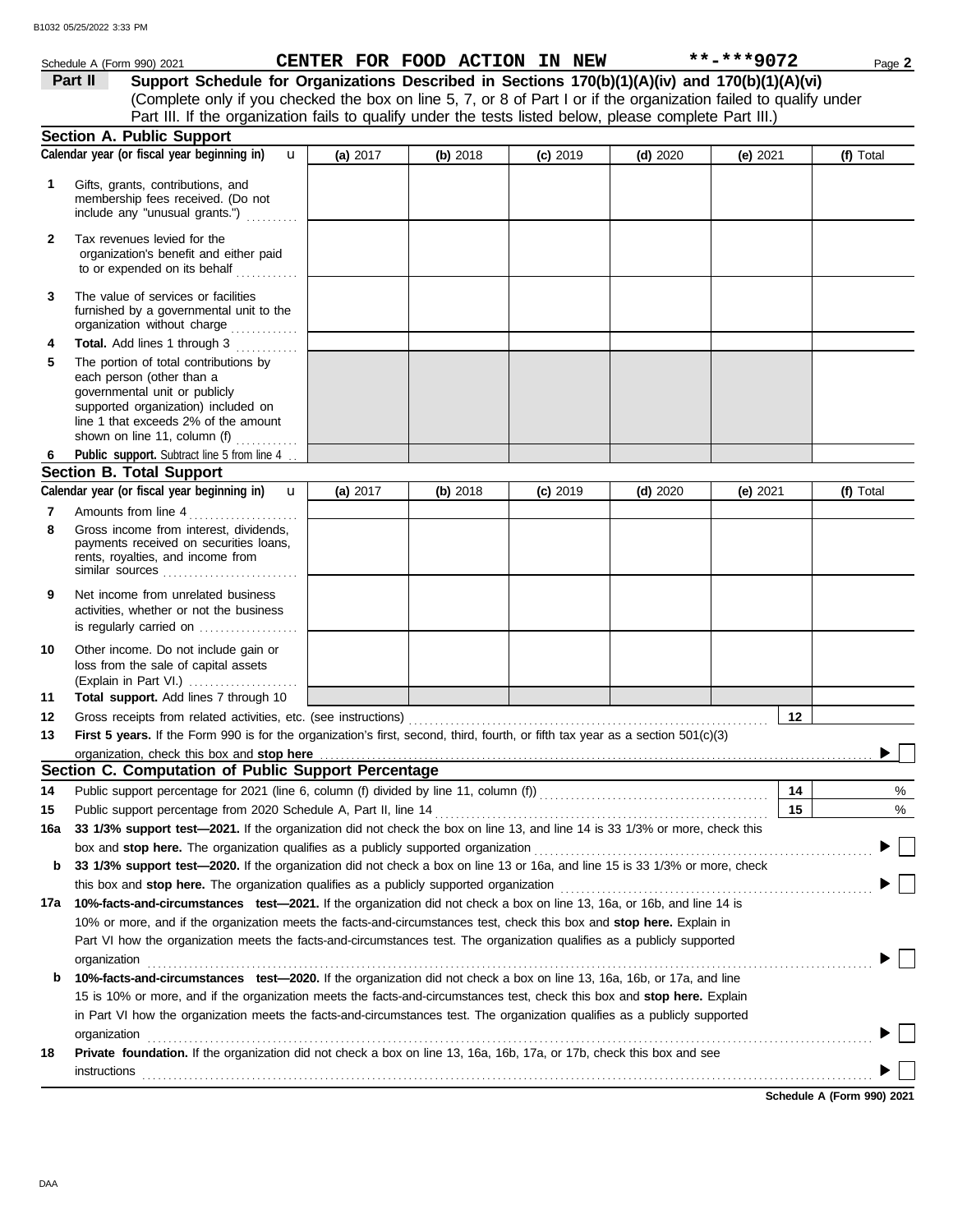|              | Schedule A (Form 990) 2021                                                                                                                                                             |           | CENTER FOR FOOD ACTION IN NEW |            |              | **-***9072 | Page 3                             |
|--------------|----------------------------------------------------------------------------------------------------------------------------------------------------------------------------------------|-----------|-------------------------------|------------|--------------|------------|------------------------------------|
|              | Part III<br>Support Schedule for Organizations Described in Section 509(a)(2)                                                                                                          |           |                               |            |              |            |                                    |
|              | (Complete only if you checked the box on line 10 of Part I or if the organization failed to qualify under Part II.                                                                     |           |                               |            |              |            |                                    |
|              | If the organization fails to qualify under the tests listed below, please complete Part II.)                                                                                           |           |                               |            |              |            |                                    |
|              | <b>Section A. Public Support</b>                                                                                                                                                       |           |                               |            |              |            |                                    |
|              | Calendar year (or fiscal year beginning in)<br>$\mathbf{u}$                                                                                                                            | (a) 2017  | (b) 2018                      | $(c)$ 2019 | (d) $2020$   | (e) 2021   | (f) Total                          |
| 1            | Gifts, grants, contributions, and membership fees<br>received. (Do not include any "unusual grants.")                                                                                  | 8,728,336 | 8,029,877                     | 8,218,252  | 11,670,092   | 11,106,127 | 47,752,684                         |
| $\mathbf{2}$ | Gross receipts from admissions, merchandise<br>sold or services performed, or facilities<br>furnished in any activity that is related to the<br>organization's tax-exempt purpose      | 281,290   | 249,868                       | 229,419    | 463,119      | 242,721    | 1,466,417                          |
| 3            | Gross receipts from activities that are not an<br>unrelated trade or business under section 513                                                                                        |           |                               |            |              |            |                                    |
| 4            | Tax revenues levied for the<br>organization's benefit and either paid<br>to or expended on its behalf                                                                                  |           |                               |            |              |            |                                    |
| 5            | The value of services or facilities<br>furnished by a governmental unit to the<br>organization without charge                                                                          |           |                               |            |              |            |                                    |
| 6            | Total. Add lines 1 through 5<br>.                                                                                                                                                      | 9,009,626 | 8,279,745                     | 8,447,671  | 12, 133, 211 | 11,348,848 | 49,219,101                         |
| 7a           | Amounts included on lines 1, 2, and 3<br>received from disqualified persons                                                                                                            |           |                               |            |              |            |                                    |
| b            | Amounts included on lines 2 and 3<br>received from other than disqualified<br>persons that exceed the greater of \$5,000<br>or 1% of the amount on line 13 for the year $\frac{1}{11}$ |           |                               |            |              |            |                                    |
| c            | Add lines 7a and 7b<br>.                                                                                                                                                               |           |                               |            |              |            |                                    |
| 8            | Public support. (Subtract line 7c from<br>line $6.$ )                                                                                                                                  |           |                               |            |              |            | 49,219,101                         |
|              | <b>Section B. Total Support</b>                                                                                                                                                        |           |                               |            |              |            |                                    |
|              | Calendar year (or fiscal year beginning in)<br>$\mathbf{u}$                                                                                                                            | (a) 2017  | (b) 2018                      | $(c)$ 2019 | $(d)$ 2020   | (e) $2021$ | (f) Total                          |
| 9            | Amounts from line 6                                                                                                                                                                    | 9,009,626 | 8,279,745                     | 8,447,671  | 12, 133, 211 | 11,348,848 | 49, 219, 101                       |
| 10a          | Gross income from interest, dividends,<br>payments received on securities loans, rents,<br>royalties, and income from similar sources                                                  |           |                               |            |              |            |                                    |
| b            | Unrelated business taxable income (less<br>section 511 taxes) from businesses<br>acquired after June 30, 1975                                                                          |           |                               |            |              |            |                                    |
| с            | Add lines 10a and 10b                                                                                                                                                                  |           |                               |            |              |            |                                    |
| 11           | Net income from unrelated business<br>activities not included on line 10b, whether<br>or not the business is regularly carried on                                                      |           |                               |            |              |            |                                    |
| 12           | Other income. Do not include gain or<br>loss from the sale of capital assets<br>(Explain in Part VI.)                                                                                  |           |                               |            |              |            |                                    |
| 13           | Total support. (Add lines 9, 10c, 11,<br>and 12.)                                                                                                                                      | 9,009,626 | 8,279,745                     | 8,447,671  | 12, 133, 211 | 11,348,848 | 49,219,101                         |
| 14           | First 5 years. If the Form 990 is for the organization's first, second, third, fourth, or fifth tax year as a section 501(c)(3)<br>organization, check this box and stop here          |           |                               |            |              |            |                                    |
|              | Section C. Computation of Public Support Percentage                                                                                                                                    |           |                               |            |              |            |                                    |
| 15           |                                                                                                                                                                                        |           |                               |            |              | 15         | $100.00\%$                         |
| 16           |                                                                                                                                                                                        |           |                               |            |              | 16         | 100.00%                            |
|              | Section D. Computation of Investment Income Percentage                                                                                                                                 |           |                               |            |              |            |                                    |
| 17           |                                                                                                                                                                                        |           |                               |            |              | 17         | %                                  |
| 18           | Investment income percentage from 2020 Schedule A, Part III, line 17                                                                                                                   |           |                               |            |              | 18         | %                                  |
| 19a          | 33 1/3% support tests-2021. If the organization did not check the box on line 14, and line 15 is more than 33 1/3%, and line                                                           |           |                               |            |              |            |                                    |
| b            | 33 1/3% support tests-2020. If the organization did not check a box on line 14 or line 19a, and line 16 is more than 33 1/3%, and                                                      |           |                               |            |              |            | $\blacktriangleright$ $\mathbf{X}$ |
|              |                                                                                                                                                                                        |           |                               |            |              |            |                                    |
| 20           |                                                                                                                                                                                        |           |                               |            |              |            |                                    |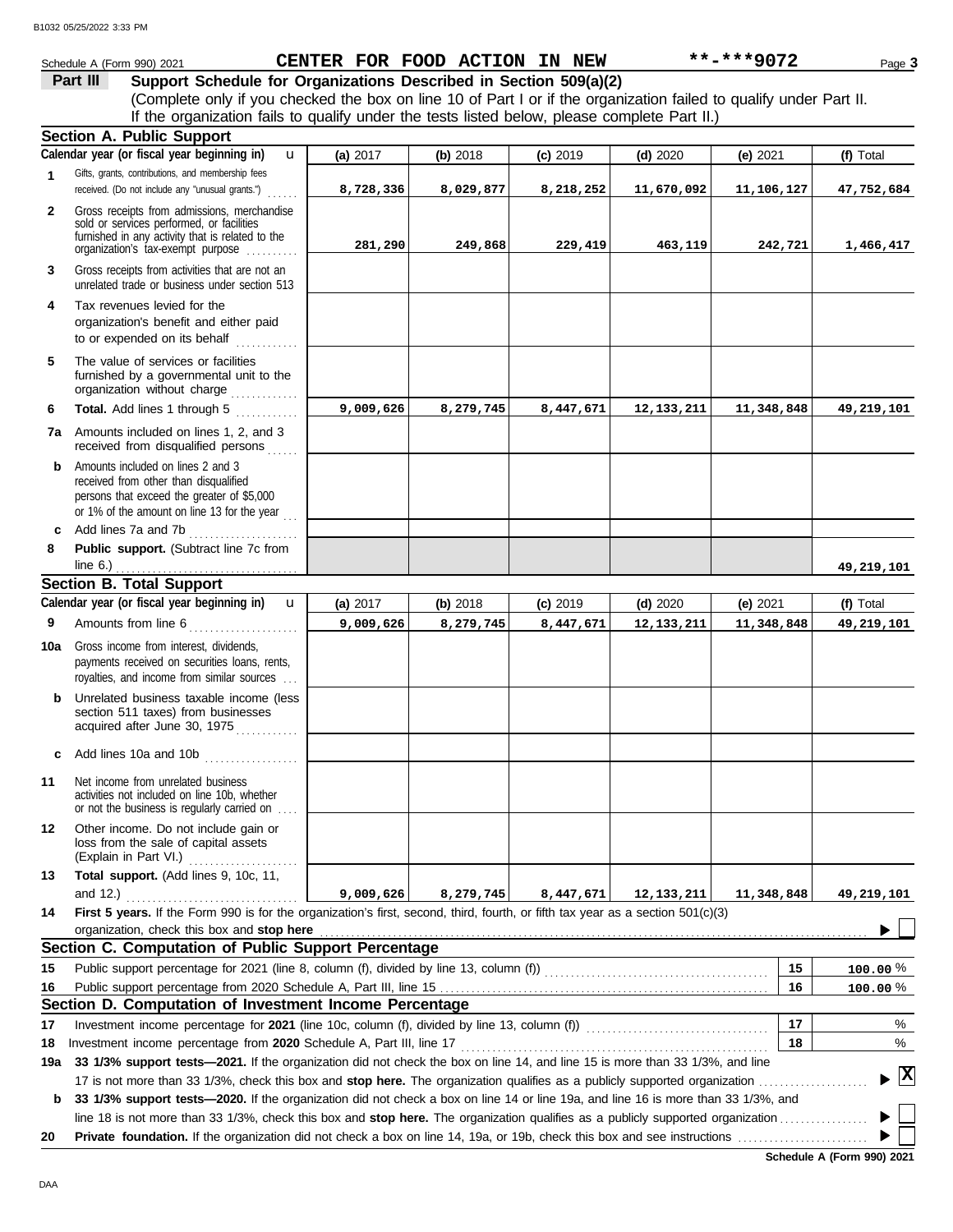|     | CENTER FOR FOOD ACTION IN NEW<br>Schedule A (Form 990) 2021                                                                                                                                                   | **-***9072                 |     | Page 4 |
|-----|---------------------------------------------------------------------------------------------------------------------------------------------------------------------------------------------------------------|----------------------------|-----|--------|
|     | <b>Supporting Organizations</b><br>Part IV                                                                                                                                                                    |                            |     |        |
|     | (Complete only if you checked a box in line 12 on Part I. If you checked box 12a, Part I, complete Sections A                                                                                                 |                            |     |        |
|     | and B. If you checked box 12b, Part I, complete Sections A and C. If you checked box 12c, Part I, complete                                                                                                    |                            |     |        |
|     | Sections A, D, and E. If you checked box 12d, Part I, complete Sections A and D, and complete Part V.)<br>Section A. All Supporting Organizations                                                             |                            |     |        |
|     |                                                                                                                                                                                                               |                            | Yes | No     |
| 1   | Are all of the organization's supported organizations listed by name in the organization's governing                                                                                                          |                            |     |        |
|     | documents? If "No," describe in Part VI how the supported organizations are designated. If designated by                                                                                                      |                            |     |        |
|     | class or purpose, describe the designation. If historic and continuing relationship, explain.                                                                                                                 | 1                          |     |        |
| 2   | Did the organization have any supported organization that does not have an IRS determination of status                                                                                                        |                            |     |        |
|     | under section 509(a)(1) or (2)? If "Yes," explain in Part VI how the organization determined that the supported                                                                                               |                            |     |        |
|     | organization was described in section 509(a)(1) or (2).                                                                                                                                                       | $\mathbf{2}$               |     |        |
| За  | Did the organization have a supported organization described in section $501(c)(4)$ , (5), or (6)? If "Yes," answer                                                                                           |                            |     |        |
|     | lines 3b and 3c below.                                                                                                                                                                                        | За                         |     |        |
| b   | Did the organization confirm that each supported organization qualified under section $501(c)(4)$ , $(5)$ , or $(6)$ and                                                                                      |                            |     |        |
|     | satisfied the public support tests under section 509(a)(2)? If "Yes," describe in Part VI when and how the                                                                                                    |                            |     |        |
|     | organization made the determination.                                                                                                                                                                          | 3b                         |     |        |
| c   | Did the organization ensure that all support to such organizations was used exclusively for section $170(c)(2)(B)$                                                                                            |                            |     |        |
|     | purposes? If "Yes," explain in Part VI what controls the organization put in place to ensure such use.                                                                                                        | 3c                         |     |        |
| 4a  | Was any supported organization not organized in the United States ("foreign supported organization")? If                                                                                                      |                            |     |        |
|     | "Yes," and if you checked box 12a or 12b in Part I, answer lines 4b and 4c below.                                                                                                                             | 4a                         |     |        |
| b   | Did the organization have ultimate control and discretion in deciding whether to make grants to the foreign                                                                                                   |                            |     |        |
|     | supported organization? If "Yes," describe in Part VI how the organization had such control and discretion                                                                                                    |                            |     |        |
|     | despite being controlled or supervised by or in connection with its supported organizations.                                                                                                                  | 4b                         |     |        |
| c   | Did the organization support any foreign supported organization that does not have an IRS determination                                                                                                       |                            |     |        |
|     | under sections $501(c)(3)$ and $509(a)(1)$ or (2)? If "Yes," explain in Part VI what controls the organization used                                                                                           |                            |     |        |
|     | to ensure that all support to the foreign supported organization was used exclusively for section $170(c)(2)(B)$                                                                                              |                            |     |        |
|     | purposes.                                                                                                                                                                                                     | 4c                         |     |        |
| 5a  | Did the organization add, substitute, or remove any supported organizations during the tax year? If "Yes,"                                                                                                    |                            |     |        |
|     | answer lines 5b and 5c below (if applicable). Also, provide detail in Part VI, including (i) the names and EIN                                                                                                |                            |     |        |
|     | numbers of the supported organizations added, substituted, or removed; (ii) the reasons for each such action;                                                                                                 |                            |     |        |
|     | (iii) the authority under the organization's organizing document authorizing such action; and (iv) how the action                                                                                             |                            |     |        |
|     | was accomplished (such as by amendment to the organizing document).                                                                                                                                           | 5a                         |     |        |
| b   | Type I or Type II only. Was any added or substituted supported organization part of a class already                                                                                                           |                            |     |        |
|     | designated in the organization's organizing document?                                                                                                                                                         | 5b                         |     |        |
| с   | Substitutions only. Was the substitution the result of an event beyond the organization's control?                                                                                                            | 5c                         |     |        |
| 6   | Did the organization provide support (whether in the form of grants or the provision of services or facilities) to                                                                                            |                            |     |        |
|     | anyone other than (i) its supported organizations, (ii) individuals that are part of the charitable class benefited                                                                                           |                            |     |        |
|     | by one or more of its supported organizations, or (iii) other supporting organizations that also support or                                                                                                   |                            |     |        |
|     | benefit one or more of the filing organization's supported organizations? If "Yes," provide detail in Part VI.                                                                                                | 6                          |     |        |
| 7   | Did the organization provide a grant, loan, compensation, or other similar payment to a substantial contributor                                                                                               |                            |     |        |
|     | (as defined in section $4958(c)(3)(C)$ ), a family member of a substantial contributor, or a 35% controlled entity                                                                                            | 7                          |     |        |
| 8   | with regard to a substantial contributor? If "Yes," complete Part I of Schedule L (Form 990).<br>Did the organization make a loan to a disqualified person (as defined in section 4958) not described on line |                            |     |        |
|     | 7? If "Yes," complete Part I of Schedule L (Form 990).                                                                                                                                                        | 8                          |     |        |
| 9а  | Was the organization controlled directly or indirectly at any time during the tax year by one or more                                                                                                         |                            |     |        |
|     | disqualified persons, as defined in section 4946 (other than foundation managers and organizations                                                                                                            |                            |     |        |
|     | described in section 509(a)(1) or (2))? If "Yes," provide detail in Part VI.                                                                                                                                  | 9а                         |     |        |
| b   | Did one or more disqualified persons (as defined on line 9a) hold a controlling interest in any entity in which                                                                                               |                            |     |        |
|     | the supporting organization had an interest? If "Yes," provide detail in Part VI.                                                                                                                             | 9b                         |     |        |
| c   | Did a disqualified person (as defined on line 9a) have an ownership interest in, or derive any personal benefit                                                                                               |                            |     |        |
|     | from, assets in which the supporting organization also had an interest? If "Yes," provide detail in Part VI.                                                                                                  | 9c                         |     |        |
| 10a | Was the organization subject to the excess business holdings rules of section 4943 because of section                                                                                                         |                            |     |        |
|     | 4943(f) (regarding certain Type II supporting organizations, and all Type III non-functionally integrated                                                                                                     |                            |     |        |
|     | supporting organizations)? If "Yes," answer line 10b below.                                                                                                                                                   | 10a                        |     |        |
| b   | Did the organization have any excess business holdings in the tax year? (Use Schedule C, Form 4720, to                                                                                                        |                            |     |        |
|     | determine whether the organization had excess business holdings.)                                                                                                                                             | 10 <sub>b</sub>            |     |        |
|     |                                                                                                                                                                                                               | Schedule A (Form 990) 2021 |     |        |

**Schedule A (Form 990) 2021**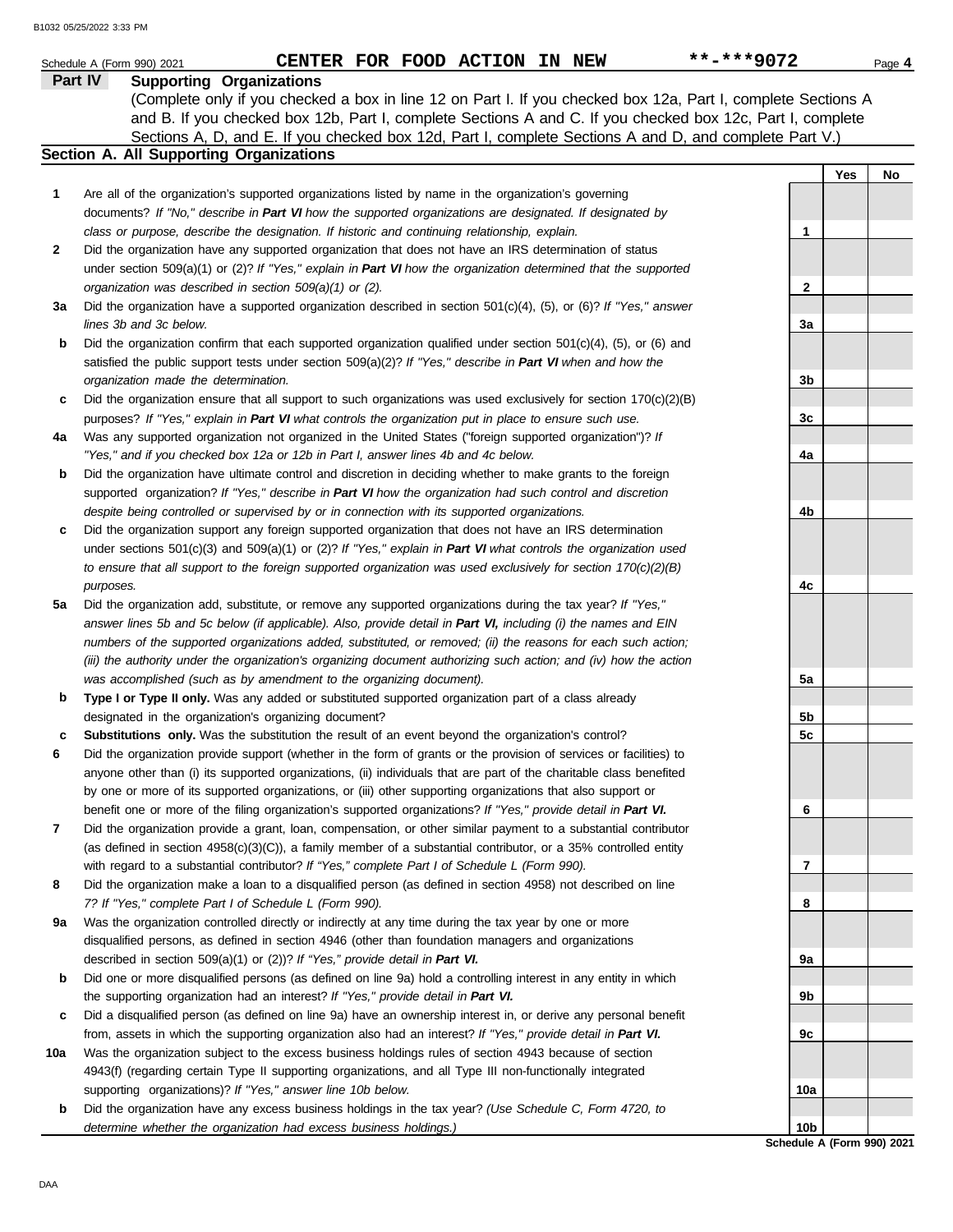|         | **-***9072<br>CENTER FOR FOOD ACTION IN NEW<br>Schedule A (Form 990) 2021                                                                                                                                                                                   |                 |     | Page 5 |
|---------|-------------------------------------------------------------------------------------------------------------------------------------------------------------------------------------------------------------------------------------------------------------|-----------------|-----|--------|
| Part IV | <b>Supporting Organizations (continued)</b>                                                                                                                                                                                                                 |                 | Yes | No     |
| 11      | Has the organization accepted a gift or contribution from any of the following persons?                                                                                                                                                                     |                 |     |        |
| a       | A person who directly or indirectly controls, either alone or together with persons described on lines 11b and                                                                                                                                              |                 |     |        |
|         | 11c below, the governing body of a supported organization?                                                                                                                                                                                                  | 11a             |     |        |
| b       | A family member of a person described on line 11a above?                                                                                                                                                                                                    | 11 <sub>b</sub> |     |        |
| c       | A 35% controlled entity of a person described on line 11a or 11b above? If "Yes" to line 11a, 11b, or 11c,                                                                                                                                                  |                 |     |        |
|         | provide detail in Part VI.                                                                                                                                                                                                                                  | 11 <sub>c</sub> |     |        |
|         | Section B. Type I Supporting Organizations                                                                                                                                                                                                                  |                 |     |        |
| 1       |                                                                                                                                                                                                                                                             |                 | Yes | No     |
|         | Did the governing body, members of the governing body, officers acting in their official capacity, or membership of one or<br>more supported organizations have the power to regularly appoint or elect at least a majority of the organization's officers, |                 |     |        |
|         | directors, or trustees at all times during the tax year? If "No," describe in Part VI how the supported organization(s)                                                                                                                                     |                 |     |        |
|         | effectively operated, supervised, or controlled the organization's activities. If the organization had more than one supported                                                                                                                              |                 |     |        |
|         | organization, describe how the powers to appoint and/or remove officers, directors, or trustees were allocated among the                                                                                                                                    |                 |     |        |
|         | supported organizations and what conditions or restrictions, if any, applied to such powers during the tax year.                                                                                                                                            | $\mathbf 1$     |     |        |
| 2       | Did the organization operate for the benefit of any supported organization other than the supported                                                                                                                                                         |                 |     |        |
|         | organization(s) that operated, supervised, or controlled the supporting organization? If "Yes," explain in Part                                                                                                                                             |                 |     |        |
|         | VI how providing such benefit carried out the purposes of the supported organization(s) that operated,                                                                                                                                                      |                 |     |        |
|         | supervised, or controlled the supporting organization.                                                                                                                                                                                                      | $\mathbf{2}$    |     |        |
|         | Section C. Type II Supporting Organizations                                                                                                                                                                                                                 |                 |     |        |
|         |                                                                                                                                                                                                                                                             |                 | Yes | No     |
| 1       | Were a majority of the organization's directors or trustees during the tax year also a majority of the directors                                                                                                                                            |                 |     |        |
|         | or trustees of each of the organization's supported organization(s)? If "No," describe in Part VI how control                                                                                                                                               |                 |     |        |
|         | or management of the supporting organization was vested in the same persons that controlled or managed                                                                                                                                                      |                 |     |        |
|         | the supported organization(s).                                                                                                                                                                                                                              | $\mathbf{1}$    |     |        |
|         | Section D. All Type III Supporting Organizations                                                                                                                                                                                                            |                 |     |        |
|         |                                                                                                                                                                                                                                                             |                 | Yes | No     |
| 1       | Did the organization provide to each of its supported organizations, by the last day of the fifth month of the                                                                                                                                              |                 |     |        |
|         | organization's tax year, (i) a written notice describing the type and amount of support provided during the prior tax                                                                                                                                       |                 |     |        |
|         | year, (ii) a copy of the Form 990 that was most recently filed as of the date of notification, and (iii) copies of the                                                                                                                                      | 1               |     |        |
| 2       | organization's governing documents in effect on the date of notification, to the extent not previously provided?<br>Were any of the organization's officers, directors, or trustees either (i) appointed or elected by the supported                        |                 |     |        |
|         | organization(s) or (ii) serving on the governing body of a supported organization? If "No," explain in Part VI how                                                                                                                                          |                 |     |        |
|         | the organization maintained a close and continuous working relationship with the supported organization(s).                                                                                                                                                 | 2               |     |        |
| 3       | By reason of the relationship described on line 2, above, did the organization's supported organizations have                                                                                                                                               |                 |     |        |
|         | a significant voice in the organization's investment policies and in directing the use of the organization's                                                                                                                                                |                 |     |        |
|         | income or assets at all times during the tax year? If "Yes," describe in Part VI the role the organization's                                                                                                                                                |                 |     |        |
|         | supported organizations played in this regard.                                                                                                                                                                                                              | 3               |     |        |
|         | Section E. Type III Functionally Integrated Supporting Organizations                                                                                                                                                                                        |                 |     |        |
| 1       | Check the box next to the method that the organization used to satisfy the Integral Part Test during the year (see instructions).                                                                                                                           |                 |     |        |
| a       | The organization satisfied the Activities Test. Complete line 2 below.                                                                                                                                                                                      |                 |     |        |
| b       | The organization is the parent of each of its supported organizations. Complete line 3 below.                                                                                                                                                               |                 |     |        |
| c       | The organization supported a governmental entity. Describe in Part VI how you supported a governmental entity (see instructions).                                                                                                                           |                 |     |        |
| 2       | Activities Test. Answer lines 2a and 2b below.                                                                                                                                                                                                              |                 | Yes | No     |
| а       | Did substantially all of the organization's activities during the tax year directly further the exempt purposes of                                                                                                                                          |                 |     |        |
|         | the supported organization(s) to which the organization was responsive? If "Yes," then in Part VI identify                                                                                                                                                  |                 |     |        |
|         | those supported organizations and explain how these activities directly furthered their exempt purposes,                                                                                                                                                    |                 |     |        |
|         | how the organization was responsive to those supported organizations, and how the organization determined                                                                                                                                                   |                 |     |        |
|         | that these activities constituted substantially all of its activities.                                                                                                                                                                                      | 2a              |     |        |
| b       | Did the activities described on line 2a, above, constitute activities that, but for the organization's                                                                                                                                                      |                 |     |        |
|         | involvement, one or more of the organization's supported organization(s) would have been engaged in? If                                                                                                                                                     |                 |     |        |
|         | "Yes," explain in Part VI the reasons for the organization's position that its supported organization(s) would                                                                                                                                              |                 |     |        |
|         | have engaged in these activities but for the organization's involvement.                                                                                                                                                                                    | 2b              |     |        |
| 3       | Parent of Supported Organizations. Answer lines 3a and 3b below.                                                                                                                                                                                            |                 |     |        |
|         | a Did the organization have the power to regularly appoint or elect a majority of the officers, directors, or                                                                                                                                               |                 |     |        |

- trustees of each of the supported organizations? *If "Yes" or "No," provide details in Part VI.*
- DAA **Schedule A (Form 990) 2021 b** Did the organization exercise a substantial degree of direction over the policies, programs, and activities of each of its supported organizations? *If "Yes," describe in Part VI the role played by the organization in this regard.*

**3a**

**3b**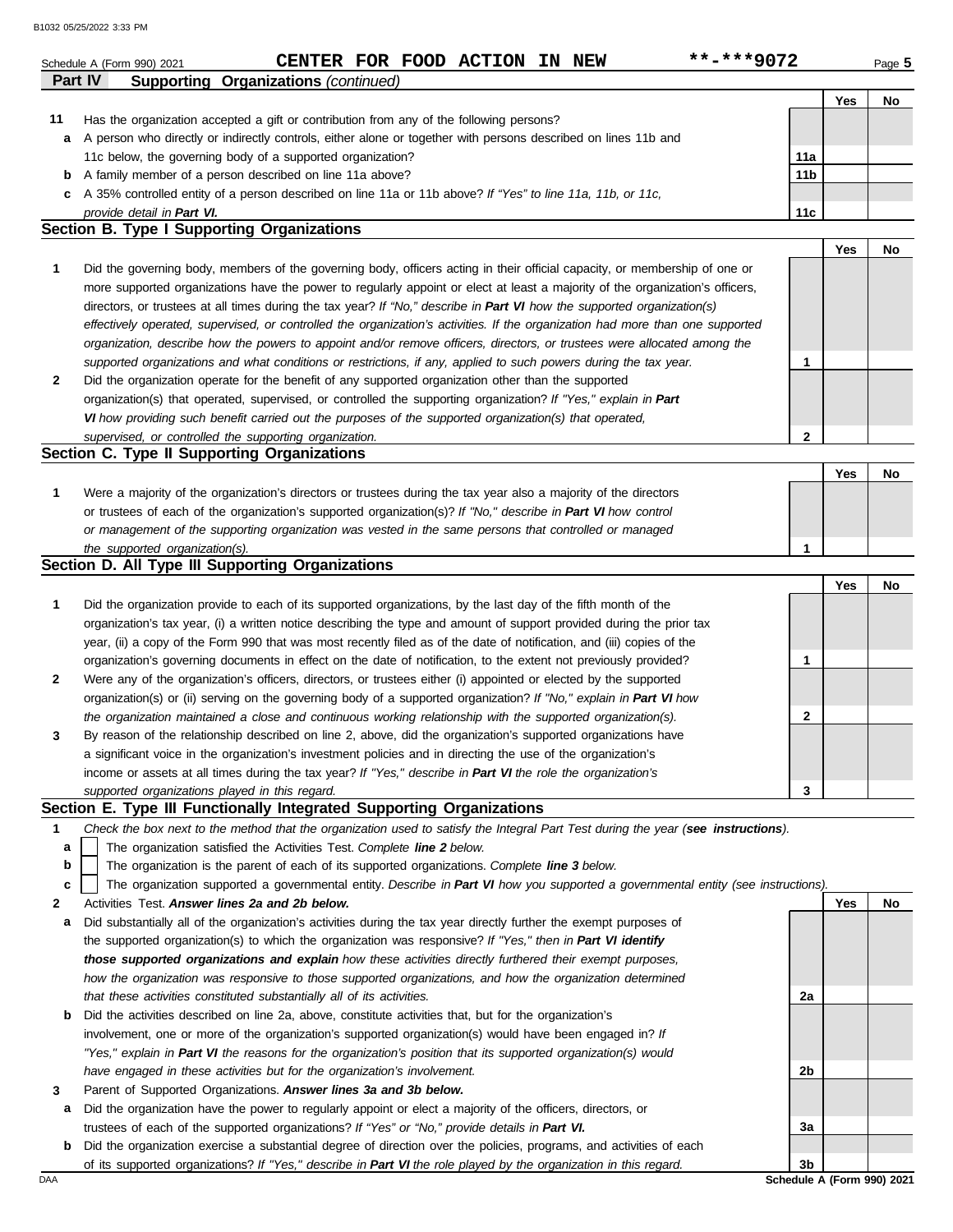|                | CENTER FOR FOOD ACTION IN NEW<br>Schedule A (Form 990) 2021                                                                      |              | **-***9072     | Page 6                         |
|----------------|----------------------------------------------------------------------------------------------------------------------------------|--------------|----------------|--------------------------------|
| <b>Part V</b>  | Type III Non-Functionally Integrated 509(a)(3) Supporting Organizations                                                          |              |                |                                |
| $\mathbf{1}$   | Check here if the organization satisfied the Integral Part Test as a qualifying trust on Nov. 20, 1970 (explain in Part VI). See |              |                |                                |
|                | instructions. All other Type III non-functionally integrated supporting organizations must complete Sections A through E.        |              |                |                                |
|                | Section A - Adjusted Net Income                                                                                                  |              | (A) Prior Year | (B) Current Year<br>(optional) |
| 1              | Net short-term capital gain                                                                                                      | 1            |                |                                |
| $\mathbf{2}$   | Recoveries of prior-year distributions                                                                                           | $\mathbf{2}$ |                |                                |
| 3              | Other gross income (see instructions)                                                                                            | 3            |                |                                |
| 4              | Add lines 1 through 3.                                                                                                           | 4            |                |                                |
| 5              | Depreciation and depletion                                                                                                       | 5            |                |                                |
| 6              | Portion of operating expenses paid or incurred for production or collection                                                      |              |                |                                |
|                | of gross income or for management, conservation, or maintenance of                                                               |              |                |                                |
|                | property held for production of income (see instructions)                                                                        | 6            |                |                                |
| 7              | Other expenses (see instructions)                                                                                                | 7            |                |                                |
| 8              | Adjusted Net Income (subtract lines 5, 6, and 7 from line 4)                                                                     | 8            |                |                                |
|                | Section B - Minimum Asset Amount                                                                                                 |              | (A) Prior Year | (B) Current Year<br>(optional) |
| 1              | Aggregate fair market value of all non-exempt-use assets (see                                                                    |              |                |                                |
|                | instructions for short tax year or assets held for part of year):                                                                |              |                |                                |
|                | a Average monthly value of securities                                                                                            | 1a           |                |                                |
|                | <b>b</b> Average monthly cash balances                                                                                           | 1b           |                |                                |
|                | c Fair market value of other non-exempt-use assets                                                                               | 1c           |                |                                |
|                | d Total (add lines 1a, 1b, and 1c)                                                                                               | 1d           |                |                                |
|                | e Discount claimed for blockage or other factors                                                                                 |              |                |                                |
|                | (explain in detail in Part VI):                                                                                                  |              |                |                                |
|                | 2 Acquisition indebtedness applicable to non-exempt-use assets                                                                   | $\mathbf{2}$ |                |                                |
| 3              | Subtract line 2 from line 1d.                                                                                                    | 3            |                |                                |
| 4              | Cash deemed held for exempt use. Enter 0.015 of line 3 (for greater amount,                                                      |              |                |                                |
|                | see instructions).                                                                                                               | 4            |                |                                |
| 5              | Net value of non-exempt-use assets (subtract line 4 from line 3)                                                                 | 5            |                |                                |
| 6              | Multiply line 5 by 0.035.                                                                                                        | 6            |                |                                |
| 7              | Recoveries of prior-year distributions                                                                                           | 7            |                |                                |
| 8              | Minimum Asset Amount (add line 7 to line 6)                                                                                      | 8            |                |                                |
|                | Section C - Distributable Amount                                                                                                 |              |                | <b>Current Year</b>            |
| 1              | Adjusted net income for prior year (from Section A, line 8, column A)                                                            | 1            |                |                                |
| 2              | Enter 0.85 of line 1.                                                                                                            | 2            |                |                                |
| 3              | Minimum asset amount for prior year (from Section B, line 8, column A)                                                           | 3            |                |                                |
| 4              | Enter greater of line 2 or line 3.                                                                                               | 4            |                |                                |
| 5              | Income tax imposed in prior year                                                                                                 | 5            |                |                                |
| 6              | Distributable Amount. Subtract line 5 from line 4, unless subject to                                                             |              |                |                                |
|                | emergency temporary reduction (see instructions).                                                                                | 6            |                |                                |
| $\overline{7}$ | Check here if the current year is the organization's first as a non-functionally integrated Type III supporting organization     |              |                |                                |

(see instructions).

**Schedule A (Form 990) 2021**

DAA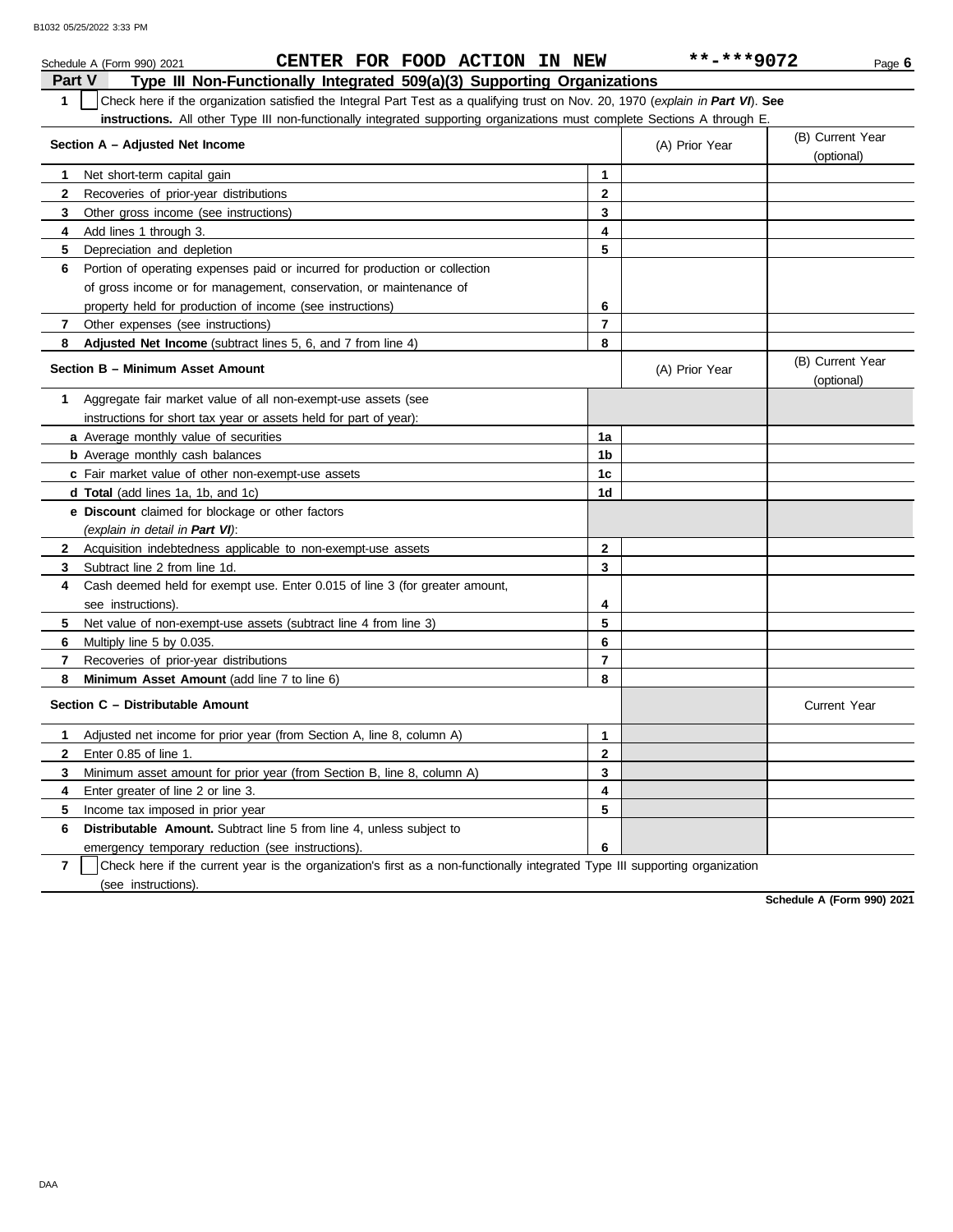|               | CENTER FOR FOOD ACTION IN NEW<br>Schedule A (Form 990) 2021                                |                             | **-***9072                            | Page 7                                  |
|---------------|--------------------------------------------------------------------------------------------|-----------------------------|---------------------------------------|-----------------------------------------|
| <b>Part V</b> | Type III Non-Functionally Integrated 509(a)(3) Supporting Organizations (continued)        |                             |                                       |                                         |
|               | Section D - Distributions                                                                  |                             |                                       | <b>Current Year</b>                     |
| 1             | Amounts paid to supported organizations to accomplish exempt purposes                      |                             |                                       |                                         |
| $\mathbf{2}$  | Amounts paid to perform activity that directly furthers exempt purposes of supported       |                             |                                       |                                         |
|               | organizations, in excess of income from activity                                           |                             |                                       |                                         |
| 3             | Administrative expenses paid to accomplish exempt purposes of supported organizations      |                             |                                       |                                         |
| 4             | Amounts paid to acquire exempt-use assets                                                  |                             |                                       |                                         |
| 5             | Qualified set-aside amounts (prior IRS approval required—provide details in Part VI)       |                             |                                       |                                         |
| 6             | Other distributions (describe in Part VI). See instructions.                               |                             |                                       |                                         |
| 7             | Total annual distributions. Add lines 1 through 6.                                         |                             |                                       |                                         |
| 8             | Distributions to attentive supported organizations to which the organization is responsive |                             |                                       |                                         |
|               | (provide details in Part VI). See instructions.                                            |                             |                                       |                                         |
| 9             | Distributable amount for 2021 from Section C, line 6                                       |                             |                                       |                                         |
| 10            | Line 8 amount divided by line 9 amount                                                     |                             |                                       |                                         |
|               |                                                                                            | (i)                         | (ii)                                  | (iii)                                   |
|               | <b>Section E - Distribution Allocations (see instructions)</b>                             | <b>Excess Distributions</b> | <b>Underdistributions</b><br>Pre-2021 | <b>Distributable</b><br>Amount for 2021 |
| 1             | Distributable amount for 2021 from Section C, line 6                                       |                             |                                       |                                         |
| $\mathbf{2}$  | Underdistributions, if any, for years prior to 2021                                        |                             |                                       |                                         |
|               | (reasonable cause required-explain in Part VI). See                                        |                             |                                       |                                         |
|               | instructions.                                                                              |                             |                                       |                                         |
| 3             | Excess distributions carryover, if any, to 2021                                            |                             |                                       |                                         |
|               |                                                                                            |                             |                                       |                                         |
|               |                                                                                            |                             |                                       |                                         |
|               |                                                                                            |                             |                                       |                                         |
|               |                                                                                            |                             |                                       |                                         |
|               |                                                                                            |                             |                                       |                                         |
|               | f Total of lines 3a through 3e                                                             |                             |                                       |                                         |
|               | g Applied to underdistributions of prior years                                             |                             |                                       |                                         |
|               | h Applied to 2021 distributable amount                                                     |                             |                                       |                                         |
| L.            | Carryover from 2016 not applied (see instructions)                                         |                             |                                       |                                         |
|               | Remainder. Subtract lines 3g, 3h, and 3i from line 3f.                                     |                             |                                       |                                         |
| 4             | Distributions for 2021 from                                                                |                             |                                       |                                         |
|               | Section D. line 7:<br>\$                                                                   |                             |                                       |                                         |
|               | a Applied to underdistributions of prior years                                             |                             |                                       |                                         |
|               | <b>b</b> Applied to 2021 distributable amount                                              |                             |                                       |                                         |
|               | c Remainder. Subtract lines 4a and 4b from line 4.                                         |                             |                                       |                                         |
| 5             | Remaining underdistributions for years prior to 2021, if                                   |                             |                                       |                                         |
|               | any. Subtract lines 3g and 4a from line 2. For result                                      |                             |                                       |                                         |
|               | greater than zero, explain in Part VI. See instructions.                                   |                             |                                       |                                         |
| 6             | Remaining underdistributions for 2021 Subtract lines 3h                                    |                             |                                       |                                         |
|               | and 4b from line 1. For result greater than zero, explain in                               |                             |                                       |                                         |
|               | Part VI. See instructions.                                                                 |                             |                                       |                                         |
| 7             | Excess distributions carryover to 2022. Add lines 3j                                       |                             |                                       |                                         |
|               | and 4c.                                                                                    |                             |                                       |                                         |
| 8             | Breakdown of line 7:                                                                       |                             |                                       |                                         |
|               |                                                                                            |                             |                                       |                                         |
|               | <b>b</b> Excess from 2018                                                                  |                             |                                       |                                         |
|               |                                                                                            |                             |                                       |                                         |
|               |                                                                                            |                             |                                       |                                         |
|               | e Excess from 2021                                                                         |                             |                                       |                                         |

**Schedule A (Form 990) 2021**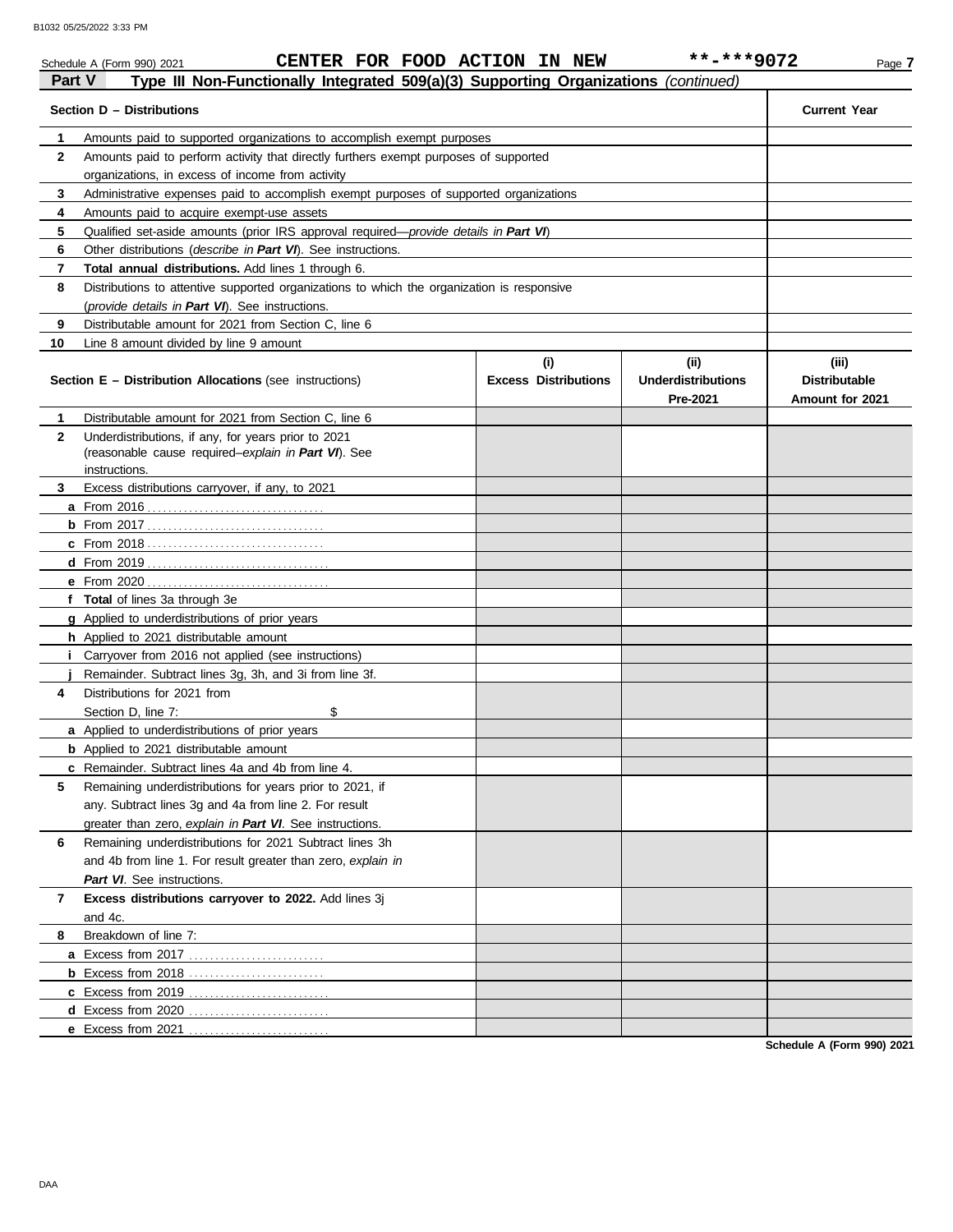| Schedule A (Form 990) 2021 |  | CENTER FOR FOOD ACTION IN NEW | **-***9072                                                                                                                                                                                                                                                                                                                                                                                                                                                                                                                                                                                  | Page 8 |
|----------------------------|--|-------------------------------|---------------------------------------------------------------------------------------------------------------------------------------------------------------------------------------------------------------------------------------------------------------------------------------------------------------------------------------------------------------------------------------------------------------------------------------------------------------------------------------------------------------------------------------------------------------------------------------------|--------|
| Part VI                    |  |                               | Supplemental Information. Provide the explanations required by Part II, line 10; Part II, line 17a or 17b; Part<br>III, line 12; Part IV, Section A, lines 1, 2, 3b, 3c, 4b, 4c, 5a, 6, 9a, 9b, 9c, 11a, 11b, and 11c; Part IV, Section<br>B, lines 1 and 2; Part IV, Section C, line 1; Part IV, Section D, lines 2 and 3; Part IV, Section E, lines 1c, 2a, 2b,<br>3a, and 3b; Part V, line 1; Part V, Section B, line 1e; Part V, Section D, lines 5, 6, and 8; and Part V, Section E,<br>lines 2, 5, and 6. Also complete this part for any additional information. (See instructions.) |        |
|                            |  |                               |                                                                                                                                                                                                                                                                                                                                                                                                                                                                                                                                                                                             |        |
|                            |  |                               |                                                                                                                                                                                                                                                                                                                                                                                                                                                                                                                                                                                             |        |
|                            |  |                               |                                                                                                                                                                                                                                                                                                                                                                                                                                                                                                                                                                                             |        |
|                            |  |                               |                                                                                                                                                                                                                                                                                                                                                                                                                                                                                                                                                                                             |        |
|                            |  |                               |                                                                                                                                                                                                                                                                                                                                                                                                                                                                                                                                                                                             |        |
|                            |  |                               |                                                                                                                                                                                                                                                                                                                                                                                                                                                                                                                                                                                             |        |
|                            |  |                               |                                                                                                                                                                                                                                                                                                                                                                                                                                                                                                                                                                                             |        |
|                            |  |                               |                                                                                                                                                                                                                                                                                                                                                                                                                                                                                                                                                                                             |        |
|                            |  |                               |                                                                                                                                                                                                                                                                                                                                                                                                                                                                                                                                                                                             |        |
|                            |  |                               |                                                                                                                                                                                                                                                                                                                                                                                                                                                                                                                                                                                             |        |
|                            |  |                               |                                                                                                                                                                                                                                                                                                                                                                                                                                                                                                                                                                                             |        |
|                            |  |                               |                                                                                                                                                                                                                                                                                                                                                                                                                                                                                                                                                                                             |        |
|                            |  |                               |                                                                                                                                                                                                                                                                                                                                                                                                                                                                                                                                                                                             |        |
|                            |  |                               |                                                                                                                                                                                                                                                                                                                                                                                                                                                                                                                                                                                             |        |
|                            |  |                               |                                                                                                                                                                                                                                                                                                                                                                                                                                                                                                                                                                                             |        |
|                            |  |                               |                                                                                                                                                                                                                                                                                                                                                                                                                                                                                                                                                                                             |        |
|                            |  |                               |                                                                                                                                                                                                                                                                                                                                                                                                                                                                                                                                                                                             |        |
|                            |  |                               |                                                                                                                                                                                                                                                                                                                                                                                                                                                                                                                                                                                             |        |
|                            |  |                               |                                                                                                                                                                                                                                                                                                                                                                                                                                                                                                                                                                                             |        |
|                            |  |                               |                                                                                                                                                                                                                                                                                                                                                                                                                                                                                                                                                                                             |        |
|                            |  |                               |                                                                                                                                                                                                                                                                                                                                                                                                                                                                                                                                                                                             |        |
|                            |  |                               |                                                                                                                                                                                                                                                                                                                                                                                                                                                                                                                                                                                             |        |
|                            |  |                               |                                                                                                                                                                                                                                                                                                                                                                                                                                                                                                                                                                                             |        |
|                            |  |                               |                                                                                                                                                                                                                                                                                                                                                                                                                                                                                                                                                                                             |        |
|                            |  |                               |                                                                                                                                                                                                                                                                                                                                                                                                                                                                                                                                                                                             |        |
|                            |  |                               |                                                                                                                                                                                                                                                                                                                                                                                                                                                                                                                                                                                             |        |
|                            |  |                               |                                                                                                                                                                                                                                                                                                                                                                                                                                                                                                                                                                                             |        |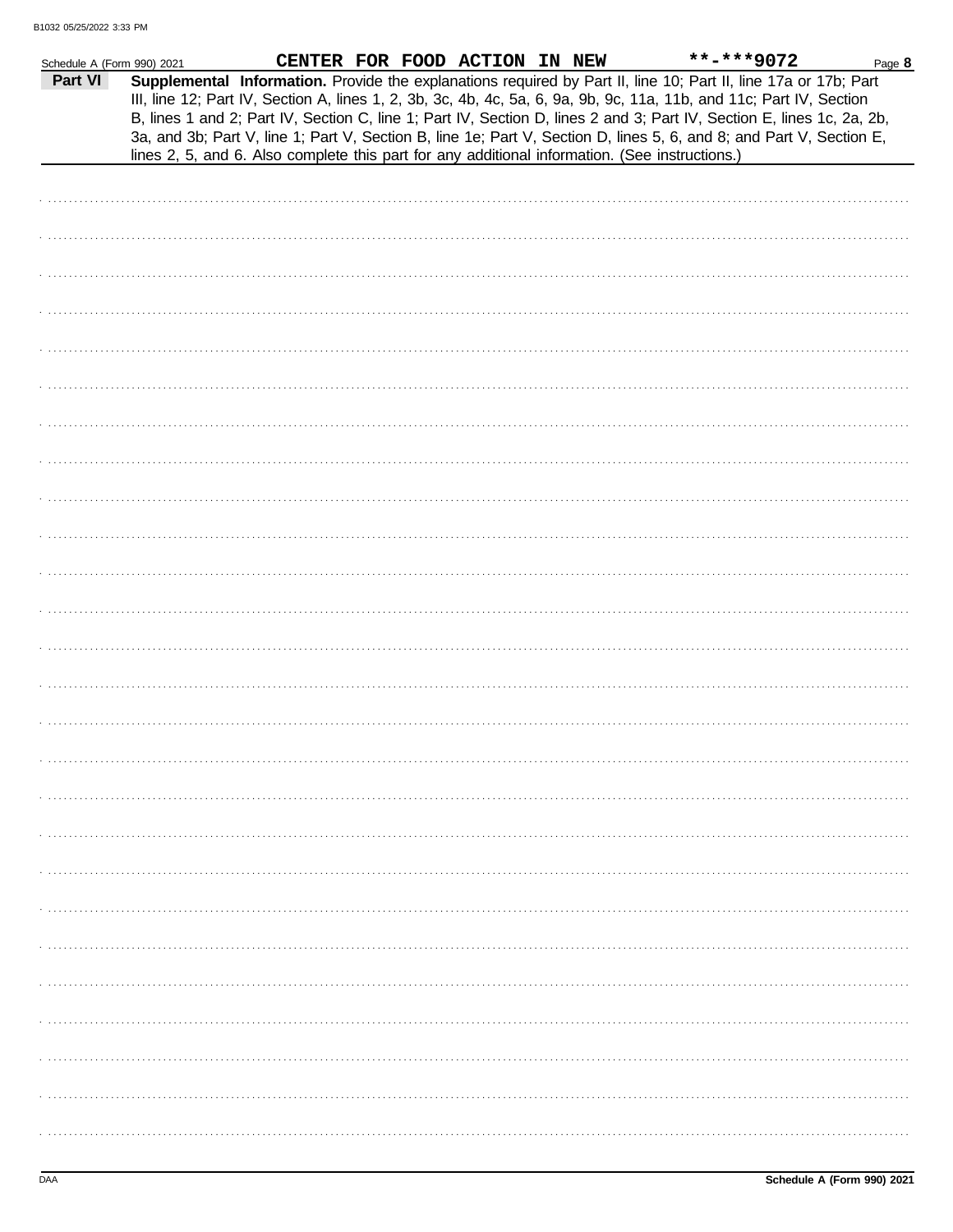Department of the Treasury Internal Revenue Service Name of the organization

**(Form 990)**

### **Schedule of Contributors Schedule B**

**2021**

u **Attach to Form 990 or Form 990-PF.** u **Go to** *www.irs.gov/Form990* **for the latest information.**

**Employer identification number**

#### **CENTER FOR FOOD ACTION IN NEW**

**JERSEY \*\*-\*\*\*9072**

**Organization type** (check one):

| Filers of:         | Section:                                                                    |
|--------------------|-----------------------------------------------------------------------------|
| Form 990 or 990-EZ | $ \mathbf{X} $ 501(c)(<br>3 ) (enter number) organization                   |
|                    | $4947(a)(1)$ nonexempt charitable trust not treated as a private foundation |
|                    | 527 political organization                                                  |
| Form 990-PF        | 501(c)(3) exempt private foundation                                         |
|                    | 4947(a)(1) nonexempt charitable trust treated as a private foundation       |
|                    | 501(c)(3) taxable private foundation                                        |

Check if your organization is covered by the **General Rule** or a **Special Rule. Note:** Only a section 501(c)(7), (8), or (10) organization can check boxes for both the General Rule and a Special Rule. See instructions.

#### **General Rule**

For an organization filing Form 990, 990-EZ, or 990-PF that received, during the year, contributions totaling \$5,000 **X** or more (in money or property) from any one contributor. Complete Parts I and II. See instructions for determining a contributor's total contributions.

#### **Special Rules**

For an organization described in section 501(c)(3) filing Form 990 or 990-EZ that met the 33<sup>1</sup>/3% support test of the regulations under sections 509(a)(1) and 170(b)(1)(A)(vi), that checked Schedule A (Form 990), Part II, line 13, 16a, or 16b, and that received from any one contributor, during the year, total contributions of the greater of **(1)** \$5,000; or **(2)** 2% of the amount on (i) Form 990, Part VIII, line 1h; or (ii) Form 990-EZ, line 1. Complete Parts I and II.

literary, or educational purposes, or for the prevention of cruelty to children or animals. Complete Parts I (entering For an organization described in section 501(c)(7), (8), or (10) filing Form 990 or 990-EZ that received from any one contributor, during the year, total contributions of more than \$1,000 *exclusively* for religious, charitable, scientific, "N/A" in column (b) instead of the contributor name and address), II, and III.

For an organization described in section 501(c)(7), (8), or (10) filing Form 990 or 990-EZ that received from any one contributor, during the year, contributions *exclusively* for religious, charitable, etc., purposes, but no such contributions totaled more than \$1,000. If this box is checked, enter here the total contributions that were received during the year for an *exclusively* religious, charitable, etc., purpose. Don't complete any of the parts unless the **General Rule** applies to this organization because it received *nonexclusively* religious, charitable, etc., contributions totaling \$5,000 or more during the year . . . . . . . . . . . . . . . . . . . . . . . . . . . . . . . . . . . . . . . . . . . . . . . . . . . . . . . . . . . . . . . . . . . . . . . . . . . . . . . .

**must** answer "No" on Part IV, line 2, of its Form 990; or check the box on line H of its Form 990-EZ or on its Form 990-PF, Part I, line 2, to certify that it doesn't meet the filing requirements of Schedule B (Form 990). **Caution:** An organization that isn't covered by the General Rule and/or the Special Rules doesn't file Schedule B (Form 990), but it

**For Paperwork Reduction Act Notice, see the instructions for Form 990, 990-EZ, or 990-PF.**

 $\triangleright$  \$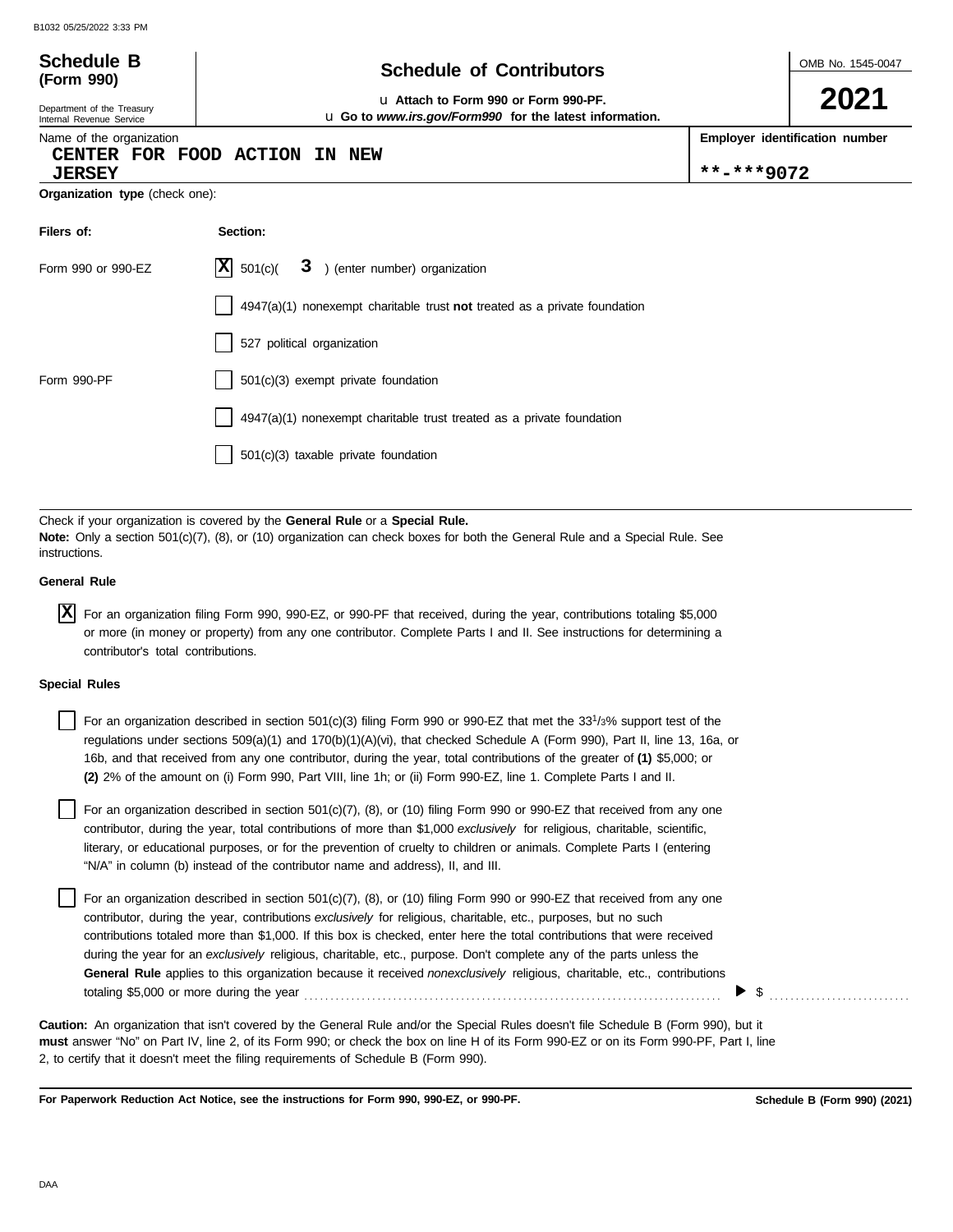|                                                                                                                 | Schedule B (Form 990) (2021)<br>Name of organization<br>CENTER FOR FOOD ACTION<br>IN NEW | Employer identification number<br>**-***9072 |                                                                                                    |  |  |
|-----------------------------------------------------------------------------------------------------------------|------------------------------------------------------------------------------------------|----------------------------------------------|----------------------------------------------------------------------------------------------------|--|--|
| Part I<br><b>Contributors</b> (see instructions). Use duplicate copies of Part I if additional space is needed. |                                                                                          |                                              |                                                                                                    |  |  |
| (a)<br>No.                                                                                                      | (b)<br>Name, address, and ZIP + 4                                                        | (c)<br><b>Total contributions</b>            | (d)<br>Type of contribution                                                                        |  |  |
| $1$                                                                                                             |                                                                                          | 200,000<br>$\updownarrow$                    | X<br>Person<br>Payroll<br>Noncash<br>(Complete Part II for<br>noncash contributions.)              |  |  |
| (a)<br>No.                                                                                                      | (b)                                                                                      | (c)<br><b>Total contributions</b>            | (d)<br>Type of contribution                                                                        |  |  |
| $\boldsymbol{2}$                                                                                                | Name, address, and ZIP + 4                                                               | 50,000<br>$\mathsf{\$}$                      | X<br>Person<br>Payroll<br><b>Noncash</b><br>(Complete Part II for<br>noncash contributions.)       |  |  |
| (a)<br>No.                                                                                                      | (b)<br>Name, address, and ZIP + 4                                                        | (c)<br><b>Total contributions</b>            | (d)<br>Type of contribution                                                                        |  |  |
| 3 <sub>1</sub>                                                                                                  |                                                                                          | 41,500<br>$\mathsf{\$}$                      | X<br>Person<br>Payroll<br>Noncash<br>(Complete Part II for<br>noncash contributions.)              |  |  |
| (a)<br>No.                                                                                                      | (b)<br>Name, address, and ZIP + 4                                                        | (c)<br><b>Total contributions</b>            | (d)<br>Type of contribution                                                                        |  |  |
| 4                                                                                                               |                                                                                          | 30,000<br>\$                                 | $ \mathbf{x} $<br>Person<br>Payroll<br>Noncash<br>(Complete Part II for<br>noncash contributions.) |  |  |
| (a)<br>No.                                                                                                      | (b)<br>Name, address, and ZIP + 4                                                        | (c)<br><b>Total contributions</b>            | (d)<br>Type of contribution                                                                        |  |  |
| $\overline{5}$                                                                                                  |                                                                                          | 40,000<br>\$                                 | х<br>Person<br>Payroll<br>Noncash<br>(Complete Part II for<br>noncash contributions.)              |  |  |
| (a)<br>No.                                                                                                      | (b)<br>Name, address, and ZIP + 4                                                        | (c)<br><b>Total contributions</b>            | (d)<br>Type of contribution                                                                        |  |  |
| 6                                                                                                               |                                                                                          |                                              | $\overline{\mathbf{x}}$<br>Person<br>Payroll                                                       |  |  |

. . . . . . . . . . . . . . . . . . . . . . . . . . . . . . . . . . . . . . . . . . . . . . . . . . . . . . . . . . . . . . . . . . . . . . . . . . . . .

. . . . . . . . . . . . . . . . . . . . . . . . . . . . . . . . . . . . . . . . . . . . . . . . . . . . . . . . . . . . . . . . . . . . . . . . . . . . .

\$ . . . . . . . . . . . . . . . . . . . . . . . . . . . . **7,000**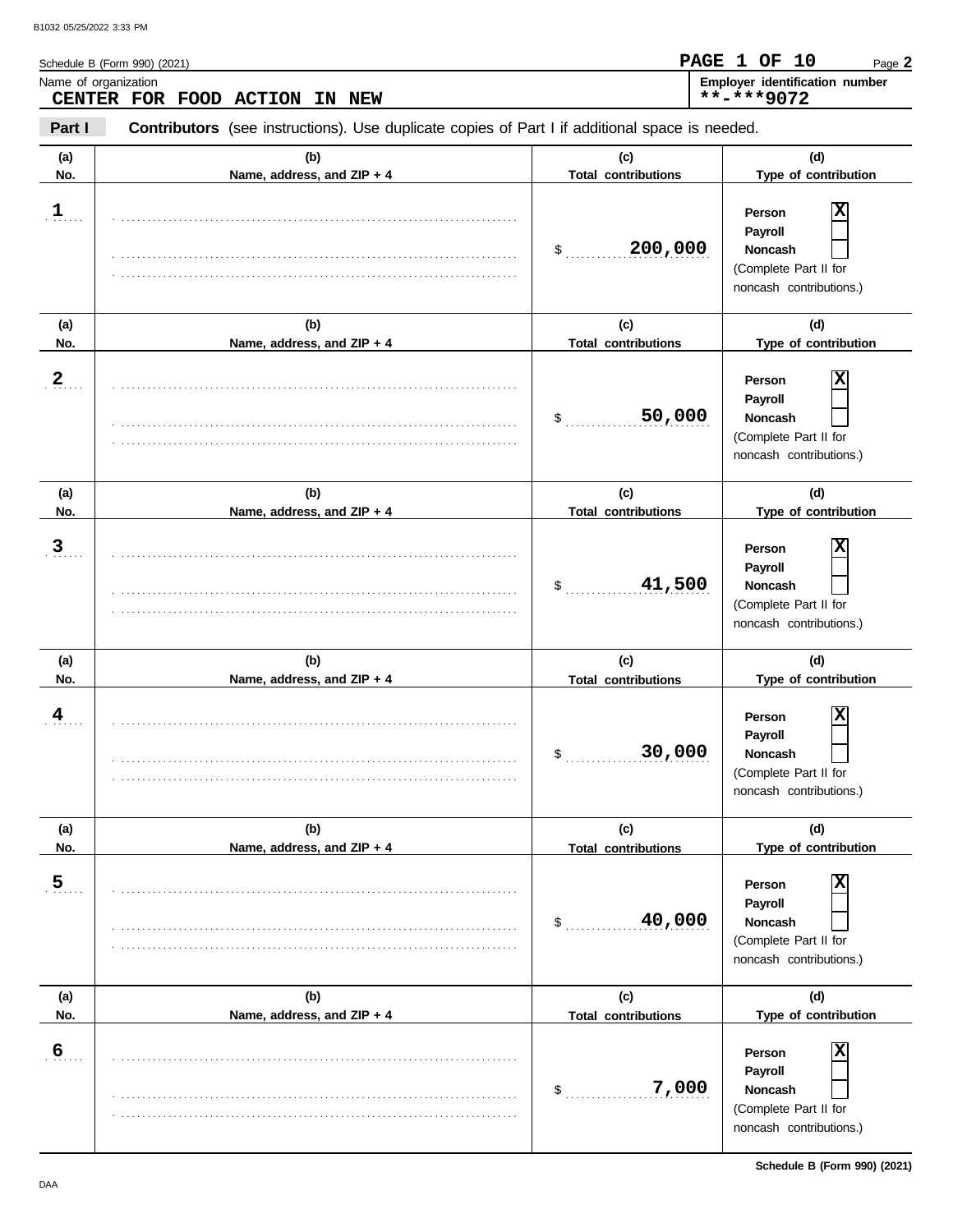| B1032 05/25/2022 3:33 PM |                                                                                                       |                            |                                                                       |
|--------------------------|-------------------------------------------------------------------------------------------------------|----------------------------|-----------------------------------------------------------------------|
|                          | Schedule B (Form 990) (2021)                                                                          |                            | <b>PAGE 2 OF 10</b><br>Page 2                                         |
| Name of organization     | CENTER FOR FOOD ACTION IN<br>NEW                                                                      |                            | Employer identification number<br>$***$ -***9072                      |
| Part I                   | <b>Contributors</b> (see instructions). Use duplicate copies of Part I if additional space is needed. |                            |                                                                       |
| (a)                      | (b)                                                                                                   | (c)                        | (d)                                                                   |
| No.                      | Name, address, and $ZIP + 4$                                                                          | <b>Total contributions</b> | Type of contribution                                                  |
| 7<br>.                   |                                                                                                       | 10,000                     | $\overline{\textbf{x}}$<br>Person<br><b>Payroll</b><br><b>Noncash</b> |
|                          |                                                                                                       |                            | (Complete Part II for<br>noncash contributions.)                      |

| (a)            | (b)                        | (c)                        | (d)                                                                                                         |
|----------------|----------------------------|----------------------------|-------------------------------------------------------------------------------------------------------------|
| No.            | Name, address, and ZIP + 4 | <b>Total contributions</b> | Type of contribution                                                                                        |
| 8              |                            | 5,000<br>$\frac{1}{2}$     | X<br>Person<br>Payroll<br>Noncash<br>(Complete Part II for<br>noncash contributions.)                       |
| (a)            | (b)                        | (c)                        | (d)                                                                                                         |
| No.            | Name, address, and ZIP + 4 | <b>Total contributions</b> | Type of contribution                                                                                        |
| 9 <sub>1</sub> |                            | 10,000<br>$\frac{1}{2}$    | X<br>Person<br>Payroll<br>Noncash<br>(Complete Part II for<br>noncash contributions.)                       |
| (a)            | (b)                        | (c)                        | (d)                                                                                                         |
| No.            | Name, address, and ZIP + 4 | <b>Total contributions</b> | Type of contribution                                                                                        |
| 10             |                            | 5,000<br>\$                | $\overline{\mathbf{x}}$<br>Person<br>Payroll<br>Noncash<br>(Complete Part II for<br>noncash contributions.) |
| (a)            | (b)                        | (c)                        | (d)                                                                                                         |
| No.            | Name, address, and ZIP + 4 | <b>Total contributions</b> | Type of contribution                                                                                        |
| 11             |                            | 10,000<br>$\frac{1}{2}$    | X<br>Person<br>Payroll<br>Noncash<br>(Complete Part II for<br>noncash contributions.)                       |
| (a)            | (b)                        | (c)                        | (d)                                                                                                         |
| No.            | Name, address, and ZIP + 4 | <b>Total contributions</b> | Type of contribution                                                                                        |
| 12             |                            | 12,000<br>$\mathsf{\$}$    | $\overline{\mathbf{x}}$<br>Person<br>Payroll<br>Noncash<br>(Complete Part II for<br>noncash contributions.) |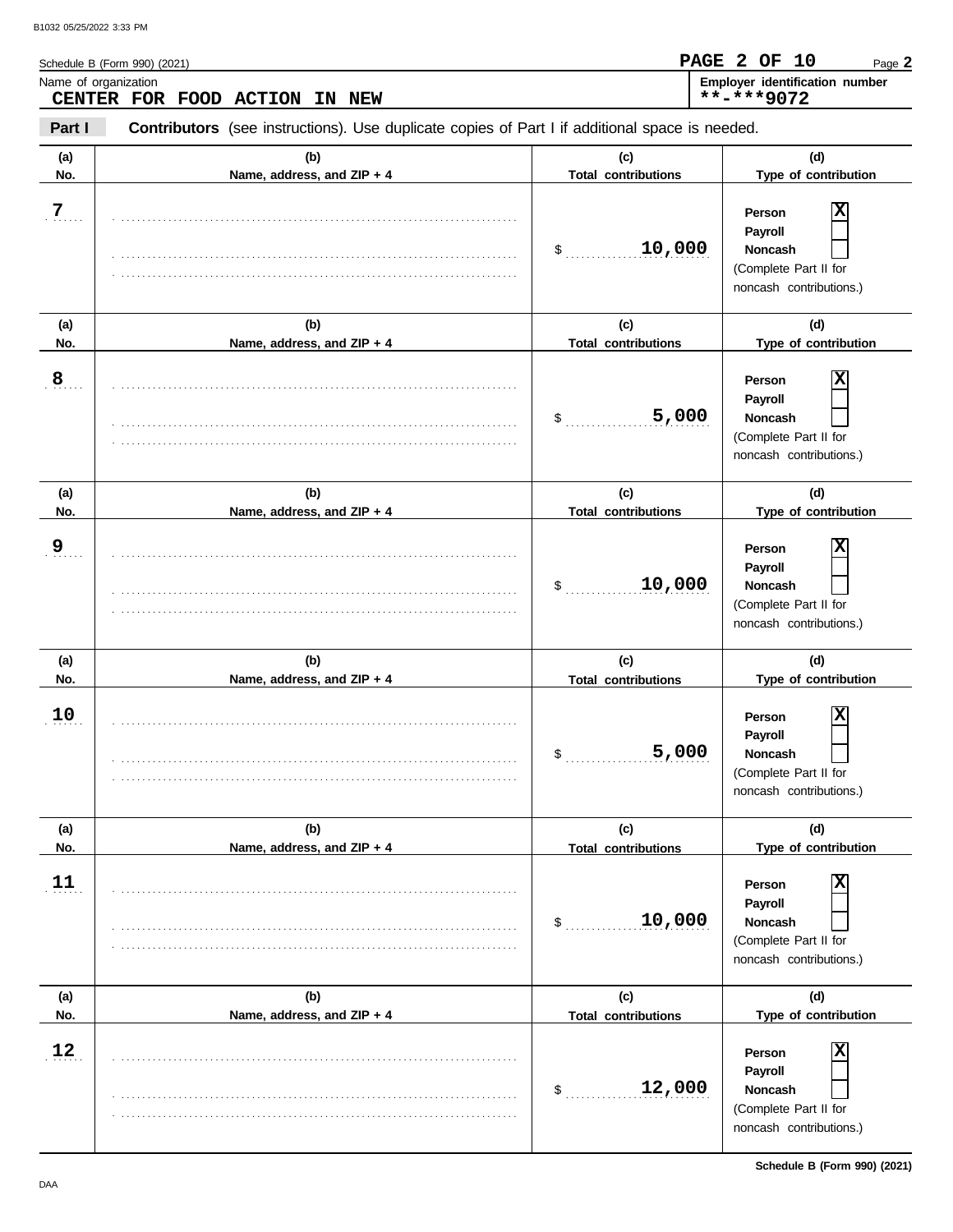| No.        | Name, address, and ZIP + 4 | <b>Total contributions</b>        | Type of contribution                                                                         |
|------------|----------------------------|-----------------------------------|----------------------------------------------------------------------------------------------|
| 13         |                            | 10,000<br>$\frac{1}{2}$           | X<br>Person<br>Payroll<br>Noncash<br>(Complete Part II for<br>noncash contributions.)        |
| (a)        | (b)                        | (c)                               | (d)                                                                                          |
| No.        | Name, address, and ZIP + 4 | <b>Total contributions</b>        | Type of contribution                                                                         |
| 14         |                            | 5,000<br>\$                       | X<br>Person<br>Payroll<br>Noncash<br>(Complete Part II for<br>noncash contributions.)        |
| (a)        | (b)                        | (c)                               | (d)                                                                                          |
| No.        | Name, address, and ZIP + 4 | <b>Total contributions</b>        | Type of contribution                                                                         |
| 15         |                            | 100,000<br>\$                     | X<br>Person<br>Payroll<br>Noncash<br>(Complete Part II for<br>noncash contributions.)        |
| (a)        | (b)                        | (c)                               | (d)                                                                                          |
| No.        | Name, address, and ZIP + 4 | <b>Total contributions</b>        | Type of contribution                                                                         |
| 16         |                            | 30,000<br>\$                      | х<br>Person<br>Payroll<br>Noncash<br>(Complete Part II for<br>noncash contributions.)        |
|            |                            |                                   |                                                                                              |
|            | (b)                        |                                   | (d)                                                                                          |
| (a)<br>No. | Name, address, and ZIP + 4 | (c)<br><b>Total contributions</b> | Type of contribution                                                                         |
| 17         |                            | 10,000<br>\$                      | X<br>Person<br>Payroll<br><b>Noncash</b><br>(Complete Part II for<br>noncash contributions.) |
| (a)        | (b)                        | (c)                               | (d)                                                                                          |
| No.        | Name, address, and ZIP + 4 | <b>Total contributions</b>        | Type of contribution                                                                         |
| 18         |                            | 50,000<br>\$                      | X<br>Person<br>Payroll<br><b>Noncash</b><br>(Complete Part II for<br>noncash contributions.) |

**Contributors** (see instructions). Use duplicate copies of Part I if additional space is needed. **(a) (b) (c) (d)**

Name of organization **Employer identification number**

Schedule B (Form 990) (2021)

**CENTER FOR FOOD ACTION IN NEW**

**Part I**

021)

Page **2**

**PAGE 3 OF 10**

**\*\*-\*\*\*9072**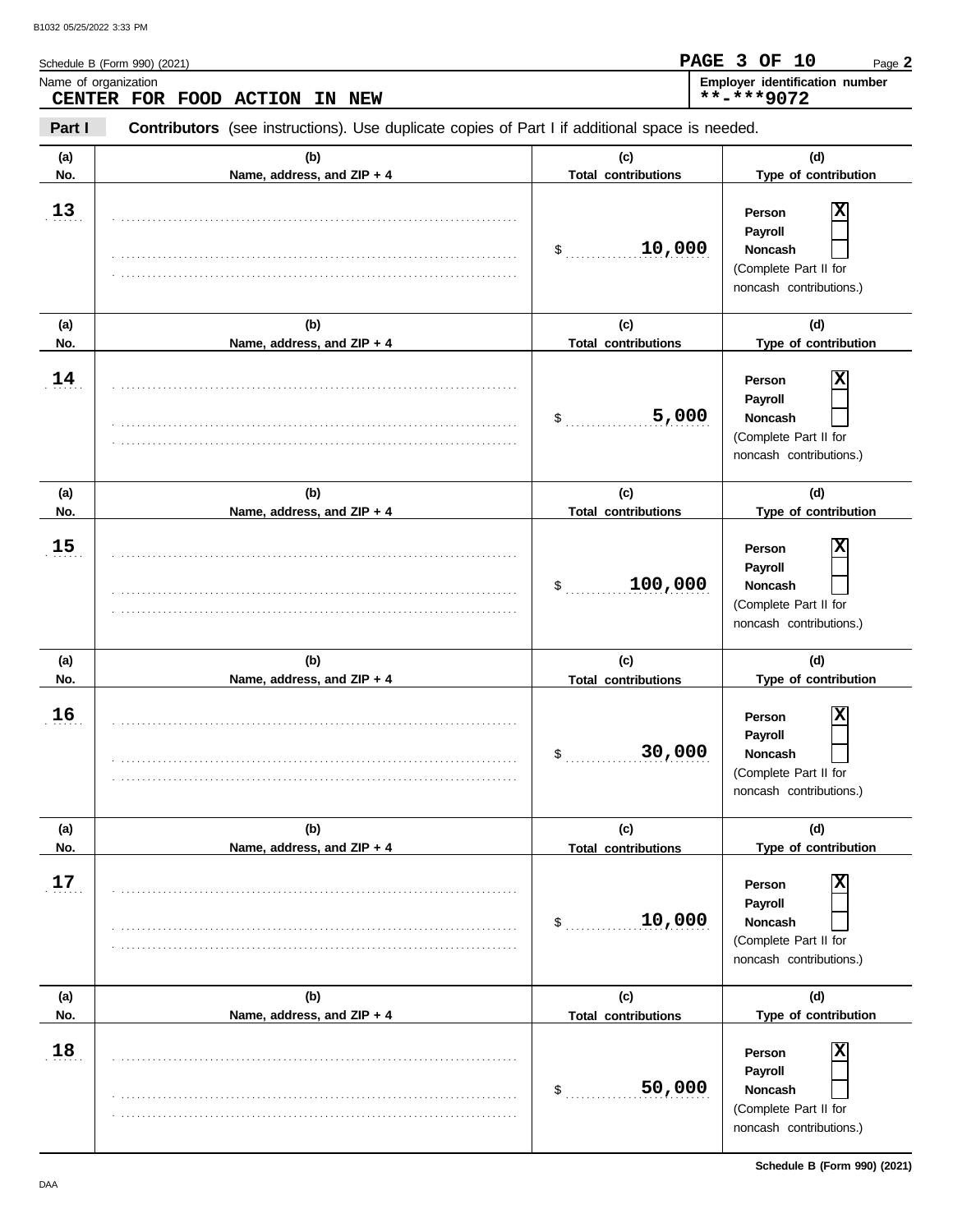| (a) | (b)                        | (c)                        | (d)                                                                                     |
|-----|----------------------------|----------------------------|-----------------------------------------------------------------------------------------|
| No. | Name, address, and ZIP + 4 | <b>Total contributions</b> | Type of contribution                                                                    |
| 19  |                            | 60,000<br>$\sim$           | Person<br>Payroll<br>Noncash<br>(Complete Part II for<br>noncash contributions.)        |
| (a) | (b)                        | (c)                        | (d)                                                                                     |
| No. | Name, address, and ZIP + 4 | <b>Total contributions</b> | Type of contribution                                                                    |
| 20  |                            | 10,000<br>$\mathfrak s$    | Person<br>Payroll<br>Noncash<br>(Complete Part II for<br>noncash contributions.)        |
| (a) | (b)                        | (c)                        | (d)                                                                                     |
| No. | Name, address, and ZIP + 4 | <b>Total contributions</b> | Type of contribution                                                                    |
| 21  |                            | 10,000<br>$\frac{1}{2}$    | Person<br>Payroll<br><b>Noncash</b><br>(Complete Part II for<br>noncash contributions.) |
| (a) | (b)                        | (c)                        | (d)                                                                                     |
| No. | Name, address, and ZIP + 4 | <b>Total contributions</b> | Type of contribution                                                                    |
| 22  |                            | 9,000<br>\$                | Person<br>Payroll<br>Noncash<br>(Complete Part II for<br>noncash contributions.)        |
| (a) | (b)                        | (c)                        | (d)                                                                                     |
| No. | Name. address. and ZIP + 4 | <b>Total contributions</b> | Type of contribution                                                                    |
| 23  |                            | 5,000<br>\$                | Person<br>Payroll<br>Noncash<br>(Complete Part II for<br>noncash contributions.)        |
| (a) | (b)                        | (c)                        | (d)                                                                                     |
| No. | Name, address, and ZIP + 4 | <b>Total contributions</b> | Type of contribution                                                                    |
| 24  |                            | 20,000<br>\$               | Person<br>Payroll<br>Noncash<br>(Complete Part II for<br>noncash contributions.)        |

**Contributors** (see instructions). Use duplicate copies of Part I if additional space is needed.

Name of organization **Employer identification number**

Schedule B (Form 990) (2021)

**CENTER FOR FOOD ACTION IN NEW**

**Part I**

**Schedule B (Form 990) (2021)**

Page **2**

**PAGE 4 OF 10**

**\*\*-\*\*\*9072**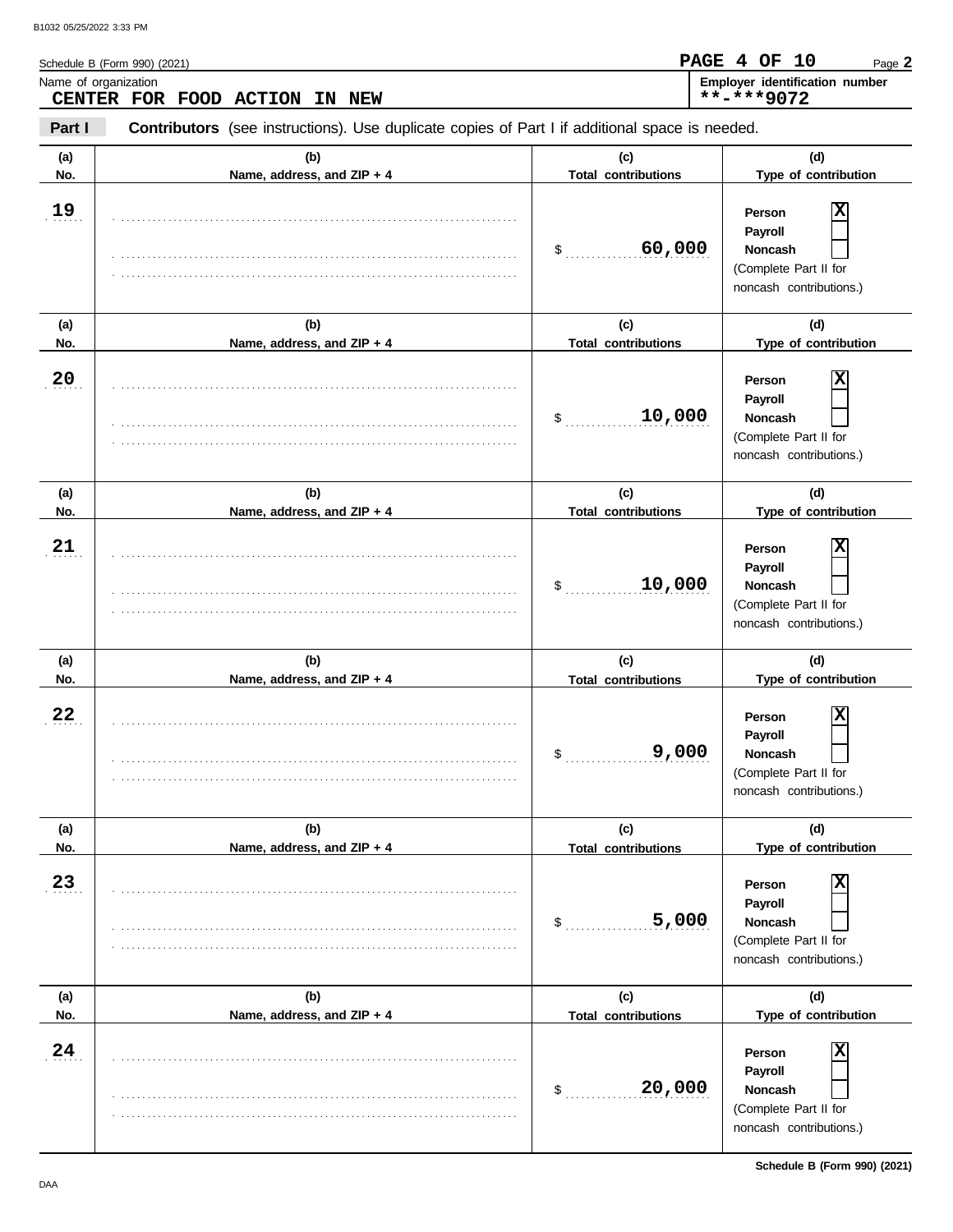| <b>CENTER</b> | FOR FOOD ACTION<br>IN NEW                                                                      |                                            | **-***9072                                                                                                    |  |  |
|---------------|------------------------------------------------------------------------------------------------|--------------------------------------------|---------------------------------------------------------------------------------------------------------------|--|--|
| Part I        | Contributors (see instructions). Use duplicate copies of Part I if additional space is needed. |                                            |                                                                                                               |  |  |
| (a)<br>No.    | (b)<br>Name, address, and ZIP + 4                                                              | (c)<br><b>Total contributions</b>          | (d)<br>Type of contribution                                                                                   |  |  |
| 25            |                                                                                                | 10,000<br>\$                               | x<br>Person<br>Payroll<br>Noncash<br>(Complete Part II for<br>noncash contributions.)                         |  |  |
| (a)           | (b)                                                                                            | (c)                                        | (d)                                                                                                           |  |  |
| No.           | Name, address, and ZIP + 4                                                                     | <b>Total contributions</b>                 | Type of contribution                                                                                          |  |  |
| 26            |                                                                                                | 16,176<br>\$                               | x<br>Person<br>Payroll<br>Noncash<br>(Complete Part II for<br>noncash contributions.)                         |  |  |
| (a)<br>No.    | (b)<br>Name, address, and ZIP + 4                                                              | (c)<br><b>Total contributions</b>          | (d)<br>Type of contribution                                                                                   |  |  |
| 27            |                                                                                                | 80,000<br>\$                               | X<br>Person<br>Payroll<br><b>Noncash</b><br>(Complete Part II for<br>noncash contributions.)                  |  |  |
| (a)<br>No.    | (b)<br>Name, address, and ZIP + 4                                                              | (c)<br><b>Total contributions</b>          | (d)<br>Type of contribution                                                                                   |  |  |
| 28            |                                                                                                | 95,000<br>\$                               | x<br>Person<br>Payroll<br>Noncash<br>(Complete Part II for<br>noncash contributions.)                         |  |  |
| (a)           | (b)                                                                                            | (c)                                        | (d)                                                                                                           |  |  |
| No.<br>29     | Name, address, and ZIP + 4                                                                     | <b>Total contributions</b><br>75,000<br>\$ | Type of contribution<br>X<br>Person<br>Payroll<br>Noncash<br>(Complete Part II for<br>noncash contributions.) |  |  |
| (a)           | (b)                                                                                            | (c)                                        | (d)<br>Type of contribution                                                                                   |  |  |
| No.<br>30     | Name, address, and ZIP + 4                                                                     | <b>Total contributions</b><br>30,000<br>\$ | X<br>Person<br>Payroll<br>Noncash<br>(Complete Part II for<br>noncash contributions.)                         |  |  |

Name of organization **Employer identification number Employer identification number** 

Schedule B (Form 990) (2021)

Page **2**

**PAGE 5 OF 10**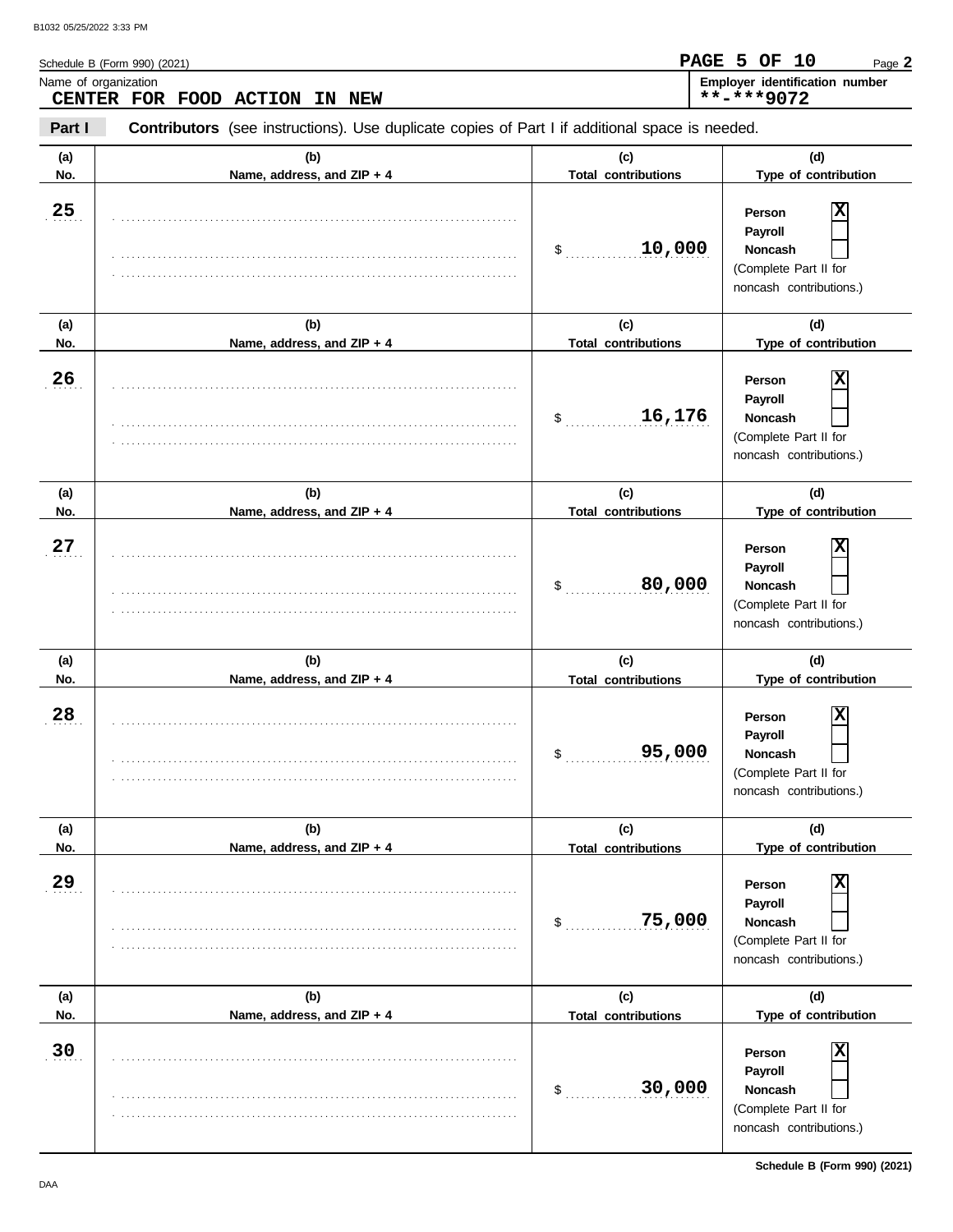|            | Schedule B (Form 990) (2021)<br>Name of organization<br>CENTER FOR FOOD ACTION<br>IN NEW       |                                            | Employer identification number<br>**-***9072                                                                               |
|------------|------------------------------------------------------------------------------------------------|--------------------------------------------|----------------------------------------------------------------------------------------------------------------------------|
| Part I     | Contributors (see instructions). Use duplicate copies of Part I if additional space is needed. |                                            |                                                                                                                            |
| (a)<br>No. | (b)<br>Name, address, and ZIP + 4                                                              | (c)<br><b>Total contributions</b>          | (d)<br>Type of contribution                                                                                                |
| 31         |                                                                                                | 25,000<br>$\mathsf{\$}$                    | $\overline{\mathbf{x}}$<br>Person<br>Payroll<br>Noncash<br>(Complete Part II for<br>noncash contributions.)                |
| (a)        | (b)                                                                                            | (c)                                        | (d)                                                                                                                        |
| No.        | Name, address, and ZIP + 4                                                                     | <b>Total contributions</b>                 | Type of contribution                                                                                                       |
| 32         |                                                                                                | 25,000<br>$\frac{1}{2}$                    | $\overline{\mathbf{x}}$<br>Person<br>Payroll<br>Noncash<br>(Complete Part II for<br>noncash contributions.)                |
| (a)<br>No. | (b)<br>Name, address, and ZIP + 4                                                              | (c)<br><b>Total contributions</b>          | (d)<br>Type of contribution                                                                                                |
| 33         |                                                                                                | 20,000<br>\$                               | $\overline{\mathbf{x}}$<br>Person<br>Payroll<br>Noncash<br>(Complete Part II for<br>noncash contributions.)                |
| (a)        | (b)                                                                                            | (c)                                        | (d)                                                                                                                        |
| No.<br>34  | Name, address, and ZIP + 4                                                                     | <b>Total contributions</b><br>17,500<br>\$ | Type of contribution<br>$ \mathbf{x} $<br>Person<br>Payroll<br>Noncash<br>(Complete Part II for<br>noncash contributions.) |
| (a)        | (b)                                                                                            | (c)                                        | (d)                                                                                                                        |
| No.        | Name, address, and ZIP + 4                                                                     | <b>Total contributions</b>                 | Type of contribution                                                                                                       |
| 35         |                                                                                                | 16,000<br>\$                               | x<br>Person<br>Payroll<br>Noncash<br>(Complete Part II for<br>noncash contributions.)                                      |
| (a)        | (b)                                                                                            | (c)                                        | (d)                                                                                                                        |
| No.        | Name, address, and ZIP + 4                                                                     | <b>Total contributions</b>                 | Type of contribution                                                                                                       |
| 36         |                                                                                                | 15,000<br>\$                               | x<br>Person<br>Payroll<br>Noncash                                                                                          |

. . . . . . . . . . . . . . . . . . . . . . . . . . . . . . . . . . . . . . . . . . . . . . . . . . . . . . . . . . . . . . . . . . . . . . . . . . . . .

(Complete Part II for noncash contributions.)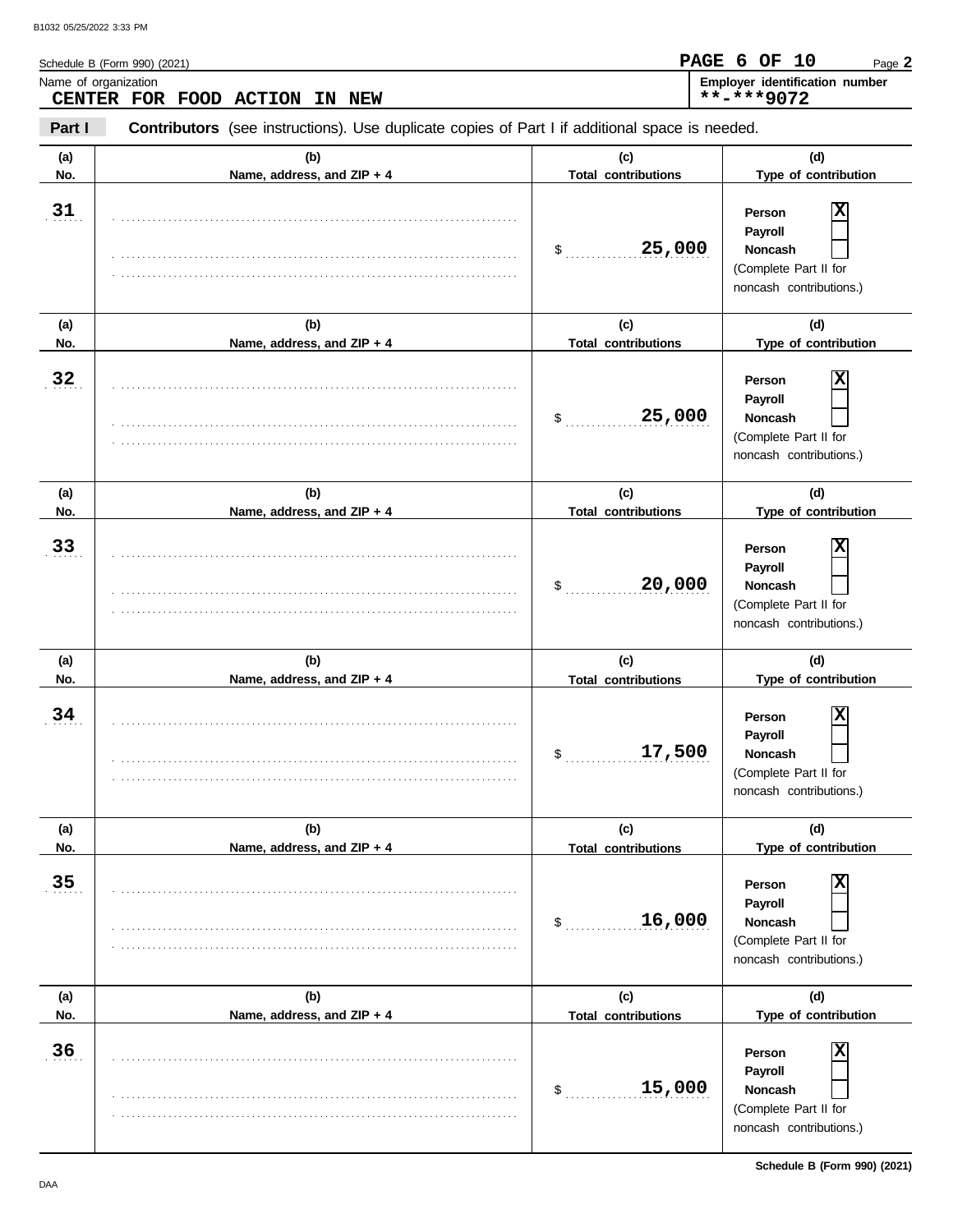| Name of organization<br>CENTER FOR FOOD ACTION<br>NEW<br>IN |                                                                                                |                                   | Employer identification number<br>**-***9072                                                    |  |  |  |
|-------------------------------------------------------------|------------------------------------------------------------------------------------------------|-----------------------------------|-------------------------------------------------------------------------------------------------|--|--|--|
| Part I                                                      | Contributors (see instructions). Use duplicate copies of Part I if additional space is needed. |                                   |                                                                                                 |  |  |  |
| (a)<br>No.                                                  | (b)<br>Name, address, and ZIP + 4                                                              | (c)<br><b>Total contributions</b> | (d)<br>Type of contribution                                                                     |  |  |  |
| 37                                                          |                                                                                                | 13,750<br>$\mathsf{\$}$           | X<br>Person<br>Payroll<br>Noncash<br>(Complete Part II for<br>noncash contributions.)           |  |  |  |
| (a)<br>No.                                                  | (b)<br>Name, address, and ZIP + 4                                                              | (c)<br><b>Total contributions</b> | (d)<br>Type of contribution                                                                     |  |  |  |
| 38                                                          |                                                                                                | 13,000<br>\$                      | х<br>Person<br>Payroll<br>Noncash<br>(Complete Part II for<br>noncash contributions.)           |  |  |  |
| (a)<br>No.                                                  | (b)<br>Name, address, and ZIP + 4                                                              | (c)<br><b>Total contributions</b> | (d)<br>Type of contribution                                                                     |  |  |  |
| 39                                                          |                                                                                                | 50,600<br>\$                      | х<br>Person<br>Payroll<br>Noncash<br>(Complete Part II for<br>noncash contributions.)           |  |  |  |
| (a)<br>No.                                                  | (b)<br>Name, address, and ZIP + 4                                                              | (c)<br><b>Total contributions</b> | (d)<br>Type of contribution                                                                     |  |  |  |
| 40                                                          |                                                                                                | 17,500<br>\$                      | х<br>Person<br>Payroll<br><b>Noncash</b><br>(Complete Part II for<br>noncash contributions.)    |  |  |  |
| (a)<br>No.                                                  | (b)<br>Name, address, and ZIP + 4                                                              | (c)<br><b>Total contributions</b> | (d)<br>Type of contribution                                                                     |  |  |  |
| 41                                                          |                                                                                                | 10,298<br>\$                      | X<br>Person<br>Payroll<br>Noncash<br>(Complete Part II for<br>noncash contributions.)           |  |  |  |
| (a)<br>No.                                                  | (b)<br>Name, address, and ZIP + 4                                                              | (c)<br><b>Total contributions</b> | (d)<br>Type of contribution                                                                     |  |  |  |
| 42                                                          |                                                                                                | 10,000<br>\$                      | $\mathbf x$<br>Person<br>Payroll<br>Noncash<br>(Complete Part II for<br>noncash contributions.) |  |  |  |

Schedule B (Form 990) (2021)

**Schedule B (Form 990) (2021)**

Page **2**

**PAGE 7 OF 10**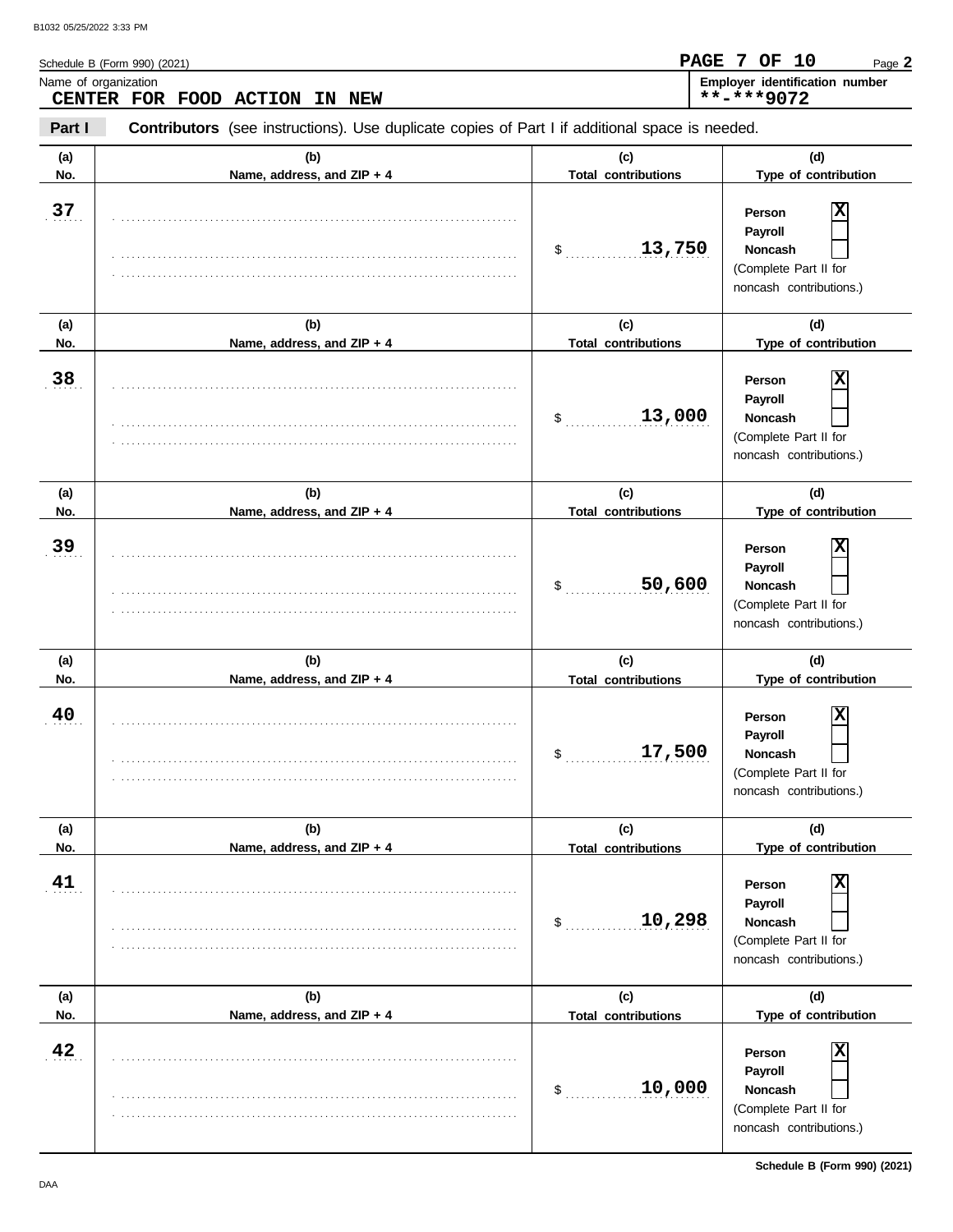| Name of organization<br>CENTER FOR FOOD<br><b>ACTION</b><br><b>NEW</b><br>IN |                                                                                                |                                            | Employer identification number<br>**-***9072                                                                |  |  |  |
|------------------------------------------------------------------------------|------------------------------------------------------------------------------------------------|--------------------------------------------|-------------------------------------------------------------------------------------------------------------|--|--|--|
| Part I                                                                       | Contributors (see instructions). Use duplicate copies of Part I if additional space is needed. |                                            |                                                                                                             |  |  |  |
| (a)<br>No.                                                                   | (b)<br>Name, address, and ZIP + 4                                                              | (c)<br><b>Total contributions</b>          | (d)<br>Type of contribution                                                                                 |  |  |  |
| 43                                                                           |                                                                                                | 10,000<br>\$                               | X<br>Person<br>Payroll<br>Noncash<br>(Complete Part II for<br>noncash contributions.)                       |  |  |  |
| (a)<br>No.                                                                   | (b)                                                                                            | (c)<br><b>Total contributions</b>          | (d)<br>Type of contribution                                                                                 |  |  |  |
| 44                                                                           | Name, address, and ZIP + 4                                                                     | 10,000<br>\$                               | X<br>Person<br>Payroll<br>Noncash<br>(Complete Part II for<br>noncash contributions.)                       |  |  |  |
| (a)<br>No.                                                                   | (b)<br>Name, address, and ZIP + 4                                                              | (c)<br><b>Total contributions</b>          | (d)<br>Type of contribution                                                                                 |  |  |  |
| 45                                                                           |                                                                                                | 10,000<br>\$                               | X<br>Person<br>Payroll<br>Noncash<br>(Complete Part II for<br>noncash contributions.)                       |  |  |  |
| (a)<br>No.                                                                   | (b)<br>Name, address, and ZIP + 4                                                              | (c)<br><b>Total contributions</b>          | (d)<br>Type of contribution                                                                                 |  |  |  |
| 46                                                                           |                                                                                                | 30,000<br>\$                               | X<br>Person<br>Payroll<br><b>Noncash</b><br>(Complete Part II for<br>noncash contributions.)                |  |  |  |
| (a)<br>No.                                                                   | (b)<br>Name, address, and ZIP + 4                                                              | (c)<br><b>Total contributions</b>          | (d)<br>Type of contribution                                                                                 |  |  |  |
| 47                                                                           |                                                                                                | 10,000<br>\$                               | $\overline{\textbf{x}}$<br>Person<br>Payroll<br>Noncash<br>(Complete Part II for<br>noncash contributions.) |  |  |  |
| (a)<br>No.                                                                   | (b)<br>Name, address, and ZIP + 4                                                              | (c)                                        | (d)<br>Type of contribution                                                                                 |  |  |  |
| 48                                                                           |                                                                                                | <b>Total contributions</b><br>10,000<br>\$ | $\overline{\mathbf{x}}$<br>Person<br>Payroll<br>Noncash<br>(Complete Part II for<br>noncash contributions.) |  |  |  |

Schedule B (Form 990) (2021)

Page **2**

**PAGE 8 OF 10**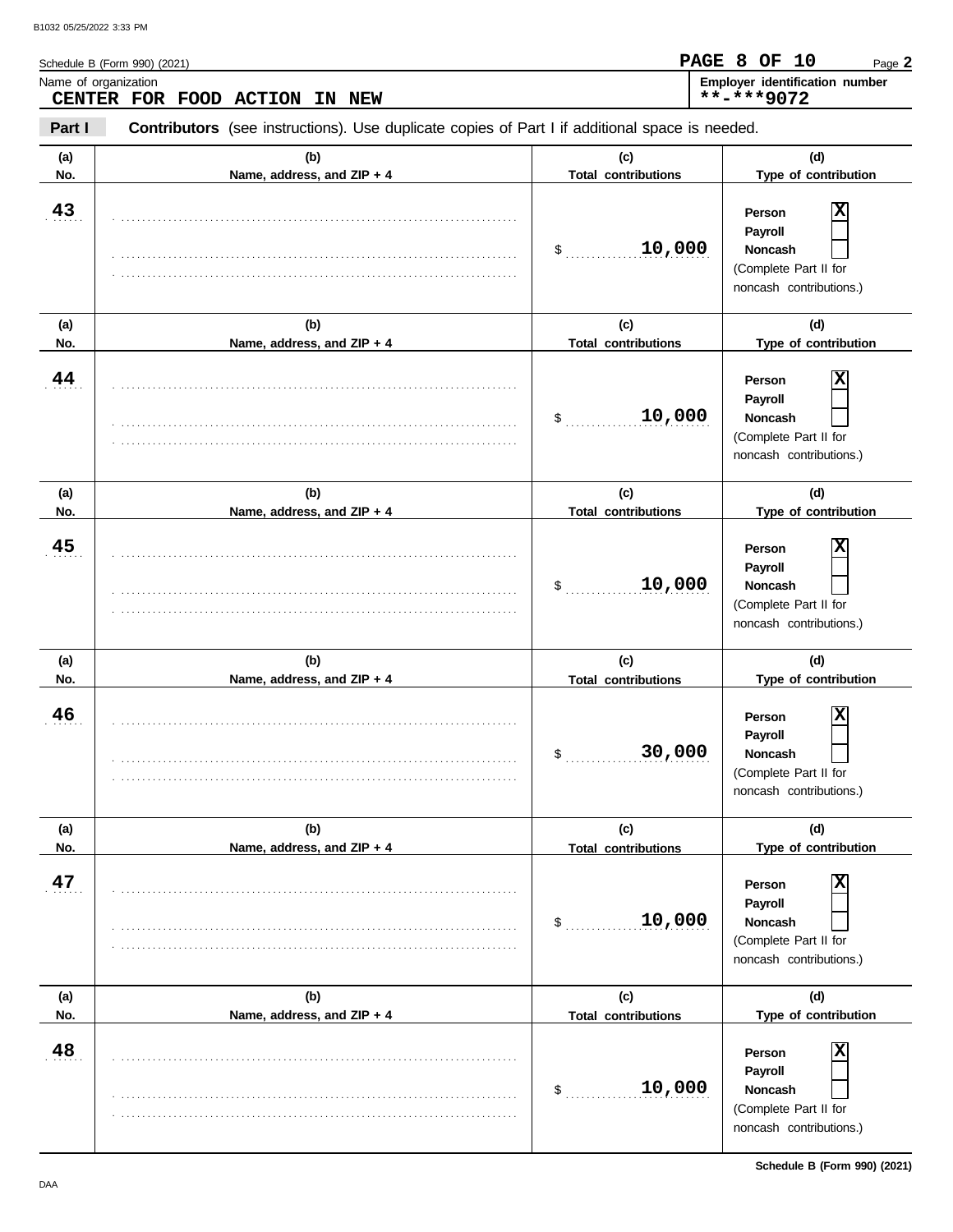| Name of organization<br>CENTER FOR FOOD ACTION<br>IN NEW |                                                                                                |                                   | Employer identification number<br>**-***9072                                                 |  |
|----------------------------------------------------------|------------------------------------------------------------------------------------------------|-----------------------------------|----------------------------------------------------------------------------------------------|--|
| Part I                                                   | Contributors (see instructions). Use duplicate copies of Part I if additional space is needed. |                                   |                                                                                              |  |
| (a)<br>No.                                               | (b)<br>Name, address, and ZIP + 4                                                              | (c)<br><b>Total contributions</b> | (d)<br>Type of contribution                                                                  |  |
| 49                                                       |                                                                                                | 10,000<br>\$                      | X<br>Person<br>Payroll<br>Noncash<br>(Complete Part II for<br>noncash contributions.)        |  |
| (a)<br>No.                                               | (b)<br>Name, address, and ZIP + 4                                                              | (c)<br><b>Total contributions</b> | (d)<br>Type of contribution                                                                  |  |
| 50                                                       |                                                                                                | 10,000<br>\$                      | X<br>Person<br>Payroll<br>Noncash<br>(Complete Part II for<br>noncash contributions.)        |  |
| (a)<br>No.                                               | (b)<br>Name, address, and ZIP + 4                                                              | (c)<br><b>Total contributions</b> | (d)<br>Type of contribution                                                                  |  |
| 51                                                       |                                                                                                | 15,318<br>\$                      | X<br>Person<br>Payroll<br>Noncash<br>(Complete Part II for<br>noncash contributions.)        |  |
| (a)<br>No.                                               | (b)<br>Name, address, and ZIP + 4                                                              | (c)<br><b>Total contributions</b> | (d)<br>Type of contribution                                                                  |  |
| 52                                                       |                                                                                                | 7,500<br>\$                       | X<br>Person<br>Payroll<br><b>Noncash</b><br>(Complete Part II for<br>noncash contributions.) |  |
| (a)<br>No.                                               | (b)<br>Name, address, and ZIP + 4                                                              | (c)<br><b>Total contributions</b> | (d)<br>Type of contribution                                                                  |  |
| 53                                                       |                                                                                                | 7,500<br>\$                       | X<br>Person<br>Payroll<br>Noncash<br>(Complete Part II for<br>noncash contributions.)        |  |
| (a)<br>No.                                               | (b)<br>Name, address, and ZIP + 4                                                              | (c)<br><b>Total contributions</b> | (d)<br>Type of contribution                                                                  |  |
| 54                                                       |                                                                                                | 7,000<br>\$                       | X<br>Person<br>Payroll<br>Noncash<br>(Complete Part II for<br>noncash contributions.)        |  |

**Schedule B (Form 990) (2021)**

Page **2**

**PAGE 9 OF 10**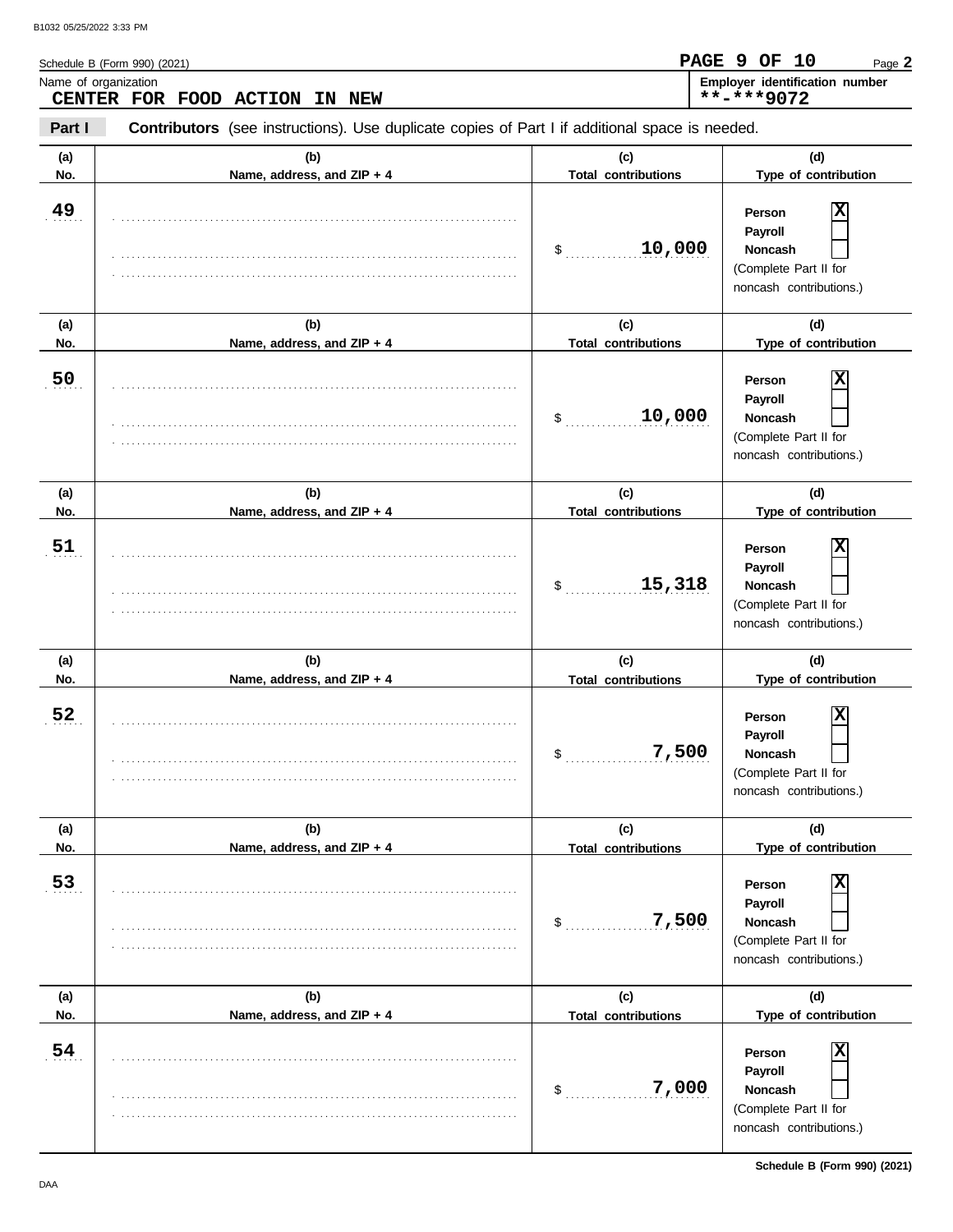**Name of organization** 

Schedule B (Form 990) (2021)

| GE 1 | 0 | דו<br>$\epsilon$ |  |
|------|---|------------------|--|
|      |   |                  |  |

| ame of organization           |  |  | <b>Employer identification number</b> |
|-------------------------------|--|--|---------------------------------------|
| CENTER FOR FOOD ACTION IN NEW |  |  | **-***9072                            |

**Part I Type of contribution Person Payroll Noncash (a) (b) (c) (d) No. Name, address, and ZIP + 4 Type of contribution Person Payroll Noncash (a) (b) (c) (d) No. Name, address, and ZIP + 4 Type of contribution Person Payroll Noncash (a) (b) (c) (d)** No. No. Name, address, and ZIP + 4 **Total contributions** Type of contribution **Person Payroll Noncash**  $\frac{1}{2}$ (Complete Part II for noncash contributions.) \$ . . . . . . . . . . . . . . . . . . . . . . . . . . . . (Complete Part II for noncash contributions.) \$ . . . . . . . . . . . . . . . . . . . . . . . . . . . . **6,000** (Complete Part II for noncash contributions.)  $\frac{1}{2}$ (Complete Part II for noncash contributions.)  $\frac{1}{2}$ (Complete Part II for noncash contributions.) \$ . . . . . . . . . . . . . . . . . . . . . . . . . . . . (Complete Part II for noncash contributions.) **Contributors** (see instructions). Use duplicate copies of Part I if additional space is needed. **(a) (b) (c) (d) No. Name, address, and ZIP + 4 Total contributions Type of contribution Person Payroll Noncash (a) (b) (c) (d)** No. **Name, address, and ZIP + 4 Total contributions** Type of contribution **Person Payroll Noncash (a) (b) (c) (d) No. Name, address, and ZIP + 4** . . . . . . . **55** . . . . . . . **56** . . . . . . . **57** . . . . . . . . . . . . . . . . . . . . . . . . . . . . . . . . . . . . . . . . . . . . . . . . . . . . . . . . . . . . . . . . . . . . . . . . . . . . . . . . . . . . . . . . . . . . . . . . . . . . . . . . . . . . . . . . . . . . . . . . . . . . . . . . . . . . . . . . . . . . . . . . . . . . . . . . . . . . . . . . . . . . . . . . . . . . . . . . . . . . . . . . . . . . . . . . . . . . . . . . . . . . . . . . . . . . . . . . . . . . . . . . . . . . . . . . . . . . . . . . . . . . . . . . . . . . . . . . . . . . . . . . . . . . . . . . . . . . . . . . . . . . . . . . . . . . . . . . . . . . . . . . . . . . . . . . . . . . . . . . . . . . . . . . . . . . . . . . . . . . . . . . . . . . . . . . . . . . . . . . . . . . . . . . . . . . . . . . . . . . . . . . . . . . . . . . . . . . . . . . . . . . . . . . . . . . . . . . . . . . . . . . . . . . . . . . . . . . . . . . . . . . . . . . . . . . . . . . . . . . . . . . . . . . . . . . . . . . . . . . . . . . . . . . . . . . . . . . . . . . . . . . . . . . . . . . . . . . . . . . . . . . . . . . . . . . . . . . . . . . . . . . . . . . . . . . . . . . . . . . . . . . . . . . . . . . . . . . . . . . . . . . . . . . . . . . . . . . . . . . . . . . . . . . . . . . . . . . . . . . . . . . . . . . . . . . . . . . . . . . . . . . . . . . . . . . . . . . . . . . . . . . . . . . . . . . . . . . . . . . . . . . . . . . . . . . . . . . . . . . . . . . . . . . . . . . . . . . . . . . . . . . . . . . . . . . . . . . . . . . . . . . . . . . . . . . . . . . . . . . . . . . . . . . . . . . . . . . . . . . . . . . . . . . . . . . . . . . . . . . . . . . . . . . . . . . . . . . . . . . . . . . . . . . . . . . . . . . . . . . . . . . . . . . . . . . . . . . . . . . . . . . . . . . . . . . . . . . . . . . . . . . . . . . . . . . . . . . . . . . . . . . . . . . . . . . . . . . . . . . . . . . . . . . . . . . . . . . . . . . . . . . . . . . . . . . . . . . . . . . . . . . . . . . . . . . . . . . . . . . . . . . . . . . . . . . . . . . . . . . . . . . . . . . . . . . . . . . . . . . . . . . . . . . . . . . . . . . . . . . . . . . . . . . . . . . . . . . . . . . . . . . . . . . . . . . . . . . . . . . . . . . . . . . . . . . . . . . . . . . . . . . . . . . . . . . . . . . . . . . . . . . . . . . . . . . . . . . . . . . . . . . . . . . . . . . . . . . . . . . . . . . . . . . . . . . . . . . . . . . . . . . . . . . . . . . . . . . . . . . . . . . . . . . . . . . . . . . . . . . . . . . . . . . . . . . . . . . . . . . . . . . . . . . . . . . . . . . . . . . . . . . . . . . . . . . . . . . . . . . . . . . . . . . . . . . . . . . . . . . . . . . . . . . . . . . . . . . . . . . . . . . . . . . . . . . . . . . . . . . . . . . . . . . . . . . . . . . . . . . . . . . . . . . . . . . . . . . . . . . . . . . . . . . . . . . . . . . . . . . . . . . . . . **Total contributions Total contributions Total contributions Total contributions Total contributions 6,000 X 6,000 X X**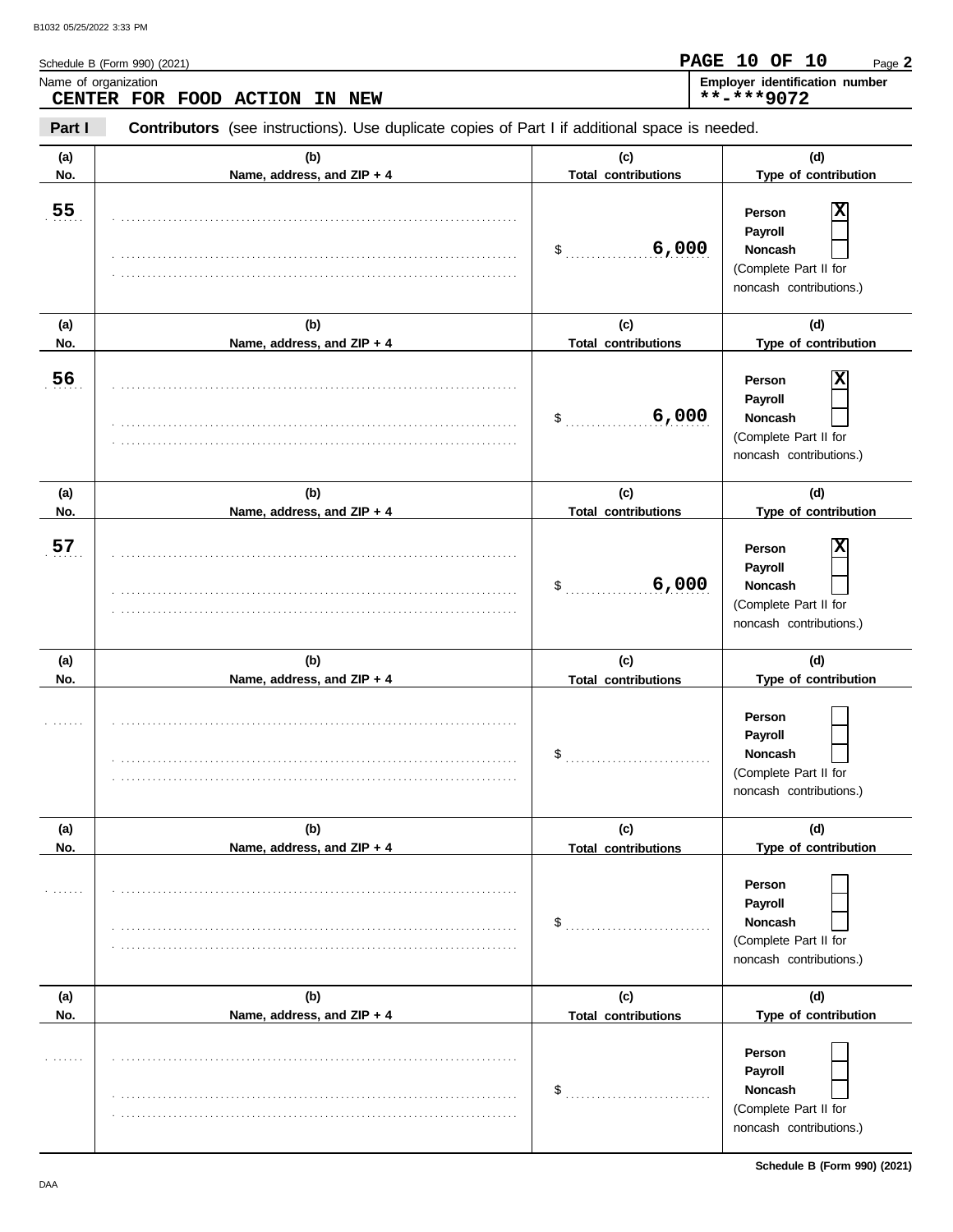|        | <b>SCHEDULE D</b>                         |                                                                                                                                                                           | <b>Supplemental Financial Statements</b>                                                          |                                | OMB No. 1545-0047               |
|--------|-------------------------------------------|---------------------------------------------------------------------------------------------------------------------------------------------------------------------------|---------------------------------------------------------------------------------------------------|--------------------------------|---------------------------------|
|        | (Form 990)                                |                                                                                                                                                                           | u Complete if the organization answered "Yes" on Form 990,                                        |                                |                                 |
|        | Department of the Treasury                |                                                                                                                                                                           | Part IV, line 6, 7, 8, 9, 10, 11a, 11b, 11c, 11d, 11e, 11f, 12a, or 12b.<br>u Attach to Form 990. |                                | Open to Public                  |
|        | Internal Revenue Service                  |                                                                                                                                                                           | <b>u</b> Go to www.irs.gov/Form990 for instructions and the latest information.                   |                                | Inspection                      |
|        | Name of the organization                  |                                                                                                                                                                           |                                                                                                   | Employer identification number |                                 |
|        | <b>JERSEY</b>                             | CENTER FOR FOOD ACTION IN NEW                                                                                                                                             |                                                                                                   | **-***9072                     |                                 |
|        | Part I                                    | Organizations Maintaining Donor Advised Funds or Other Similar Funds or Accounts.                                                                                         |                                                                                                   |                                |                                 |
|        |                                           | Complete if the organization answered "Yes" on Form 990, Part IV, line 6.                                                                                                 |                                                                                                   |                                |                                 |
|        |                                           |                                                                                                                                                                           | (a) Donor advised funds                                                                           |                                | (b) Funds and other accounts    |
| 1      |                                           |                                                                                                                                                                           |                                                                                                   |                                |                                 |
| 2      |                                           | Aggregate value of contributions to (during year)                                                                                                                         |                                                                                                   |                                |                                 |
| 3      |                                           |                                                                                                                                                                           |                                                                                                   |                                |                                 |
| 4<br>5 |                                           | Did the organization inform all donors and donor advisors in writing that the assets held in donor advised                                                                |                                                                                                   |                                |                                 |
|        |                                           |                                                                                                                                                                           |                                                                                                   |                                | Yes<br>No                       |
| 6      |                                           | Did the organization inform all grantees, donors, and donor advisors in writing that grant funds can be used                                                              |                                                                                                   |                                |                                 |
|        |                                           | only for charitable purposes and not for the benefit of the donor or donor advisor, or for any other purpose                                                              |                                                                                                   |                                |                                 |
|        | conferring impermissible private benefit? |                                                                                                                                                                           |                                                                                                   |                                | <b>Yes</b><br>No                |
|        | Part II                                   | <b>Conservation Easements.</b><br>Complete if the organization answered "Yes" on Form 990, Part IV, line 7.                                                               |                                                                                                   |                                |                                 |
| 1.     |                                           | Purpose(s) of conservation easements held by the organization (check all that apply).                                                                                     |                                                                                                   |                                |                                 |
|        |                                           | Preservation of land for public use (for example, recreation or education)                                                                                                | Preservation of a historically important land area                                                |                                |                                 |
|        | Protection of natural habitat             |                                                                                                                                                                           | Preservation of a certified historic structure                                                    |                                |                                 |
|        | Preservation of open space                |                                                                                                                                                                           |                                                                                                   |                                |                                 |
| 2      |                                           | Complete lines 2a through 2d if the organization held a qualified conservation contribution in the form of a conservation                                                 |                                                                                                   |                                |                                 |
|        | easement on the last day of the tax year. |                                                                                                                                                                           |                                                                                                   |                                | Held at the End of the Tax Year |
|        |                                           |                                                                                                                                                                           |                                                                                                   | 2a                             |                                 |
| b      |                                           |                                                                                                                                                                           |                                                                                                   | 2b                             |                                 |
|        |                                           | Number of conservation easements on a certified historic structure included in (a)                                                                                        |                                                                                                   | 2c                             |                                 |
|        |                                           | d Number of conservation easements included in (c) acquired after 7/25/06, and not on a                                                                                   |                                                                                                   | 2d                             |                                 |
| 3      |                                           | Number of conservation easements modified, transferred, released, extinguished, or terminated by the organization during the                                              |                                                                                                   |                                |                                 |
|        | tax year $\mathbf u$                      |                                                                                                                                                                           |                                                                                                   |                                |                                 |
|        |                                           | Number of states where property subject to conservation easement is located u                                                                                             |                                                                                                   |                                |                                 |
| 5      |                                           | Does the organization have a written policy regarding the periodic monitoring, inspection, handling of                                                                    |                                                                                                   |                                |                                 |
|        |                                           |                                                                                                                                                                           |                                                                                                   |                                | Yes $\Box$ No                   |
| 6      |                                           | Staff and volunteer hours devoted to monitoring, inspecting, handling of violations, and enforcing conservation easements during the year                                 |                                                                                                   |                                |                                 |
|        | ${\bf u}$                                 |                                                                                                                                                                           |                                                                                                   |                                |                                 |
| 7      |                                           | Amount of expenses incurred in monitoring, inspecting, handling of violations, and enforcing conservation easements during the year                                       |                                                                                                   |                                |                                 |
| 8      |                                           | Does each conservation easement reported on line 2(d) above satisfy the requirements of section 170(h)(4)(B)(i)                                                           |                                                                                                   |                                |                                 |
|        |                                           |                                                                                                                                                                           |                                                                                                   |                                | Yes<br>No                       |
| 9      |                                           | In Part XIII, describe how the organization reports conservation easements in its revenue and expense statement and                                                       |                                                                                                   |                                |                                 |
|        |                                           | balance sheet, and include, if applicable, the text of the footnote to the organization's financial statements that describes the                                         |                                                                                                   |                                |                                 |
|        |                                           | organization's accounting for conservation easements.                                                                                                                     |                                                                                                   |                                |                                 |
|        | Part III                                  | Organizations Maintaining Collections of Art, Historical Treasures, or Other Similar Assets.<br>Complete if the organization answered "Yes" on Form 990, Part IV, line 8. |                                                                                                   |                                |                                 |
|        |                                           | 1a If the organization elected, as permitted under FASB ASC 958, not to report in its revenue statement and balance sheet works                                           |                                                                                                   |                                |                                 |
|        |                                           | of art, historical treasures, or other similar assets held for public exhibition, education, or research in furtherance of public                                         |                                                                                                   |                                |                                 |
|        |                                           | service, provide in Part XIII the text of the footnote to its financial statements that describes these items.                                                            |                                                                                                   |                                |                                 |
|        |                                           | <b>b</b> If the organization elected, as permitted under FASB ASC 958, to report in its revenue statement and balance sheet works of                                      |                                                                                                   |                                |                                 |
|        |                                           | art, historical treasures, or other similar assets held for public exhibition, education, or research in furtherance of public service,                                   |                                                                                                   |                                |                                 |
|        |                                           | provide the following amounts relating to these items:                                                                                                                    |                                                                                                   |                                |                                 |
|        |                                           |                                                                                                                                                                           |                                                                                                   |                                |                                 |
|        |                                           | If the organization received or held works of art, historical treasures, or other similar assets for financial gain, provide the                                          |                                                                                                   |                                | $\mathbf{u}$ \$                 |
| 2      |                                           | following amounts required to be reported under FASB ASC 958 relating to these items:                                                                                     |                                                                                                   |                                |                                 |
| a      |                                           |                                                                                                                                                                           |                                                                                                   |                                |                                 |
|        |                                           |                                                                                                                                                                           |                                                                                                   | $\mathbf{u}$ s                 |                                 |

|     |  |  | For Paperwork Reduction Act Notice, see the Instructions for Form 990. |  |  |
|-----|--|--|------------------------------------------------------------------------|--|--|
| DAA |  |  |                                                                        |  |  |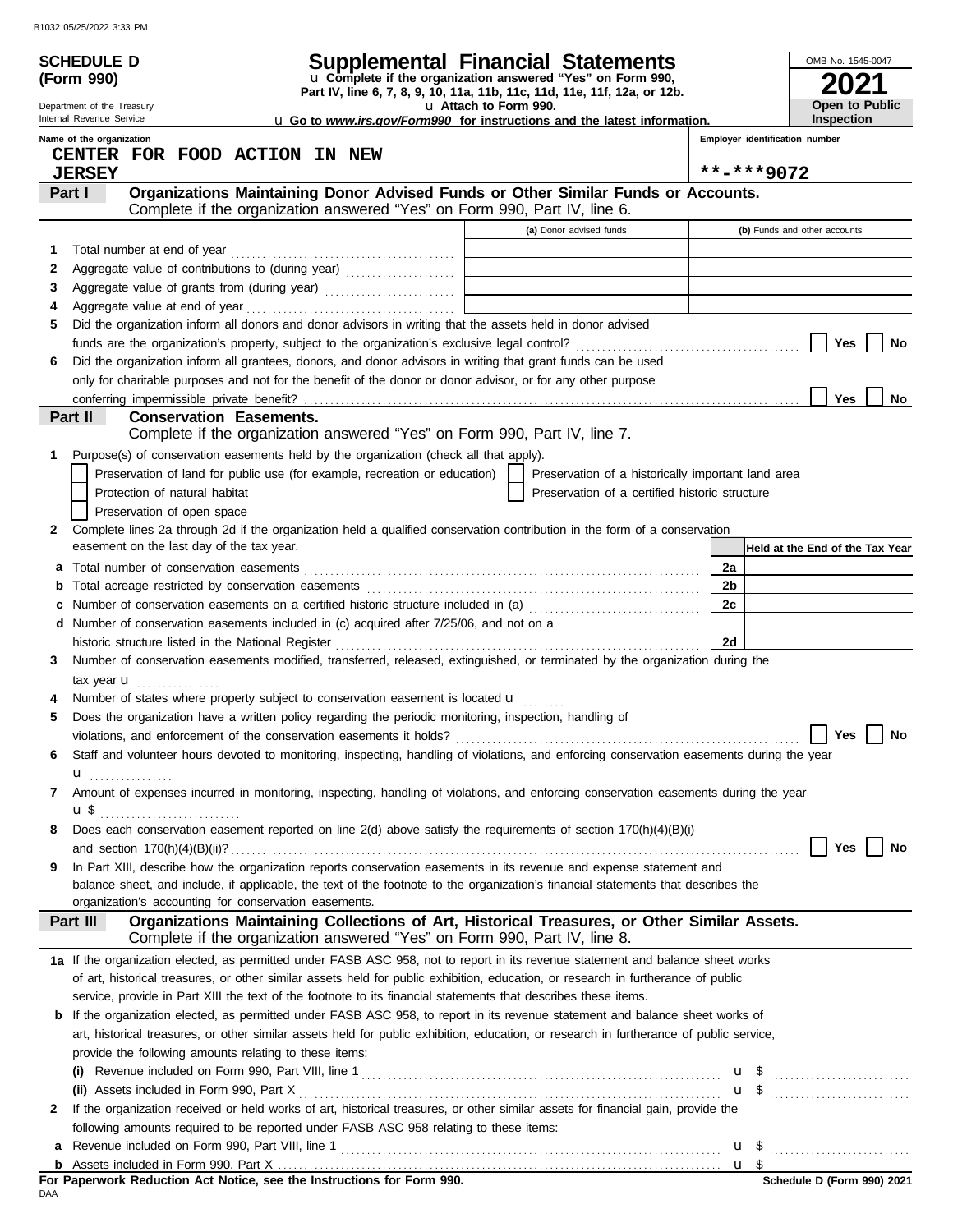|    | Schedule D (Form 990) 2021 CENTER FOR FOOD ACTION IN NEW                                                                                                                                                                             |                         |                          |                         | $***$ -***9072  |                      | Page 2              |  |
|----|--------------------------------------------------------------------------------------------------------------------------------------------------------------------------------------------------------------------------------------|-------------------------|--------------------------|-------------------------|-----------------|----------------------|---------------------|--|
|    | Organizations Maintaining Collections of Art, Historical Treasures, or Other Similar Assets (continued)<br>Part III                                                                                                                  |                         |                          |                         |                 |                      |                     |  |
| 3  | Using the organization's acquisition, accession, and other records, check any of the following that make significant use of its<br>collection items (check all that apply):                                                          |                         |                          |                         |                 |                      |                     |  |
| a  | Public exhibition                                                                                                                                                                                                                    | d                       | Loan or exchange program |                         |                 |                      |                     |  |
| b  | Scholarly research                                                                                                                                                                                                                   | е                       |                          |                         |                 |                      |                     |  |
| c  | Preservation for future generations                                                                                                                                                                                                  |                         |                          |                         |                 |                      |                     |  |
|    | Provide a description of the organization's collections and explain how they further the organization's exempt purpose in Part<br>XIII.                                                                                              |                         |                          |                         |                 |                      |                     |  |
| 5. | During the year, did the organization solicit or receive donations of art, historical treasures, or other similar                                                                                                                    |                         |                          |                         |                 |                      |                     |  |
|    | assets to be sold to raise funds rather than to be maintained as part of the organization's collection?                                                                                                                              |                         |                          |                         |                 |                      | Yes<br>No           |  |
|    | <b>Escrow and Custodial Arrangements.</b><br><b>Part IV</b>                                                                                                                                                                          |                         |                          |                         |                 |                      |                     |  |
|    | Complete if the organization answered "Yes" on Form 990, Part IV, line 9, or reported an amount on Form<br>990, Part X, line 21.                                                                                                     |                         |                          |                         |                 |                      |                     |  |
|    | 1a Is the organization an agent, trustee, custodian or other intermediary for contributions or other assets not                                                                                                                      |                         |                          |                         |                 |                      | Yes<br>No           |  |
|    | <b>b</b> If "Yes," explain the arrangement in Part XIII and complete the following table:                                                                                                                                            |                         |                          |                         |                 |                      |                     |  |
|    |                                                                                                                                                                                                                                      |                         |                          |                         |                 |                      | Amount              |  |
|    | c Beginning balance <b>contract to the contract of the set of the contract of the contract of the contract of the contract of the contract of the contract of the contract of the contract of the contract of the contract of th</b> |                         |                          |                         |                 | 1с                   |                     |  |
|    |                                                                                                                                                                                                                                      |                         |                          |                         |                 | 1d                   |                     |  |
| е  | Distributions during the year manufactured and contact the year manufactured and all the year manufactured and the vector of the state of the state of the state of the state of the state of the state of the state of the st       |                         |                          |                         |                 | 1e                   |                     |  |
| f  | Ending balance <b>construction and the construction of the construction</b> of the construction of the construction of the construction of the construction of the construction of the construction of the construction of the cons  |                         |                          |                         |                 | 1f                   |                     |  |
|    | 2a Did the organization include an amount on Form 990, Part X, line 21, for escrow or custodial account liability?                                                                                                                   |                         |                          |                         |                 |                      | Yes<br><b>No</b>    |  |
|    |                                                                                                                                                                                                                                      |                         |                          |                         |                 |                      |                     |  |
|    | Part V<br><b>Endowment Funds.</b>                                                                                                                                                                                                    |                         |                          |                         |                 |                      |                     |  |
|    | Complete if the organization answered "Yes" on Form 990, Part IV, line 10.                                                                                                                                                           |                         |                          |                         |                 |                      |                     |  |
|    |                                                                                                                                                                                                                                      | (a) Current year        | (b) Prior year           | (c) Two years back      |                 | (d) Three years back | (e) Four years back |  |
|    | 1a Beginning of year balance                                                                                                                                                                                                         |                         |                          |                         |                 |                      |                     |  |
|    |                                                                                                                                                                                                                                      |                         |                          |                         |                 |                      |                     |  |
|    | c Net investment earnings, gains, and                                                                                                                                                                                                |                         |                          |                         |                 |                      |                     |  |
|    |                                                                                                                                                                                                                                      |                         |                          |                         |                 |                      |                     |  |
|    | d Grants or scholarships                                                                                                                                                                                                             |                         |                          |                         |                 |                      |                     |  |
|    | e Other expenditures for facilities and                                                                                                                                                                                              |                         |                          |                         |                 |                      |                     |  |
|    |                                                                                                                                                                                                                                      |                         |                          |                         |                 |                      |                     |  |
|    | f Administrative expenses                                                                                                                                                                                                            |                         |                          |                         |                 |                      |                     |  |
| g  | End of year balance                                                                                                                                                                                                                  |                         |                          |                         |                 |                      |                     |  |
| 2  | Provide the estimated percentage of the current year end balance (line 1g, column (a)) held as:                                                                                                                                      |                         |                          |                         |                 |                      |                     |  |
|    | a Board designated or quasi-endowment u                                                                                                                                                                                              |                         |                          |                         |                 |                      |                     |  |
|    | <b>b</b> Permanent endowment <b>u</b> %                                                                                                                                                                                              |                         |                          |                         |                 |                      |                     |  |
|    | c Term endowment <b>u</b> %                                                                                                                                                                                                          |                         |                          |                         |                 |                      |                     |  |
|    | The percentages on lines 2a, 2b, and 2c should equal 100%.                                                                                                                                                                           |                         |                          |                         |                 |                      |                     |  |
|    | 3a Are there endowment funds not in the possession of the organization that are held and administered for the                                                                                                                        |                         |                          |                         |                 |                      |                     |  |
|    | organization by:                                                                                                                                                                                                                     |                         |                          |                         |                 |                      | Yes<br>No           |  |
|    |                                                                                                                                                                                                                                      |                         |                          |                         |                 |                      | 3a(i)               |  |
|    |                                                                                                                                                                                                                                      |                         |                          |                         |                 |                      | 3a(ii)              |  |
|    |                                                                                                                                                                                                                                      |                         |                          |                         |                 |                      | 3b                  |  |
|    | Describe in Part XIII the intended uses of the organization's endowment funds.                                                                                                                                                       |                         |                          |                         |                 |                      |                     |  |
|    | Land, Buildings, and Equipment.<br>Part VI                                                                                                                                                                                           |                         |                          |                         |                 |                      |                     |  |
|    | Complete if the organization answered "Yes" on Form 990, Part IV, line 11a. See Form 990, Part X, line 10.                                                                                                                           |                         |                          |                         |                 |                      |                     |  |
|    | Description of property                                                                                                                                                                                                              | (a) Cost or other basis |                          | (b) Cost or other basis | (c) Accumulated |                      | (d) Book value      |  |
|    |                                                                                                                                                                                                                                      | (investment)            |                          | (other)                 | depreciation    |                      |                     |  |
|    |                                                                                                                                                                                                                                      |                         |                          |                         |                 |                      |                     |  |
|    |                                                                                                                                                                                                                                      |                         |                          | 1,383,646               |                 |                      | 1,383,646           |  |
|    | c Leasehold improvements                                                                                                                                                                                                             |                         |                          | 34,197                  |                 |                      | 34,197              |  |
| d  |                                                                                                                                                                                                                                      |                         |                          | 302,599                 |                 |                      | 302,599             |  |
|    |                                                                                                                                                                                                                                      |                         |                          | 361,259                 | 1,199,501       |                      | $-838, 242$         |  |
|    |                                                                                                                                                                                                                                      |                         |                          |                         |                 | u                    | 882,200             |  |

**Schedule D (Form 990) 2021**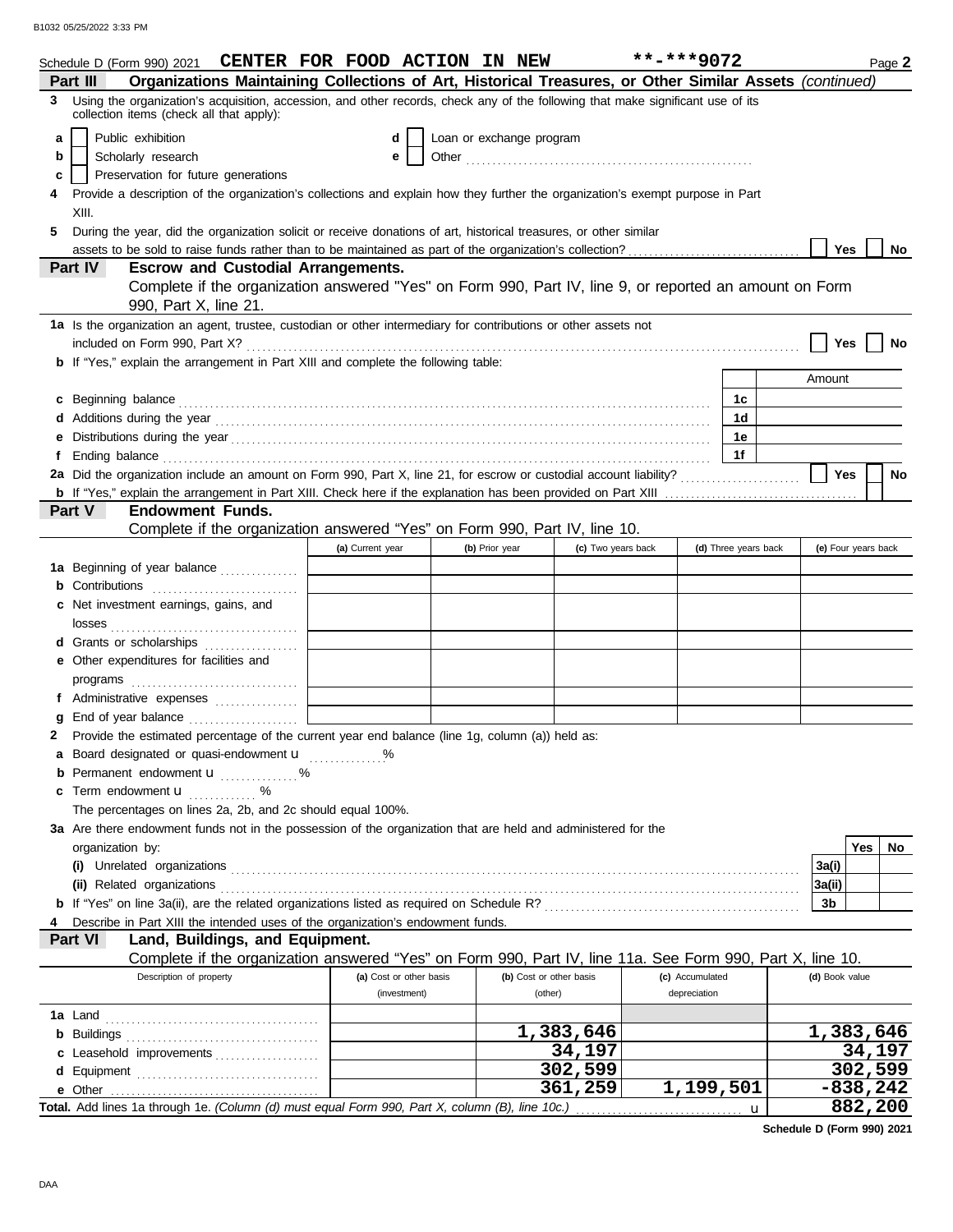|                           | CENTER FOR FOOD ACTION IN NEW<br>Schedule D (Form 990) 2021                                                |                | **-***9072                       | Page 3         |
|---------------------------|------------------------------------------------------------------------------------------------------------|----------------|----------------------------------|----------------|
| Part VII                  | <b>Investments - Other Securities.</b>                                                                     |                |                                  |                |
|                           | Complete if the organization answered "Yes" on Form 990, Part IV, line 11b. See Form 990, Part X, line 12. |                |                                  |                |
|                           | (a) Description of security or category                                                                    | (b) Book value | (c) Method of valuation:         |                |
|                           | (including name of security)                                                                               |                | Cost or end-of-year market value |                |
| (1) Financial derivatives |                                                                                                            |                |                                  |                |
|                           | (2) Closely held equity interests                                                                          |                |                                  |                |
|                           | (3) Other OTHER SECURITIES                                                                                 | 621,738        | <b>MARKET</b>                    |                |
| (A)                       |                                                                                                            |                |                                  |                |
| (B)                       |                                                                                                            |                |                                  |                |
| (C)                       |                                                                                                            |                |                                  |                |
| (D)                       |                                                                                                            |                |                                  |                |
| (E)                       |                                                                                                            |                |                                  |                |
| (F)                       |                                                                                                            |                |                                  |                |
| (G)                       |                                                                                                            |                |                                  |                |
| (H)                       |                                                                                                            |                |                                  |                |
|                           | Total. (Column (b) must equal Form 990, Part X, col. (B) line 12.)<br>u                                    | 621,738        |                                  |                |
| Part VIII                 | Investments - Program Related.                                                                             |                |                                  |                |
|                           | Complete if the organization answered "Yes" on Form 990, Part IV, line 11c. See Form 990, Part X, line 13. |                |                                  |                |
|                           | (a) Description of investment                                                                              | (b) Book value | (c) Method of valuation:         |                |
|                           |                                                                                                            |                | Cost or end-of-year market value |                |
| (1)                       |                                                                                                            |                |                                  |                |
| (2)                       |                                                                                                            |                |                                  |                |
| (3)                       |                                                                                                            |                |                                  |                |
| (4)                       |                                                                                                            |                |                                  |                |
| (5)                       |                                                                                                            |                |                                  |                |
| (6)                       |                                                                                                            |                |                                  |                |
| (7)                       |                                                                                                            |                |                                  |                |
| (8)                       |                                                                                                            |                |                                  |                |
| (9)                       |                                                                                                            |                |                                  |                |
|                           | Total. (Column (b) must equal Form 990, Part X, col. (B) line 13.)<br>u                                    |                |                                  |                |
| Part IX                   | <b>Other Assets.</b>                                                                                       |                |                                  |                |
|                           | Complete if the organization answered "Yes" on Form 990, Part IV, line 11d. See Form 990, Part X, line 15. |                |                                  |                |
|                           | (a) Description                                                                                            |                |                                  | (b) Book value |
| (1)                       |                                                                                                            |                |                                  |                |
| (2)                       |                                                                                                            |                |                                  |                |
| (3)                       |                                                                                                            |                |                                  |                |
| (4)                       |                                                                                                            |                |                                  |                |
| (5)                       |                                                                                                            |                |                                  |                |
| (6)                       |                                                                                                            |                |                                  |                |
| (7)                       |                                                                                                            |                |                                  |                |
| (8)                       |                                                                                                            |                |                                  |                |
| (9)                       |                                                                                                            |                |                                  |                |
|                           | Total. (Column (b) must equal Form 990, Part X, col. (B) line 15.)                                         |                | u                                |                |
| Part X                    | Other Liabilities.                                                                                         |                |                                  |                |
|                           | Complete if the organization answered "Yes" on Form 990, Part IV, line 11e or 11f. See Form 990, Part X,   |                |                                  |                |
|                           | line 25.                                                                                                   |                |                                  |                |
| 1.                        | (a) Description of liability                                                                               |                |                                  | (b) Book value |
| (1)                       | Federal income taxes                                                                                       |                |                                  |                |
| (2)                       |                                                                                                            |                |                                  |                |
| (3)                       |                                                                                                            |                |                                  |                |
| (4)                       |                                                                                                            |                |                                  |                |
| (5)                       |                                                                                                            |                |                                  |                |
| (6)                       |                                                                                                            |                |                                  |                |
| (7)                       |                                                                                                            |                |                                  |                |
| (8)                       |                                                                                                            |                |                                  |                |
| (9)                       |                                                                                                            |                |                                  |                |
|                           | Total. (Column (b) must equal Form 990, Part X, col. (B) line 25.)                                         |                | u                                |                |
|                           |                                                                                                            |                |                                  |                |

Liability for uncertain tax positions. In Part XIII, provide the text of the footnote to the organization's financial statements that reports the **2.** organization's liability for uncertain tax positions under FASB ASC 740. Check here if the text of the footnote has been provided in Part XIII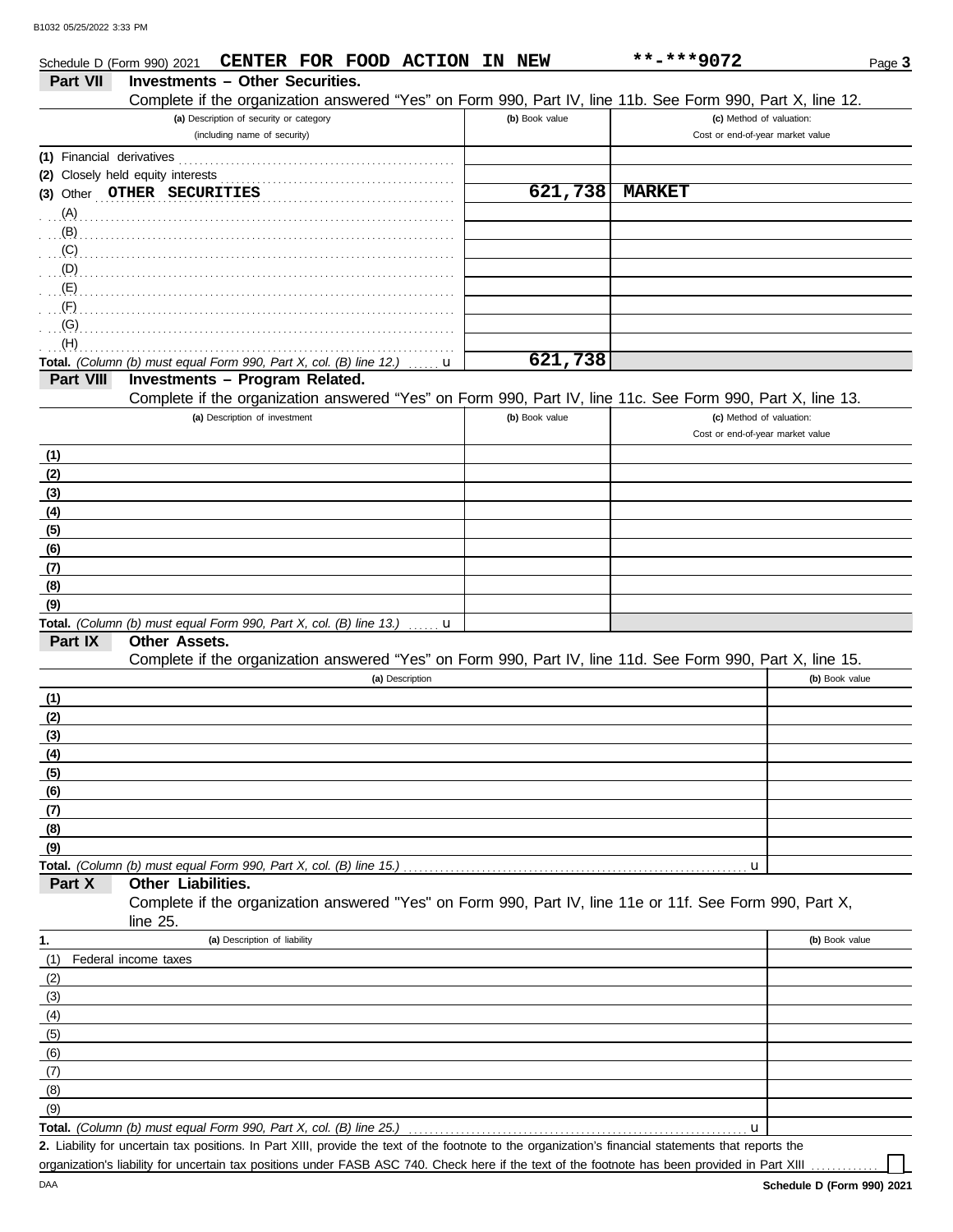|    | Schedule D (Form 990) 2021 CENTER FOR FOOD ACTION IN NEW                                                                                                                                                                       |                      | **-***9072      | Page 4                  |
|----|--------------------------------------------------------------------------------------------------------------------------------------------------------------------------------------------------------------------------------|----------------------|-----------------|-------------------------|
|    | Reconciliation of Revenue per Audited Financial Statements With Revenue per Return.<br>Part XI                                                                                                                                 |                      |                 |                         |
|    | Complete if the organization answered "Yes" on Form 990, Part IV, line 12a.                                                                                                                                                    |                      |                 |                         |
| 1  |                                                                                                                                                                                                                                |                      | $\mathbf{1}$    | 11,348,848              |
| 2  | Amounts included on line 1 but not on Form 990, Part VIII, line 12:                                                                                                                                                            |                      |                 |                         |
| а  |                                                                                                                                                                                                                                | 2a                   |                 |                         |
| b  |                                                                                                                                                                                                                                | 2 <sub>b</sub>       |                 |                         |
| с  |                                                                                                                                                                                                                                | 2c                   |                 |                         |
| d  |                                                                                                                                                                                                                                | 2d                   |                 |                         |
| е  | Add lines 2a through 2d [11] Add [12] Add [12] Add lines 2a through 2d [12] Add lines 2a through 2d [12] Add [12] Add [12] Add [12] Add [12] Add [12] Add [12] Add [12] Add [12] Add [12] Add [12] Add [12] Add [12] Add [12]  |                      | 2e              |                         |
| 3  |                                                                                                                                                                                                                                |                      | 3               | 11,348,848              |
| 4  | Amounts included on Form 990, Part VIII, line 12, but not on line 1:                                                                                                                                                           |                      |                 |                         |
| а  |                                                                                                                                                                                                                                | 4a                   |                 |                         |
| b  |                                                                                                                                                                                                                                | 4b                   |                 |                         |
|    | Add lines 4a and 4b                                                                                                                                                                                                            |                      | 4с              |                         |
| 5  |                                                                                                                                                                                                                                |                      | $5\phantom{.0}$ | 11,348,848              |
|    | Reconciliation of Expenses per Audited Financial Statements With Expenses per Return.<br>Part XII                                                                                                                              |                      |                 |                         |
|    | Complete if the organization answered "Yes" on Form 990, Part IV, line 12a.                                                                                                                                                    |                      |                 |                         |
| 1  | Total expenses and losses per audited financial statements                                                                                                                                                                     |                      | $\mathbf{1}$    | 11,292,860              |
| 2  | Amounts included on line 1 but not on Form 990, Part IX, line 25:                                                                                                                                                              |                      |                 |                         |
| a  |                                                                                                                                                                                                                                | 2a                   |                 |                         |
| b  |                                                                                                                                                                                                                                | 2 <sub>b</sub>       |                 |                         |
| с  |                                                                                                                                                                                                                                | 2c                   |                 |                         |
| d  |                                                                                                                                                                                                                                | 2d                   |                 |                         |
| е  | Add lines 2a through 2d [11] March 2014 [12] March 2014 [12] March 2014 [12] March 2014 [12] March 2014 [12] March 2015 [12] March 2014 [12] March 2014 [12] March 2014 [12] March 2014 [12] March 2014 [12] March 2014 [12] M |                      | 2e              | $\overline{11,292,860}$ |
| 3  |                                                                                                                                                                                                                                |                      | 3               |                         |
| 4  | Amounts included on Form 990, Part IX, line 25, but not on line 1:                                                                                                                                                             |                      |                 |                         |
| а  |                                                                                                                                                                                                                                | 4a<br>4 <sub>b</sub> |                 |                         |
| b  |                                                                                                                                                                                                                                |                      |                 |                         |
| 5. | c Add lines 4a and 4b                                                                                                                                                                                                          |                      | 4c<br>5         | 11,292,860              |
|    | Part XIII Supplemental Information.                                                                                                                                                                                            |                      |                 |                         |
|    | Provide the descriptions required for Part II, lines 3, 5, and 9; Part III, lines 1a and 4; Part IV, lines 1b and 2b; Part V, line 4; Part X, line                                                                             |                      |                 |                         |
|    | 2; Part XI, lines 2d and 4b; and Part XII, lines 2d and 4b. Also complete this part to provide any additional information.                                                                                                     |                      |                 |                         |
|    |                                                                                                                                                                                                                                |                      |                 |                         |
|    |                                                                                                                                                                                                                                |                      |                 |                         |
|    |                                                                                                                                                                                                                                |                      |                 |                         |
|    |                                                                                                                                                                                                                                |                      |                 |                         |
|    |                                                                                                                                                                                                                                |                      |                 |                         |
|    |                                                                                                                                                                                                                                |                      |                 |                         |
|    |                                                                                                                                                                                                                                |                      |                 |                         |
|    |                                                                                                                                                                                                                                |                      |                 |                         |
|    |                                                                                                                                                                                                                                |                      |                 |                         |
|    |                                                                                                                                                                                                                                |                      |                 |                         |
|    |                                                                                                                                                                                                                                |                      |                 |                         |
|    |                                                                                                                                                                                                                                |                      |                 |                         |
|    |                                                                                                                                                                                                                                |                      |                 |                         |
|    |                                                                                                                                                                                                                                |                      |                 |                         |
|    |                                                                                                                                                                                                                                |                      |                 |                         |
|    |                                                                                                                                                                                                                                |                      |                 |                         |
|    |                                                                                                                                                                                                                                |                      |                 |                         |
|    |                                                                                                                                                                                                                                |                      |                 |                         |
|    |                                                                                                                                                                                                                                |                      |                 |                         |
|    |                                                                                                                                                                                                                                |                      |                 |                         |
|    |                                                                                                                                                                                                                                |                      |                 |                         |
|    |                                                                                                                                                                                                                                |                      |                 |                         |
|    |                                                                                                                                                                                                                                |                      |                 |                         |
|    |                                                                                                                                                                                                                                |                      |                 |                         |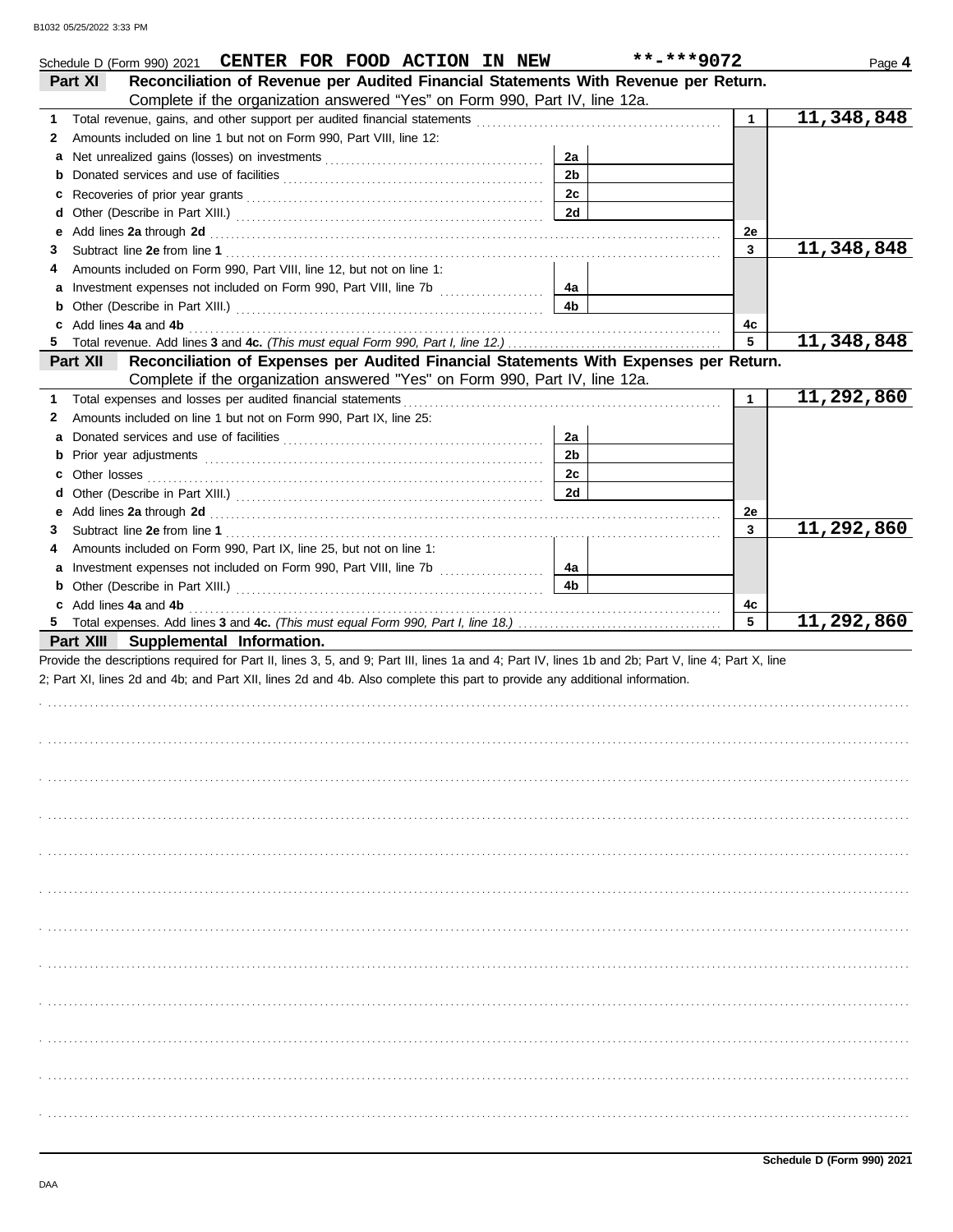|  |                                                | Schedule D (Form 990) 2021 CENTER FOR FOOD ACTION IN NEW |  | **-***9072 | Page 5 |
|--|------------------------------------------------|----------------------------------------------------------|--|------------|--------|
|  | Part XIII Supplemental Information (continued) |                                                          |  |            |        |
|  |                                                |                                                          |  |            |        |
|  |                                                |                                                          |  |            |        |
|  |                                                |                                                          |  |            |        |
|  |                                                |                                                          |  |            |        |
|  |                                                |                                                          |  |            |        |
|  |                                                |                                                          |  |            |        |
|  |                                                |                                                          |  |            |        |
|  |                                                |                                                          |  |            |        |
|  |                                                |                                                          |  |            |        |
|  |                                                |                                                          |  |            |        |
|  |                                                |                                                          |  |            |        |
|  |                                                |                                                          |  |            |        |
|  |                                                |                                                          |  |            |        |
|  |                                                |                                                          |  |            |        |
|  |                                                |                                                          |  |            |        |
|  |                                                |                                                          |  |            |        |
|  |                                                |                                                          |  |            |        |
|  |                                                |                                                          |  |            |        |
|  |                                                |                                                          |  |            |        |
|  |                                                |                                                          |  |            |        |
|  |                                                |                                                          |  |            |        |
|  |                                                |                                                          |  |            |        |
|  |                                                |                                                          |  |            |        |
|  |                                                |                                                          |  |            |        |
|  |                                                |                                                          |  |            |        |
|  |                                                |                                                          |  |            |        |
|  |                                                |                                                          |  |            |        |
|  |                                                |                                                          |  |            |        |
|  |                                                |                                                          |  |            |        |
|  |                                                |                                                          |  |            |        |
|  |                                                |                                                          |  |            |        |
|  |                                                |                                                          |  |            |        |
|  |                                                |                                                          |  |            |        |
|  |                                                |                                                          |  |            |        |
|  |                                                |                                                          |  |            |        |
|  |                                                |                                                          |  |            |        |
|  |                                                |                                                          |  |            |        |
|  |                                                |                                                          |  |            |        |
|  |                                                |                                                          |  |            |        |
|  |                                                |                                                          |  |            |        |
|  |                                                |                                                          |  |            |        |
|  |                                                |                                                          |  |            |        |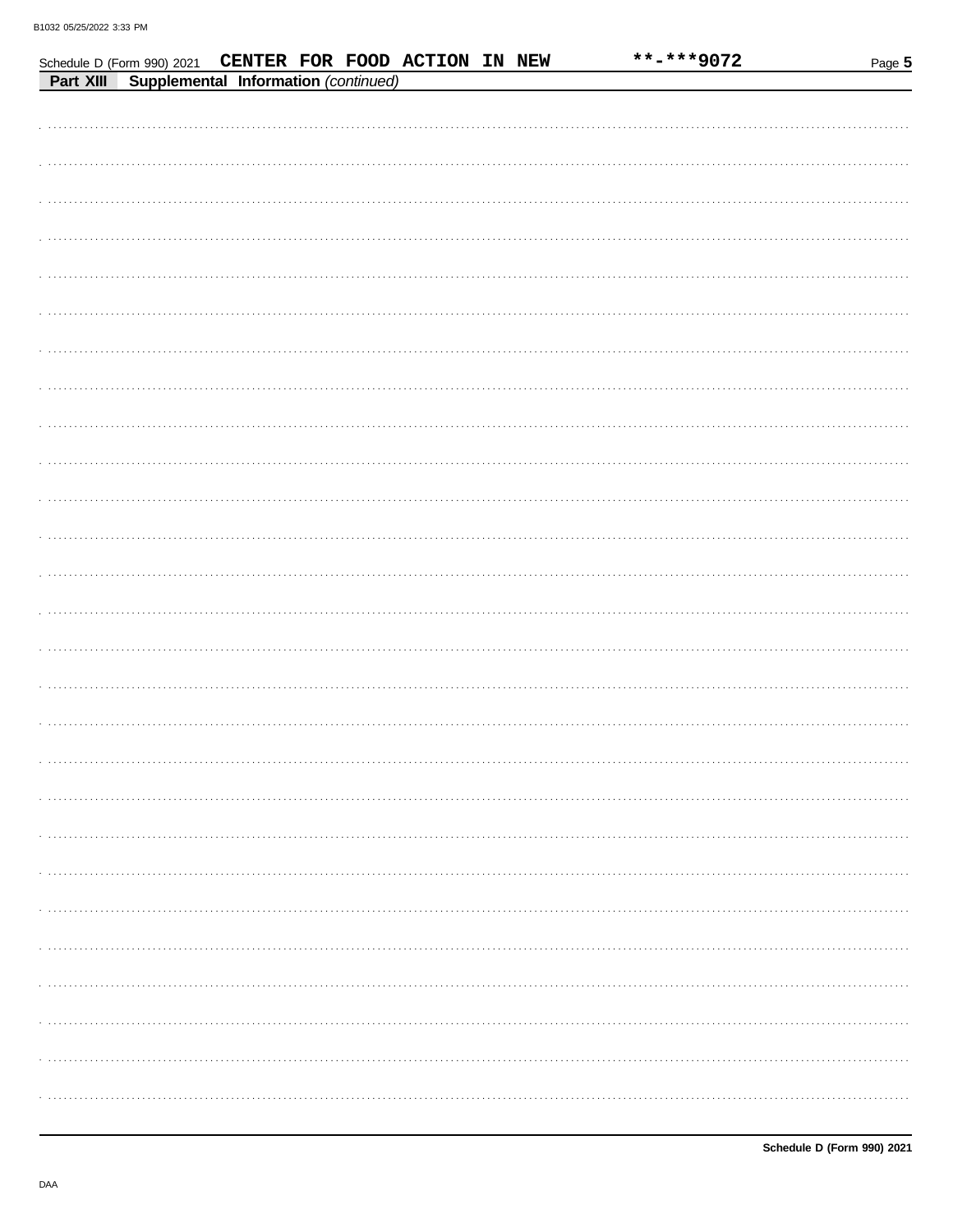| <b>SCHEDULE G</b><br>(Form 990)                              | Supplemental Information Regarding Fundraising or Gaming Activities<br>Complete if the organization answered "Yes" on Form 990, Part IV, line 17, 18, or 19, or if the                     |                                        | OMB No. 1545-0047             |                                                                                 |                                              |                                  |
|--------------------------------------------------------------|--------------------------------------------------------------------------------------------------------------------------------------------------------------------------------------------|----------------------------------------|-------------------------------|---------------------------------------------------------------------------------|----------------------------------------------|----------------------------------|
| Department of the Treasury                                   |                                                                                                                                                                                            | LI Attach to Form 990 or Form 990-EZ.  |                               | organization entered more than \$15,000 on Form 990-EZ, line 6a.                |                                              |                                  |
| Internal Revenue Service                                     |                                                                                                                                                                                            |                                        |                               | <b>u</b> Go to www.irs.gov/Form990 for instructions and the latest information. |                                              | Open to Public<br>Inspection     |
| Name of the organization                                     | FOR FOOD ACTION IN NEW<br><b>CENTER</b><br><b>JERSEY</b>                                                                                                                                   |                                        |                               |                                                                                 | Employer identification number<br>**-***9072 |                                  |
| Part I                                                       | Fundraising Activities. Complete if the organization answered "Yes" on Form 990, Part IV, line 17.                                                                                         |                                        |                               |                                                                                 |                                              |                                  |
|                                                              | Form 990-EZ filers are not required to complete this part.                                                                                                                                 |                                        |                               |                                                                                 |                                              |                                  |
| 1                                                            | Indicate whether the organization raised funds through any of the following activities. Check all that apply.                                                                              |                                        |                               |                                                                                 |                                              |                                  |
| Mail solicitations<br>a                                      |                                                                                                                                                                                            | e                                      |                               | Solicitation of non-government grants                                           |                                              |                                  |
| Internet and email solicitations<br>b<br>Phone solicitations |                                                                                                                                                                                            | Solicitation of government grants<br>f |                               |                                                                                 |                                              |                                  |
| c<br>In-person solicitations<br>d                            |                                                                                                                                                                                            | Special fundraising events<br>q        |                               |                                                                                 |                                              |                                  |
|                                                              | 2a Did the organization have a written or oral agreement with any individual (including officers, directors, trustees,                                                                     |                                        |                               |                                                                                 |                                              |                                  |
|                                                              | or key employees listed in Form 990, Part VII) or entity in connection with professional fundraising services?                                                                             |                                        |                               |                                                                                 |                                              | Yes<br>No                        |
|                                                              | b If "Yes," list the 10 highest paid individuals or entities (fundraisers) pursuant to agreements under which the fundraiser is to be<br>compensated at least \$5,000 by the organization. |                                        |                               |                                                                                 |                                              |                                  |
|                                                              |                                                                                                                                                                                            |                                        | (iii) Did fund<br>raiser have |                                                                                 | (v) Amount paid to                           | (vi) Amount paid to              |
|                                                              | (i) Name and address of individual<br>or entity (fundraiser)                                                                                                                               | (ii) Activity                          | custody or<br>control of      | (iv) Gross receipts<br>from activity                                            | (or retained by)<br>fundraiser listed in     | (or retained by)<br>organization |
|                                                              |                                                                                                                                                                                            |                                        | contributions?<br>Yes   No    |                                                                                 | col. (i)                                     |                                  |
| 1                                                            |                                                                                                                                                                                            |                                        |                               |                                                                                 |                                              |                                  |
|                                                              |                                                                                                                                                                                            |                                        |                               |                                                                                 |                                              |                                  |
| $\mathbf{2}$                                                 |                                                                                                                                                                                            |                                        |                               |                                                                                 |                                              |                                  |
|                                                              |                                                                                                                                                                                            |                                        |                               |                                                                                 |                                              |                                  |
| 3                                                            |                                                                                                                                                                                            |                                        |                               |                                                                                 |                                              |                                  |
|                                                              |                                                                                                                                                                                            |                                        |                               |                                                                                 |                                              |                                  |
| 4                                                            |                                                                                                                                                                                            |                                        |                               |                                                                                 |                                              |                                  |
|                                                              |                                                                                                                                                                                            |                                        |                               |                                                                                 |                                              |                                  |
| 5                                                            |                                                                                                                                                                                            |                                        |                               |                                                                                 |                                              |                                  |
|                                                              |                                                                                                                                                                                            |                                        |                               |                                                                                 |                                              |                                  |
|                                                              |                                                                                                                                                                                            |                                        |                               |                                                                                 |                                              |                                  |
| 6                                                            |                                                                                                                                                                                            |                                        |                               |                                                                                 |                                              |                                  |
|                                                              |                                                                                                                                                                                            |                                        |                               |                                                                                 |                                              |                                  |
| 7                                                            |                                                                                                                                                                                            |                                        |                               |                                                                                 |                                              |                                  |
|                                                              |                                                                                                                                                                                            |                                        |                               |                                                                                 |                                              |                                  |
| 8                                                            |                                                                                                                                                                                            |                                        |                               |                                                                                 |                                              |                                  |
|                                                              |                                                                                                                                                                                            |                                        |                               |                                                                                 |                                              |                                  |
| 9                                                            |                                                                                                                                                                                            |                                        |                               |                                                                                 |                                              |                                  |
|                                                              |                                                                                                                                                                                            |                                        |                               |                                                                                 |                                              |                                  |
|                                                              |                                                                                                                                                                                            |                                        |                               |                                                                                 |                                              |                                  |
| 10                                                           |                                                                                                                                                                                            |                                        |                               |                                                                                 |                                              |                                  |
|                                                              |                                                                                                                                                                                            |                                        |                               |                                                                                 |                                              |                                  |
| Total                                                        |                                                                                                                                                                                            |                                        |                               |                                                                                 |                                              |                                  |
| 3<br>registration or licensing.                              | List all states in which the organization is registered or licensed to solicit contributions or has been notified it is exempt from                                                        |                                        |                               |                                                                                 |                                              |                                  |
|                                                              |                                                                                                                                                                                            |                                        |                               |                                                                                 |                                              |                                  |
|                                                              |                                                                                                                                                                                            |                                        |                               |                                                                                 |                                              |                                  |
|                                                              |                                                                                                                                                                                            |                                        |                               |                                                                                 |                                              |                                  |
|                                                              |                                                                                                                                                                                            |                                        |                               |                                                                                 |                                              |                                  |
|                                                              |                                                                                                                                                                                            |                                        |                               |                                                                                 |                                              |                                  |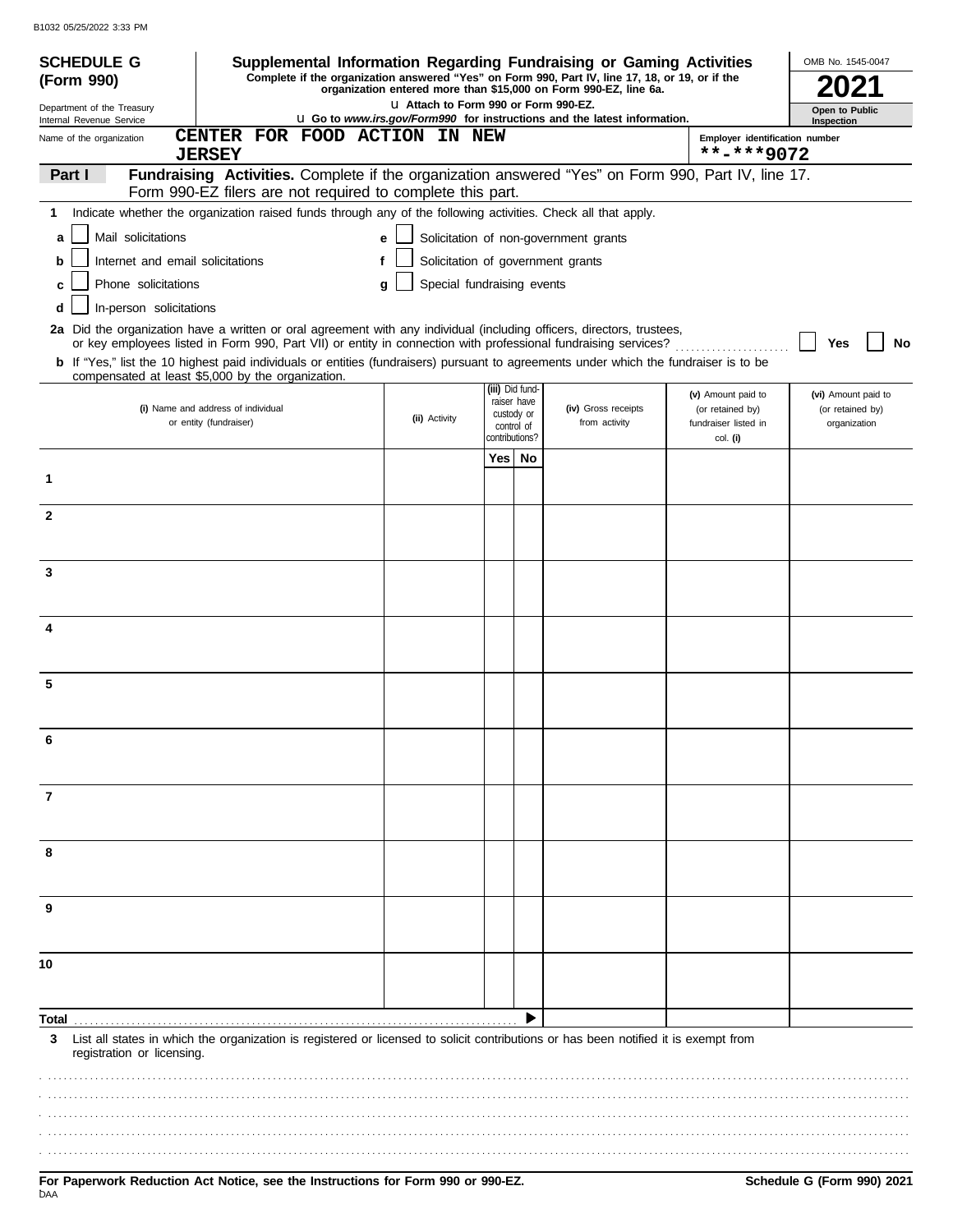|          |         | Schedule G (Form 990) 2021                            | CENTER FOR FOOD ACTION IN NEW                                                                                                                                                                                          |                         | **-***9072                    | Page 2                            |
|----------|---------|-------------------------------------------------------|------------------------------------------------------------------------------------------------------------------------------------------------------------------------------------------------------------------------|-------------------------|-------------------------------|-----------------------------------|
|          | Part II |                                                       | Fundraising Events. Complete if the organization answered "Yes" on Form 990, Part IV, line 18, or reported more                                                                                                        |                         |                               |                                   |
|          |         |                                                       | than \$15,000 of fundraising event contributions and gross income on Form 990-EZ, lines 1 and 6b. List events with                                                                                                     |                         |                               |                                   |
|          |         |                                                       | gross receipts greater than \$5,000.                                                                                                                                                                                   |                         |                               |                                   |
|          |         |                                                       | (a) Event #1                                                                                                                                                                                                           | (b) Event #2            | (c) Other events              |                                   |
|          |         |                                                       |                                                                                                                                                                                                                        |                         |                               | (d) Total events                  |
|          |         |                                                       | <b>GALA</b>                                                                                                                                                                                                            |                         | <b>NONE</b><br>(total number) | (add col. (a) through<br>col. (c) |
|          |         |                                                       | (event type)                                                                                                                                                                                                           | (event type)            |                               |                                   |
| Revenue  |         |                                                       | 218,217                                                                                                                                                                                                                |                         |                               |                                   |
|          |         | 1 Gross receipts                                      |                                                                                                                                                                                                                        |                         |                               | 218, 217                          |
|          |         |                                                       |                                                                                                                                                                                                                        |                         |                               |                                   |
|          |         | 2 Less: Contributions<br>3 Gross income (line 1 minus |                                                                                                                                                                                                                        |                         |                               |                                   |
|          |         |                                                       | 218,217                                                                                                                                                                                                                |                         |                               | 218, 217                          |
|          |         |                                                       |                                                                                                                                                                                                                        |                         |                               |                                   |
|          |         | 4 Cash prizes                                         |                                                                                                                                                                                                                        |                         |                               |                                   |
|          |         |                                                       |                                                                                                                                                                                                                        |                         |                               |                                   |
|          |         | 5 Noncash prizes                                      |                                                                                                                                                                                                                        |                         |                               |                                   |
|          |         |                                                       |                                                                                                                                                                                                                        |                         |                               |                                   |
|          |         | 6 Rent/facility costs                                 |                                                                                                                                                                                                                        |                         |                               |                                   |
| Expenses |         |                                                       |                                                                                                                                                                                                                        |                         |                               |                                   |
|          |         | 7 Food and beverages                                  |                                                                                                                                                                                                                        |                         |                               |                                   |
|          |         |                                                       |                                                                                                                                                                                                                        |                         |                               |                                   |
| Direct   |         | 8 Entertainment                                       |                                                                                                                                                                                                                        |                         |                               |                                   |
|          |         |                                                       |                                                                                                                                                                                                                        |                         |                               |                                   |
|          |         | <b>9</b> Other direct expenses                        |                                                                                                                                                                                                                        |                         |                               |                                   |
|          |         |                                                       |                                                                                                                                                                                                                        |                         |                               |                                   |
|          |         |                                                       |                                                                                                                                                                                                                        |                         |                               |                                   |
|          |         |                                                       |                                                                                                                                                                                                                        |                         |                               | 218,217                           |
|          |         | Part III                                              | Gaming. Complete if the organization answered "Yes" on Form 990, Part IV, line 19, or reported more than                                                                                                               |                         |                               |                                   |
|          |         |                                                       |                                                                                                                                                                                                                        |                         |                               |                                   |
|          |         |                                                       | \$15,000 on Form 990-EZ, line 6a.                                                                                                                                                                                      |                         |                               |                                   |
|          |         |                                                       | (a) Bingo                                                                                                                                                                                                              | (b) Pull tabs/instant   | (c) Other gaming              | (d) Total gaming (add             |
|          |         |                                                       |                                                                                                                                                                                                                        | bingo/progressive bingo |                               | col. (a) through col. (c))        |
| Revenue  |         |                                                       |                                                                                                                                                                                                                        |                         |                               |                                   |
|          | 1.      | Gross revenue                                         |                                                                                                                                                                                                                        |                         |                               |                                   |
|          |         |                                                       |                                                                                                                                                                                                                        |                         |                               |                                   |
| ses      |         |                                                       |                                                                                                                                                                                                                        |                         |                               |                                   |
|          |         |                                                       |                                                                                                                                                                                                                        |                         |                               |                                   |
| Expen    |         | 3 Noncash prizes                                      |                                                                                                                                                                                                                        |                         |                               |                                   |
|          |         |                                                       |                                                                                                                                                                                                                        |                         |                               |                                   |
| Direct   |         | 4 Rent/facility costs                                 |                                                                                                                                                                                                                        |                         |                               |                                   |
|          |         |                                                       |                                                                                                                                                                                                                        |                         |                               |                                   |
|          |         | 5 Other direct expenses                               | $\%$                                                                                                                                                                                                                   |                         | ℅                             |                                   |
|          |         | 6 Volunteer labor                                     | <b>Yes</b><br>No                                                                                                                                                                                                       | No                      | <b>Yes</b><br>No.             |                                   |
|          |         |                                                       |                                                                                                                                                                                                                        |                         |                               |                                   |
|          |         |                                                       | 7 Direct expense summary. Add lines 2 through 5 in column (d)                                                                                                                                                          |                         |                               |                                   |
|          |         |                                                       |                                                                                                                                                                                                                        |                         |                               |                                   |
|          |         |                                                       |                                                                                                                                                                                                                        |                         |                               |                                   |
|          |         |                                                       |                                                                                                                                                                                                                        |                         |                               |                                   |
| 9        |         |                                                       |                                                                                                                                                                                                                        |                         |                               |                                   |
|          |         |                                                       |                                                                                                                                                                                                                        |                         |                               | Yes<br>No                         |
|          |         |                                                       |                                                                                                                                                                                                                        |                         |                               |                                   |
|          |         |                                                       |                                                                                                                                                                                                                        |                         |                               |                                   |
|          |         |                                                       |                                                                                                                                                                                                                        |                         |                               |                                   |
|          |         |                                                       | 10a Were any of the organization's gaming licenses revoked, suspended, or terminated during the tax year?<br>10a Were any of the organization's gaming licenses revoked, suspended, or terminated during the tax year? |                         |                               | Yes<br><b>No</b>                  |
|          |         | <b>b</b> If "Yes," explain:                           |                                                                                                                                                                                                                        |                         |                               |                                   |
|          |         |                                                       |                                                                                                                                                                                                                        |                         |                               |                                   |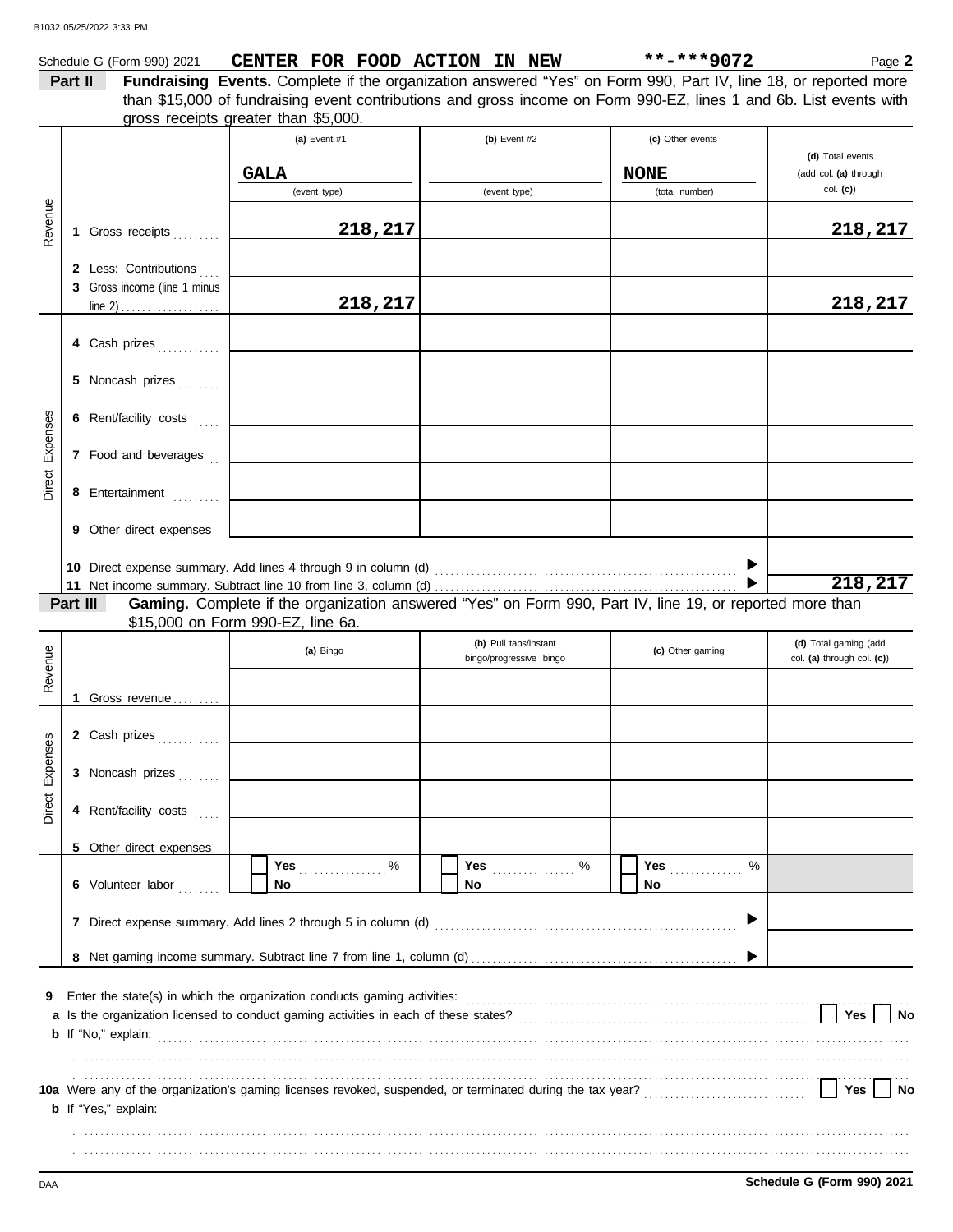|         | $***$ -***9072<br>Schedule G (Form 990) 2021<br>CENTER FOR FOOD ACTION IN NEW                                                                                                                                                                                                                                                                    |                            |     | Page 3 |
|---------|--------------------------------------------------------------------------------------------------------------------------------------------------------------------------------------------------------------------------------------------------------------------------------------------------------------------------------------------------|----------------------------|-----|--------|
| 11      |                                                                                                                                                                                                                                                                                                                                                  |                            | Yes | No     |
| 12      | Is the organization a grantor, beneficiary or trustee of a trust, or a member of a partnership or other entity                                                                                                                                                                                                                                   |                            |     |        |
|         |                                                                                                                                                                                                                                                                                                                                                  |                            | Yes | No     |
| 13      | Indicate the percentage of gaming activity conducted in:                                                                                                                                                                                                                                                                                         |                            |     |        |
| a       |                                                                                                                                                                                                                                                                                                                                                  | 13а                        |     | %      |
| b<br>14 | An outside facility <b>contract and the contract of a contract of a contract of a contract of a contract of a contract of a contract of a contract of a contract of a contract of a contract of a contract of a contract of a co</b><br>Enter the name and address of the person who prepares the organization's gaming/special events books and | 13 <sub>b</sub>            |     | %      |
|         | records:                                                                                                                                                                                                                                                                                                                                         |                            |     |        |
|         |                                                                                                                                                                                                                                                                                                                                                  |                            |     |        |
|         |                                                                                                                                                                                                                                                                                                                                                  |                            |     |        |
|         | 15a Does the organization have a contract with a third party from whom the organization receives gaming<br>revenue?                                                                                                                                                                                                                              |                            | Yes | No     |
| b       |                                                                                                                                                                                                                                                                                                                                                  |                            |     |        |
|         |                                                                                                                                                                                                                                                                                                                                                  |                            |     |        |
|         | If "Yes," enter name and address of the third party:                                                                                                                                                                                                                                                                                             |                            |     |        |
|         |                                                                                                                                                                                                                                                                                                                                                  |                            |     |        |
|         |                                                                                                                                                                                                                                                                                                                                                  |                            |     |        |
|         |                                                                                                                                                                                                                                                                                                                                                  |                            |     |        |
|         | Address <b>u</b>                                                                                                                                                                                                                                                                                                                                 |                            |     |        |
| 16      | Gaming manager information:                                                                                                                                                                                                                                                                                                                      |                            |     |        |
|         |                                                                                                                                                                                                                                                                                                                                                  |                            |     |        |
|         |                                                                                                                                                                                                                                                                                                                                                  |                            |     |        |
|         |                                                                                                                                                                                                                                                                                                                                                  |                            |     |        |
|         | Description of services provided <b>u</b> electron contract the contract of the contract of services provided <b>u</b>                                                                                                                                                                                                                           |                            |     |        |
|         |                                                                                                                                                                                                                                                                                                                                                  |                            |     |        |
|         | Director/officer<br>Employee<br>Independent contractor                                                                                                                                                                                                                                                                                           |                            |     |        |
|         |                                                                                                                                                                                                                                                                                                                                                  |                            |     |        |
| 17      | Mandatory distributions:                                                                                                                                                                                                                                                                                                                         |                            |     |        |
| a       | Is the organization required under state law to make charitable distributions from the gaming proceeds to<br>retain the state gaming license?                                                                                                                                                                                                    |                            | Yes | No     |
|         | Enter the amount of distributions required under state law to be distributed to other exempt organizations or                                                                                                                                                                                                                                    |                            |     |        |
|         | spent in the organization's own exempt activities during the tax year $\mathbf{u}$ \$                                                                                                                                                                                                                                                            |                            |     |        |
|         | Supplemental Information. Provide the explanations required by Part I, line 2b, columns (iii) and (v); and<br>Part IV                                                                                                                                                                                                                            |                            |     |        |
|         | Part III, lines 9, 9b, 10b, 15b, 15c, 16, and 17b, as applicable. Also provide any additional information.<br>See instructions.                                                                                                                                                                                                                  |                            |     |        |
|         |                                                                                                                                                                                                                                                                                                                                                  |                            |     |        |
|         |                                                                                                                                                                                                                                                                                                                                                  |                            |     |        |
|         |                                                                                                                                                                                                                                                                                                                                                  |                            |     |        |
|         |                                                                                                                                                                                                                                                                                                                                                  |                            |     |        |
|         |                                                                                                                                                                                                                                                                                                                                                  |                            |     |        |
|         |                                                                                                                                                                                                                                                                                                                                                  |                            |     |        |
|         |                                                                                                                                                                                                                                                                                                                                                  |                            |     |        |
|         |                                                                                                                                                                                                                                                                                                                                                  |                            |     |        |
|         |                                                                                                                                                                                                                                                                                                                                                  |                            |     |        |
|         |                                                                                                                                                                                                                                                                                                                                                  |                            |     |        |
|         |                                                                                                                                                                                                                                                                                                                                                  |                            |     |        |
|         |                                                                                                                                                                                                                                                                                                                                                  |                            |     |        |
|         |                                                                                                                                                                                                                                                                                                                                                  | Schedule G (Form 990) 2021 |     |        |

DAA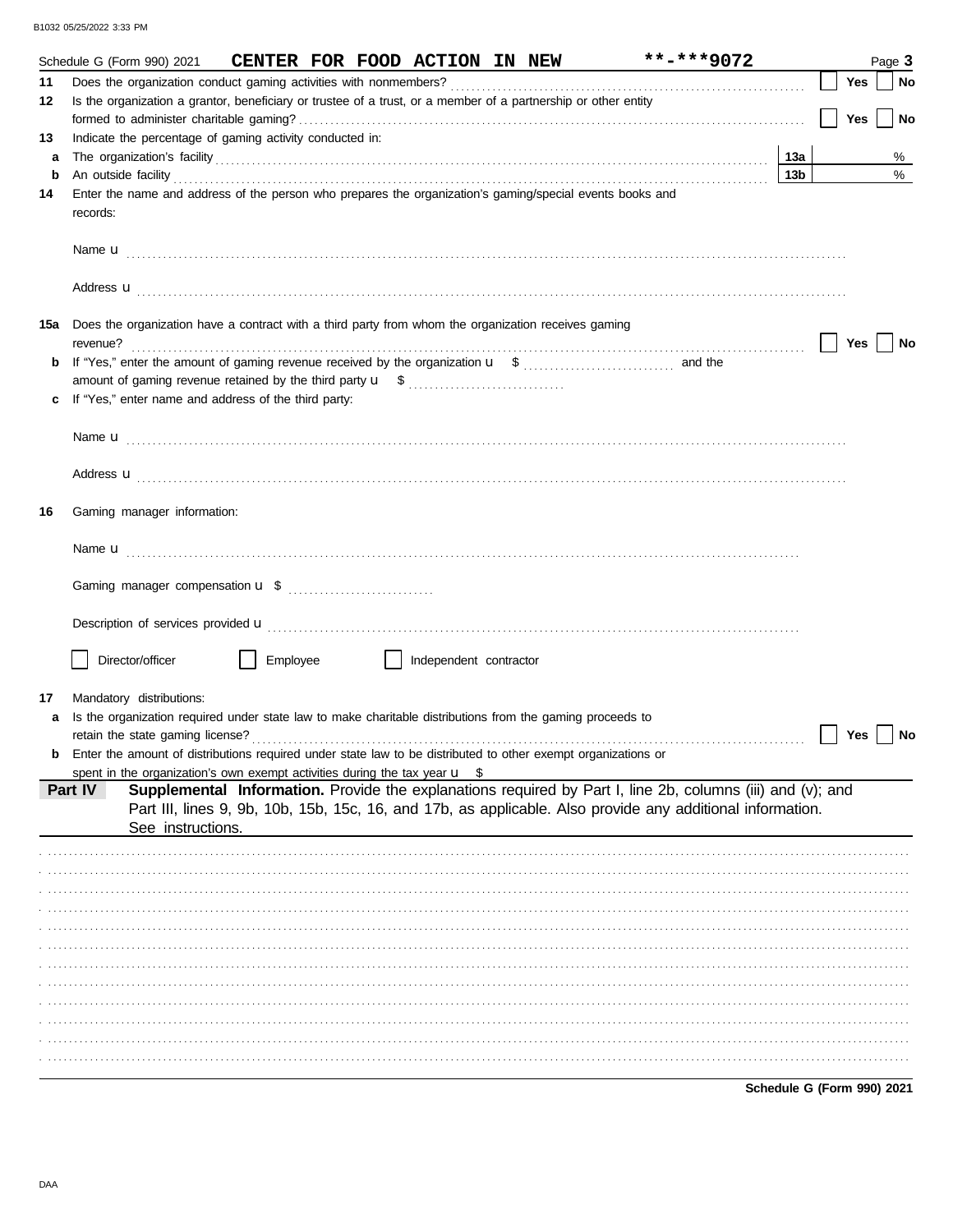|    | <b>SCHEDULE J</b>                                | <b>Compensation Information</b><br>For certain Officers, Directors, Trustees, Key Employees, and Highest             |                                              | OMB No. 1545-0047          |                   |                  |
|----|--------------------------------------------------|----------------------------------------------------------------------------------------------------------------------|----------------------------------------------|----------------------------|-------------------|------------------|
|    | (Form 990)                                       | <b>Compensated Employees</b>                                                                                         |                                              | 2021                       |                   |                  |
|    | Department of the Treasury                       | u Complete if the organization answered "Yes" on Form 990, Part IV, line 23.<br>u Attach to Form 990.                |                                              | Open to Public             |                   |                  |
|    | Internal Revenue Service                         | uGo to www.irs.gov/Form990 for instructions and the latest information.                                              |                                              |                            | <b>Inspection</b> |                  |
|    | Name of the organization                         | CENTER FOR FOOD ACTION IN NEW<br><b>JERSEY</b>                                                                       | Employer identification number<br>**-***9072 |                            |                   |                  |
|    | Part I                                           | Questions Regarding Compensation                                                                                     |                                              |                            |                   |                  |
|    |                                                  |                                                                                                                      |                                              |                            | Yes               | No               |
|    |                                                  | 1a Check the appropriate box(es) if the organization provided any of the following to or for a person listed on Form |                                              |                            |                   |                  |
|    |                                                  | 990, Part VII, Section A, line 1a. Complete Part III to provide any relevant information regarding these items.      |                                              |                            |                   |                  |
|    | First-class or charter travel                    | Housing allowance or residence for personal use                                                                      |                                              |                            |                   |                  |
|    | Travel for companions                            | Payments for business use of personal residence                                                                      |                                              |                            |                   |                  |
|    |                                                  | Tax indemnification and gross-up payments<br>Health or social club dues or initiation fees                           |                                              |                            |                   |                  |
|    | Discretionary spending account                   | Personal services (such as maid, chauffeur, chef)                                                                    |                                              |                            |                   |                  |
|    |                                                  | <b>b</b> If any of the boxes on line 1a are checked, did the organization follow a written policy regarding payment  |                                              |                            |                   |                  |
|    |                                                  | or reimbursement or provision of all of the expenses described above? If "No," complete Part III to                  |                                              |                            |                   |                  |
|    | explain                                          |                                                                                                                      |                                              | 1b                         |                   |                  |
|    |                                                  |                                                                                                                      |                                              |                            |                   |                  |
| 2  |                                                  | Did the organization require substantiation prior to reimbursing or allowing expenses incurred by all                |                                              |                            |                   |                  |
|    | 1a?                                              | directors, trustees, and officers, including the CEO/Executive Director, regarding the items checked on line         |                                              | 2                          |                   |                  |
|    |                                                  |                                                                                                                      |                                              |                            |                   |                  |
| 3  |                                                  | Indicate which, if any, of the following the organization used to establish the compensation of the                  |                                              |                            |                   |                  |
|    |                                                  | organization's CEO/Executive Director. Check all that apply. Do not check any boxes for methods used by a            |                                              |                            |                   |                  |
|    |                                                  | related organization to establish compensation of the CEO/Executive Director, but explain in Part III.               |                                              |                            |                   |                  |
|    | Compensation committee                           | Written employment contract                                                                                          |                                              |                            |                   |                  |
|    |                                                  | Independent compensation consultant<br>Compensation survey or study                                                  |                                              |                            |                   |                  |
|    | Form 990 of other organizations                  | Approval by the board or compensation committee                                                                      |                                              |                            |                   |                  |
| 4  |                                                  | During the year, did any person listed on Form 990, Part VII, Section A, line 1a, with respect to the filing         |                                              |                            |                   |                  |
|    | organization or a related organization:          |                                                                                                                      |                                              |                            |                   |                  |
|    |                                                  | a Receive a severance payment or change-of-control payment?                                                          |                                              | 4a                         |                   | X                |
|    |                                                  | <b>b</b> Participate in or receive payment from a supplemental nonqualified retirement plan?                         |                                              | 4b                         |                   | $\mathbf x$      |
|    |                                                  |                                                                                                                      |                                              | 4c                         |                   | $\mathbf x$      |
|    |                                                  | If "Yes" to any of lines 4a–c, list the persons and provide the applicable amounts for each item in Part III.        |                                              |                            |                   |                  |
|    |                                                  | Only section $501(c)(3)$ , $501(c)(4)$ , and $501(c)(29)$ organizations must complete lines $5-9$ .                  |                                              |                            |                   |                  |
| 5. |                                                  | For persons listed on Form 990, Part VII, Section A, line 1a, did the organization pay or accrue any                 |                                              |                            |                   |                  |
|    |                                                  | compensation contingent on the revenues of:                                                                          |                                              |                            |                   |                  |
|    | a The organization?                              |                                                                                                                      |                                              | 5a                         |                   | X                |
|    |                                                  |                                                                                                                      |                                              | 5b                         |                   | $\mathbf x$      |
|    | If "Yes" on line 5a or 5b, describe in Part III. |                                                                                                                      |                                              |                            |                   |                  |
|    |                                                  |                                                                                                                      |                                              |                            |                   |                  |
| 6  |                                                  | For persons listed on Form 990, Part VII, Section A, line 1a, did the organization pay or accrue any                 |                                              |                            |                   |                  |
|    |                                                  | compensation contingent on the net earnings of:                                                                      |                                              |                            |                   |                  |
|    | a The organization?                              |                                                                                                                      |                                              | 6а                         |                   | X<br>$\mathbf x$ |
|    | If "Yes" on line 6a or 6b, describe in Part III. |                                                                                                                      |                                              | 6b                         |                   |                  |
|    |                                                  |                                                                                                                      |                                              |                            |                   |                  |
| 7  |                                                  | For persons listed on Form 990, Part VII, Section A, line 1a, did the organization provide any nonfixed              |                                              |                            |                   |                  |
|    |                                                  |                                                                                                                      |                                              | 7                          |                   | x                |
| 8  |                                                  | Were any amounts reported on Form 990, Part VII, paid or accrued pursuant to a contract that was subject             |                                              |                            |                   |                  |
|    |                                                  | to the initial contract exception described in Regulations section 53.4958-4(a)(3)? If "Yes," describe               |                                              |                            |                   |                  |
|    |                                                  | $\ $ n Part III $\ $                                                                                                 |                                              | 8                          |                   | x                |
| 9  |                                                  | If "Yes" on line 8, did the organization also follow the rebuttable presumption procedure described in               |                                              |                            |                   |                  |
|    |                                                  |                                                                                                                      |                                              | 9                          |                   |                  |
|    |                                                  | For Paperwork Reduction Act Notice, see the Instructions for Form 990.                                               |                                              | Schedule J (Form 990) 2021 |                   |                  |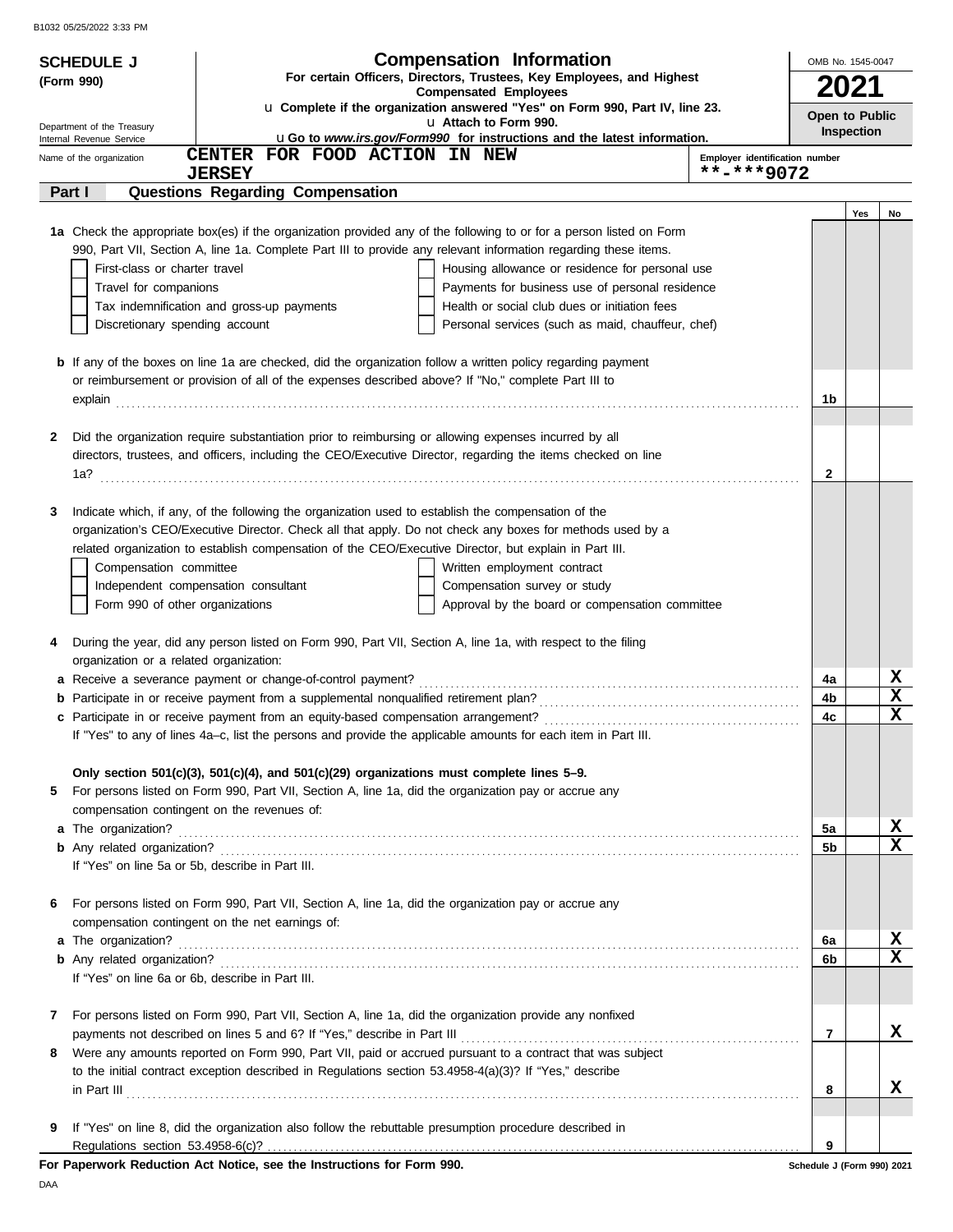#### $***$ -\*\*\*9072 CENTER FOR FOOD ACTION IN NEW Schedule J (Form 990) 2021

#### Officers, Directors, Trustees, Key Employees, and Highest Compensated Employees. Use duplicate copies if additional space is needed. Part II

For each individual whose compensation must be reported on Schedule J, report compensation from the organization on row (i) and from related organizations, described in the

instructions, on row (ii). Do not list any individuals that aren't listed on Form 990, Part VII.

Note: The sum of columns (B)(i)-(iii) for each listed individual must equal the total amount of Form 990, Part VII, Section A, line 1a, applicable column (D) and (E) amounts for that individual.

|                      |                          | (B) Breakdown of W-2 and/or 1099-MISC and/or 1099-NEC compensation |                                           |                                | (D) Nontaxable | (E) Total of columns | (F) Compensation                                           |  |
|----------------------|--------------------------|--------------------------------------------------------------------|-------------------------------------------|--------------------------------|----------------|----------------------|------------------------------------------------------------|--|
| (A) Name and Title   | (i) Base<br>compensation | (ii) Bonus & incentive<br>compensation                             | (iii) Other<br>reportable<br>compensation | other deferred<br>compensation | benefits       | $(B)(i)$ – $(D)$     | in column (B) reported<br>as deferred on prior<br>Form 990 |  |
| PATRICIA ESPY        | 166,551<br>(i)           |                                                                    |                                           |                                | 0              | 166,551              | $\Omega$                                                   |  |
| 1 EXECUTIVE DIRECTOR | 0<br>(ii)                | 0                                                                  |                                           |                                | O              |                      | 0                                                          |  |
|                      | (i)                      |                                                                    |                                           |                                |                |                      |                                                            |  |
|                      |                          |                                                                    |                                           |                                |                |                      |                                                            |  |
|                      | (i)                      |                                                                    |                                           |                                |                |                      |                                                            |  |
|                      |                          |                                                                    |                                           |                                |                |                      |                                                            |  |
|                      | (i)                      |                                                                    |                                           |                                |                |                      |                                                            |  |
|                      |                          |                                                                    |                                           |                                |                |                      |                                                            |  |
|                      | (i)                      |                                                                    |                                           |                                |                |                      |                                                            |  |
|                      |                          |                                                                    |                                           |                                |                |                      |                                                            |  |
|                      | (i)                      |                                                                    |                                           |                                |                |                      |                                                            |  |
| 6                    |                          |                                                                    |                                           |                                |                |                      |                                                            |  |
|                      | (i)                      |                                                                    |                                           |                                |                |                      |                                                            |  |
|                      |                          |                                                                    |                                           |                                |                |                      |                                                            |  |
|                      | (i)                      |                                                                    |                                           |                                |                |                      |                                                            |  |
|                      |                          |                                                                    |                                           |                                |                |                      |                                                            |  |
|                      | (i)                      |                                                                    |                                           |                                |                |                      |                                                            |  |
|                      |                          |                                                                    |                                           |                                |                |                      |                                                            |  |
|                      | (i)                      |                                                                    |                                           |                                |                |                      |                                                            |  |
| 10                   |                          |                                                                    |                                           |                                |                |                      |                                                            |  |
|                      | (i)                      |                                                                    |                                           |                                |                |                      |                                                            |  |
| 11                   |                          |                                                                    |                                           |                                |                |                      |                                                            |  |
|                      | (i)                      |                                                                    |                                           |                                |                |                      |                                                            |  |
| 12                   |                          |                                                                    |                                           |                                |                |                      |                                                            |  |
|                      | (i)                      |                                                                    |                                           |                                |                |                      |                                                            |  |
| 13                   |                          |                                                                    |                                           |                                |                |                      |                                                            |  |
|                      | (i)                      |                                                                    |                                           |                                |                |                      |                                                            |  |
| 14                   |                          |                                                                    |                                           |                                |                |                      |                                                            |  |
|                      | (i)                      |                                                                    |                                           |                                |                |                      |                                                            |  |
| 15                   |                          |                                                                    |                                           |                                |                |                      |                                                            |  |
|                      | (i)                      |                                                                    |                                           |                                |                |                      |                                                            |  |
|                      |                          |                                                                    |                                           |                                |                |                      |                                                            |  |
| 16                   |                          |                                                                    |                                           |                                |                |                      |                                                            |  |

Schedule J (Form 990) 2021

Page 2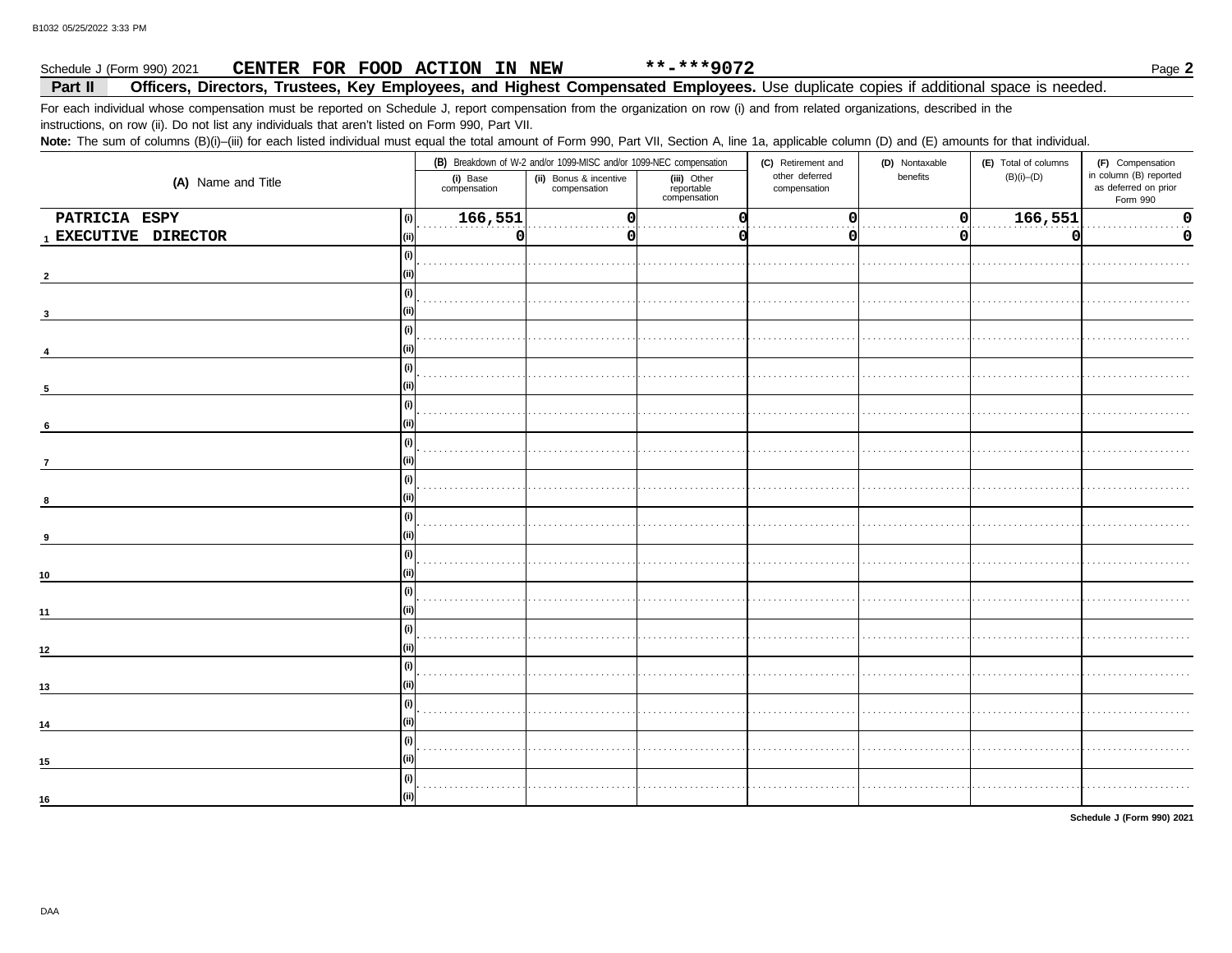|          | Schedule J (Form 990) 2021 CENTER FOR FOOD ACTION IN NEW |  | **-***9072 |                                                                                                                                                                            | Page 3 |
|----------|----------------------------------------------------------|--|------------|----------------------------------------------------------------------------------------------------------------------------------------------------------------------------|--------|
| Part III | <b>Supplemental Information</b>                          |  |            |                                                                                                                                                                            |        |
|          | for any additional information.                          |  |            | Provide the information, explanation, or descriptions required for Part I, lines 1a, 1b, 3, 4a, 4b, 4c, 5a, 5b, 6a, 6b, 7, and 8, and for Part II. Also complete this part |        |
|          |                                                          |  |            |                                                                                                                                                                            |        |
|          |                                                          |  |            |                                                                                                                                                                            |        |
|          |                                                          |  |            |                                                                                                                                                                            |        |
|          |                                                          |  |            |                                                                                                                                                                            |        |
|          |                                                          |  |            |                                                                                                                                                                            |        |
|          |                                                          |  |            |                                                                                                                                                                            |        |
|          |                                                          |  |            |                                                                                                                                                                            |        |
|          |                                                          |  |            |                                                                                                                                                                            |        |
|          |                                                          |  |            |                                                                                                                                                                            |        |
|          |                                                          |  |            |                                                                                                                                                                            |        |
|          |                                                          |  |            |                                                                                                                                                                            |        |
|          |                                                          |  |            |                                                                                                                                                                            |        |
|          |                                                          |  |            |                                                                                                                                                                            |        |
|          |                                                          |  |            |                                                                                                                                                                            |        |
|          |                                                          |  |            |                                                                                                                                                                            |        |
|          |                                                          |  |            |                                                                                                                                                                            |        |
|          |                                                          |  |            |                                                                                                                                                                            |        |
|          |                                                          |  |            |                                                                                                                                                                            |        |
|          |                                                          |  |            |                                                                                                                                                                            |        |

Schedule J (Form 990) 2021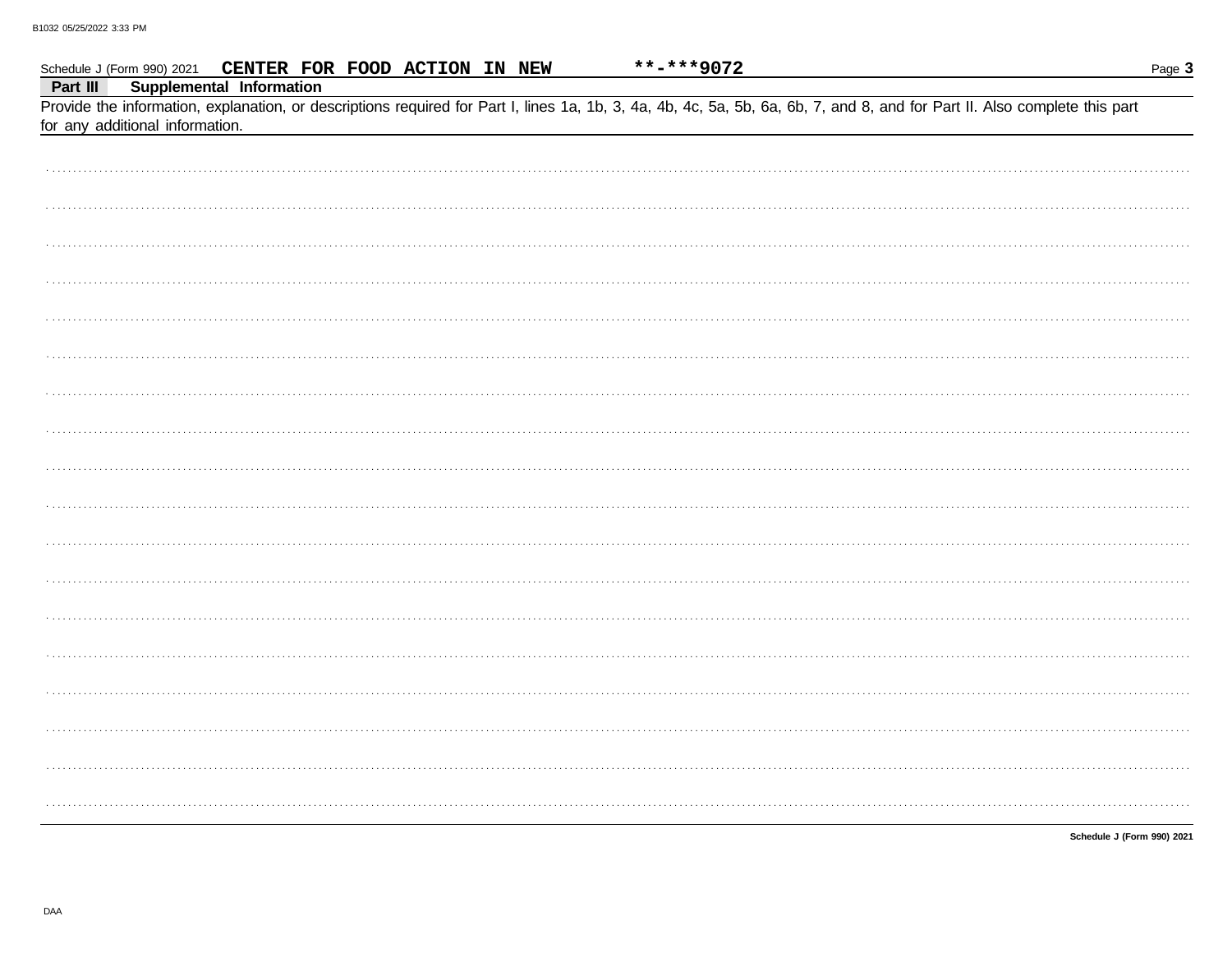#### **CENTER FOR FOOD ACTION IN NEW**

B1032 05/25/2022 3:33 PM

|              | <b>SCHEDULE M</b>                                                                                                   |                               |                                                        |                                                                                                                             |                       | OMB No. 1545-0074                   |     |    |
|--------------|---------------------------------------------------------------------------------------------------------------------|-------------------------------|--------------------------------------------------------|-----------------------------------------------------------------------------------------------------------------------------|-----------------------|-------------------------------------|-----|----|
|              | (Form 990)                                                                                                          |                               |                                                        | <b>Noncash Contributions</b><br><b>u</b> Complete if the organizations answered "Yes" on Form 990, Part IV, lines 29 or 30. |                       | 2021                                |     |    |
|              |                                                                                                                     | <b>u</b> Attach to Form 990.  |                                                        |                                                                                                                             |                       | <b>Open To Public</b>               |     |    |
|              | Department of the Treasury<br>Internal Revenue Service                                                              |                               |                                                        | <b>u</b> Go to www.irs.gov/Form990 for instructions and the latest information.                                             |                       | Inspection                          |     |    |
|              | Name of the organization                                                                                            |                               |                                                        |                                                                                                                             |                       | Employer identification number      |     |    |
|              | <b>JERSEY</b>                                                                                                       |                               |                                                        |                                                                                                                             |                       | **-***9072                          |     |    |
|              | <b>Types of Property</b><br>Part I                                                                                  |                               |                                                        |                                                                                                                             |                       |                                     |     |    |
|              |                                                                                                                     | (a)<br>Check if<br>applicable | (b)<br>Number of contributions or<br>items contributed | (c)<br>Noncash contribution<br>amounts reported on<br>Form 990, Part VIII, line 1g                                          | Method of determining | (d)<br>noncash contribution amounts |     |    |
| 1            | Art - Works of art                                                                                                  |                               |                                                        |                                                                                                                             |                       |                                     |     |    |
| $\mathbf{2}$ | Art - Historical treasures                                                                                          |                               |                                                        |                                                                                                                             |                       |                                     |     |    |
| 3            | Art - Fractional interests                                                                                          |                               |                                                        |                                                                                                                             |                       |                                     |     |    |
| 4            | Books and publications                                                                                              |                               |                                                        |                                                                                                                             |                       |                                     |     |    |
| 5            | Clothing and household                                                                                              |                               |                                                        |                                                                                                                             |                       |                                     |     |    |
|              | $\mathsf{goods}\xrightarrow{\hspace{0.5cm}}$                                                                        |                               |                                                        |                                                                                                                             |                       |                                     |     |    |
| 6            | Cars and other vehicles                                                                                             |                               |                                                        |                                                                                                                             |                       |                                     |     |    |
| 7            | Boats and planes                                                                                                    |                               |                                                        |                                                                                                                             |                       |                                     |     |    |
| 8            |                                                                                                                     |                               |                                                        |                                                                                                                             |                       |                                     |     |    |
| 9            | Securities - Publicly traded                                                                                        |                               |                                                        |                                                                                                                             |                       |                                     |     |    |
| 10           | Securities - Closely held stock                                                                                     |                               |                                                        |                                                                                                                             |                       |                                     |     |    |
| 11           | Securities - Partnership, LLC,                                                                                      |                               |                                                        |                                                                                                                             |                       |                                     |     |    |
|              | or trust interests                                                                                                  |                               |                                                        |                                                                                                                             |                       |                                     |     |    |
| 12           | Securities - Miscellaneous                                                                                          |                               |                                                        |                                                                                                                             |                       |                                     |     |    |
| 13           | Qualified conservation                                                                                              |                               |                                                        |                                                                                                                             |                       |                                     |     |    |
|              | contribution - Historic                                                                                             |                               |                                                        |                                                                                                                             |                       |                                     |     |    |
|              |                                                                                                                     |                               |                                                        |                                                                                                                             |                       |                                     |     |    |
| 14           | Qualified conservation                                                                                              |                               |                                                        |                                                                                                                             |                       |                                     |     |    |
|              | contribution - Other                                                                                                |                               |                                                        |                                                                                                                             |                       |                                     |     |    |
| 15           | Real estate - Residential                                                                                           |                               |                                                        |                                                                                                                             |                       |                                     |     |    |
| 16           | Real estate - Commercial                                                                                            |                               |                                                        |                                                                                                                             |                       |                                     |     |    |
| 17           | Real estate - Other                                                                                                 |                               |                                                        |                                                                                                                             |                       |                                     |     |    |
| 18           |                                                                                                                     |                               |                                                        |                                                                                                                             |                       |                                     |     |    |
| 19           | Food inventory                                                                                                      | $\mathbf x$                   | 1                                                      | 7,071,625                                                                                                                   |                       |                                     |     |    |
| 20           | Drugs and medical supplies                                                                                          |                               |                                                        |                                                                                                                             |                       |                                     |     |    |
| 21           | Taxidermy                                                                                                           |                               |                                                        |                                                                                                                             |                       |                                     |     |    |
| 22           | Historical artifacts                                                                                                |                               |                                                        |                                                                                                                             |                       |                                     |     |    |
| 23           | Scientific specimens                                                                                                |                               |                                                        |                                                                                                                             |                       |                                     |     |    |
| 24           | Archeological artifacts                                                                                             |                               |                                                        |                                                                                                                             |                       |                                     |     |    |
| 25           |                                                                                                                     | $\mathbf x$                   | $\mathbf 1$                                            | 27,600                                                                                                                      |                       |                                     |     |    |
| 26           | Other $\mathbf{u}(\dots, \dots, \dots, \dots, \dots)$                                                               |                               |                                                        |                                                                                                                             |                       |                                     |     |    |
| 27           |                                                                                                                     |                               |                                                        |                                                                                                                             |                       |                                     |     |    |
| 28           | Other $\mathbf{u}$ (<br>Number of Forms 8283 received by the organization during the tax year for contributions for |                               |                                                        |                                                                                                                             |                       |                                     |     |    |
| 29           |                                                                                                                     |                               |                                                        |                                                                                                                             |                       |                                     |     |    |
|              | which the organization completed Form 8283, Part V, Donee Acknowledgement                                           |                               |                                                        |                                                                                                                             | 29                    |                                     | Yes | No |
| 30a          | During the year, did the organization receive by contribution any property reported in Part I, lines 1 through      |                               |                                                        |                                                                                                                             |                       |                                     |     |    |
|              | 28, that it must hold for at least three years from the date of the initial contribution, and which isn't required  |                               |                                                        |                                                                                                                             |                       |                                     |     |    |
|              |                                                                                                                     |                               |                                                        |                                                                                                                             |                       | 30a                                 |     | x  |
| b            | If "Yes," describe the arrangement in Part II.                                                                      |                               |                                                        |                                                                                                                             |                       |                                     |     |    |
| 31           | Does the organization have a gift acceptance policy that requires the review of any nonstandard                     |                               |                                                        |                                                                                                                             |                       |                                     |     |    |
|              | contributions?                                                                                                      |                               |                                                        |                                                                                                                             |                       | 31                                  |     | X  |
| 32a          | Does the organization hire or use third parties or related organizations to solicit, process, or sell noncash       |                               |                                                        |                                                                                                                             |                       |                                     |     |    |
|              | contributions?                                                                                                      |                               |                                                        |                                                                                                                             |                       | 32a                                 |     | х  |
| b            | If "Yes," describe in Part II.                                                                                      |                               |                                                        |                                                                                                                             |                       |                                     |     |    |
| 33           | If the organization didn't report an amount in column (c) for a type of property for which column (a) is checked,   |                               |                                                        |                                                                                                                             |                       |                                     |     |    |
|              | describe in Part II.                                                                                                |                               |                                                        |                                                                                                                             |                       |                                     |     |    |

**For Paperwork Reduction Act Notice, see the Instructions for Form 990. Schedule M (Form 990) 2021**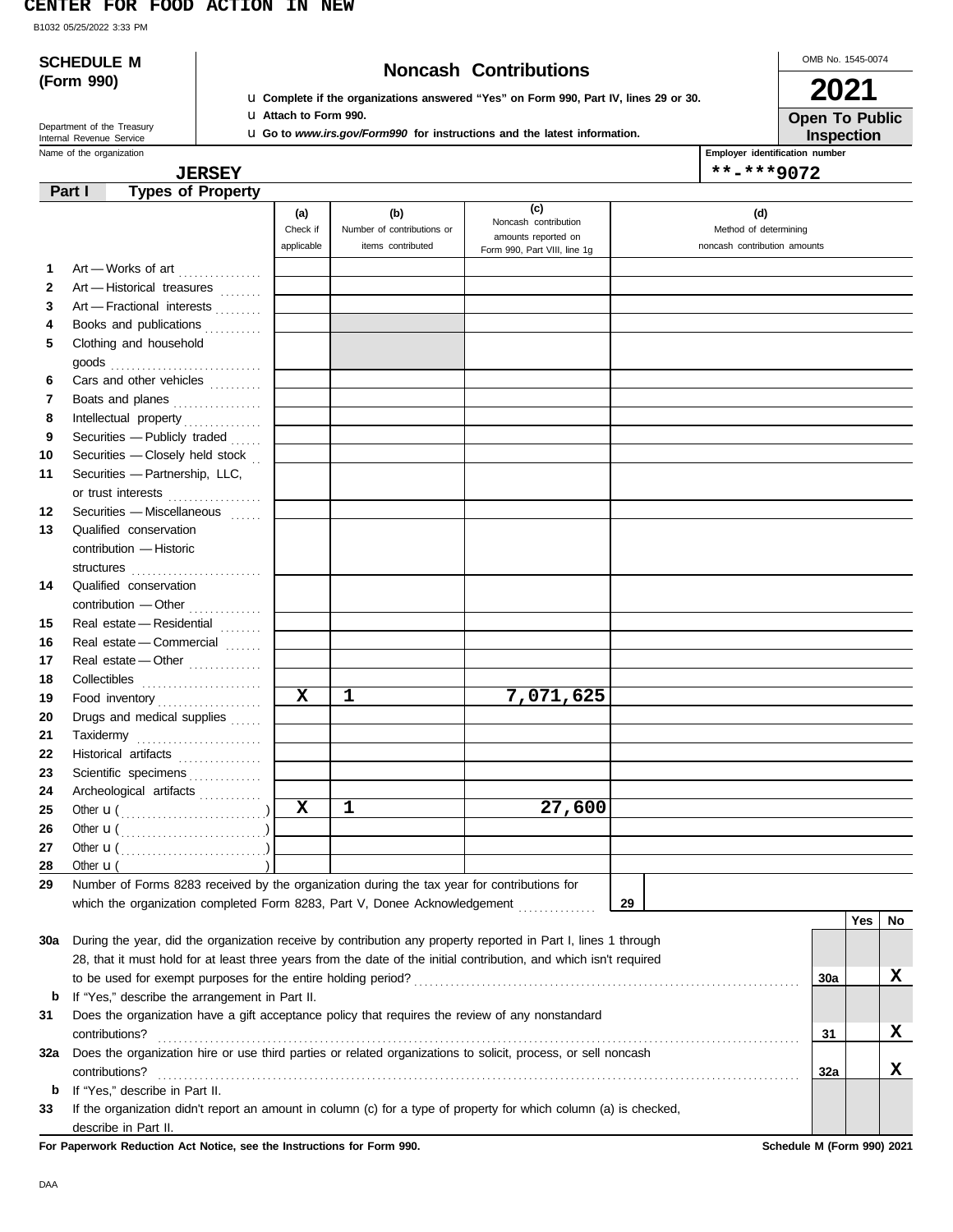|         | Schedule M (Form 990) 2021 CENTER FOR FOOD ACTION IN NEW |  |  | **-***9072                                                                                                                                                                                                                   | Page 2 |
|---------|----------------------------------------------------------|--|--|------------------------------------------------------------------------------------------------------------------------------------------------------------------------------------------------------------------------------|--------|
| Part II |                                                          |  |  | Supplemental Information. Provide the information required by Part I, lines 30b, 32b, and 33, and whether<br>the organization is reporting in Part I, column (b), the number of contributions, the number of items received, |        |
|         |                                                          |  |  | or a combination of both. Also complete this part for any additional information.                                                                                                                                            |        |
|         |                                                          |  |  |                                                                                                                                                                                                                              |        |
|         |                                                          |  |  |                                                                                                                                                                                                                              |        |
|         |                                                          |  |  |                                                                                                                                                                                                                              |        |
|         |                                                          |  |  |                                                                                                                                                                                                                              |        |
|         |                                                          |  |  |                                                                                                                                                                                                                              |        |
|         |                                                          |  |  |                                                                                                                                                                                                                              |        |
|         |                                                          |  |  |                                                                                                                                                                                                                              |        |
|         |                                                          |  |  |                                                                                                                                                                                                                              |        |
|         |                                                          |  |  |                                                                                                                                                                                                                              |        |
|         |                                                          |  |  |                                                                                                                                                                                                                              |        |
|         |                                                          |  |  |                                                                                                                                                                                                                              |        |
|         |                                                          |  |  |                                                                                                                                                                                                                              |        |
|         |                                                          |  |  |                                                                                                                                                                                                                              |        |
|         |                                                          |  |  |                                                                                                                                                                                                                              |        |
|         |                                                          |  |  |                                                                                                                                                                                                                              |        |
|         |                                                          |  |  |                                                                                                                                                                                                                              |        |
|         |                                                          |  |  |                                                                                                                                                                                                                              |        |
|         |                                                          |  |  |                                                                                                                                                                                                                              |        |
|         |                                                          |  |  |                                                                                                                                                                                                                              |        |
|         |                                                          |  |  |                                                                                                                                                                                                                              |        |
|         |                                                          |  |  |                                                                                                                                                                                                                              |        |
|         |                                                          |  |  |                                                                                                                                                                                                                              |        |
|         |                                                          |  |  |                                                                                                                                                                                                                              |        |
|         |                                                          |  |  |                                                                                                                                                                                                                              |        |
|         |                                                          |  |  |                                                                                                                                                                                                                              |        |
|         |                                                          |  |  |                                                                                                                                                                                                                              |        |
|         |                                                          |  |  |                                                                                                                                                                                                                              |        |
|         |                                                          |  |  |                                                                                                                                                                                                                              |        |
|         |                                                          |  |  |                                                                                                                                                                                                                              |        |
|         |                                                          |  |  |                                                                                                                                                                                                                              |        |
|         |                                                          |  |  |                                                                                                                                                                                                                              |        |
|         |                                                          |  |  |                                                                                                                                                                                                                              |        |
|         |                                                          |  |  |                                                                                                                                                                                                                              |        |
|         |                                                          |  |  |                                                                                                                                                                                                                              |        |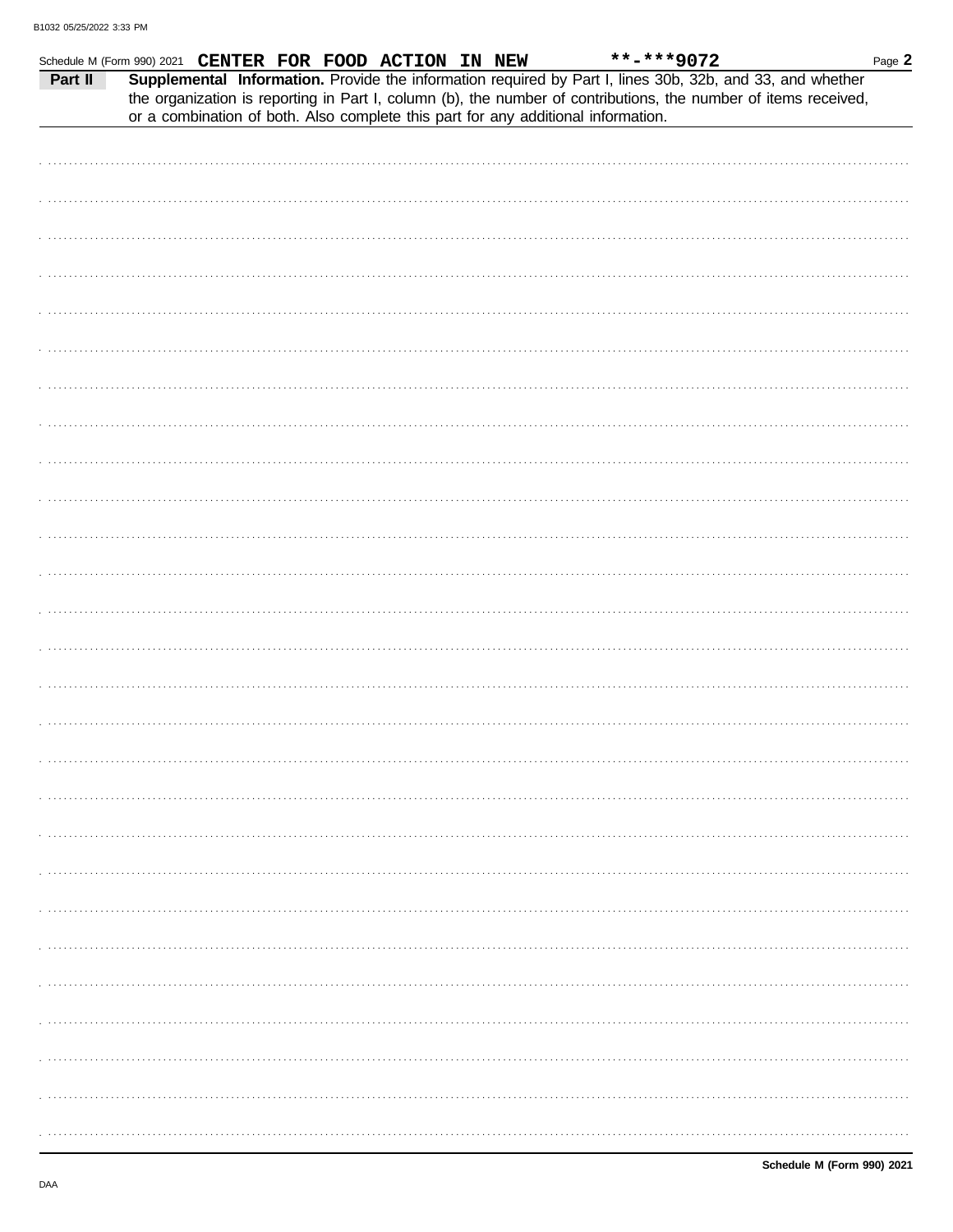| <b>SCHEDULE O</b>                                    | Supplemental Information to Form 990 or 990-EZ                                                                                         |                                | OMB No. 1545-0047     |
|------------------------------------------------------|----------------------------------------------------------------------------------------------------------------------------------------|--------------------------------|-----------------------|
| (Form 990)                                           | Complete to provide information for responses to specific questions on<br>Form 990 or 990-EZ or to provide any additional information. |                                | 2021                  |
| Department of the Treasury                           | La Attach to Form 990 or Form 990-EZ.                                                                                                  |                                | <b>Open to Public</b> |
| Internal Revenue Service<br>Name of the organization | <b>u</b> Go to www.irs.gov/Form990 for the latest information.<br><b>CENTER</b><br>FOR FOOD ACTION IN NEW                              | Employer identification number | <b>Inspection</b>     |
|                                                      | <b>JERSEY</b>                                                                                                                          | **-***9072                     |                       |
| FORM 990, PART<br>CENTER FOR FOOD                    | III, LINE 4D - ALL OTHER ACCOMPLISHMENTS<br><b>ACTION PROVIDES</b><br>EMERGENCY AND                                                    | SUPPLEMENTARY FOOD             | PACKAGES              |
|                                                      |                                                                                                                                        |                                |                       |
| <b>INCOME</b><br>TO<br>LOW                           | INDIVIDUALS AND<br><b>FAMILIES AND</b><br>ASSISTS                                                                                      | THEM WITH                      | <b>THEIR HOUSING</b>  |
| <b>AND</b><br>UTILITY                                | <b>COSTS</b><br>WHILE WORKING<br>TO REDUCE<br>HUNGER AND HOMELESSNESS                                                                  |                                |                       |
|                                                      | 11B - ORGANIZATION'S PROCESS<br>FORM 990, PART VI, LINE                                                                                | TO REVIEW FORM 990             |                       |
| THE                                                  | EXECUTIVE DIRECTOR RECIVES FORM 990 AND PRESENTS<br>THE                                                                                | <b>RETURN</b>                  | TO.<br>THE            |
| <b>FINANCE</b>                                       | <b>COMMITTEE</b><br><b>FOR APPROVAL</b>                                                                                                |                                |                       |
|                                                      |                                                                                                                                        |                                |                       |
|                                                      | FORM 990, PART VI, LINE 12C<br>- ENFORCEMENT<br>OF<br>CONFLICTS POLICY                                                                 |                                |                       |
| <b>EMPLOYEES</b>                                     | WITH A CONFLICT-OF<br>QUESTION SHOULD<br><b>INTEREST</b>                                                                               | <b>SEEK ADVICE FROM</b>        |                       |
| <b>MANAGEMENT.</b>                                   | ANY ACTIVITY,<br><b>TRANSACTION</b><br><b>BEFORE</b><br><b>ENGAGING</b><br>ΙN.                                                         | OR RELATIONSHIP                |                       |
| THAT<br><b>MIGHT</b>                                 | GIVE RISE TO A CONFLICT OF<br><b>INTEREST,</b><br><b>EMPLOYEES</b>                                                                     | <b>MUST</b>                    | <b>SEEK REVIEW</b>    |
| <b>FROM</b><br>THE                                   | <b>DIRECTOR.</b><br><b>EXECUTIVE</b>                                                                                                   |                                |                       |
|                                                      | ACTIVITIES AND CONDUCT AWAY FROM THE JOB MUST NOT COMPETE WITH, CONFLICT,                                                              |                                |                       |
|                                                      | OR COMPROMISE THE AGENCY INTERESTS OR ADVERSELY AFFECT JOB PERFORMANCE AND                                                             |                                |                       |
|                                                      | THE ABILITY TO FULFILL ALL JOB RESPONSIBILITIES. EMPLOYEES ARE PROHIBITED                                                              |                                |                       |
|                                                      | FROM PERFORMING ANY SERVICES FOR CLIENTS ON NONWORKING TIME THAT ARE                                                                   |                                |                       |
|                                                      | NORMALLY PERFORMED BY CFA. THIS PROHIBITION ALSO EXTENDS TO THE                                                                        |                                |                       |
|                                                      | UNAUTHORIZED USE OF ANY COMPANY TOOLS, OR EQUIPMENT AND THE UNAUTHORIZED                                                               |                                |                       |
|                                                      | USE OR APPLICATION OF ANY CONFIDENTIAL INFORMAL. EMPLOYEES ARE NOT TO                                                                  |                                |                       |
|                                                      | SOLICIT OR CONDUCT ANY OUTSIDE BUSINESS DURING PAID WORKING TIME.                                                                      |                                |                       |
|                                                      | IF CFA DETERMINES AN EMPLOYEE'S OUTSIDE WORK OR BEHAVIOR INTERFERES WITH                                                               |                                |                       |
|                                                      | PERFORMANCE AND/OR IS IN CONFLICT WITH CFA'S MISSION, THE EMPLOYEE MUST                                                                |                                |                       |
|                                                      | CEASE THAT ACTIVITY OR RISK TERMINATION.                                                                                               |                                |                       |
|                                                      |                                                                                                                                        |                                |                       |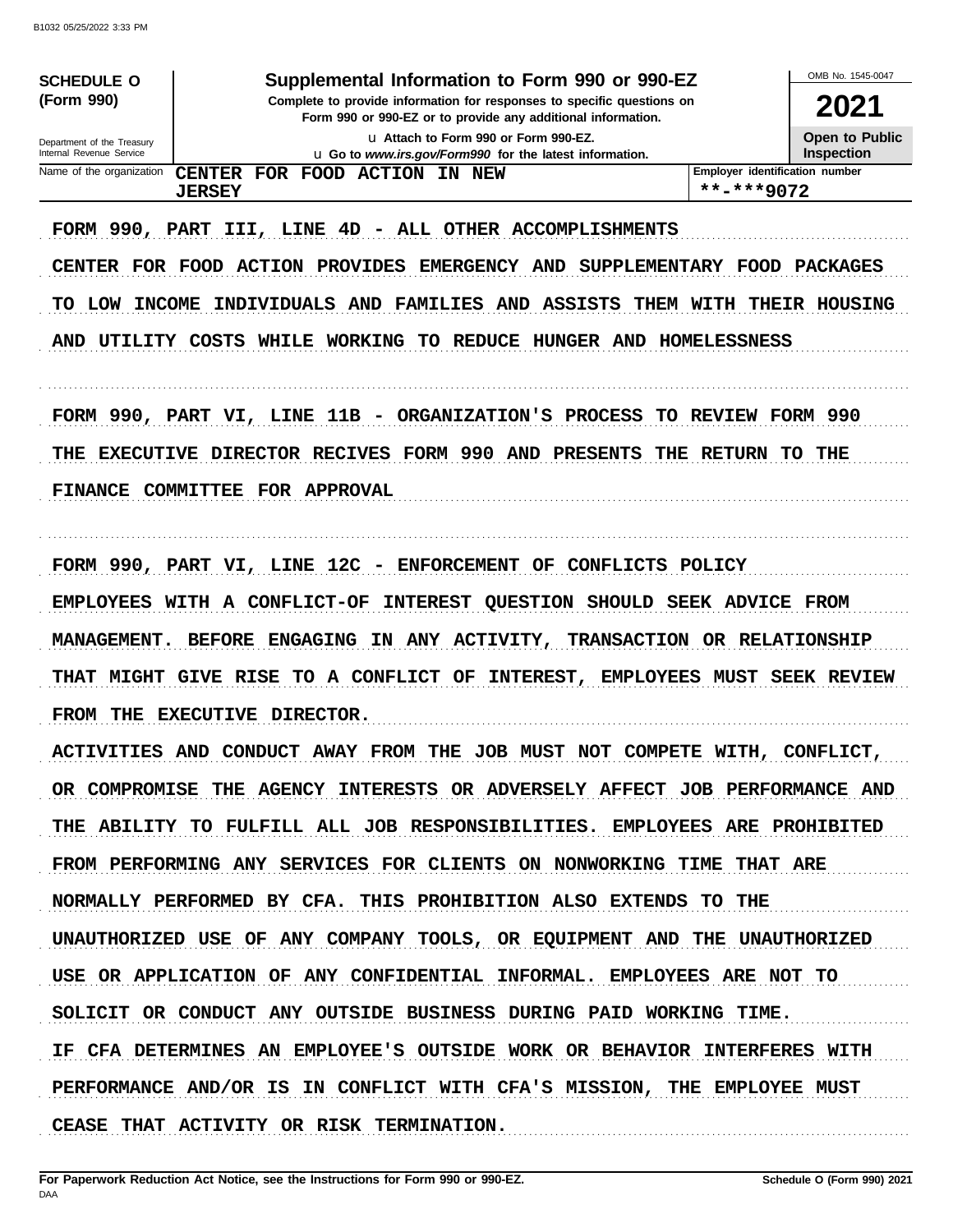| Schedule O (Form 990) 2021<br>Name of the organization                      | Page 2<br>Employer identification number |
|-----------------------------------------------------------------------------|------------------------------------------|
| CENTER FOR FOOD ACTION IN NEW                                               | **-***9072                               |
|                                                                             |                                          |
| FORM 990, PART VI, LINE 15A - COMPENSATION PROCESS FOR TOP OFFICIAL         |                                          |
|                                                                             |                                          |
| EXECUTIVE DIRECTOR AND KEY EMPLOYEES COMPENSATION ARE REVIEWED AND APPROVED |                                          |
| BY THE BOARD OF DIRECTORS.                                                  |                                          |
|                                                                             |                                          |
| FORM 990, PART VI, LINE 15B - COMPENSATION PROCESS FOR OFFICERS             |                                          |
|                                                                             |                                          |
| KEY EMPLOYEES COMPENSATION ARE REVIEWED AND APPROVED BY THE BOARD OF        |                                          |
| DIRECTORS.                                                                  |                                          |
|                                                                             |                                          |
| FORM 990, PART VI, LINE 19 - GOVERNING DOCUMENTS DISCLOSURE EXPLANATION     |                                          |
| THE ORGANIZATION MAKES ITS GOVERNING DOCUMENTS AND FINANCIAL STATEMENTS     |                                          |
|                                                                             |                                          |
| <b>AVAILABLE TO</b>                                                         |                                          |
| THE PUBLIC UPON REQUEST.                                                    |                                          |
|                                                                             |                                          |
|                                                                             |                                          |
|                                                                             |                                          |
|                                                                             |                                          |
| .                                                                           |                                          |
|                                                                             |                                          |
|                                                                             |                                          |
|                                                                             |                                          |
|                                                                             |                                          |
|                                                                             |                                          |
|                                                                             |                                          |
|                                                                             |                                          |
|                                                                             |                                          |
|                                                                             |                                          |
|                                                                             |                                          |
|                                                                             |                                          |
|                                                                             |                                          |

| <b>PAGE</b> |  | - |  |
|-------------|--|---|--|
|-------------|--|---|--|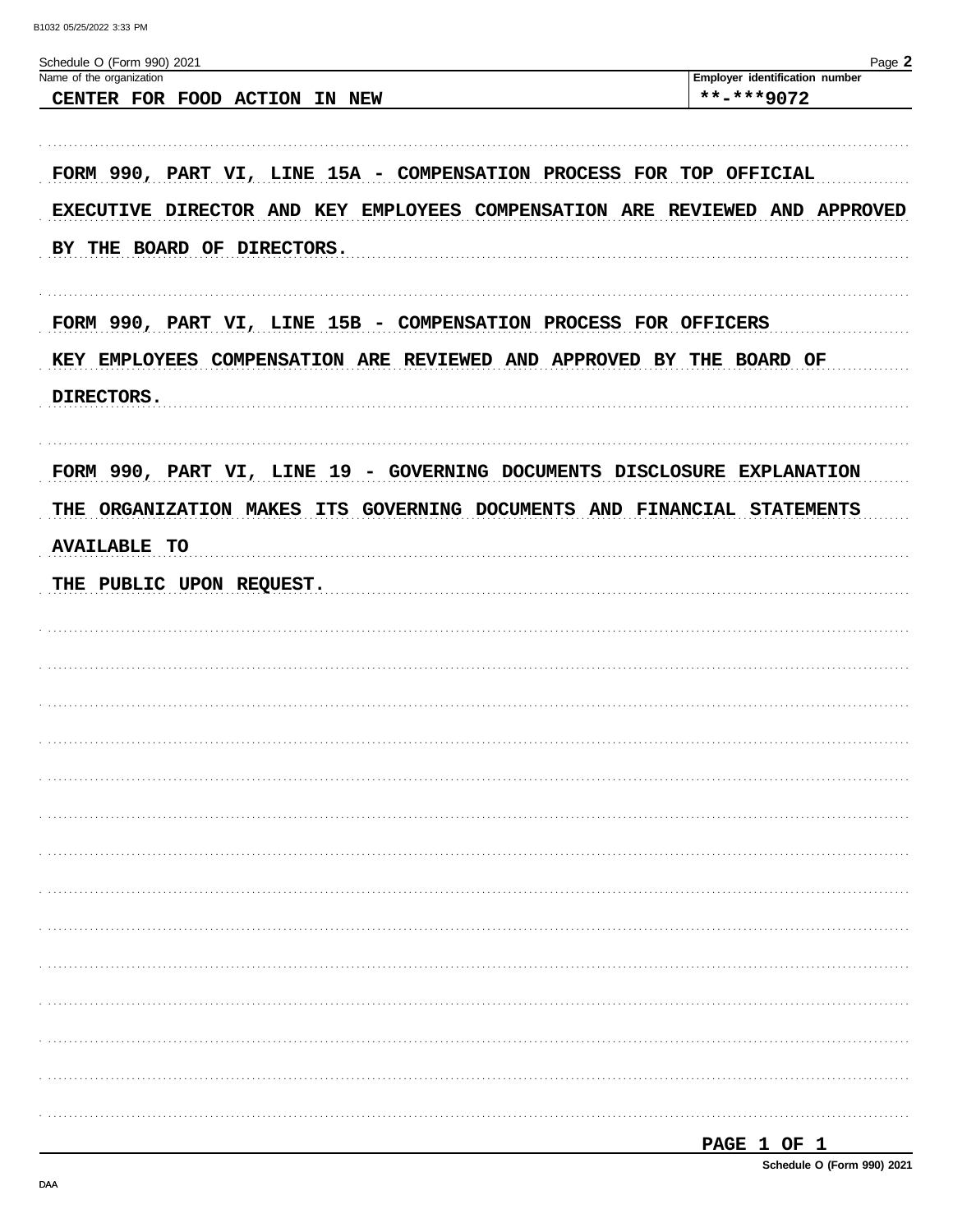|          | Form 4562<br>Department of the Treasury                                                                                                 | <b>Depreciation and Amortization</b><br>(Including Information on Listed Property)                       |                                                                           |                              | OMB No. 1545-0172 |                  |                    |                                   |
|----------|-----------------------------------------------------------------------------------------------------------------------------------------|----------------------------------------------------------------------------------------------------------|---------------------------------------------------------------------------|------------------------------|-------------------|------------------|--------------------|-----------------------------------|
|          | (99)<br>Internal Revenue Service                                                                                                        |                                                                                                          | u Go to www.irs.gov/Form4562 for instructions and the latest information. |                              |                   |                  |                    | Attachment<br>179<br>Sequence No. |
|          | Name(s) shown on return                                                                                                                 | <b>CENTER</b>                                                                                            | FOR FOOD ACTION IN NEW                                                    |                              |                   |                  | Identifying number |                                   |
|          |                                                                                                                                         | <b>JERSEY</b>                                                                                            |                                                                           |                              |                   |                  | $***$ -***9072     |                                   |
|          | Business or activity to which this form relates<br>INDIRECT DEPRECIATION                                                                |                                                                                                          |                                                                           |                              |                   |                  |                    |                                   |
|          | Part I                                                                                                                                  | Election To Expense Certain Property Under Section 179                                                   |                                                                           |                              |                   |                  |                    |                                   |
|          |                                                                                                                                         | Note: If you have any listed property, complete Part V before you complete Part I.                       |                                                                           |                              |                   |                  |                    |                                   |
| 1        | Maximum amount (see instructions)                                                                                                       |                                                                                                          |                                                                           |                              |                   |                  | 1                  | 1,050,000                         |
| 2        |                                                                                                                                         |                                                                                                          |                                                                           |                              |                   |                  | $\mathbf{2}$       |                                   |
| 3        |                                                                                                                                         |                                                                                                          |                                                                           |                              |                   |                  | 3                  | 2,620,000                         |
| 4        | Reduction in limitation. Subtract line 3 from line 2. If zero or less, enter -0-                                                        |                                                                                                          |                                                                           |                              |                   |                  | 4                  |                                   |
| 5        | Dollar limitation for tax year. Subtract line 4 from line 1. If zero or less, enter -0-. If married filing separately, see instructions |                                                                                                          |                                                                           |                              |                   |                  | 5                  |                                   |
| 6        |                                                                                                                                         | (a) Description of property                                                                              |                                                                           | (b) Cost (business use only) |                   | (c) Elected cost |                    |                                   |
|          |                                                                                                                                         |                                                                                                          |                                                                           |                              |                   |                  |                    |                                   |
|          |                                                                                                                                         |                                                                                                          |                                                                           |                              |                   |                  |                    |                                   |
| 7        | Listed property. Enter the amount from line 29                                                                                          |                                                                                                          |                                                                           |                              | $\overline{7}$    |                  |                    |                                   |
| 8        |                                                                                                                                         |                                                                                                          |                                                                           |                              |                   |                  | 8                  |                                   |
| 9        | Tentative deduction. Enter the smaller of line 5 or line 8                                                                              |                                                                                                          |                                                                           |                              |                   |                  | 9                  |                                   |
| 10       | Carryover of disallowed deduction from line 13 of your 2020 Form 4562                                                                   |                                                                                                          |                                                                           |                              |                   |                  | 10                 |                                   |
| 11       | Business income limitation. Enter the smaller of business income (not less than zero) or line 5. See instructions                       |                                                                                                          |                                                                           |                              |                   |                  | 11                 |                                   |
| 12       |                                                                                                                                         |                                                                                                          |                                                                           |                              |                   |                  | 12                 |                                   |
| 13       |                                                                                                                                         |                                                                                                          |                                                                           |                              | 13                |                  |                    |                                   |
|          | Note: Don't use Part II or Part III below for listed property. Instead, use Part V.                                                     |                                                                                                          |                                                                           |                              |                   |                  |                    |                                   |
|          | Part II                                                                                                                                 | Special Depreciation Allowance and Other Depreciation (Don't include listed property. See instructions.) |                                                                           |                              |                   |                  |                    |                                   |
| 14       | Special depreciation allowance for qualified property (other than listed property) placed in service                                    |                                                                                                          |                                                                           |                              |                   |                  |                    |                                   |
|          | during the tax year. See instructions                                                                                                   |                                                                                                          |                                                                           |                              |                   |                  | 14                 |                                   |
| 15       |                                                                                                                                         |                                                                                                          |                                                                           |                              |                   |                  | 15                 |                                   |
| 16       |                                                                                                                                         |                                                                                                          |                                                                           |                              |                   |                  | 16                 | 71,363                            |
|          | Part III                                                                                                                                | MACRS Depreciation (Don't include listed property. See instructions.)                                    | <b>Section A</b>                                                          |                              |                   |                  |                    |                                   |
|          |                                                                                                                                         |                                                                                                          |                                                                           |                              |                   |                  |                    | 0                                 |
| 17       |                                                                                                                                         |                                                                                                          |                                                                           |                              |                   |                  | 17                 |                                   |
| 18       |                                                                                                                                         | Section B-Assets Placed in Service During 2021 Tax Year Using the General Depreciation System            |                                                                           |                              |                   |                  |                    |                                   |
|          |                                                                                                                                         | (b) Month and year                                                                                       | (c) Basis for depreciation                                                | (d) Recovery                 |                   |                  |                    |                                   |
|          | (a) Classification of property                                                                                                          | placed in<br>service                                                                                     | (business/investment use<br>only-see instructions)                        | period                       | (e) Convention    | (f) Method       |                    | (g) Depreciation deduction        |
| 19a      | 3-year property                                                                                                                         |                                                                                                          |                                                                           |                              |                   |                  |                    |                                   |
|          | 5-year property                                                                                                                         |                                                                                                          |                                                                           |                              |                   |                  |                    |                                   |
| b        |                                                                                                                                         |                                                                                                          |                                                                           |                              |                   |                  |                    |                                   |
|          |                                                                                                                                         |                                                                                                          |                                                                           |                              |                   |                  |                    |                                   |
| c<br>d   | 7-year property<br>10-year property                                                                                                     |                                                                                                          |                                                                           |                              |                   |                  |                    |                                   |
| е        |                                                                                                                                         |                                                                                                          |                                                                           |                              |                   |                  |                    |                                   |
| f        | 15-year property<br>20-year property                                                                                                    |                                                                                                          |                                                                           |                              |                   |                  |                    |                                   |
| g        | 25-year property                                                                                                                        |                                                                                                          |                                                                           |                              |                   | S/L              |                    |                                   |
|          |                                                                                                                                         |                                                                                                          |                                                                           | 25 yrs.                      | MМ                | S/L              |                    |                                   |
|          | <b>h</b> Residential rental<br>property                                                                                                 |                                                                                                          |                                                                           | 27.5 yrs.<br>27.5 yrs.       | MМ                | S/L              |                    |                                   |
|          | <i>i</i> Nonresidential real                                                                                                            |                                                                                                          |                                                                           | 39 yrs.                      | MМ                | S/L              |                    |                                   |
|          | property                                                                                                                                |                                                                                                          |                                                                           |                              | MМ                | S/L              |                    |                                   |
|          |                                                                                                                                         | Section C-Assets Placed in Service During 2021 Tax Year Using the Alternative Depreciation System        |                                                                           |                              |                   |                  |                    |                                   |
|          | Class life                                                                                                                              |                                                                                                          |                                                                           |                              |                   | S/L              |                    |                                   |
| b        | 12-year                                                                                                                                 |                                                                                                          |                                                                           | 12 yrs.                      |                   | S/L              |                    |                                   |
| c        | 30-year                                                                                                                                 |                                                                                                          |                                                                           | 30 yrs.                      | MМ                | S/L              |                    |                                   |
| 20a<br>d | 40-year                                                                                                                                 |                                                                                                          |                                                                           | 40 yrs.                      | MМ                | S/L              |                    |                                   |
|          |                                                                                                                                         |                                                                                                          |                                                                           |                              |                   |                  |                    |                                   |
| 21       | Part IV<br>Listed property. Enter amount from line 28                                                                                   | <b>Summary</b> (See instructions.)                                                                       |                                                                           |                              |                   |                  | 21                 |                                   |
| 22       | Total. Add amounts from line 12, lines 14 through 17, lines 19 and 20 in column (g), and line 21. Enter                                 |                                                                                                          |                                                                           |                              |                   |                  |                    |                                   |
|          |                                                                                                                                         |                                                                                                          |                                                                           |                              |                   |                  | 22                 | 71,363                            |
| 23       | For assets shown above and placed in service during the current year, enter the                                                         |                                                                                                          |                                                                           | 23                           |                   |                  |                    |                                   |

DAA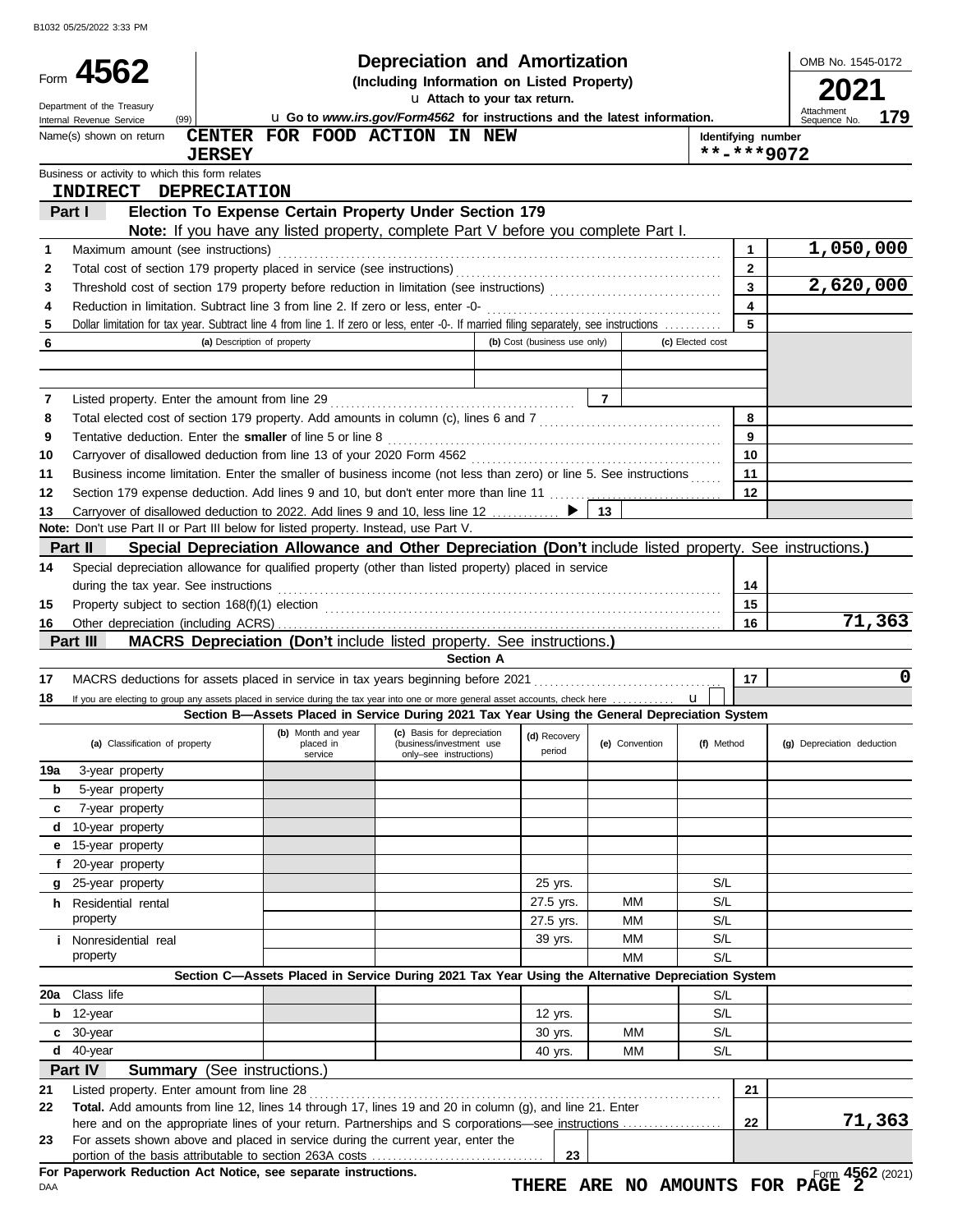# B1032 CENTER FOR FOOD ACTION IN NEW  $05/25/2022$  3:32 PM

# \*\*-\*\*\*9072 **Federal Asset Report**

## FYE: 12/31/2021 **Form 990, Page 1**

| Asset          | Description                                                  | Date<br>In Service   | Cost            | Bus Sec<br>%<br>179 Bonus | Basis<br>for Depr | PerConv Meth           | Prior           | Current                              |
|----------------|--------------------------------------------------------------|----------------------|-----------------|---------------------------|-------------------|------------------------|-----------------|--------------------------------------|
|                |                                                              |                      |                 |                           |                   |                        |                 |                                      |
| 1              | <b>Other Depreciation:</b><br>Building                       | 1/19/95              | 366,632         |                           | 366,632           | 20 MO S/L              | 366,632         | $\mathbf{0}$                         |
| 3              | 1997 Ford Ecoline                                            | 3/17/98              | 20,986          |                           | 20,986            | 5 MO S/L               | 20,986          | $\mathbf{0}$                         |
| $\overline{4}$ | 2014 Isuzu NPR                                               | 9/10/03              | 35,200          |                           | 35,200            | 5 MO S/L               | 35,200          | $\mathbf{0}$                         |
| 6              |                                                              | 1/19/89              | 15,944          |                           | 15,944            | 5 MO S/L               | 15,944          | $\boldsymbol{0}$                     |
| 7              |                                                              | 1/19/93<br>1/26/00   | 47,031          |                           | 47,031            | 7 MO S/L               | 47,031          | $\mathbf{0}$                         |
| 8<br>9         | Chairs<br><b>LMA</b> Painting                                | 10/30/00             | 1,959<br>2,680  |                           | 1,959<br>2,680    | 7 MO S/L<br>7 MO S/L   | 1,959<br>2,680  | $\mathbf{0}$<br>$\boldsymbol{0}$     |
| 10             | <b>Star Floor Covering</b>                                   | 11/14/00             | 2,670           |                           | 2,670             | 7 MO S/L               | 2,670           | $\boldsymbol{0}$                     |
| 11             | <b>Star Floor Covering</b>                                   | 11/28/00             | 375             |                           | 375               | 7 MO S/L               | 375             | $\mathbf{0}$                         |
| 12             | Storage Frames                                               | 3/17/04              | 1,158           |                           | 1,158             | 7 MO S/L               | 1,158           | $\boldsymbol{0}$                     |
| 13             | Pallet Racking                                               | 9/07/05<br>1/19/94   | 924<br>17,279   |                           | 924<br>17,279     | 7 MO S/L<br>7 MO S/L   | 924<br>17,279   | $\mathbf{0}$<br>$\boldsymbol{0}$     |
| 14<br>15       | Equipment<br>Computer                                        | 2/04/97              | 1,349           |                           | 1,349             | 7 MO S/L               | 1,349           | $\mathbf{0}$                         |
| 16             | Vaccum                                                       | 6/05/97              | 160             |                           | 160               | 7 MO S/L               | 160             | $\boldsymbol{0}$                     |
| 17             | Printer                                                      | 8/14/97              | 850             |                           | 850               | 7 MO S/L               | 850             | $\mathbf{0}$                         |
| 18             | Freezer                                                      | 10/17/97             | 6,470           |                           | 6,470             | 7 MO S/L               | 6,470           | $\boldsymbol{0}$                     |
| 19<br>20       | Freezer<br>Printers                                          | 12/10/97<br>12/17/97 | 3,295<br>735    |                           | 3,295<br>735      | 7 MO S/L<br>7 MO S/L   | 3,295<br>735    | $\mathbf{0}$<br>$\boldsymbol{0}$     |
| 21             | Copier                                                       | 1/01/98              | 5,815           |                           | 5,815             | 7 MO S/L               | 5,815           | $\mathbf{0}$                         |
| 22             | Equipment                                                    | 2/03/98              | 1,500           |                           | 1,500             | 7 MO S/L               | 1,500           | $\mathbf{0}$                         |
| 23             | Freezer                                                      | 6/21/99              | 1,270           |                           | 1,270             | 7 MO S/L               | 1,270           | $\mathbf{0}$                         |
| 24             | Computer                                                     | 7/07/99              | 1,689           |                           | 1,689             | 7 MO S/L               | 1,689           | $\boldsymbol{0}$                     |
| 25<br>26       | Computer<br>Computer                                         | 9/02/99<br>6/06/00   | 1,255<br>1,163  |                           | 1,255<br>1,163    | 7 MO S/L<br>7 MO S/L   | 1,255<br>1,163  | $\mathbf{0}$<br>$\mathbf{0}$         |
| 27             | Shelving                                                     | 6/08/00              | 1,032           |                           | 1,032             | 7 MO S/L               | 1,032           | $\mathbf{0}$                         |
| 28             | Computer Server                                              | 6/27/00              | 3,567           |                           | 3,567             | 7 MO S/L               | 3,567           | $\boldsymbol{0}$                     |
| 29             | Computer                                                     | 4/18/01              | 4,187           |                           | 4,187             | 7 MO S/L               | 4,187           | $\mathbf{0}$                         |
| 30             | Copier                                                       | 10/24/01             | 900             |                           | 900               | 7 MO S/L               | 900             | $\boldsymbol{0}$                     |
| 31<br>32       | Pallet Jack<br>Fork Lift                                     | 12/01/02<br>9/22/03  | 395<br>14,000   |                           | 395<br>14,000     | 7 MO S/L<br>7 MO S/L   | 395<br>14,000   | $\mathbf{0}$<br>$\boldsymbol{0}$     |
| 33             | Computer                                                     | 1/28/03              | 673             |                           | 673               | 7 MO S/L               | 673             | $\mathbf{0}$                         |
| 34             | Computer                                                     | 11/08/04             | 832             |                           | 832               | 7 MO S/L               | 832             | $\boldsymbol{0}$                     |
| 35             | Computer                                                     | 2/23/05              | 1,680           |                           | 1,680             | 7 MO S/L               | 1,680           | $\mathbf{0}$                         |
| 36             | Copier                                                       | 3/22/05              | 4,500           |                           | 4,500             | 7 MO S/L               | 4,500           | $\boldsymbol{0}$                     |
| 37<br>38       | 2 Copiers<br>Computer                                        | 4/27/05<br>8/15/06   | 2,800<br>1,078  |                           | 2,800<br>1,078    | 7 MO S/L<br>7 MO S/L   | 2,800<br>1,078  | $\boldsymbol{0}$<br>$\boldsymbol{0}$ |
| 39             | Computer                                                     | 10/24/06             | 1,420           |                           | 1,420             | 7 MO S/L               | 1,420           | $\boldsymbol{0}$                     |
| 40             | Copier                                                       | 2/12/07              | 1,300           |                           | 1,300             | 7 MO S/L               | 1,300           | $\boldsymbol{0}$                     |
| 41             | Freezer                                                      | 3/08/07              | 913             |                           | 913               | 7 MO S/L               | 913             | $\boldsymbol{0}$                     |
| 42<br>43       | Computer and Printer<br>Pallet Racking                       | 3/12/07<br>3/31/08   | 7,131<br>2,430  |                           | 7,131<br>2,430    | 7 MO S/L<br>7 MO S/L   | 7,131<br>2,430  | $\boldsymbol{0}$<br>$\mathbf{0}$     |
| 44             | Storage Frames                                               | 11/25/08             | 4,645           |                           | 4,645             | 7 MO S/L               | 4,645           | $\boldsymbol{0}$                     |
| 45             | Forklift                                                     | 1/15/08              | 3,000           |                           | 3,000             | 7 MO S/L               | 3,000           | $\mathbf{0}$                         |
| 46             | Forklift                                                     | 3/19/08              | 2,000           |                           | 2,000             | 7 MO S/L               | 2,000           | $\mathbf{0}$                         |
|                | 47 Building II                                               | 11/10/08             | 1,017,015       |                           | 1,017,015         | 39 MO S/L<br>7 MO S/L  | 317,274         | 26,077                               |
| 48<br>49       | Electric Straddle Stacker<br>Warehouse Shelves - Street Glow | 12/14/09<br>3/22/11  | 11,159<br>2,030 |                           | 11,159<br>2,030   | 5 MO S/L               | 11,159<br>2,030 | $\mathbf{0}$<br>$\boldsymbol{0}$     |
| 50             | Barefoot Carpet & Flooring                                   | 4/07/11              | 4,075           |                           | 4,075             | 5 MO S/L               | 4,075           | $\mathbf{0}$                         |
| 51             | Freezer                                                      | 8/08/12              | 8,870           |                           | 8,870             | 7 MO S/L               | 8,870           | $\overline{0}$                       |
|                | 52 Heating System                                            | 9/06/12              | 16,100          |                           | 16,100            | 10 MO S/L              | 13,417          | 1,610                                |
| 53<br>54       | Fork Lift<br>Walk-in- Cooler                                 | 9/25/13<br>10/17/13  | 24,068<br>6,692 |                           | 24,068<br>6,692   | 7 MO S/L<br>15 MO S/L  | 24,068<br>3,197 | $\overline{0}$<br>446                |
| 55             | Refrigerator                                                 | 12/04/13             | 1,860           |                           | 1,860             | 5 MO S/L               | 1,860           | $\overline{0}$                       |
| 56             | 2014 Isuzu NQR                                               | 9/25/14              | 69,094          |                           | 69,094            | 5 MO S/L               | 69,094          | $\overline{0}$                       |
| 57             | Electric Walkie Pallet Forklift                              | 11/30/15             | 4,000           |                           | 4,000             | 10 MO S/L              | 2,033           | 400                                  |
| 58             | Jennifer Laptop                                              | 4/30/15              | 1,549           |                           | 1,549             | 5 MO S/L               | 1,549           | $\overline{0}$                       |
| 59<br>60       | Patricia Laptop<br>Melissa Laptop                            | 4/30/15<br>4/30/15   | 1,064<br>1,004  |                           | 1,064<br>1,004    | 5 MO S/L<br>5 MO S/L   | 1,064<br>1,004  | $\overline{0}$<br>$\boldsymbol{0}$   |
| 61             | Automatic Ice Maker                                          | 9/01/15              | 2,111           |                           | 2,111             | 5 MO S/L               | 2,111           | $\mathbf{0}$                         |
| 62             | Computer Monitors                                            | 3/28/16              | 1,795           |                           | 1,795             | 5 MO S/L               | 1,705           | 90                                   |
| 63             | Software                                                     | 6/25/16              | 6,863           |                           | 6,863             | 5 MO S/L               | 6,177           | 686                                  |
| 64             | Walk in Storage                                              | 5/05/17              | 6,670           |                           | 6,670             | 10 MO S/L              | 2,446           | 667                                  |
| 65<br>66       | Walk in Refrigator<br>Electric Pallet Forklift               | 9/18/17<br>9/18/17   | 34,480<br>3,500 |                           | 34,480<br>3,500   | 10 MO S/L<br>10 MO S/L | 11,206<br>1,138 | 3,448<br>350                         |
| 67             | Firewall                                                     | 5/23/18              | 4,588           |                           | 4,588             | 5 MO S/L               | 2,370           | 918                                  |
| 68             | Internet Wiring                                              | 10/23/19             | 3,800           |                           | 3,800             | 7 MO S/L               | 633             | 543                                  |
| 69             | 2019 Isuzu NQR                                               | 4/12/19              | 74,894          |                           | 74,894            | 5 MO S/L               | 26,213          | 14,978                               |
| 70             | Mahwah Addon                                                 | 10/31/19             | 34,198          |                           |                   | 34,198 30 MO S/L       | 1,330           | 1,140                                |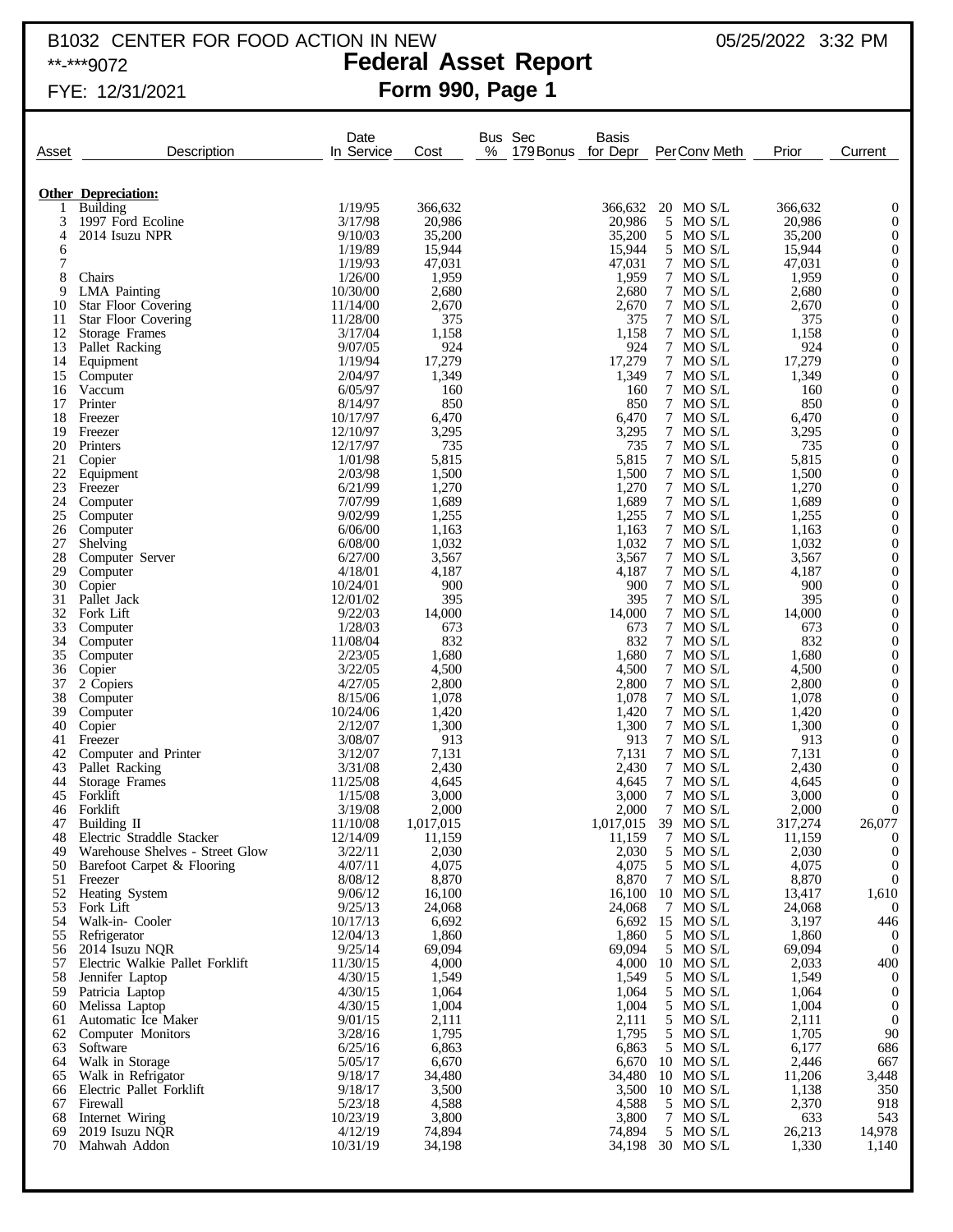### B1032 CENTER FOR FOOD ACTION IN NEW 05/25/2022 3:32 PM<br>**Federal Asset Report** 05/25/2022 3:32 PM **Federal Asset Report** FYE: 12/31/2021 **Form 990, Page 1**

| Asset                                    | Description                                                                                  | Date<br>In Service | Cost      | Bus<br>% | Sec<br>179 Bonus | <b>Basis</b><br>for Depr | PerConv Meth | Prior     | Current  |
|------------------------------------------|----------------------------------------------------------------------------------------------|--------------------|-----------|----------|------------------|--------------------------|--------------|-----------|----------|
| 71                                       | 2020 ISUZU NOR                                                                               | 1/07/20            | 75,164    |          |                  | 75,164                   | 5 MO S/L     | 15,033    | 15,032   |
|                                          | Shrink Wrap Machine                                                                          | 12/31/20           | 6,558     |          |                  | 6,558                    | 10 MO S/L    |           | 656      |
| 73                                       | Fork Lift                                                                                    | 12/31/20           | 26,476    |          |                  | 26,476                   | MO S/L<br>10 |           | 2,648    |
|                                          | Electric Pallet Truck                                                                        | 12/30/20           | 4,000     |          |                  | 4,000                    | MO S/L<br>10 |           | 400      |
|                                          | CAT 6 Lines                                                                                  | 6/05/20            | 1,800     |          |                  | 1,800                    | 5 MO S/L     | 210       | 360      |
| 76                                       | 23 Lexpath Computers                                                                         | 10/19/21           | 26,525    |          |                  | 26,525                   | 5 MO S/L     |           | 884      |
|                                          | Michele Laptop                                                                               | 12/14/21           | 1,790     |          |                  | 1,790                    | 5 MO S/L     |           | 30       |
| 78                                       | Elsie Cestar Laptop                                                                          | 12/20/21           | 1,042     |          |                  | 1,042                    | 5 MO S/L     |           | $\Omega$ |
|                                          | <b>Total Other Depreciation</b>                                                              |                    | 2,081,706 |          |                  | 2,081,706                |              | 1,128,138 | 71,363   |
| <b>Total ACRS and Other Depreciation</b> |                                                                                              |                    | 2,081,706 |          |                  | 2,081,706                |              | 1,128,138 | 71,363   |
|                                          | <b>Grand Totals</b><br><b>Less: Dispositions and Transfers</b><br>Less: Start-up/Org Expense |                    | 2,081,706 |          |                  | 2,081,706                |              | 1,128,138 | 71,363   |
|                                          | <b>Net Grand Totals</b>                                                                      |                    | 2,081,706 |          |                  | 2,081,706                |              | 1,128,138 | 71,363   |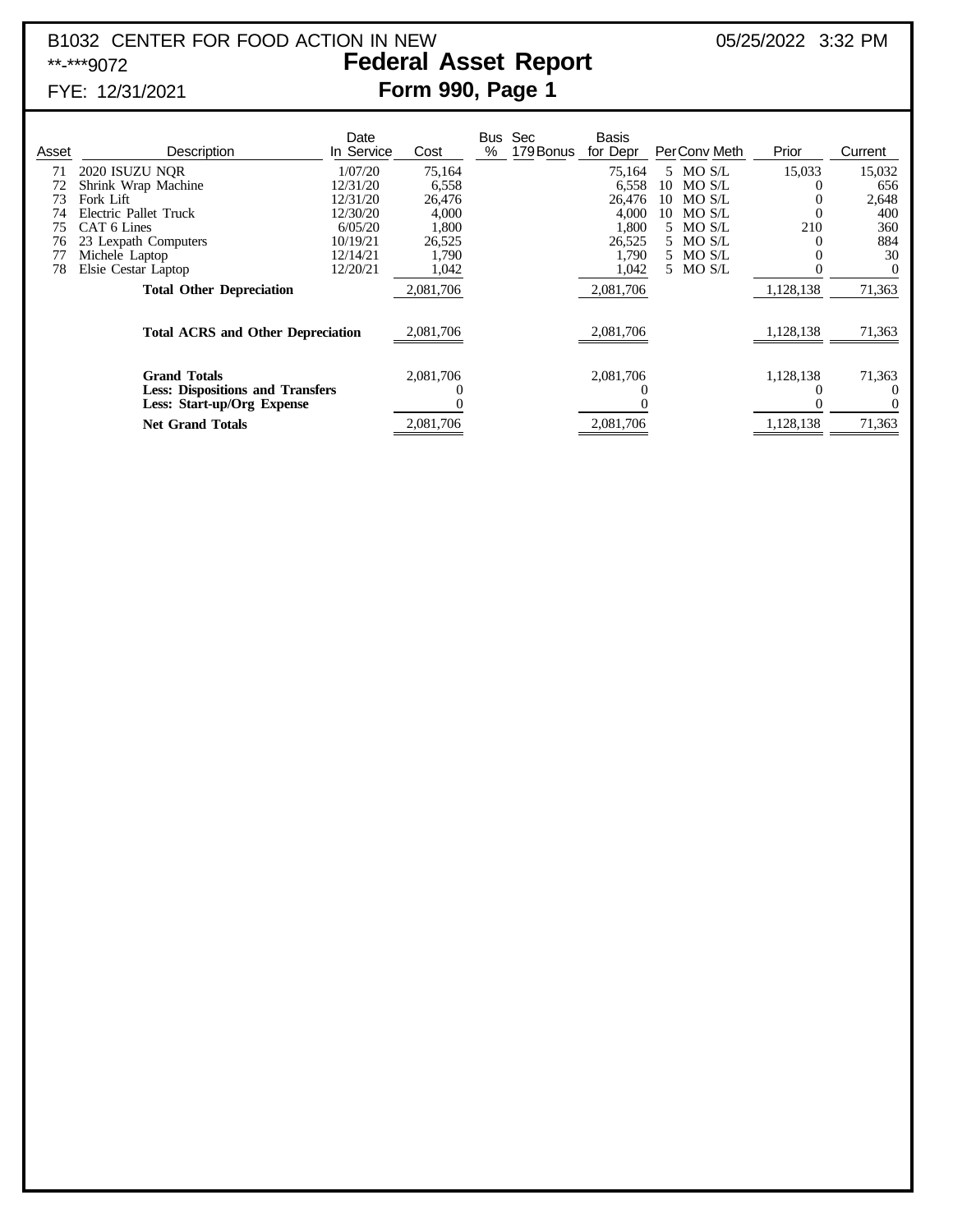B1032 CENTER FOR FOOD ACTION IN NEW 05/25/2022 3:32 PM<br>**NJ Asset Report** 05/25/2022 3:32 PM

## \*\*-\*\*\*9072 **NJ Asset Report** FYE: 12/31/2021 **Form 990, Page 1**

| Asset    | Description                             | Date<br>In Service   | Cost               | <b>Basis</b><br>for Depr | <b>NJ</b><br>Prior | NJ<br>Current                    | Federal<br>Current                 | Difference<br>Fed - NJ               |
|----------|-----------------------------------------|----------------------|--------------------|--------------------------|--------------------|----------------------------------|------------------------------------|--------------------------------------|
|          |                                         |                      |                    |                          |                    |                                  |                                    |                                      |
|          | <b>5-year GDS Property:</b>             |                      |                    |                          |                    |                                  |                                    |                                      |
| 76       | 23 Lexpath Computers                    | 10/19/21             | 26,525             | 26,525                   | $\boldsymbol{0}$   | 1,326                            | 884                                | $-442$                               |
|          |                                         |                      | 26,525             | 26,525                   | $\overline{0}$     | 1,326                            | 884                                | $-442$                               |
|          |                                         |                      |                    |                          |                    |                                  |                                    |                                      |
|          | <b>Other Depreciation:</b>              |                      |                    |                          |                    |                                  |                                    |                                      |
| 3        | Building<br>1997 Ford Ecoline           | 1/19/95<br>3/17/98   | 366,632<br>20,986  | 366,632                  | 366,632<br>20.986  | $\boldsymbol{0}$<br>$\theta$     | $\boldsymbol{0}$<br>$\overline{0}$ | $\boldsymbol{0}$<br>$\boldsymbol{0}$ |
| 4        | 2014 Isuzu NPR                          | 9/10/03              | 35,200             | 20,986<br>35,200         | 35,200             | $\mathbf{0}$                     | $\mathbf{0}$                       | $\boldsymbol{0}$                     |
| 6        |                                         | 1/19/89              | 15,944             | 15,944                   | 15,944             | $\mathbf{0}$                     | $\mathbf{0}$                       | $\boldsymbol{0}$                     |
| 7        |                                         | 1/19/93              | 47,031             | 47,031                   | 47,031             | $\mathbf{0}$                     | $\boldsymbol{0}$                   | $\boldsymbol{0}$                     |
| 8<br>9   | Chairs<br><b>LMA</b> Painting           | 1/26/00<br>10/30/00  | 1,959<br>2,680     | 1,959<br>2,680           | 1,959<br>2,680     | $\mathbf{0}$<br>$\mathbf{0}$     | $\mathbf{0}$<br>$\mathbf{0}$       | $\boldsymbol{0}$<br>$\boldsymbol{0}$ |
| 10       | <b>Star Floor Covering</b>              | 11/14/00             | 2,670              | 2,670                    | 2,670              | $\mathbf{0}$                     | $\mathbf{0}$                       | $\boldsymbol{0}$                     |
| 11       | <b>Star Floor Covering</b>              | 11/28/00             | 375                | 375                      | 375                | $\theta$                         | $\boldsymbol{0}$                   | $\boldsymbol{0}$                     |
| 12<br>13 | <b>Storage Frames</b><br>Pallet Racking | 3/17/04<br>9/07/05   | 1,158<br>924       | 1,158<br>924             | 1,158<br>924       | $\theta$<br>$\theta$             | $\mathbf{0}$<br>$\boldsymbol{0}$   | $\boldsymbol{0}$<br>$\boldsymbol{0}$ |
| 14       | Equipment                               | 1/19/94              | 17,279             | 17,279                   | 17,279             | $\theta$                         | $\mathbf{0}$                       | $\boldsymbol{0}$                     |
| 15       | Computer                                | 2/04/97              | 1,349              | 1,349                    | 1,349              | $\boldsymbol{0}$                 | $\boldsymbol{0}$                   | $\boldsymbol{0}$                     |
| 16<br>17 | Vaccum<br>Printer                       | 6/05/97<br>8/14/97   | 160<br>850         | 160<br>850               | 160<br>850         | $\theta$<br>$\theta$             | $\mathbf{0}$<br>$\overline{0}$     | $\boldsymbol{0}$<br>$\boldsymbol{0}$ |
| 18       | Freezer                                 | 10/17/97             | 6,470              | 6,470                    | 6,470              | $\theta$                         | $\overline{0}$                     | $\boldsymbol{0}$                     |
| 19       | Freezer                                 | 12/10/97             | 3,295              | 3,295                    | 3,295              | $\theta$                         | $\boldsymbol{0}$                   | $\boldsymbol{0}$                     |
| 20<br>21 | Printers<br>Copier                      | 12/17/97<br>1/01/98  | 735<br>5,815       | 735<br>5,815             | 735<br>5,815       | $\theta$<br>$\mathbf{0}$         | $\overline{0}$<br>$\boldsymbol{0}$ | $\boldsymbol{0}$<br>$\boldsymbol{0}$ |
| 22       | Equipment                               | 2/03/98              | 1,500              | 1,500                    | 1,500              | $\theta$                         | $\overline{0}$                     | $\boldsymbol{0}$                     |
| 23       | Freezer                                 | 6/21/99              | 1,270              | 1,270                    | 1,270              | $\theta$                         | $\boldsymbol{0}$                   | $\boldsymbol{0}$                     |
| 24<br>25 | Computer                                | 7/07/99<br>9/02/99   | 1,689<br>1,255     | 1,689<br>1,255           | 1,689              | $\theta$<br>$\boldsymbol{0}$     | $\overline{0}$<br>$\boldsymbol{0}$ | $\boldsymbol{0}$                     |
| 26       | Computer<br>Computer                    | 6/06/00              | 1,163              | 1,163                    | 1,255<br>1,163     | $\theta$                         | $\overline{0}$                     | $\boldsymbol{0}$<br>$\boldsymbol{0}$ |
| 27       | Shelving                                | 6/08/00              | 1,032              | 1,032                    | 1,032              | $\boldsymbol{0}$                 | $\boldsymbol{0}$                   | $\boldsymbol{0}$                     |
| 28       | Computer Server                         | 6/27/00              | 3,567              | 3,567                    | 3,567              | $\theta$                         | $\overline{0}$                     | $\boldsymbol{0}$                     |
| 29<br>30 | Computer<br>Copier                      | 4/18/01<br>10/24/01  | 4,187<br>900       | 4,187<br>900             | 4,187<br>900       | $\theta$<br>$\theta$             | $\overline{0}$<br>$\overline{0}$   | $\boldsymbol{0}$<br>$\boldsymbol{0}$ |
| 31       | Pallet Jack                             | 12/01/02             | 395                | 395                      | 395                | $\theta$                         | $\boldsymbol{0}$                   | $\boldsymbol{0}$                     |
| 32       | Fork Lift                               | 9/22/03              | 14,000             | 14,000                   | 14,000             | $\theta$                         | $\overline{0}$                     | $\boldsymbol{0}$                     |
| 33<br>34 | Computer<br>Computer                    | 1/28/03<br>11/08/04  | 673<br>832         | 673<br>832               | 673<br>832         | $\boldsymbol{0}$<br>$\mathbf{0}$ | $\boldsymbol{0}$<br>$\overline{0}$ | $\boldsymbol{0}$<br>$\boldsymbol{0}$ |
| 35       | Computer                                | 2/23/05              | 1,680              | 1,680                    | 1,680              | $\theta$                         | $\boldsymbol{0}$                   | $\boldsymbol{0}$                     |
| 36       | Copier                                  | 3/22/05              | 4,500              | 4,500                    | 4,500              | $\mathbf{0}$                     | $\overline{0}$                     | $\boldsymbol{0}$                     |
| 37<br>38 | 2 Copiers<br>Computer                   | 4/27/05<br>8/15/06   | 2,800<br>1,078     | 2,800<br>1,078           | 2,800<br>1,078     | $\boldsymbol{0}$<br>$\mathbf{0}$ | $\boldsymbol{0}$<br>$\overline{0}$ | $\boldsymbol{0}$<br>$\boldsymbol{0}$ |
| 39       | Computer                                | 10/24/06             | 1,420              | 1,420                    | 1,420              | $\boldsymbol{0}$                 | $\boldsymbol{0}$                   | $\boldsymbol{0}$                     |
| 40       | Copier                                  | 2/12/07              | 1,300              | 1,300                    | 1,300              | $\theta$                         | $\overline{0}$                     | $\boldsymbol{0}$                     |
| 41       | Freezer                                 | 3/08/07<br>3/12/07   | 913<br>7,131       | 913<br>7,131             | 913<br>7,131       | $\mathbf{0}$<br>$\mathbf{0}$     | $\mathbf{0}$<br>$\boldsymbol{0}$   | $\mathbf{0}$                         |
| 42<br>43 | Computer and Printer<br>Pallet Racking  | 3/31/08              | 2,430              | 2,430                    | 2,430              | $\mathbf{0}$                     | $\boldsymbol{0}$                   | 0<br>$\boldsymbol{0}$                |
| 44       | Storage Frames                          | 11/25/08             | 4,645              | 4,645                    | 4,645              | $\mathbf{0}$                     | $\boldsymbol{0}$                   | $\mathbf{0}$                         |
| 45       | Forklift                                | 1/15/08              | 3,000              | 3,000                    | 3,000              | $\mathbf{0}$<br>$\overline{0}$   | $\boldsymbol{0}$<br>$\overline{0}$ | $\boldsymbol{0}$                     |
| 47       | 46 Forklift<br>Building II              | 3/19/08<br>11/10/08  | 2,000<br>1,017,015 | 2,000<br>1,017,015       | 2,000<br>317,274   | 26,077                           | 26,077                             | $\boldsymbol{0}$<br>$\boldsymbol{0}$ |
| 48       | Electric Straddle Stacker               | 12/14/09             | 11,159             | 11,159                   | 11,159             | $\mathbf{0}$                     | $\theta$                           | $\boldsymbol{0}$                     |
| 49       | Warehouse Shelves - Street Glow         | 3/22/11              | 2,030              | 2,030                    | 2,030              | $\mathbf{0}$                     | $\boldsymbol{0}$                   | $\boldsymbol{0}$                     |
| 50<br>51 | Barefoot Carpet & Flooring<br>Freezer   | 4/07/11<br>8/08/12   | 4,075<br>8,870     | 4,075<br>8,870           | 4,075<br>8,870     | $\mathbf{0}$<br>$\mathbf{0}$     | $\theta$<br>$\overline{0}$         | $\boldsymbol{0}$<br>$\boldsymbol{0}$ |
| 52       | Heating System                          | 9/06/12              | 16,100             | 16,100                   | 13,417             | 1,610                            | 1,610                              | $\boldsymbol{0}$                     |
| 53       | Fork Lift                               | 9/25/13              | 24,068             | 24,068                   | 24,068             | $\mathbf{0}$                     | $\mathbf{0}$                       | $\boldsymbol{0}$                     |
| 54<br>55 | Walk-in- Cooler<br>Refrigerator         | 10/17/13<br>12/04/13 | 6,692<br>1,860     | 6,692<br>1,860           | 3,197<br>1,860     | 446<br>$\mathbf{0}$              | 446<br>$\boldsymbol{0}$            | $\boldsymbol{0}$<br>$\boldsymbol{0}$ |
| 56       | 2014 Isuzu NQR                          | 9/25/14              | 69,094             | 69,094                   | 69,094             | $\mathbf{0}$                     | $\mathbf{0}$                       | $\boldsymbol{0}$                     |
| 57       | Electric Walkie Pallet Forklift         | 11/30/15             | 4,000              | 4,000                    | 2,033              | 400                              | 400                                | $\boldsymbol{0}$                     |
| 58<br>59 | Jennifer Laptop<br>Patricia Laptop      | 4/30/15<br>4/30/15   | 1,549<br>1,064     | 1,549<br>1,064           | 1,549<br>1,064     | $\mathbf{0}$<br>$\mathbf{0}$     | $\mathbf{0}$<br>$\boldsymbol{0}$   | $\boldsymbol{0}$<br>$\boldsymbol{0}$ |
| 60       | Melissa Laptop                          | 4/30/15              | 1,004              | 1,004                    | 1,004              | $\boldsymbol{0}$                 | $\theta$                           | $\boldsymbol{0}$                     |
| 61       | Automatic Ice Maker                     | 9/01/15              | 2,111              | 2,111                    | 2,111              | $\mathbf{0}$                     | $\mathbf{0}$                       | $\boldsymbol{0}$                     |
| 62<br>63 | Computer Monitors<br>Software           | 3/28/16<br>6/25/16   | 1,795<br>6,863     | 1,795<br>6,863           | 1,705<br>6,177     | 90<br>686                        | 90<br>686                          | $\boldsymbol{0}$<br>$\boldsymbol{0}$ |
| 64       | Walk in Storage                         | 5/05/17              | 6,670              | 6,670                    | 2,446              | 667                              | 667                                | $\boldsymbol{0}$                     |
| 65       | Walk in Refrigator                      | 9/18/17              | 34,480             | 34,480                   | 11,206             | 3,448                            | 3,448                              | $\boldsymbol{0}$                     |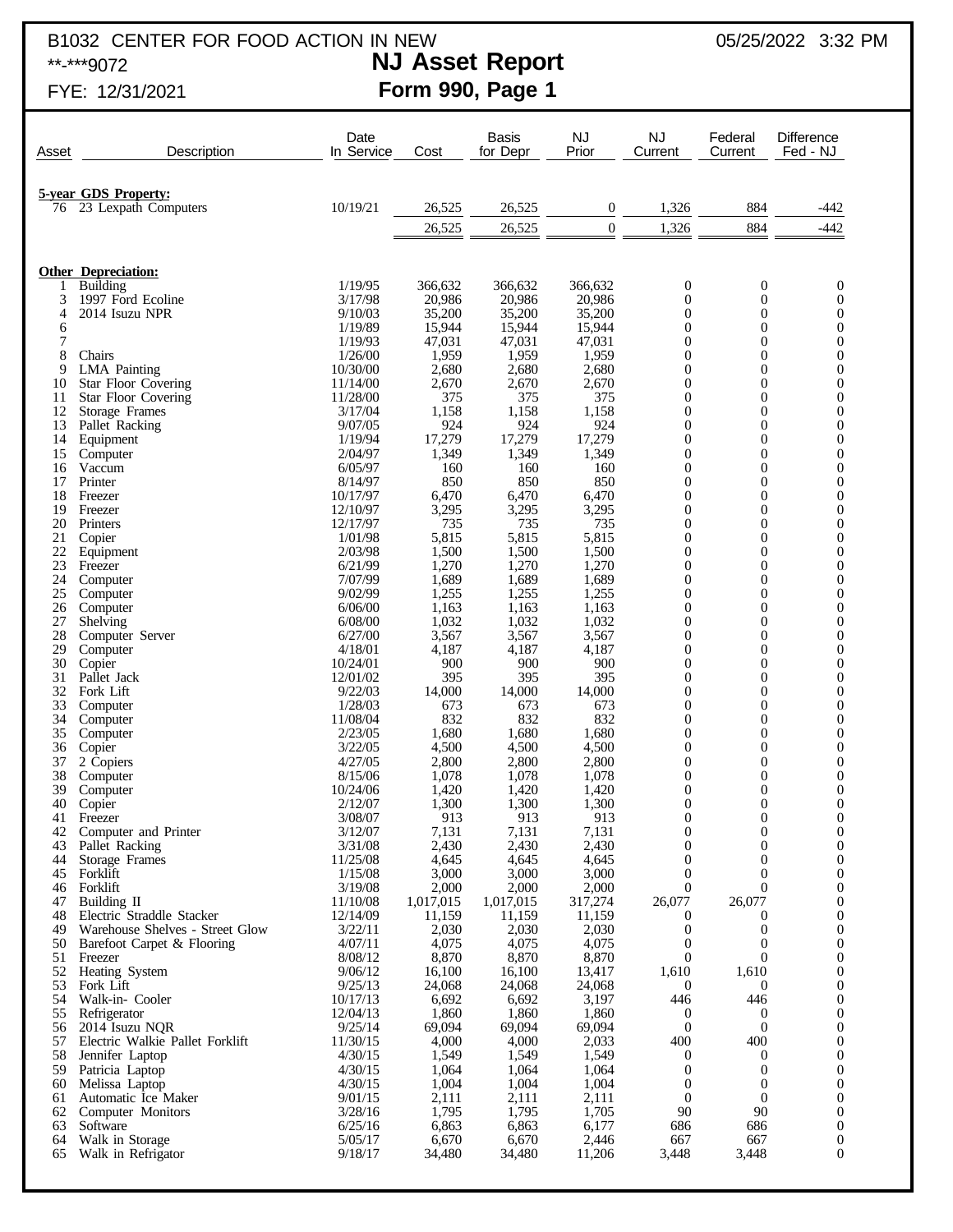### B1032 CENTER FOR FOOD ACTION IN NEW 05/25/2022 3:32 PM<br> **NJ Asset Report** 05/25/2022 3:32 PM \*\*-\*\*\*9072 **NJ Asset Report** FYE: 12/31/2021 **Form 990, Page 1**

| Asset                                    | Description                                                                    | Date<br>In Service | Cost      | Basis<br>for Depr | NJ.<br>Prior | <b>NJ</b><br>Current | Federal<br>Current | <b>Difference</b><br>Fed - NJ |
|------------------------------------------|--------------------------------------------------------------------------------|--------------------|-----------|-------------------|--------------|----------------------|--------------------|-------------------------------|
| 66                                       | Electric Pallet Forklift                                                       | 9/18/17            | 3,500     | 3,500             | 1,138        | 350                  | 350                | $\theta$                      |
| 67                                       | Firewall                                                                       | 5/23/18            | 4,588     | 4,588             | 2,370        | 918                  | 918                |                               |
| 68                                       | Internet Wiring                                                                | 10/23/19           | 3,800     | 3,800             | 633          | 543                  | 543                |                               |
| 69                                       | 2019 Isuzu NQR                                                                 | 4/12/19            | 74,894    | 74,894            | 26,213       | 14,978               | 14,978             |                               |
| 70                                       | Mahwah Addon                                                                   | 10/31/19           | 34,198    | 34,198            | 1,330        | 1,140                | 1,140              | $\Omega$                      |
| 71                                       | 2020 ISUZU NOR                                                                 | 1/07/20            | 75,164    | 75,164            | 15,033       | 15,032               | 15,032             | $\Omega$                      |
| 72                                       | Shrink Wrap Machine                                                            | 12/31/20           | 6,558     | 6,558             |              | 656                  | 656                | $\theta$                      |
| 73                                       | Fork Lift                                                                      | 12/31/20           | 26,476    | 26,476            | $_{0}$       | 2,648                | 2,648              | $\Omega$                      |
| 74                                       | Electric Pallet Truck                                                          | 12/30/20           | 4,000     | 4,000             |              | 400                  | 400                | $\theta$                      |
| 75                                       | CAT 6 Lines                                                                    | 6/05/20            | 1,800     | 1,800             | 210          | 360                  | 360                | $\theta$                      |
| 77                                       | Michele Laptop                                                                 | 12/14/21           | 1,790     | 1,790             |              | 30                   | 30                 |                               |
| 78                                       | Elsie Cestar Laptop                                                            | 12/20/21           | 1,042     | 1,042             |              |                      |                    |                               |
|                                          | <b>Total Other Depreciation</b>                                                |                    | 2,055,181 | 2,055,181         | 1,128,138    | 70,479               | 70,479             | $\theta$                      |
| <b>Total ACRS and Other Depreciation</b> |                                                                                |                    | 2,055,181 | 2,055,181         | 1,128,138    | 70,479               | 70,479             |                               |
|                                          | <b>Grand Totals</b><br><b>Less: Dispositions</b><br>Less: Start-up/Org Expense |                    |           | 2,081,706         | 1,128,138    | 71,805               | 71,363             | -442<br>$\theta$              |
|                                          | <b>Net Grand Totals</b>                                                        |                    | 2,081,706 | 2,081,706         | 1,128,138    | 71,805               | 71,363             | $-442$                        |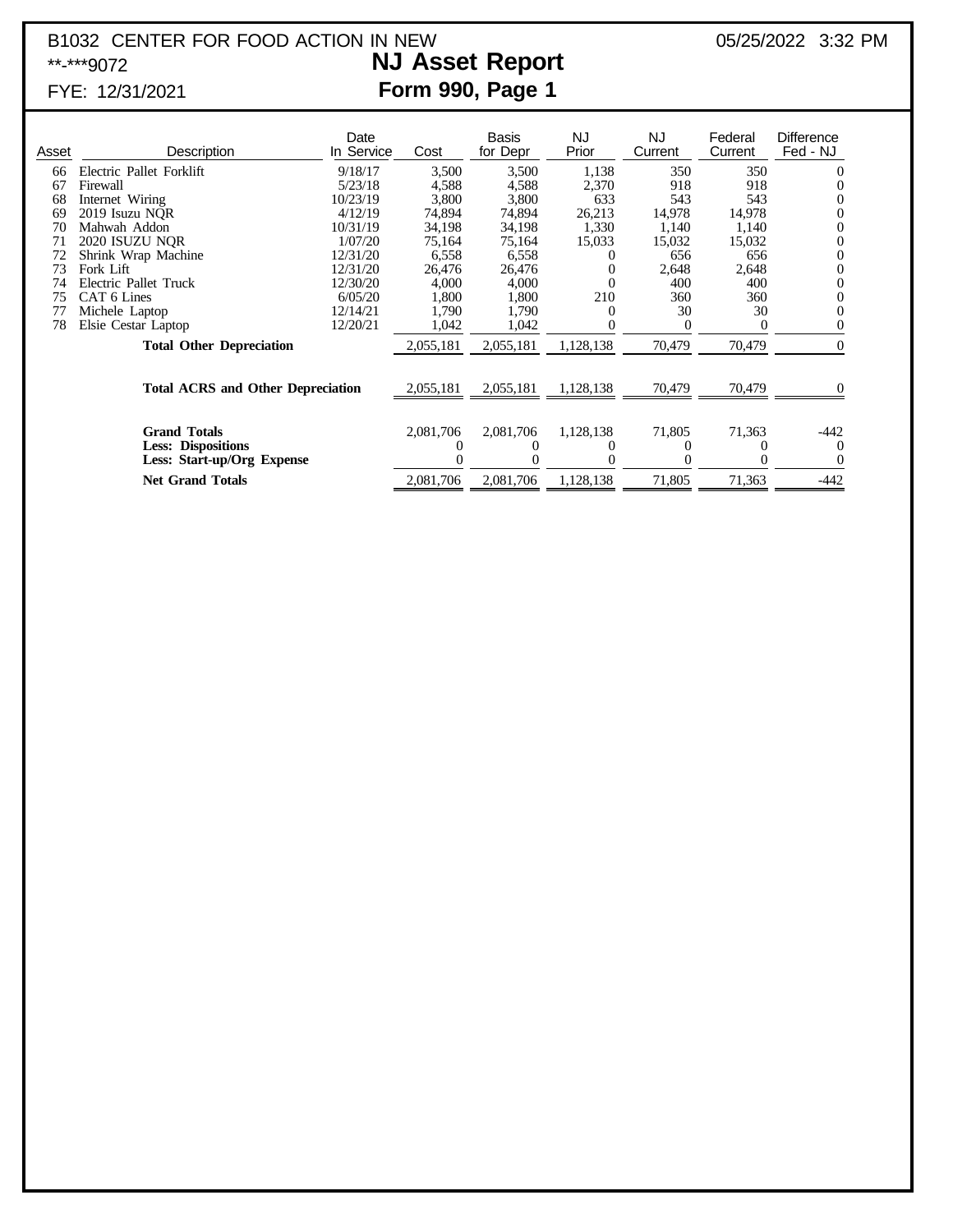# B1032 CENTER FOR FOOD ACTION IN NEW 05/25/2022 3:32 PM<br>**AMT Asset Report** 05/25/2022 3:32 PM

## **AMT Asset Report** FYE: 12/31/2021 **Form 990, Page 1**

| Asset    | Description                                  | Date<br>In Service  | Cost                               | Bus Sec<br>Basis<br>%<br>179 Bonus for Depr<br>Prior<br>PerConv Meth<br>Current            |
|----------|----------------------------------------------|---------------------|------------------------------------|--------------------------------------------------------------------------------------------|
|          | <b>5-year GDS Property:</b>                  |                     |                                    |                                                                                            |
| 76       | 23 Lexpath Computers                         | 10/19/21            | 26,525                             | X<br>MQ200DB<br>26,525<br>0<br>5<br>$\boldsymbol{0}$                                       |
| 77       | Michele Laptop                               | 12/14/21            | 1,790                              | X<br>$\boldsymbol{0}$<br>5 MQ200DB<br>1,790<br>$\mathbf{0}$                                |
| 78       | Elsie Cestar Laptop                          | 12/20/21            | 1,042                              | X<br>$\boldsymbol{0}$<br>1,042<br>5<br>MQ200DB<br>$\mathbf{0}$                             |
|          |                                              |                     | 29,357                             | $\boldsymbol{0}$<br>$\mathbf{0}$<br>29,357                                                 |
|          | <b>Other Depreciation:</b>                   |                     |                                    |                                                                                            |
|          | Building                                     | 1/19/95             | 0                                  | $0$ HY<br>$\mathbf{0}$<br>$\mathbf{0}$<br>0                                                |
| 3        | 1997 Ford Ecoline                            | 3/17/98             | $\boldsymbol{0}$                   | $0$ HY<br>$\mathbf{0}$<br>0<br>$\theta$                                                    |
| 4        | 2014 Isuzu NPR                               | 9/10/03             | $\overline{0}$<br>$\overline{0}$   | $0$ HY<br>$\mathbf{0}$<br>0<br>0<br>$0$ HY<br>$\mathbf{0}$<br>0<br>$\theta$                |
| 6<br>7   |                                              | 1/19/89<br>1/19/93  | $\overline{0}$                     | $0$ HY<br>$\mathbf{0}$<br>0<br>0                                                           |
| 8        | Chairs                                       | 1/26/00             | $\overline{0}$                     | $0$ HY<br>$\mathbf{0}$<br>0<br>$\theta$                                                    |
| 9        | <b>LMA</b> Painting                          | 10/30/00            | $\Omega$                           | $0$ HY<br>$\mathbf{0}$<br>0<br>0                                                           |
| 10       | <b>Star Floor Covering</b>                   | 11/14/00            | 0                                  | $0$ HY<br>$\mathbf{0}$<br>$\overline{0}$<br>$\theta$                                       |
| 11<br>12 | <b>Star Floor Covering</b><br>Storage Frames | 11/28/00<br>3/17/04 | $\overline{0}$<br>$\overline{0}$   | $0$ HY<br>$\mathbf{0}$<br>0<br>0<br>$0$ HY<br>$\mathbf{0}$<br>0<br>$\theta$                |
| 13       | Pallet Racking                               | 9/07/05             | $\overline{0}$                     | $0$ HY<br>$\mathbf{0}$<br>0<br>0                                                           |
| 14       | Equipment                                    | 1/19/94             | 0                                  | $0$ HY<br>$\mathbf{0}$<br>$\boldsymbol{0}$<br>$\theta$                                     |
| 15       | Computer                                     | 2/04/97             | $\overline{0}$                     | $0$ HY<br>$\mathbf{0}$<br>0<br>0                                                           |
| 16       | Vaccum                                       | 6/05/97             | $\overline{0}$                     | $0$ HY<br>$\mathbf{0}$<br>0<br>$\theta$                                                    |
| 17<br>18 | Printer<br>Freezer                           | 8/14/97<br>10/17/97 | $\overline{0}$<br>$\overline{0}$   | $0$ HY<br>$\mathbf{0}$<br>0<br>0<br>$0$ HY<br>$\mathbf{0}$<br>$\boldsymbol{0}$<br>$\theta$ |
| 19       | Freezer                                      | 12/10/97            | $\overline{0}$                     | $0$ HY<br>$\mathbf{0}$<br>0<br>0                                                           |
| 20       | Printers                                     | 12/17/97            | $\overline{0}$                     | $0$ HY<br>$\mathbf{0}$<br>0<br>$\theta$                                                    |
| 21       | Copier                                       | 1/01/98             | $\overline{0}$                     | $0$ HY<br>$\mathbf{0}$<br>0<br>0                                                           |
| 22       | Equipment                                    | 2/03/98             | $\overline{0}$                     | $0$ HY<br>$\mathbf{0}$<br>$\boldsymbol{0}$<br>$\theta$                                     |
| 23       | Freezer                                      | 6/21/99<br>7/07/99  | $\overline{0}$<br>$\overline{0}$   | $0$ HY<br>$\mathbf{0}$<br>0<br>0<br>$0$ HY<br>$\mathbf{0}$                                 |
| 24<br>25 | Computer<br>Computer                         | 9/02/99             | $\overline{0}$                     | 0<br>$\theta$<br>$0$ HY<br>$\mathbf{0}$<br>0<br>0                                          |
| 26       | Computer                                     | 6/06/00             | 0                                  | $0$ HY<br>$\mathbf{0}$<br>$\overline{0}$<br>$\theta$                                       |
| 27       | Shelving                                     | 6/08/00             | $\overline{0}$                     | $0$ HY<br>$\mathbf{0}$<br>0<br>0                                                           |
| 28       | Computer Server                              | 6/27/00             | $\overline{0}$                     | $0$ HY<br>$\mathbf{0}$<br>0<br>$\theta$                                                    |
| 29<br>30 | Computer                                     | 4/18/01<br>10/24/01 | $\Omega$<br>0                      | $0$ HY<br>$\mathbf{0}$<br>0<br>0<br>$0$ HY<br>$\mathbf{0}$<br>$\overline{0}$<br>$\theta$   |
| 31       | Copier<br>Pallet Jack                        | 12/01/02            | $\overline{0}$                     | $0$ HY<br>$\boldsymbol{0}$<br>0<br>0                                                       |
| 32       | Fork Lift                                    | 9/22/03             | $\overline{0}$                     | $0$ HY<br>$\boldsymbol{0}$<br>0<br>$\theta$                                                |
| 33       | Computer                                     | 1/28/03             | $\overline{0}$                     | $0$ HY<br>$\mathbf{0}$<br>0<br>0                                                           |
| 34       | Computer                                     | 11/08/04            | $\overline{0}$                     | $0$ HY<br>$\mathbf{0}$<br>0<br>$\theta$                                                    |
| 35<br>36 | Computer<br>Copier                           | 2/23/05<br>3/22/05  | $\overline{0}$<br>0                | $0$ HY<br>$\mathbf{0}$<br>0<br>0<br>$0$ HY<br>$\mathbf{0}$<br>0<br>$\theta$                |
| 37       | 2 Copiers                                    | 4/27/05             | 0                                  | $0$ HY<br>$\mathbf{0}$<br>$\theta$<br>0                                                    |
| 38       | Computer                                     | 8/15/06             | $\boldsymbol{0}$                   | $0$ HY<br>$\mathbf{0}$<br>0<br>$\mathbf{0}$                                                |
| 39       | Computer                                     | 10/24/06            | $\Omega$                           | $0$ HY<br>$\Omega$<br>$\Omega$<br>0                                                        |
| 40       | Copier                                       | 2/12/07             | $\boldsymbol{0}$<br>$\overline{0}$ | $0$ HY<br>$\overline{0}$<br>0<br>$\mathbf{0}$<br>$\overline{0}$<br>0                       |
|          | 41 Freezer<br>42 Computer and Printer        | 3/08/07<br>3/12/07  | $\overline{0}$                     | $0$ HY<br>0<br>$0$ HY<br>$\overline{0}$<br>$\theta$<br>0                                   |
|          | 43 Pallet Racking                            | 3/31/08             | $\Omega$                           | $0$ HY<br>$\mathbf{0}$<br>0<br>0                                                           |
| 44       | Storage Frames                               | 11/25/08            | 0                                  | $0$ HY<br>$\mathbf{0}$<br>0<br>$\mathbf{0}$                                                |
|          | 45 Forklift                                  | 1/15/08             | 0                                  | $0$ HY<br>$\mathbf{0}$<br>0<br>0                                                           |
|          | 46 Forklift<br>47 Building II                | 3/19/08<br>11/10/08 | 0<br>0                             | $0$ HY<br>$\mathbf{0}$<br>0<br>0<br>$0$ HY<br>$\mathbf{0}$<br>0<br>0                       |
| 48       | Electric Straddle Stacker                    | 12/14/09            | $_{0}$                             | $0$ HY<br>$\mathbf{0}$<br>0<br>0                                                           |
| 49       | Warehouse Shelves - Street Glow              | 3/22/11             | 0                                  | $0$ HY<br>$\mathbf{0}$<br>0<br>0                                                           |
|          | 50 Barefoot Carpet & Flooring                | 4/07/11             | 0                                  | $0$ HY<br>$\mathbf{0}$<br>0<br>0                                                           |
|          | 51 Freezer                                   | 8/08/12             | 0                                  | $0$ HY<br>$\mathbf{0}$<br>0<br>0                                                           |
|          | 52 Heating System<br>53 Fork Lift            | 9/06/12<br>9/25/13  | 0<br>0                             | $0$ HY<br>$\mathbf{0}$<br>0<br>0<br>$0$ HY<br>$\mathbf{0}$<br>0<br>0                       |
| 54       | Walk-in- Cooler                              | 10/17/13            | 0                                  | $0$ HY<br>$\mathbf{0}$<br>0<br>$\Omega$                                                    |
|          | 55 Refrigerator                              | 12/04/13            | 0                                  | $0$ HY<br>$\boldsymbol{0}$<br>0<br>$\Omega$                                                |
| 56       | 2014 Isuzu NQR                               | 9/25/14             | $\Omega$                           | $0$ HY<br>$\overline{0}$<br>$\overline{0}$<br>$\mathbf{0}$                                 |
|          | 57 Electric Walkie Pallet Forklift           | 11/30/15            | 4,000                              | 400<br>10 MO S/L<br>4,000<br>2,033                                                         |
| 58       | Jennifer Laptop<br>59 Patricia Laptop        | 4/30/15<br>4/30/15  | $\theta$<br>0                      | $0$ HY<br>$\mathbf{0}$<br>0<br>$\theta$<br>$0$ HY<br>$\boldsymbol{0}$<br>0<br>0            |
| 60       | Melissa Laptop                               | 4/30/15             | 0                                  | $0$ HY<br>$\boldsymbol{0}$<br>0<br>$\Omega$                                                |
| 61       | Automatic Ice Maker                          | 9/01/15             | 0                                  | $0$ HY<br>$\boldsymbol{0}$<br>0<br>0                                                       |
| 62       | Computer Monitors                            | 3/28/16             | 0                                  | $0$ HY<br>$\overline{0}$<br>0<br>$\theta$                                                  |
| 63       | Software                                     | 6/25/16             | $\mathbf{0}$                       | $0$ HY<br>$\overline{0}$<br>0<br>$\mathbf{0}$                                              |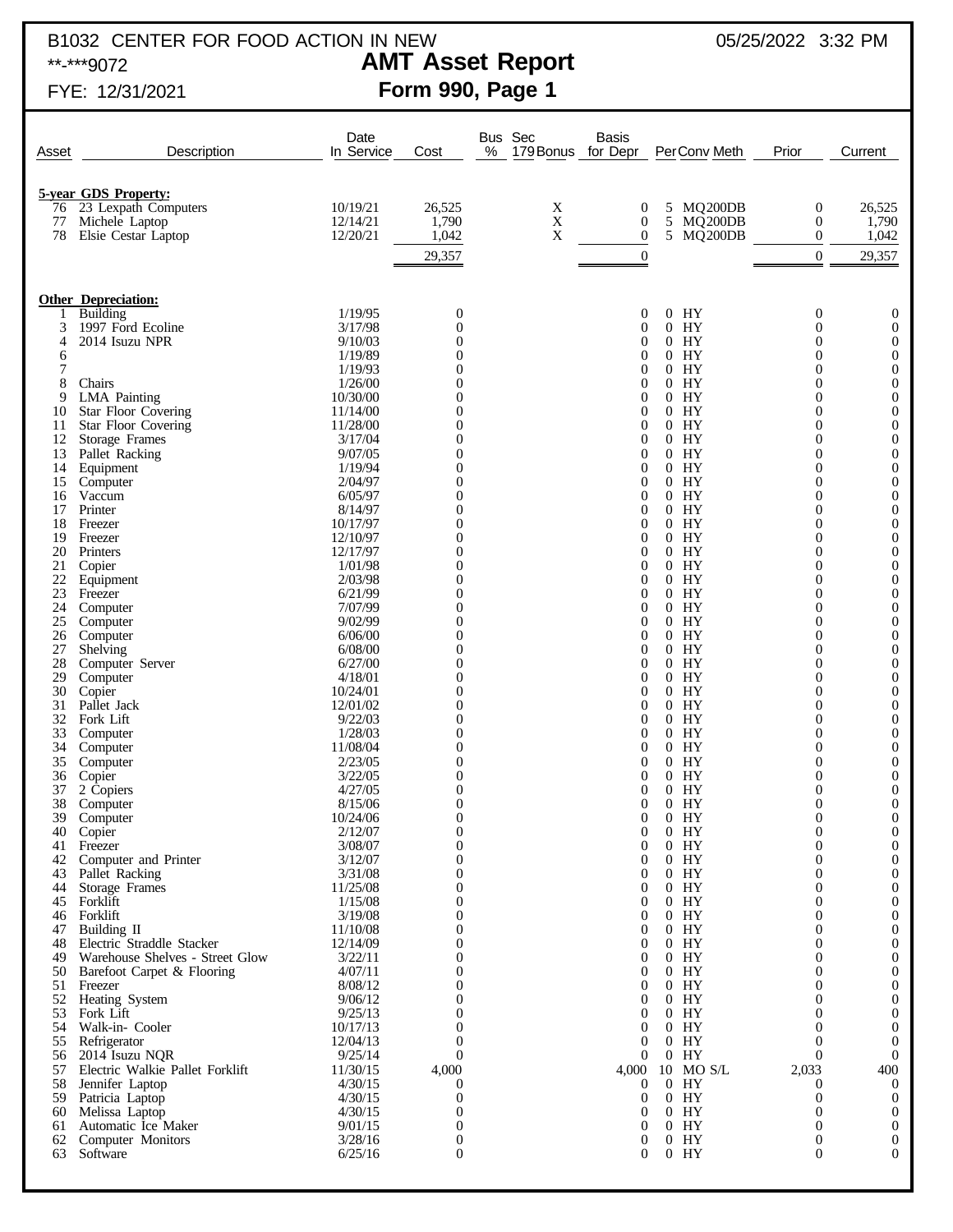# B1032 CENTER FOR FOOD ACTION IN NEW 05/25/2022 3:32 PM<br>**AMT Asset Report** 05/25/2022 3:32 PM

### **AMT Asset Report** FYE: 12/31/2021 **Form 990, Page 1**

| Asset | Description                                                    | Date<br>In Service | Cost   | Bus<br>% | Sec<br>179 Bonus | <b>Basis</b><br>for Depr | PerConv Meth   | Prior | Current  |
|-------|----------------------------------------------------------------|--------------------|--------|----------|------------------|--------------------------|----------------|-------|----------|
| 64    | Walk in Storage                                                | 5/05/17            | 0      |          |                  | O                        | HY             | 0     | $\theta$ |
| 65    | Walk in Refrigator                                             | 9/18/17            |        |          |                  |                          | <b>HY</b>      |       |          |
| 66    | Electric Pallet Forklift                                       | 9/18/17            |        |          |                  |                          | HY             |       |          |
| 67    | Firewall                                                       | 5/23/18            |        |          |                  |                          | <b>HY</b>      |       |          |
| 68    | Internet Wiring                                                | 10/23/19           |        |          |                  |                          | <b>HY</b>      |       |          |
| 69    | 2019 Isuzu NOR                                                 | 4/12/19            |        |          |                  |                          | <b>HY</b>      |       |          |
| 70    | Mahwah Addon                                                   | 10/31/19           |        |          |                  |                          | HY             |       |          |
| 71    | 2020 ISUZU NQR                                                 | 1/07/20            |        |          |                  |                          | <b>HY</b>      |       |          |
|       | Shrink Wrap Machine                                            | 12/31/20           |        |          |                  |                          | HY             |       |          |
| 73    | Fork Lift                                                      | 12/31/20           |        |          |                  |                          | HY             |       |          |
|       | Electric Pallet Truck                                          | 12/30/20           |        |          |                  | 0                        | <b>HY</b>      |       |          |
| 75    | CAT 6 Lines                                                    | 6/05/20            |        |          |                  |                          | <b>HY</b><br>0 |       |          |
|       | <b>Total Other Depreciation</b>                                |                    | 4,000  |          |                  | 4,000                    |                | 2,033 | 400      |
|       | <b>Total ACRS and Other Depreciation</b>                       |                    | 4,000  |          |                  | 4,000                    |                | 2,033 | 400      |
|       | <b>Grand Totals</b><br><b>Less: Dispositions and Transfers</b> |                    | 33,357 |          |                  | 4,000                    |                | 2,033 | 29,757   |
|       | <b>Net Grand Totals</b>                                        |                    | 33,357 |          |                  | 4,000                    |                | 2,033 | 29,757   |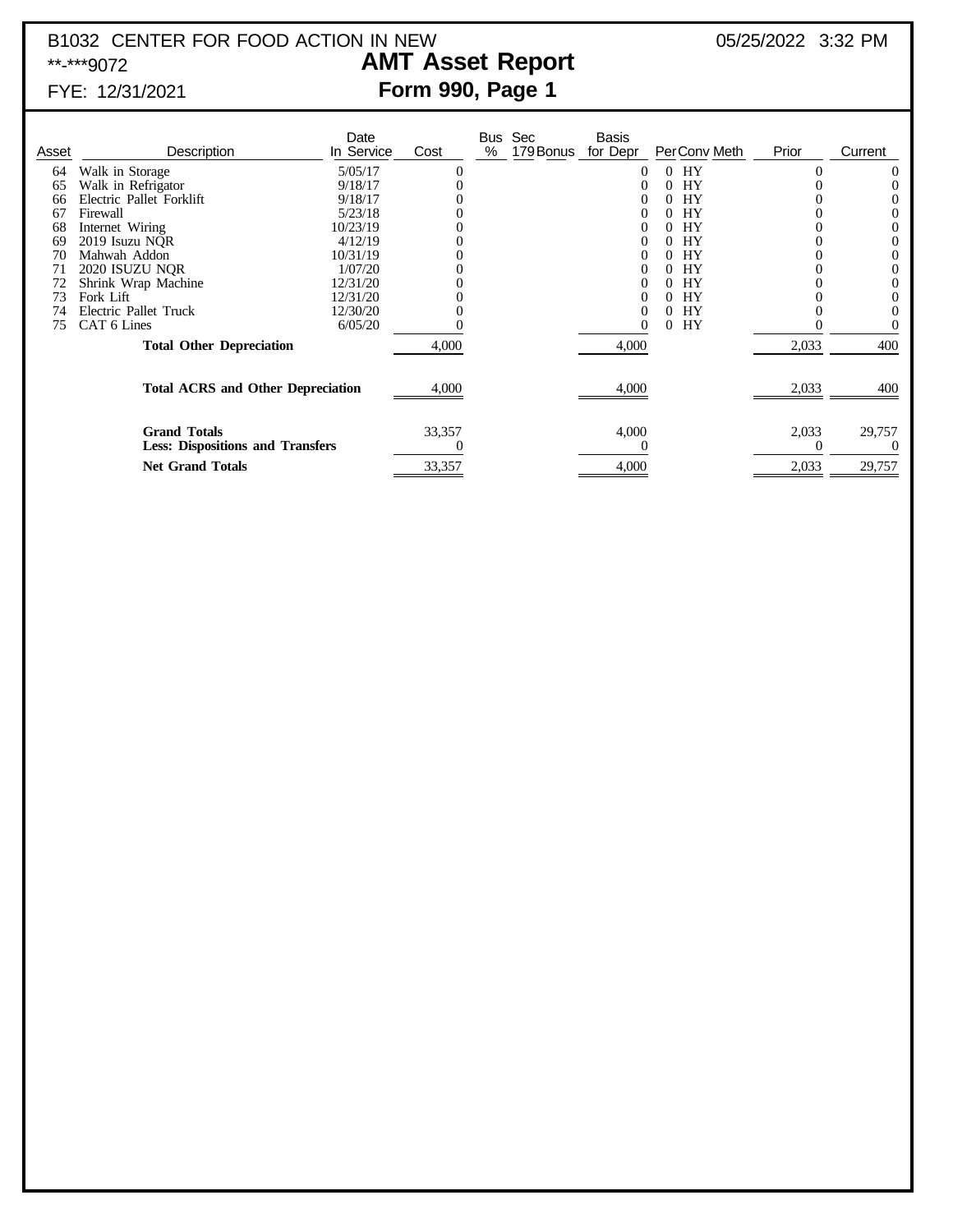| **-***9072<br>FYE: 12/31/2021 | B1032 CENTER FOR FOOD ACTION IN NEW                                      | 05/25/2022 3:32 PM<br><b>Depreciation Adjustment Report</b><br><b>All Business Activities</b> |     |                                    |  |  |  |
|-------------------------------|--------------------------------------------------------------------------|-----------------------------------------------------------------------------------------------|-----|------------------------------------|--|--|--|
| Form Unit Asset               | Description<br>There are no assets that meet the criteria of this report | <b>Tax</b>                                                                                    | AMT | AMT<br>Adjustments/<br>Preferences |  |  |  |
|                               |                                                                          |                                                                                               |     |                                    |  |  |  |
|                               |                                                                          |                                                                                               |     |                                    |  |  |  |
|                               |                                                                          |                                                                                               |     |                                    |  |  |  |
|                               |                                                                          |                                                                                               |     |                                    |  |  |  |
|                               |                                                                          |                                                                                               |     |                                    |  |  |  |
|                               |                                                                          |                                                                                               |     |                                    |  |  |  |
|                               |                                                                          |                                                                                               |     |                                    |  |  |  |
|                               |                                                                          |                                                                                               |     |                                    |  |  |  |
|                               |                                                                          |                                                                                               |     |                                    |  |  |  |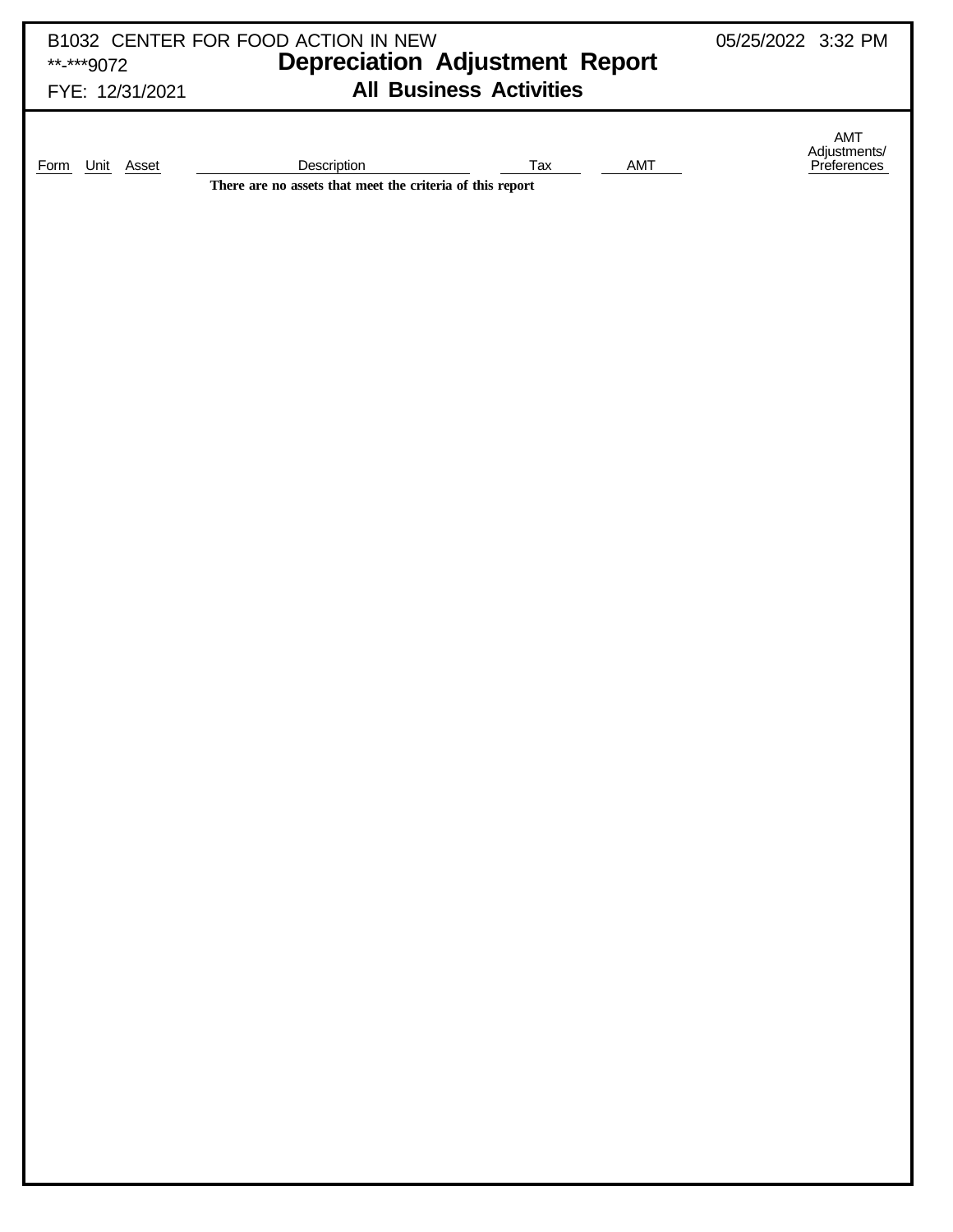# **Future Depreciation Report FYE: 12/31/22**

### FYE: 12/31/2021 **Form 990, Page 1**

| Asset               | Description                                                   | Date In<br>Service   | Cost            | Tax                                  | <b>AMT</b>                           |
|---------------------|---------------------------------------------------------------|----------------------|-----------------|--------------------------------------|--------------------------------------|
|                     | <b>Other Depreciation:</b>                                    |                      |                 |                                      |                                      |
| 1                   | <b>Building</b>                                               | 1/19/95              | 366.632         | $\boldsymbol{0}$                     | 0                                    |
| 3                   | 1997 Ford Ecoline                                             | 3/17/98              | 20,986          | $\boldsymbol{0}$                     | $\boldsymbol{0}$                     |
| 4                   | 2014 Isuzu NPR                                                | 9/10/03              | 35,200          | 0                                    | $\boldsymbol{0}$                     |
| 6                   |                                                               | 1/19/89              | 15,944          | $\boldsymbol{0}$                     | $\boldsymbol{0}$                     |
| $\overline{7}$<br>8 | Chairs                                                        | 1/19/93<br>1/26/00   | 47.031<br>1,959 | $\overline{0}$<br>$\mathbf{0}$       | $\boldsymbol{0}$<br>$\boldsymbol{0}$ |
| 9                   | <b>LMA</b> Painting                                           | 10/30/00             | 2,680           | 0                                    | $\boldsymbol{0}$                     |
| 10                  | <b>Star Floor Covering</b>                                    | 11/14/00             | 2,670           | $\boldsymbol{0}$                     | $\boldsymbol{0}$                     |
| 11                  | <b>Star Floor Covering</b>                                    | 11/28/00             | 375             | $\overline{0}$                       | $\boldsymbol{0}$                     |
| 12                  | Storage Frames                                                | 3/17/04              | 1,158           | $\boldsymbol{0}$                     | $\boldsymbol{0}$                     |
| 13<br>14            | Pallet Racking<br>Equipment                                   | 9/07/05<br>1/19/94   | 924<br>17,279   | 0<br>$\boldsymbol{0}$                | $\boldsymbol{0}$<br>$\boldsymbol{0}$ |
| 15                  | Computer                                                      | 2/04/97              | 1,349           | $\overline{0}$                       | $\boldsymbol{0}$                     |
| 16                  | Vaccum                                                        | 6/05/97              | 160             | $\boldsymbol{0}$                     | $\boldsymbol{0}$                     |
| 17                  | Printer                                                       | 8/14/97              | 850             | 0                                    | $\boldsymbol{0}$                     |
| 18                  | Freezer                                                       | 10/17/97             | 6,470           | $\boldsymbol{0}$                     | $\boldsymbol{0}$                     |
| 19<br>20            | Freezer<br>Printers                                           | 12/10/97<br>12/17/97 | 3,295<br>735    | $\overline{0}$<br>$\boldsymbol{0}$   | $\boldsymbol{0}$<br>$\boldsymbol{0}$ |
| 21                  | Copier                                                        | 1/01/98              | 5,815           | 0                                    | $\boldsymbol{0}$                     |
| 22                  | Equipment                                                     | 2/03/98              | 1,500           | $\boldsymbol{0}$                     | $\boldsymbol{0}$                     |
| 23                  | Freezer                                                       | 6/21/99              | 1,270           | $\overline{0}$                       | $\boldsymbol{0}$                     |
| 24                  | Computer                                                      | 7/07/99              | 1,689           | $\boldsymbol{0}$                     | $\boldsymbol{0}$                     |
| 25<br>26            | Computer<br>Computer                                          | 9/02/99<br>6/06/00   | 1,255<br>1,163  | 0<br>$\boldsymbol{0}$                | $\boldsymbol{0}$<br>$\boldsymbol{0}$ |
| 27                  | Shelving                                                      | 6/08/00              | 1,032           | $\overline{0}$                       | $\boldsymbol{0}$                     |
| 28                  | Computer Server                                               | 6/27/00              | 3,567           | $\boldsymbol{0}$                     | $\boldsymbol{0}$                     |
| 29                  | Computer                                                      | 4/18/01              | 4,187           | $\overline{0}$                       | $\boldsymbol{0}$                     |
| 30                  | Copier                                                        | 10/24/01             | 900             | $\boldsymbol{0}$                     | $\boldsymbol{0}$                     |
| 31<br>32            | Pallet Jack<br>Fork Lift                                      | 12/01/02<br>9/22/03  | 395<br>14,000   | $\overline{0}$<br>$\boldsymbol{0}$   | $\boldsymbol{0}$<br>$\boldsymbol{0}$ |
| 33                  | Computer                                                      | 1/28/03              | 673             | 0                                    | $\boldsymbol{0}$                     |
| 34                  | Computer                                                      | 11/08/04             | 832             | $\boldsymbol{0}$                     | $\boldsymbol{0}$                     |
| 35                  | Computer                                                      | 2/23/05              | 1,680           | 0                                    | $\boldsymbol{0}$                     |
| 36                  | Copier                                                        | 3/22/05              | 4,500           | $\boldsymbol{0}$                     | $\boldsymbol{0}$                     |
| 37<br>38            | 2 Copiers                                                     | 4/27/05<br>8/15/06   | 2,800<br>1,078  | 0<br>$\boldsymbol{0}$                | $\boldsymbol{0}$<br>$\boldsymbol{0}$ |
| 39                  | Computer<br>Computer                                          | 10/24/06             | 1,420           | 0                                    | $\boldsymbol{0}$                     |
| 40                  | Copier                                                        | 2/12/07              | 1,300           | $\boldsymbol{0}$                     | $\boldsymbol{0}$                     |
| 41                  | Freezer                                                       | 3/08/07              | 913             | 0                                    | $\boldsymbol{0}$                     |
| 42                  | Computer and Printer                                          | 3/12/07              | 7,131           | $\boldsymbol{0}$                     | $\boldsymbol{0}$                     |
| 43<br>44            | Pallet Racking<br>Storage Frames                              | 3/31/08<br>11/25/08  | 2,430<br>4,645  | 0<br>$\boldsymbol{0}$                | $\boldsymbol{0}$<br>$\boldsymbol{0}$ |
| 45                  | Forklift                                                      | 1/15/08              | 3,000           | $\overline{0}$                       | $\overline{0}$                       |
| 46                  | Forklift                                                      | 3/19/08              | 2,000           | $\boldsymbol{0}$                     | $\boldsymbol{0}$                     |
| 47                  | Building II                                                   | 11/10/08             | 1,017,015       | 26,077                               | $\boldsymbol{0}$                     |
| 48                  | Electric Straddle Stacker                                     | 12/14/09             | 11,159          | $\boldsymbol{0}$                     | $\boldsymbol{0}$<br>$\boldsymbol{0}$ |
| 49<br>50            | Warehouse Shelves - Street Glow<br>Barefoot Carpet & Flooring | 3/22/11<br>4/07/11   | 2,030<br>4,075  | $\boldsymbol{0}$<br>$\boldsymbol{0}$ | $\boldsymbol{0}$                     |
| 51                  | Freezer                                                       | 8/08/12              | 8,870           | $\theta$                             | $\boldsymbol{0}$                     |
| 52                  | Heating System                                                | 9/06/12              | 16,100          | 1,073                                | $\boldsymbol{0}$                     |
| 53                  | Fork Lift                                                     | 9/25/13              | 24,068          | $\overline{0}$                       | $\boldsymbol{0}$                     |
| 54<br>55            | Walk-in- Cooler<br>Refrigerator                               | 10/17/13<br>12/04/13 | 6,692<br>1,860  | 446                                  | $\boldsymbol{0}$<br>$\mathbf{0}$     |
| 56                  | 2014 Isuzu NQR                                                | 9/25/14              | 69,094          | $\boldsymbol{0}$<br>$\mathbf{0}$     | $\mathbf{0}$                         |
| 57                  | Electric Walkie Pallet Forklift                               | 11/30/15             | 4,000           | 400                                  | 400                                  |
| 58                  | Jennifer Laptop                                               | 4/30/15              | 1,549           | $\boldsymbol{0}$                     | $\boldsymbol{0}$                     |
| 59                  | Patricia Laptop                                               | 4/30/15              | 1,064           | $\boldsymbol{0}$                     | $\mathbf{0}$                         |
| 60<br>61            | Melissa Laptop<br>Automatic Ice Maker                         | 4/30/15<br>9/01/15   | 1,004<br>2,111  | $\boldsymbol{0}$<br>$\mathbf{0}$     | $\boldsymbol{0}$<br>$\boldsymbol{0}$ |
| 62                  | Computer Monitors                                             | 3/28/16              | 1,795           | $\boldsymbol{0}$                     | $\boldsymbol{0}$                     |
| 63                  | Software                                                      | 6/25/16              | 6,863           | $\boldsymbol{0}$                     | $\boldsymbol{0}$                     |
| 64                  | Walk in Storage                                               | 5/05/17              | 6,670           | 667                                  | $\boldsymbol{0}$                     |
| 65                  | Walk in Refrigator                                            | 9/18/17              | 34,480          | 3,448                                | $\boldsymbol{0}$                     |
| 66                  | Electric Pallet Forklift                                      | 9/18/17              | 3,500           | 350                                  | $\boldsymbol{0}$                     |
| 67<br>68            | Firewall<br>Internet Wiring                                   | 5/23/18<br>10/23/19  | 4,588<br>3,800  | 917<br>543                           | $\boldsymbol{0}$<br>$\boldsymbol{0}$ |
| 69                  | 2019 Isuzu NQR                                                | 4/12/19              | 74,894          | 14,979                               | 0                                    |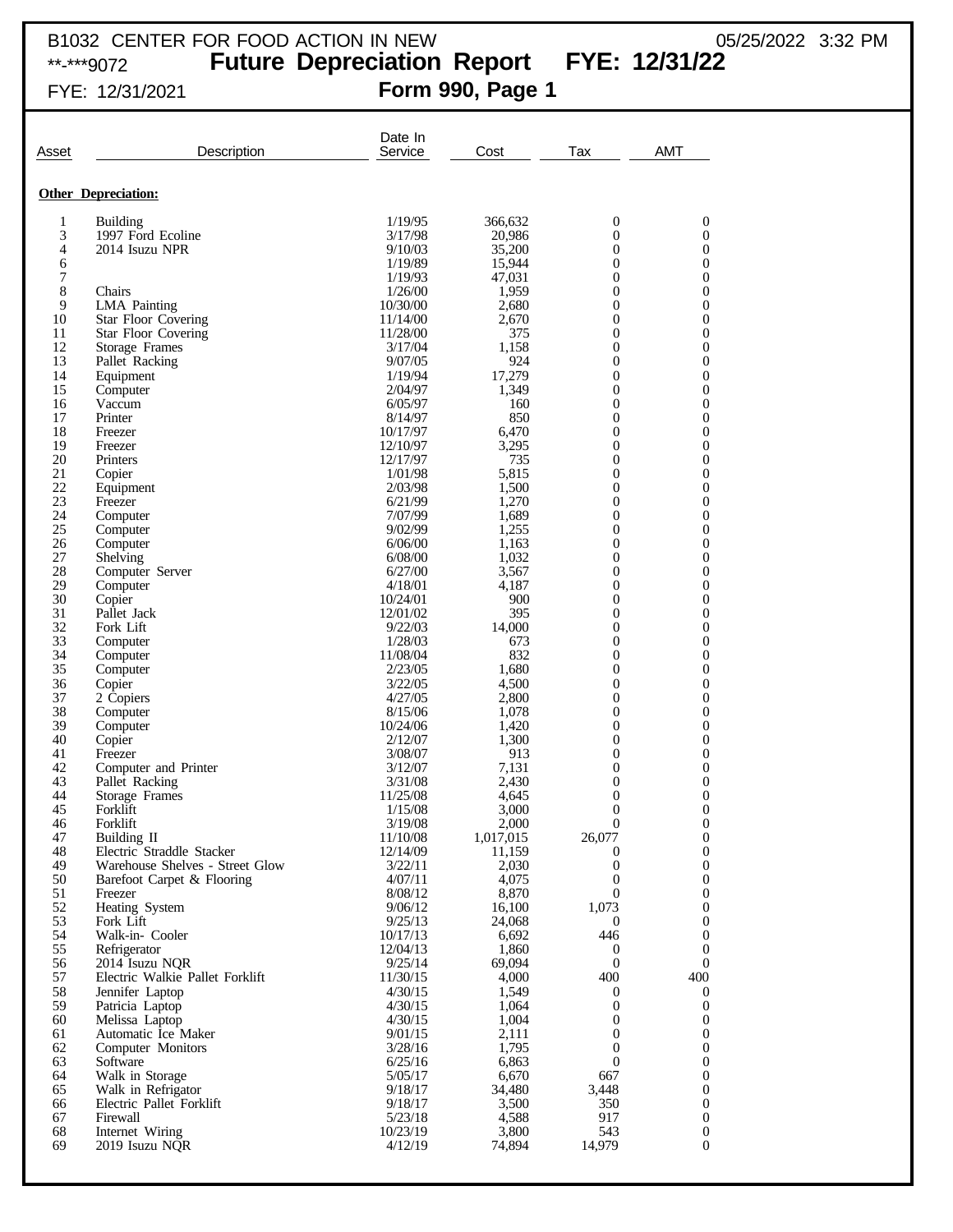### B1032 CENTER FOR FOOD ACTION IN NEW 05/25/2022 3:32 PM<br>\*\*-\*\*\*9072 **Future Depreciation Report FYE: 12/31/22** Future Depreciation Report FYE: 12/31/22 FYE: 12/31/2021 **Form 990, Page 1**

| Asset | Description                              | Date In<br>Service | Cost      | Tax    | <b>AMT</b> |
|-------|------------------------------------------|--------------------|-----------|--------|------------|
| 70    | Mahwah Addon                             | 10/31/19           | 34.198    | 1.140  | 0          |
| 71    | 2020 ISUZU NOR                           | 1/07/20            | 75.164    | 15,033 | 0          |
| 72    | Shrink Wrap Machine                      | 12/31/20           | 6,558     | 656    | 0          |
| 73    | Fork Lift                                | 12/31/20           | 26,476    | 2,647  | 0          |
| 74    | Electric Pallet Truck                    | 12/30/20           | 4.000     | 400    | 0          |
| 75    | CAT 6 Lines                              | 6/05/20            | 1.800     | 360    | 0          |
| 76    | 23 Lexpath Computers                     | 10/19/21           | 26,525    | 5,305  | 0          |
| 77    | Michele Laptop                           | 12/14/21           | 1.790     | 358    | 0          |
| 78    | Elsie Cestar Laptop                      | 12/20/21           | 1,042     | 208    | 0          |
|       | <b>Total Other Depreciation</b>          |                    | 2,081,706 | 75,007 | 400        |
|       | <b>Total ACRS and Other Depreciation</b> |                    | 2,081,706 | 75,007 | 400        |
|       | <b>Grand Totals</b>                      |                    | 2,081,706 | 75,007 | 400        |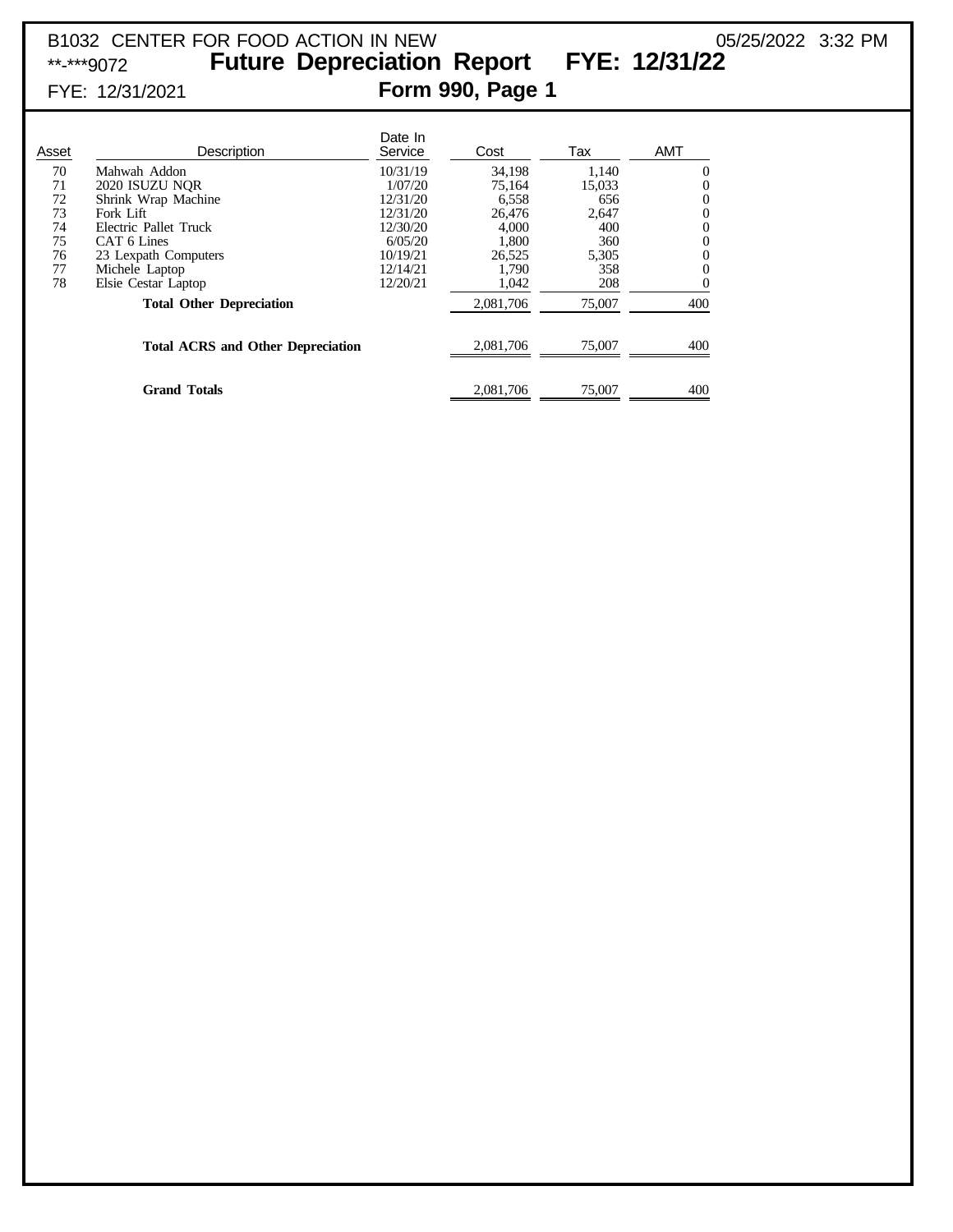### B1032 CENTER FOR FOOD ACTION IN NEW  $05/25/2022$  3:32 PM

\*\*-\*\*\*9072 **NJ Future Depreciation Report FYE: 12/31/22**

## FYE: 12/31/2021 **Form 990, Page 1**

| Asset    | Description                                              | Date In<br>Service   | Cost            | <b>NJ</b>                          | <b>NJ AMT</b>     |
|----------|----------------------------------------------------------|----------------------|-----------------|------------------------------------|-------------------|
|          |                                                          |                      |                 |                                    |                   |
|          | <b>Other Depreciation:</b>                               |                      |                 |                                    |                   |
| 1        | <b>Building</b>                                          | 1/19/95              | 366,632         | 0                                  | 0                 |
| 3        | 1997 Ford Ecoline                                        | 3/17/98              | 20,986          | $\overline{0}$                     | $\mathbf{0}$      |
| 4        | 2014 Isuzu NPR                                           | 9/10/03              | 35,200          | $\boldsymbol{0}$                   | 0                 |
| 6        |                                                          | 1/19/89              | 15,944          | $\overline{0}$                     | $\mathbf{0}$      |
| 7        |                                                          | 1/19/93              | 47,031          | $\overline{0}$                     | 0                 |
| 8        | Chairs                                                   | 1/26/00              | 1,959           | $\overline{0}$                     | 0                 |
| 9        | <b>LMA</b> Painting                                      | 10/30/00             | 2,680           | $\boldsymbol{0}$                   | 0                 |
| 10<br>11 | <b>Star Floor Covering</b><br><b>Star Floor Covering</b> | 11/14/00<br>11/28/00 | 2,670<br>375    | $\overline{0}$<br>$\boldsymbol{0}$ | 0<br>0            |
| 12       | Storage Frames                                           | 3/17/04              | 1,158           | $\overline{0}$                     | 0                 |
| 13       | Pallet Racking                                           | 9/07/05              | 924             | $\boldsymbol{0}$                   | 0                 |
| 14       | Equipment                                                | 1/19/94              | 17,279          | $\overline{0}$                     | 0                 |
| 15       | Computer                                                 | 2/04/97              | 1,349           | $\boldsymbol{0}$                   | 0                 |
| 16       | Vaccum                                                   | 6/05/97              | 160             | $\overline{0}$                     | 0                 |
| 17       | Printer                                                  | 8/14/97              | 850             | $\boldsymbol{0}$                   | 0                 |
| 18<br>19 | Freezer                                                  | 10/17/97             | 6,470           | $\overline{0}$                     | 0                 |
| 20       | Freezer<br>Printers                                      | 12/10/97<br>12/17/97 | 3,295<br>735    | $\boldsymbol{0}$<br>$\overline{0}$ | 0<br>0            |
| 21       | Copier                                                   | 1/01/98              | 5,815           | $\boldsymbol{0}$                   | 0                 |
| 22       | Equipment                                                | 2/03/98              | 1,500           | $\overline{0}$                     | 0                 |
| 23       | Freezer                                                  | 6/21/99              | 1,270           | $\boldsymbol{0}$                   | 0                 |
| 24       | Computer                                                 | 7/07/99              | 1,689           | $\overline{0}$                     | 0                 |
| 25       | Computer                                                 | 9/02/99              | 1,255           | $\boldsymbol{0}$                   | 0                 |
| 26       | Computer                                                 | 6/06/00              | 1,163           | $\overline{0}$                     | 0                 |
| 27<br>28 | Shelving<br>Computer Server                              | 6/08/00<br>6/27/00   | 1,032<br>3,567  | $\boldsymbol{0}$<br>$\overline{0}$ | 0<br>0            |
| 29       | Computer                                                 | 4/18/01              | 4,187           | $\boldsymbol{0}$                   | 0                 |
| 30       | Copier                                                   | 10/24/01             | 900             | $\overline{0}$                     | 0                 |
| 31       | Pallet Jack                                              | 12/01/02             | 395             | $\overline{0}$                     | 0                 |
| 32       | Fork Lift                                                | 9/22/03              | 14,000          | $\overline{0}$                     | 0                 |
| 33       | Computer                                                 | 1/28/03              | 673             | $\boldsymbol{0}$                   | 0                 |
| 34<br>35 | Computer                                                 | 11/08/04<br>2/23/05  | 832<br>1,680    | $\overline{0}$<br>$\boldsymbol{0}$ | 0<br>0            |
| 36       | Computer<br>Copier                                       | 3/22/05              | 4,500           | $\overline{0}$                     | 0                 |
| 37       | 2 Copiers                                                | 4/27/05              | 2,800           | $\boldsymbol{0}$                   | 0                 |
| 38       | Computer                                                 | 8/15/06              | 1,078           | $\overline{0}$                     | 0                 |
| 39       | Computer                                                 | 10/24/06             | 1,420           | $\boldsymbol{0}$                   | 0                 |
| 40       | Copier                                                   | 2/12/07              | 1,300           | $\overline{0}$                     | 0                 |
| 41       | Freezer                                                  | 3/08/07              | 913             | $\boldsymbol{0}$                   | 0                 |
| 42<br>43 | Computer and Printer<br>Pallet Racking                   | 3/12/07<br>3/31/08   | 7,131<br>2,430  | $\overline{0}$<br>$\boldsymbol{0}$ | 0<br>0            |
| 44       | Storage Frames                                           | 11/25/08             | 4,645           | $\overline{0}$                     | $\boldsymbol{0}$  |
| 45       | Forklift                                                 | 1/15/08              | 3.000           | $\boldsymbol{0}$                   | 0                 |
| 46       | Forklift                                                 | 3/19/08              | 2,000           | $\theta$                           | $\Omega$          |
| 47       | Building II                                              | 11/10/08             | 1,017,015       | 26,077                             | $\boldsymbol{0}$  |
| 48       | Electric Straddle Stacker                                | 12/14/09             | 11,159          | 0                                  | $\mathbf{0}$      |
| 49<br>50 | Warehouse Shelves - Street Glow                          | 3/22/11<br>4/07/11   | 2,030<br>4,075  | 0<br>$\mathbf{0}$                  | 0<br>0            |
| 51       | Barefoot Carpet & Flooring<br>Freezer                    | 8/08/12              | 8,870           | $\theta$                           | 0                 |
| 52       | Heating System                                           | 9/06/12              | 16,100          | 1,073                              | $\mathbf{0}$      |
| 53       | Fork Lift                                                | 9/25/13              | 24,068          | $\bf{0}$                           | 0                 |
| 54       | Walk-in- Cooler                                          | 10/17/13             | 6,692           | 446                                | $\mathbf{0}$      |
| 55       | Refrigerator                                             | 12/04/13             | 1,860           | 0                                  | 0                 |
| 56       | 2014 Isuzu NQR                                           | 9/25/14              | 69,094          | $\Omega$                           | $\mathbf{0}$      |
| 57<br>58 | Electric Walkie Pallet Forklift<br>Jennifer Laptop       | 11/30/15<br>4/30/15  | 4,000<br>1,549  | 400<br>0                           | 400<br>0          |
| 59       | Patricia Laptop                                          | 4/30/15              | 1,064           | 0                                  | $\boldsymbol{0}$  |
| 60       | Melissa Laptop                                           | 4/30/15              | 1,004           | 0                                  | $\mathbf{0}$      |
| 61       | Automatic Ice Maker                                      | 9/01/15              | 2,111           | 0                                  | 0                 |
| 62       | Computer Monitors                                        | 3/28/16              | 1,795           | 0                                  | $\mathbf{0}$      |
| 63       | Software                                                 | 6/25/16              | 6,863           | $\theta$                           | 0                 |
| 64       | Walk in Storage                                          | 5/05/17              | 6,670           | 667                                | $\mathbf{0}$      |
| 65<br>66 | Walk in Refrigator<br>Electric Pallet Forklift           | 9/18/17<br>9/18/17   | 34,480<br>3,500 | 3,448<br>350                       | 0<br>$\mathbf{0}$ |
| 67       | Firewall                                                 | 5/23/18              | 4,588           | 917                                | 0                 |
| 68       | Internet Wiring                                          | 10/23/19             | 3,800           | 543                                | 0                 |
| 69       | 2019 Isuzu NQR                                           | 4/12/19              | 74,894          | 14,979                             | 0                 |
|          |                                                          |                      |                 |                                    |                   |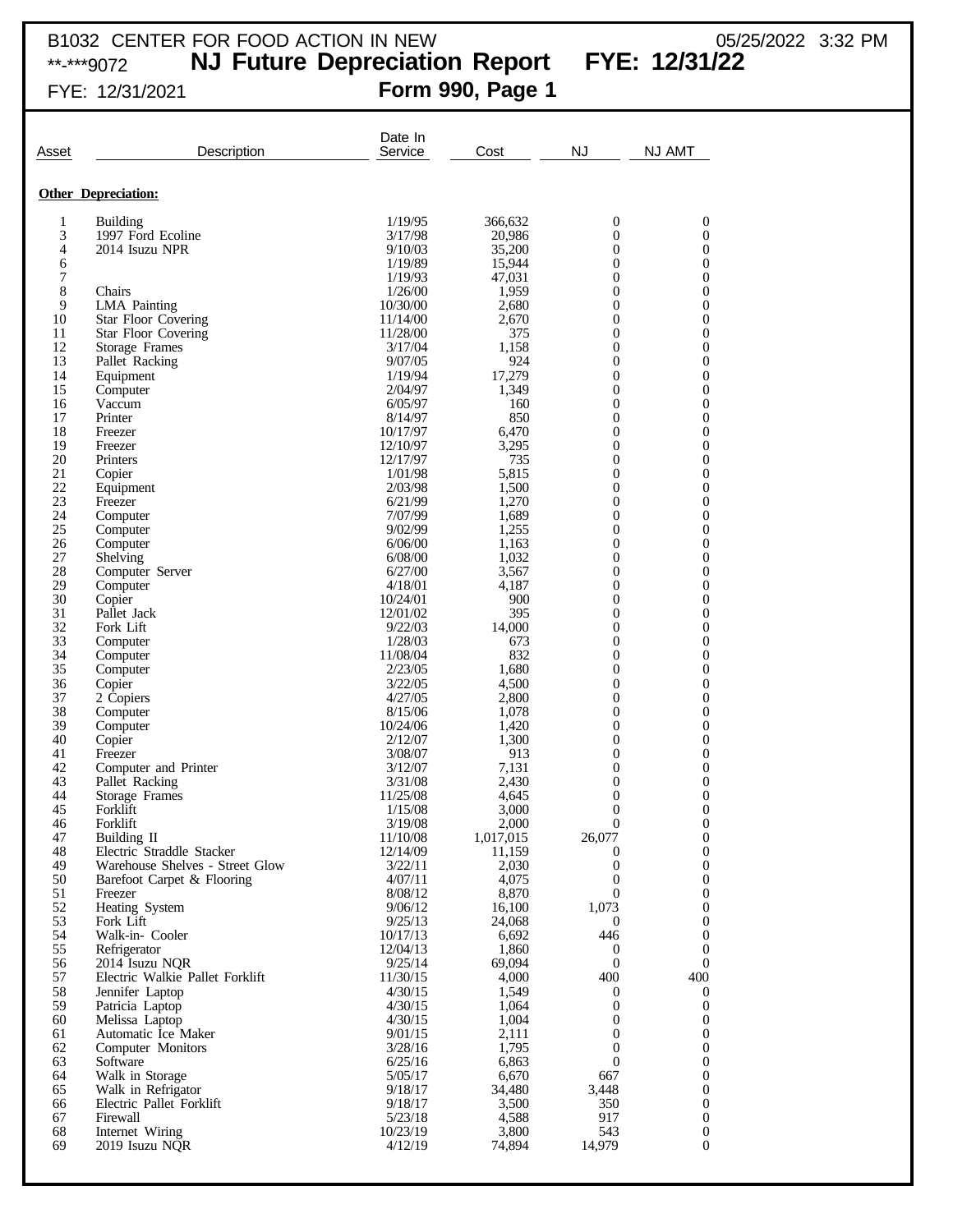### B1032 CENTER FOR FOOD ACTION IN NEW 05/25/2022 3:32 PM<br>\*\*-\*\*\*9072 **NJ Future Depreciation Report FYE: 12/31/22** NJ Future Depreciation Report FYE: 12/31/22 FYE: 12/31/2021 **Form 990, Page 1**

| Asset | Description                              | Date In<br>Service | Cost      | NJ     | NJ AMT           |
|-------|------------------------------------------|--------------------|-----------|--------|------------------|
| 70    | Mahwah Addon                             | 10/31/19           | 34,198    | 1,140  | 0                |
| 71    | 2020 ISUZU NOR                           | 1/07/20            | 75,164    | 15,033 | $\boldsymbol{0}$ |
| 72    | Shrink Wrap Machine                      | 12/31/20           | 6,558     | 656    | $\boldsymbol{0}$ |
| 73    | Fork Lift                                | 12/31/20           | 26.476    | 2,647  | 0                |
| 74    | Electric Pallet Truck                    | 12/30/20           | 4.000     | 400    | 0                |
| 75    | CAT 6 Lines                              | 6/05/20            | 1.800     | 360    | $\overline{0}$   |
| 76    | 23 Lexpath Computers                     | 10/19/21           | 26,525    | 10,080 | 7,659            |
| 77    | Michele Laptop                           | 12/14/21           | 1,790     | 358    | 517              |
| 78    | Elsie Cestar Laptop                      | 12/20/21           | 1,042     | 208    | 301              |
|       | <b>Total Other Depreciation</b>          |                    | 2,081,706 | 79,782 | 8,877            |
|       | <b>Total ACRS and Other Depreciation</b> |                    | 2,081,706 | 79,782 | 8,877            |
|       | <b>Grand Totals</b>                      |                    | 2,081,706 | 79,782 | 8,877            |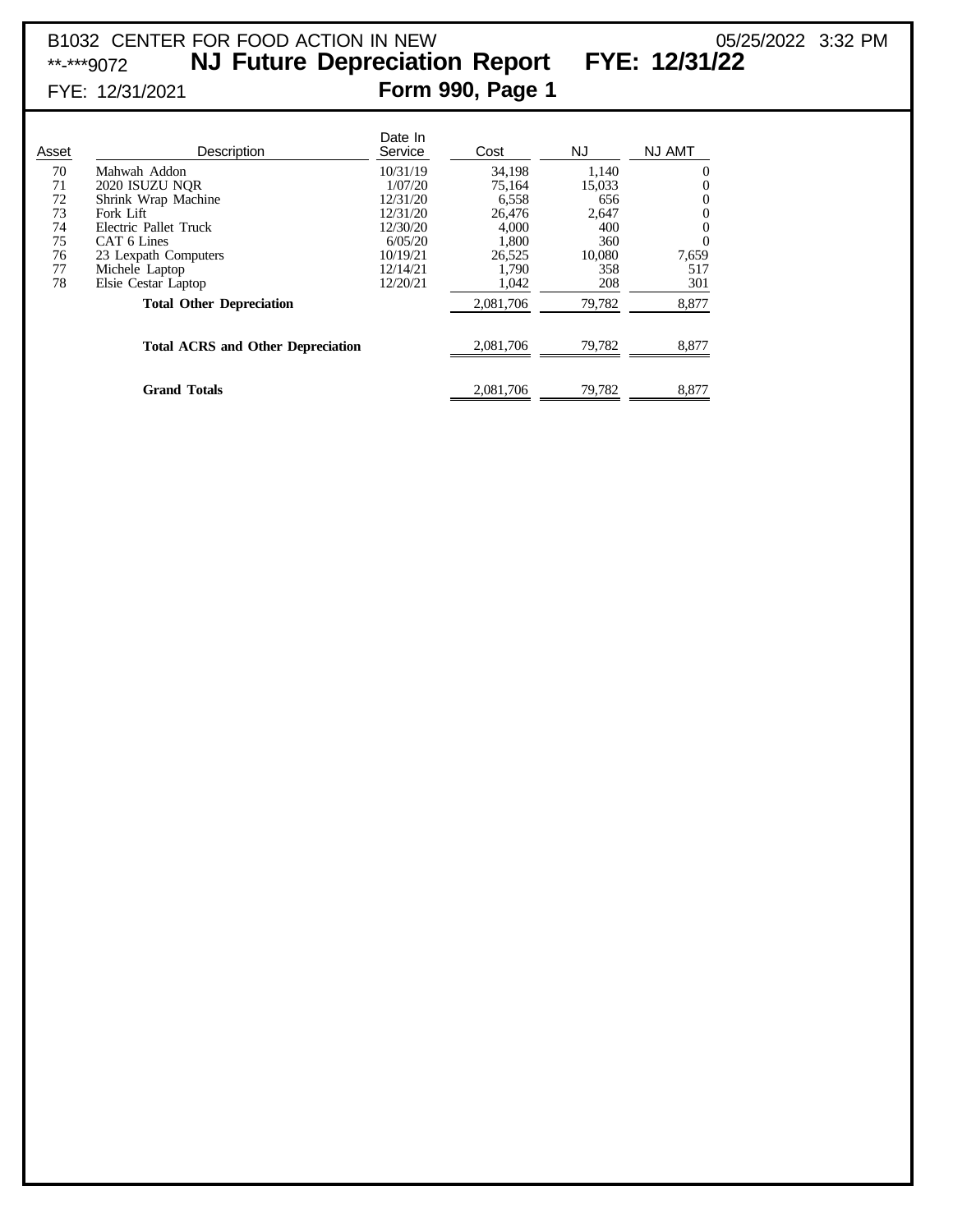|                    | Form 990                 | For calendar year 2021, or tax year beginning                                                             |     | <b>Two Year Comparison Report</b><br>ending |            |                        | 2020 & 2021                    |
|--------------------|--------------------------|-----------------------------------------------------------------------------------------------------------|-----|---------------------------------------------|------------|------------------------|--------------------------------|
| Name               |                          |                                                                                                           |     |                                             |            |                        | Taxpayer Identification Number |
|                    |                          | CENTER FOR FOOD ACTION IN NEW                                                                             |     |                                             |            |                        |                                |
|                    | <b>JERSEY</b>            |                                                                                                           |     |                                             |            |                        | **-***9072                     |
|                    |                          |                                                                                                           |     | 2020                                        | 2021       |                        | <b>Differences</b>             |
|                    |                          |                                                                                                           | 1.  | 10,718,866                                  | 10,375,924 |                        | $-342,942$                     |
|                    |                          |                                                                                                           | 2.  |                                             |            |                        |                                |
|                    |                          |                                                                                                           | 3.  | 951,226                                     |            | 730,203                | $-221,023$                     |
| Ф<br>$\Rightarrow$ |                          |                                                                                                           | 4.  |                                             |            |                        |                                |
| Ξ<br>Ф             |                          |                                                                                                           | 5.  | 20,236                                      |            | 14,504                 | $-5,732$                       |
| >                  |                          |                                                                                                           | 6.  |                                             |            |                        |                                |
|                    |                          | 7. Net gain or (loss) from sale of assets other than inventory                                            | 7.  |                                             |            |                        |                                |
|                    |                          | 8. Net income or (loss) from fundraising events                                                           | 8.  | $\overline{129,116}$                        |            | 218,217                | 89,101                         |
|                    |                          |                                                                                                           | 9.  |                                             |            |                        |                                |
|                    |                          |                                                                                                           | 10. |                                             |            |                        |                                |
|                    | 11. Other revenue        |                                                                                                           | 11. | 313,767                                     |            | 10,000                 | $-303,767$                     |
|                    |                          | 12. Total revenue. Add lines 1 through 11                                                                 | 12. | $\overline{12,133,211}$                     | 11,348,848 |                        | $-784, 363$                    |
|                    |                          |                                                                                                           | 13. |                                             |            |                        |                                |
|                    |                          |                                                                                                           | 14. |                                             |            |                        |                                |
|                    |                          | 15. Compensation of officers, directors, trustees, etc.                                                   | 15. |                                             |            |                        |                                |
| $\mathbf{r}$       |                          | 16. Salaries, other compensation, and employee benefits                                                   | 16. | 1,775,963                                   |            | 1,897,222              | 121,259                        |
|                    |                          |                                                                                                           | 17. |                                             |            |                        |                                |
| ௨                  |                          |                                                                                                           | 18. | 19,533                                      |            | 25,768                 | 6,235                          |
| ш                  |                          | 19. Occupancy, rent, utilities, and maintenance <i>[[19. Occupancy, rent, utilities</i> , and maintenance | 19. | 129,274                                     |            | 130,846                | 1,572                          |
|                    |                          |                                                                                                           | 20. | 70,653                                      |            | 71,363                 | 710                            |
|                    |                          | 21. Other expenses <b>21. 2010</b>                                                                        | 21. | 7,672,263                                   |            | 9,167,661              | 1,495,398                      |
|                    |                          | 22. Total expenses. Add lines 13 through 21                                                               | 22. | 9,667,686                                   | 11,292,860 |                        | 1,625,174                      |
|                    |                          | 23. Excess or (Deficit). Subtract line 22 from line 12                                                    | 23. | 2,465,525                                   |            | 55,988                 | $-2,409,537$                   |
|                    |                          |                                                                                                           | 24. | 12, 133, 211                                | 11,348,848 |                        | $-784, 363$                    |
|                    |                          |                                                                                                           | 25. |                                             |            |                        |                                |
|                    |                          |                                                                                                           | 26. | 334,003                                     |            | 24,504                 | $-309, 499$                    |
|                    |                          |                                                                                                           | 27. | 5,839,147                                   |            | $\overline{5,813,047}$ | $-26,100$                      |
| Information        | 28. Total liabilities    |                                                                                                           | 28. | $\overline{229,615}$                        |            | 95,453                 | $-134,162$                     |
|                    |                          |                                                                                                           | 29. | 5,609,532                                   |            | 5,717,594              | 108,062                        |
| Other              |                          | 30. Number of voting members of governing body                                                            | 30. | 17                                          | 17         |                        |                                |
|                    |                          | 31. Number of independent voting members of governing body                                                | 31. | 17                                          | 17         |                        |                                |
|                    |                          |                                                                                                           | 32. | 37                                          | 31         |                        |                                |
|                    | 33. Number of volunteers |                                                                                                           | 33. |                                             |            |                        |                                |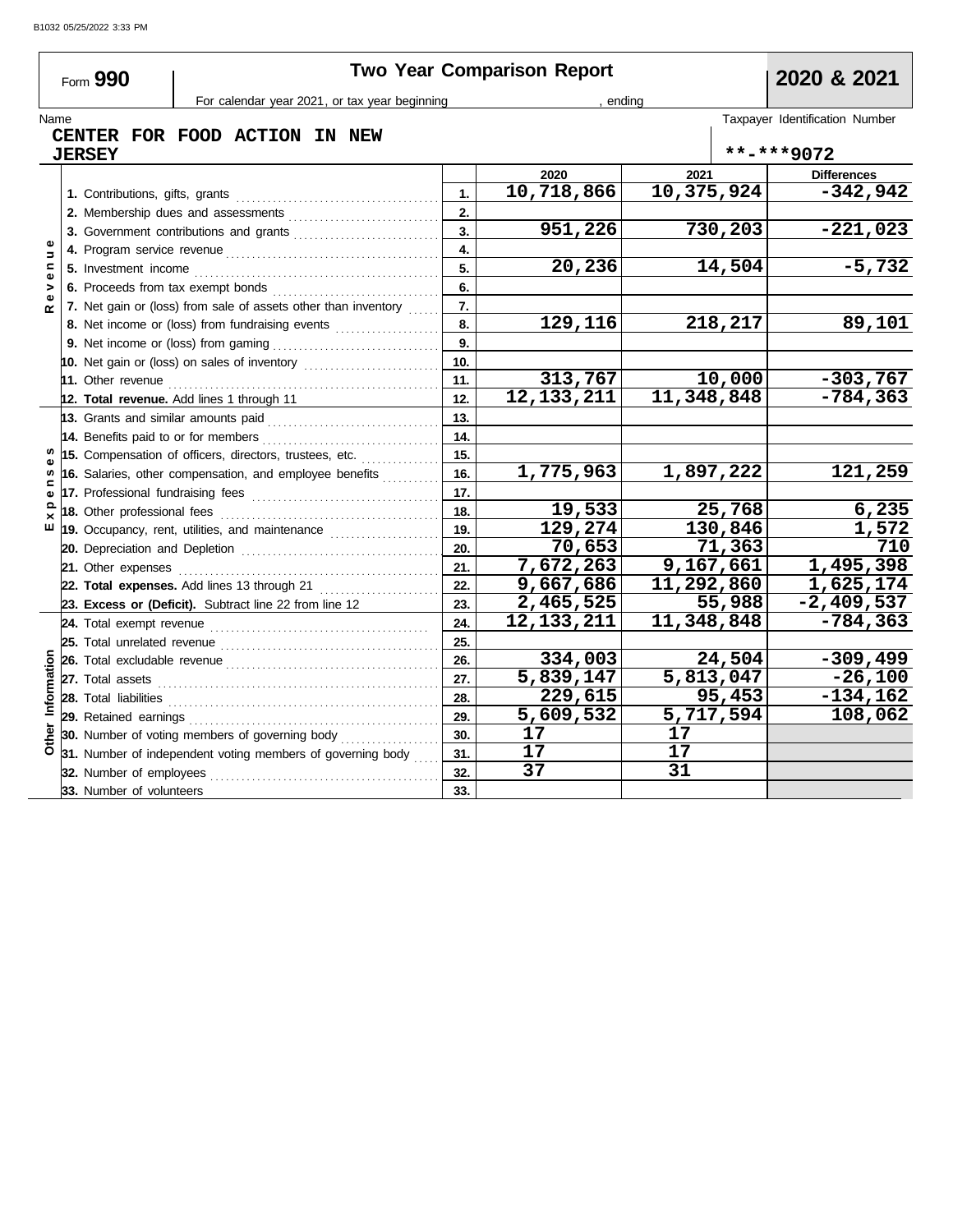| Form $990$                                                                                                                                                                                                                          |               |                                                                                          |           | <b>Tax Return History</b> |              |            | 2021                                         |
|-------------------------------------------------------------------------------------------------------------------------------------------------------------------------------------------------------------------------------------|---------------|------------------------------------------------------------------------------------------|-----------|---------------------------|--------------|------------|----------------------------------------------|
| Name                                                                                                                                                                                                                                | <b>JERSEY</b> | CENTER FOR FOOD ACTION IN NEW                                                            |           |                           |              |            | Employer Identification Number<br>**-***9072 |
|                                                                                                                                                                                                                                     |               | 2017                                                                                     | 2018      | 2019                      | 2020         | 2021       | 2022                                         |
|                                                                                                                                                                                                                                     |               | 8,728,336                                                                                | 8,029,877 | 8,218,252                 | 11,670,092   | 11,106,127 |                                              |
|                                                                                                                                                                                                                                     |               |                                                                                          |           |                           |              |            |                                              |
| Program service revenue                                                                                                                                                                                                             |               |                                                                                          |           |                           |              |            |                                              |
|                                                                                                                                                                                                                                     |               |                                                                                          | $-1,467$  |                           |              |            |                                              |
|                                                                                                                                                                                                                                     |               | Investment income $\begin{array}{ c c c }\n\hline\n\textbf{11,310}\n\hline\n\end{array}$ | 33,496    | 38,152                    | 20,236       | 14,504     |                                              |
|                                                                                                                                                                                                                                     |               | Fundraising revenue (income/loss) 269,980                                                | 216,372   | 191,267                   | 129,116      | 218,217    |                                              |
|                                                                                                                                                                                                                                     |               |                                                                                          |           |                           |              |            |                                              |
|                                                                                                                                                                                                                                     |               |                                                                                          |           |                           | 313,767      | 10,000     |                                              |
|                                                                                                                                                                                                                                     |               |                                                                                          | 8,278,278 | 8,447,671                 | 12, 133, 211 | 11,348,848 |                                              |
| Grants and similar amounts paid                                                                                                                                                                                                     |               |                                                                                          |           |                           |              |            |                                              |
| Benefits paid to or for members [11, 11, 11] [10] Denefits paid to or for members                                                                                                                                                   |               |                                                                                          |           |                           |              |            |                                              |
|                                                                                                                                                                                                                                     |               |                                                                                          |           |                           |              |            |                                              |
|                                                                                                                                                                                                                                     |               | Other compensation 2,551,708                                                             | 1,539,772 | 1,582,757                 | 1,775,963    | 1,897,222  |                                              |
|                                                                                                                                                                                                                                     |               |                                                                                          | 24,080    | 21,186                    | 19,533       | 25,768     |                                              |
|                                                                                                                                                                                                                                     |               | 148,220                                                                                  | 150,850   | 124,738                   | 129,274      | 130,846    |                                              |
|                                                                                                                                                                                                                                     |               | $\overline{51,700}$                                                                      | 55,276    | 62,851                    | 70,653       | 71,363     |                                              |
|                                                                                                                                                                                                                                     |               | 7,620,825                                                                                | 6,546,831 | 6,736,217                 | 7,672,263    | 9,167,661  |                                              |
|                                                                                                                                                                                                                                     |               |                                                                                          | 8,316,809 | 8,527,749                 | 9,667,686    | 11,292,860 |                                              |
|                                                                                                                                                                                                                                     |               | $-356,931$                                                                               | $-38,531$ | $-80,078$                 | 2,465,525    | 55,988     |                                              |
|                                                                                                                                                                                                                                     |               |                                                                                          |           |                           |              |            |                                              |
| Total exempt revenue <i>manual</i> contracts and the contracts of the contracts of the contracts of the contracts of the contracts of the contracts of the contracts of the contracts of the contracts of the contracts of the cont |               | 9,042,145                                                                                | 8,278,278 | 8,447,671                 | 12, 133, 211 | 11,348,848 |                                              |
|                                                                                                                                                                                                                                     |               |                                                                                          |           |                           |              |            |                                              |
|                                                                                                                                                                                                                                     |               | 43,829                                                                                   | 32,029    | 38,152                    | 334,003      | 24,504     |                                              |
|                                                                                                                                                                                                                                     |               | 3,324,861                                                                                | 3,273,910 | 3,242,978                 | 5,839,147    | 5,813,047  |                                              |
|                                                                                                                                                                                                                                     |               | 54,355                                                                                   | 58,071    | 76,086                    | 229,615      | 95,453     |                                              |
|                                                                                                                                                                                                                                     |               | 3,270,506                                                                                | 3,215,839 | 3,166,892                 | 5,609,532    | 5,717,594  |                                              |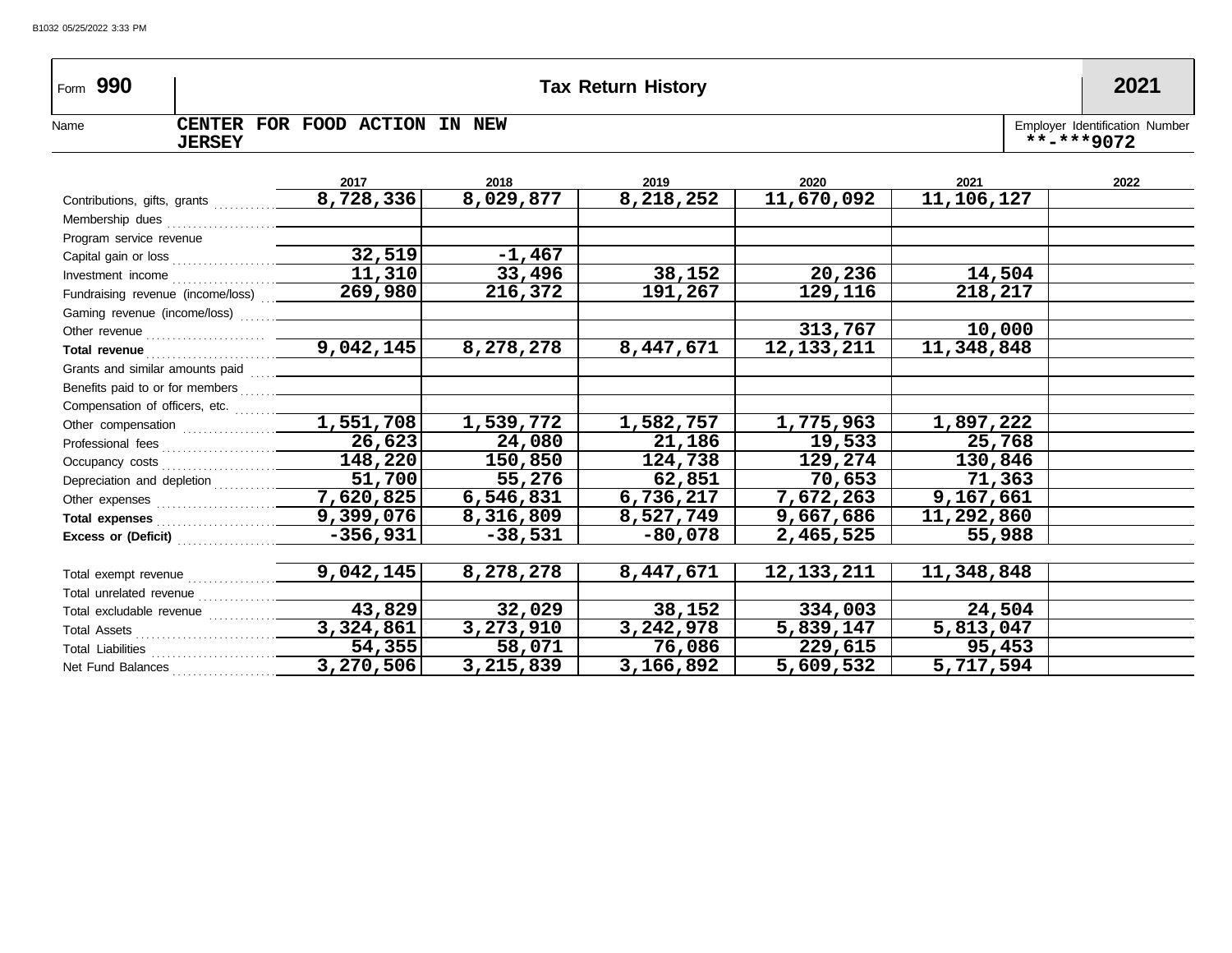FYE: 12/31/2021

#### **Taxable Interest on Investments**

| <b>Description</b>       |        |        |                 |      |      |                                                      |                        |
|--------------------------|--------|--------|-----------------|------|------|------------------------------------------------------|------------------------|
|                          |        | Amount | <b>Business</b> | Code | Code | Unrelated Exclusion Postal Acquired after<br>6/30/75 | US<br>Obs $(\$$ or $%$ |
| DIVIDEND<br>INTEREST AND | INCOME |        |                 |      |      |                                                      |                        |
|                          |        | 12,067 |                 |      |      |                                                      |                        |
| TOTAL                    |        | 12,067 |                 |      |      |                                                      |                        |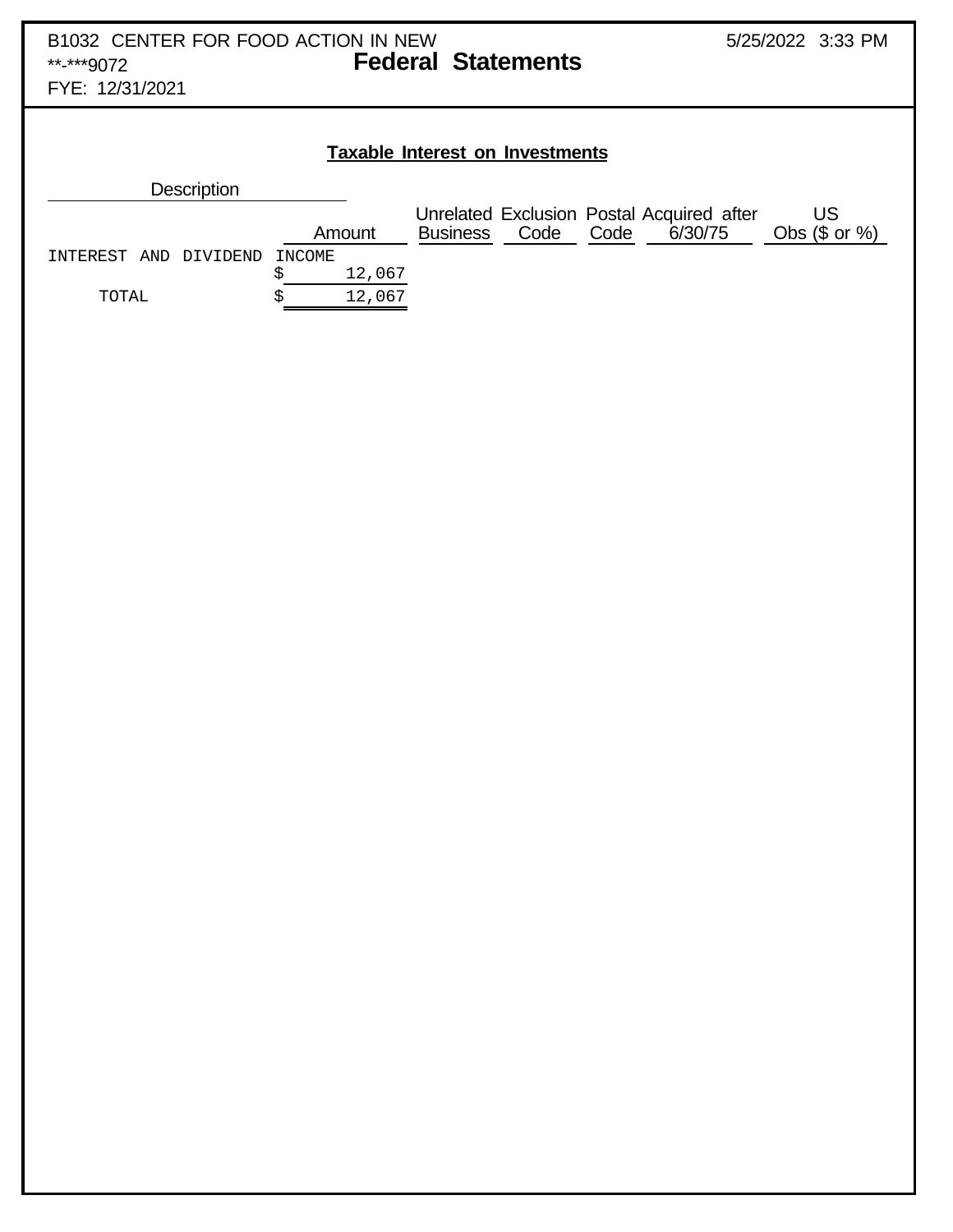## B1032 CENTER FOR FOOD ACTION IN NEW 3/25/2022 3:33 PM \*\*-\*\*\*9072 **Federal Statements**

FYE: 12/31/2021

#### **Form 990, Part IX, Line 24e - All Other Expenses**

| <b>Description</b>                                                                    | Total<br><b>Expenses</b>                     |  | Program<br>Service        |  | Management &<br>General            |  | Fund<br>Raising |
|---------------------------------------------------------------------------------------|----------------------------------------------|--|---------------------------|--|------------------------------------|--|-----------------|
| TELEPHONE<br>UTILITIES<br>BANK CHARGES<br>DUES AND SUBSCRIPTIONS<br>TRAINING<br>STAFF | 38,272<br>34,682<br>21,114<br>3,584<br>2,711 |  | 24,680<br>25,489<br>2,711 |  | 13,592<br>9,193<br>21,114<br>3,584 |  |                 |
| TOTAL                                                                                 | 100,363                                      |  | 52,880                    |  | 47,483                             |  |                 |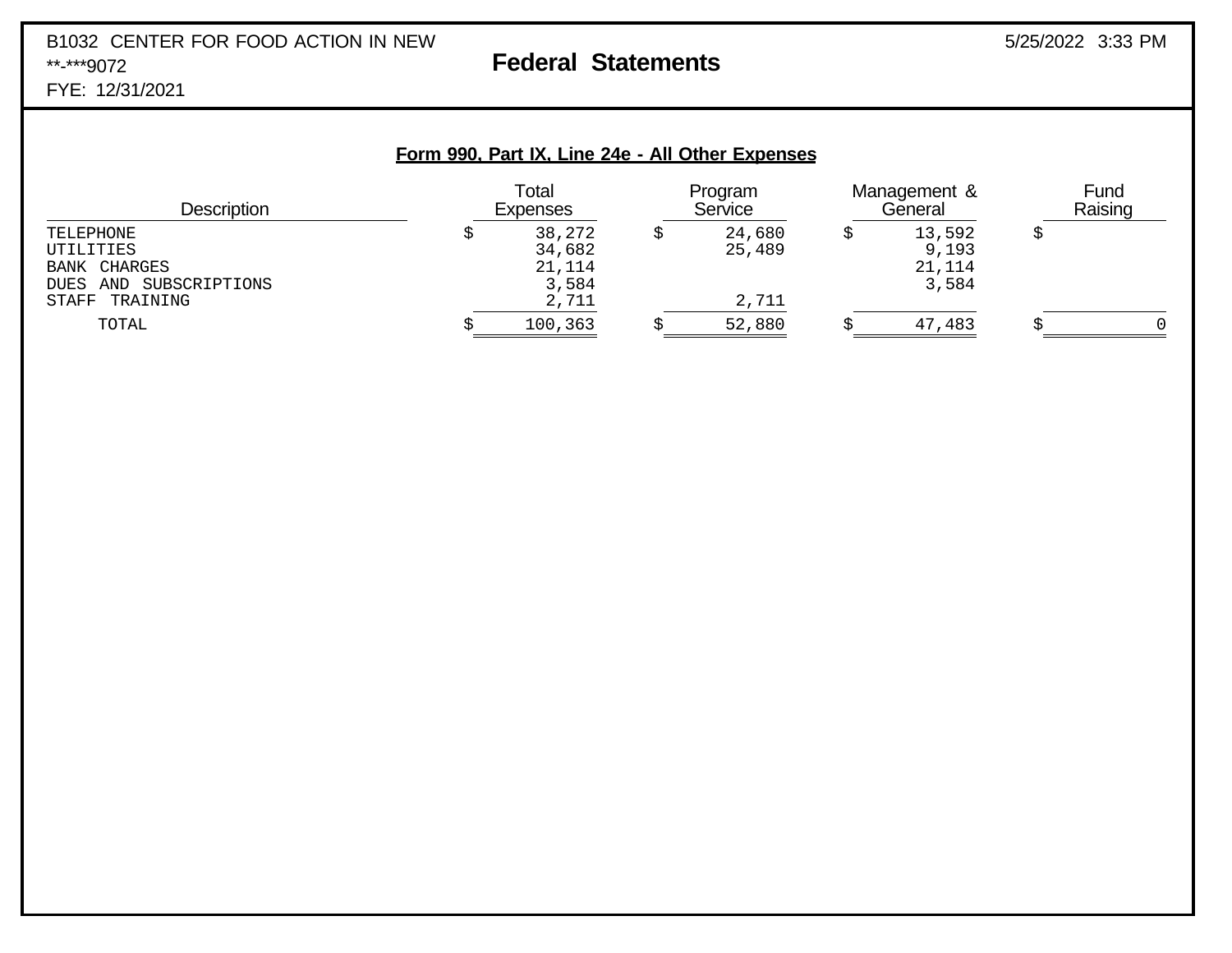# B1032 CENTER FOR FOOD ACTION IN NEW **Federal Statements** 5/25/2022 3:33 PM 5/25/2022 3:33 PM

### **Federal Statements**

FYE: 12/31/2021

### **Schedule A, Part III, Line 1(e)**

| <b>Description</b>                                                                                                                        | Amount                                                       |
|-------------------------------------------------------------------------------------------------------------------------------------------|--------------------------------------------------------------|
| FEDERAL STATE COUNTY GRANTS<br>IN KIND FOOD CONTRIBUTION<br>IN KIND RENT CONTRIBUTION<br>DIRECT PUBLIC SUPPORT<br>INDIRECT PUBLIC SUPPORT | \$<br>730,203<br>7,071,625<br>27,600<br>1,195,858<br>646,199 |
| ORITANI BANK<br>CASH CONTRIBUTION                                                                                                         | 200,000                                                      |
| GEORGE LINK FOUNDATION, INC.<br>CASH CONTRIBUTION                                                                                         | 50,000                                                       |
| FOOD RESEARCH & ACTION CENTER, INC.<br>CASH CONTRIBUTION                                                                                  | 41,500                                                       |
| HENRY & MARILYN TAUB FOUNDATION                                                                                                           |                                                              |
| CASH CONTRIBUTION                                                                                                                         | 30,000                                                       |
| KAPLEN FOUNDATION                                                                                                                         |                                                              |
| CASH CONTRIBUTION<br>COMMUNITY CHEST OF LEONIA                                                                                            | 40,000                                                       |
| CASH CONTRIBUTION                                                                                                                         | 7,000                                                        |
| THE SHAPIRO FAMILY FOUNDATION                                                                                                             |                                                              |
| CASH CONTRIBUTION                                                                                                                         | 10,000                                                       |
| STRATTON CHARITABLE FOUNDATION                                                                                                            |                                                              |
| CASH CONTRIBUTION<br>EASTERN BERGEN BOARD OF REALTORS                                                                                     | 5,000                                                        |
| CASH CONTRIBUTION                                                                                                                         | 10,000                                                       |
| COMMUNITY CHEST OF ENGLEWOOD                                                                                                              |                                                              |
| CASH CONTRIBUTION                                                                                                                         | 5,000                                                        |
| SARAH SCHIEFFELIN RESIDUSRY TRUST                                                                                                         |                                                              |
| CASH CONTRIBUTION                                                                                                                         | 10,000                                                       |
| VERMONT COMMUNITY FOUNDATION                                                                                                              | 12,000                                                       |
| CASH CONTRIBUTION<br>MARCELLO & GRAIANO ROVIARO FOUNDATIO                                                                                 |                                                              |
| CASH CONTRIBUTION                                                                                                                         | 10,000                                                       |
| NEW YORK GIANTS FOOTBALL                                                                                                                  |                                                              |
| CASH CONTRIBUTION                                                                                                                         | 5,000                                                        |
| COMMUNITY FOUNDATIOM OF NJ                                                                                                                |                                                              |
| CASH CONTRIBUTION                                                                                                                         | 100,000                                                      |
| BECTON DICKINSON & COMPANY                                                                                                                |                                                              |
| CASH CONTRIBUTION<br>VALLEY BANK                                                                                                          | 30,000                                                       |
|                                                                                                                                           |                                                              |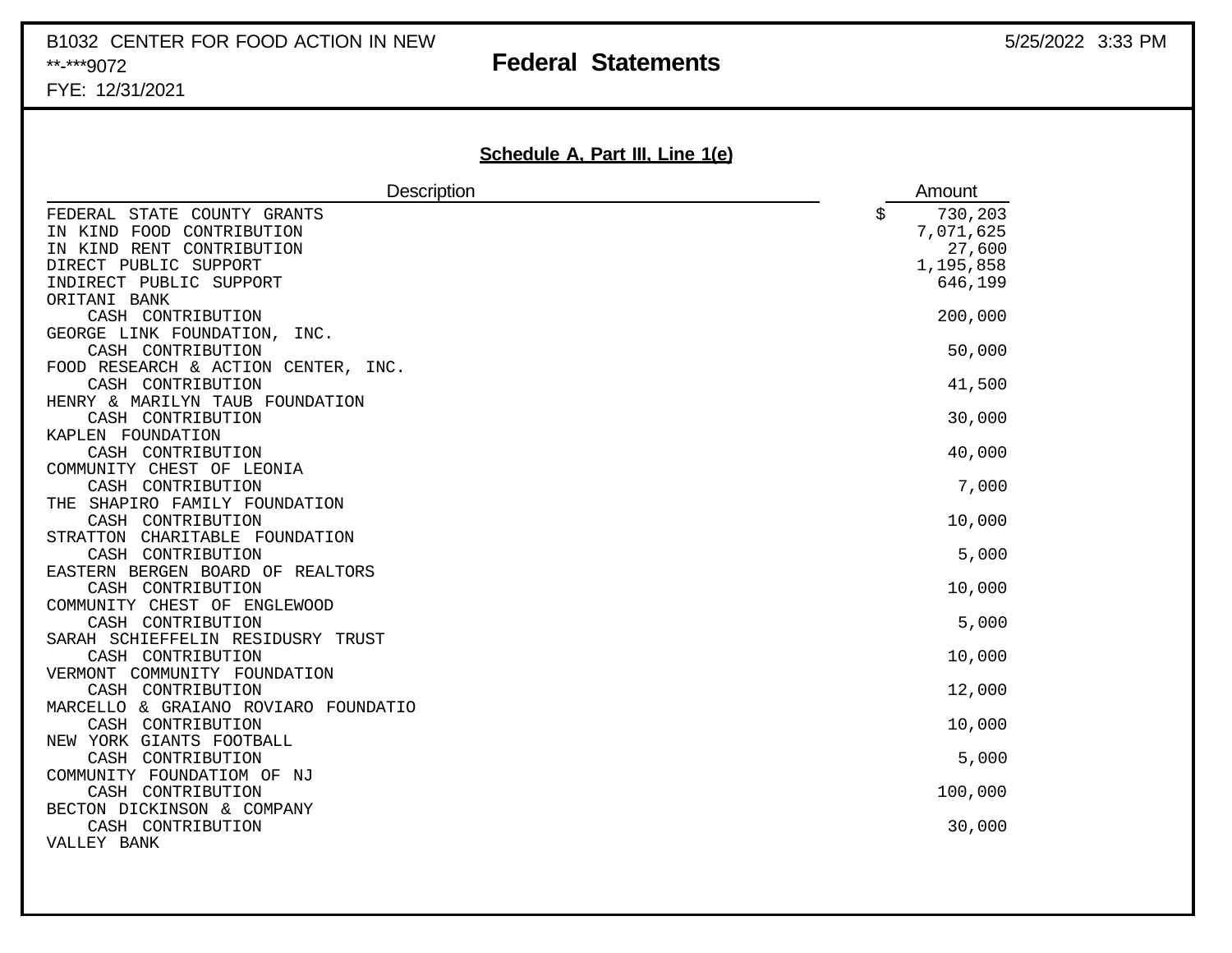## B1032 CENTER FOR FOOD ACTION IN NEW 36 and 5/25/2022 3:33 PM \*\*-\*\*\*9072 **Federal Statements**

FYE: 12/31/2021

|  |  |  |  | Schedule A, Part III, Line 1(e) (continued) |
|--|--|--|--|---------------------------------------------|
|  |  |  |  |                                             |

| 10,000<br>CASH CONTRIBUTION<br>\$<br>REINVESTMENT FUND HFNJ<br>50,000<br>CASH CONTRIBUTION<br>MICKEY CAPELLI FOUNDATION<br>60,000<br>CASH CONTRIBUTION<br>UPS FOUNDATION<br>10,000<br>CASH CONTRIBUTION<br>OWENS GROUP FOUNDATION<br>CASH CONTRIBUTION<br>10,000<br>BEATMAN FOUNDATION<br>9,000<br>CASH CONTRIBUTION<br>LENOBLE LUMBER |
|----------------------------------------------------------------------------------------------------------------------------------------------------------------------------------------------------------------------------------------------------------------------------------------------------------------------------------------|
|                                                                                                                                                                                                                                                                                                                                        |
|                                                                                                                                                                                                                                                                                                                                        |
|                                                                                                                                                                                                                                                                                                                                        |
|                                                                                                                                                                                                                                                                                                                                        |
|                                                                                                                                                                                                                                                                                                                                        |
|                                                                                                                                                                                                                                                                                                                                        |
|                                                                                                                                                                                                                                                                                                                                        |
|                                                                                                                                                                                                                                                                                                                                        |
|                                                                                                                                                                                                                                                                                                                                        |
|                                                                                                                                                                                                                                                                                                                                        |
|                                                                                                                                                                                                                                                                                                                                        |
|                                                                                                                                                                                                                                                                                                                                        |
| 5,000<br>CASH CONTRIBUTION                                                                                                                                                                                                                                                                                                             |
| MARYANN RICH<br>CASH CONTRIBUTION                                                                                                                                                                                                                                                                                                      |
| 20,000<br>JT INTERNATIONAL USA INC                                                                                                                                                                                                                                                                                                     |
| 10,000<br>CASH CONTRIBUTION                                                                                                                                                                                                                                                                                                            |
| NATIONAL COUNCIL OF JEWISH WOMAN                                                                                                                                                                                                                                                                                                       |
| 16,176<br>CASH CONTRIBUTION                                                                                                                                                                                                                                                                                                            |
| ESTATE OF MASRY ELLEN LAWLER                                                                                                                                                                                                                                                                                                           |
| CASH CONTRIBUTION<br>80,000                                                                                                                                                                                                                                                                                                            |
| SUSAN LEEDS                                                                                                                                                                                                                                                                                                                            |
| 95,000<br>CASH CONTRIBUTION                                                                                                                                                                                                                                                                                                            |
| DAVID TEPPER FOUNDATION                                                                                                                                                                                                                                                                                                                |
| 75,000<br>CASH CONTRIBUTION                                                                                                                                                                                                                                                                                                            |
| ALBRERTSONS COMPANIES FOUNDATION                                                                                                                                                                                                                                                                                                       |
| CASH CONTRIBUTION<br>30,000                                                                                                                                                                                                                                                                                                            |
| JAMES & NORMA JEAN ROSBOROUGH                                                                                                                                                                                                                                                                                                          |
| CASH CONTRIBUTION<br>25,000                                                                                                                                                                                                                                                                                                            |
| COLUMBIA BANK FOUNDATION                                                                                                                                                                                                                                                                                                               |
| CASH CONTRIBUTION<br>25,000                                                                                                                                                                                                                                                                                                            |
| QUENTIN J KENNEDY FOUNDATION<br>CASH CONTRIBUTION                                                                                                                                                                                                                                                                                      |
| 20,000<br>PARTNERS FOR HEALTH INC                                                                                                                                                                                                                                                                                                      |
| CASH CONTRIBUTION<br>17,500                                                                                                                                                                                                                                                                                                            |
| GLORIA DEI LUTHERN CHURCH                                                                                                                                                                                                                                                                                                              |
| CASH CONTRIBUTION<br>16,000                                                                                                                                                                                                                                                                                                            |
| FREDERICK & ILSE GRUNWALD LEGACY TRU                                                                                                                                                                                                                                                                                                   |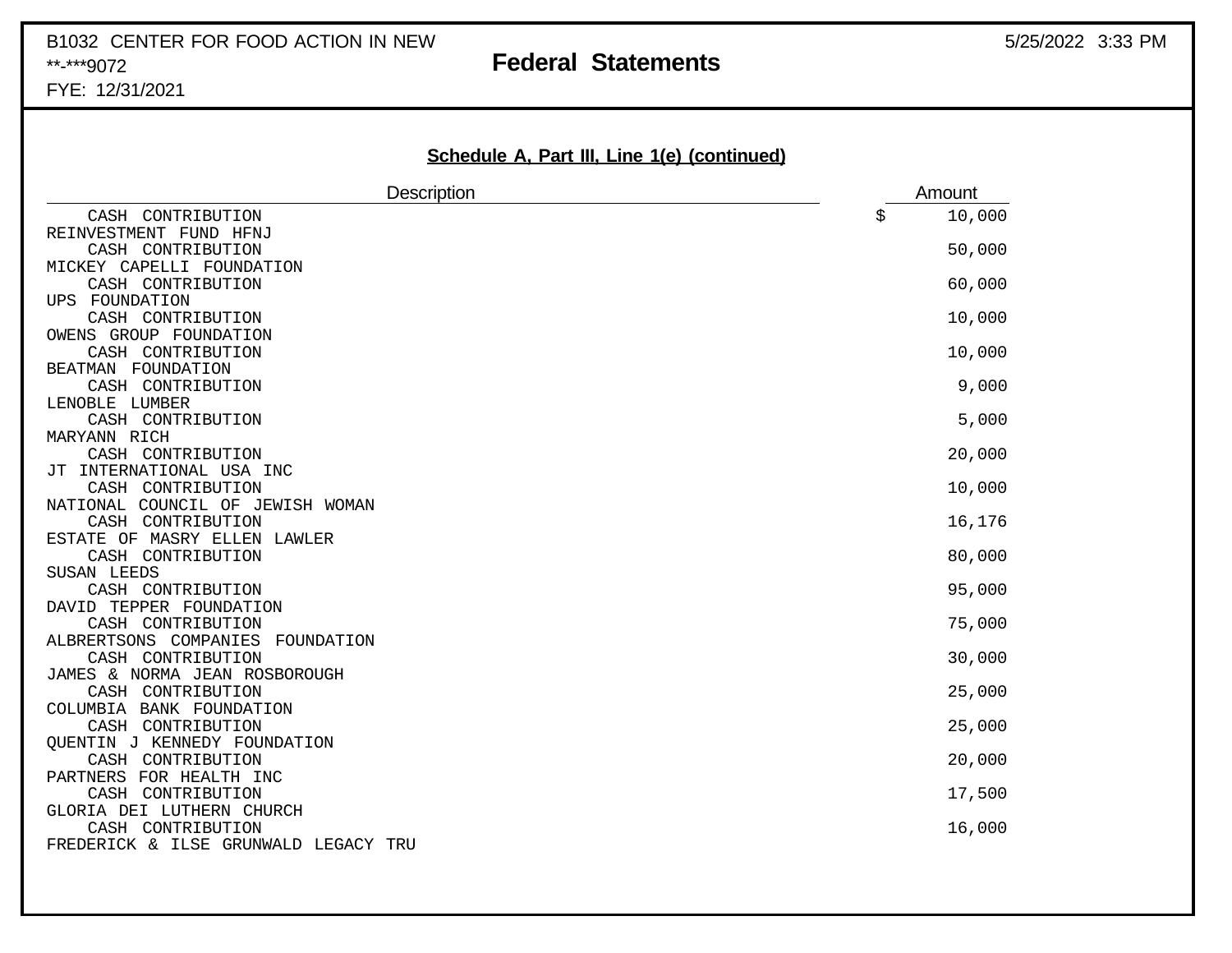## B1032 CENTER FOR FOOD ACTION IN NEW 3/25/2022 3:33 PM \*\*-\*\*\*9072 **Federal Statements**

FYE: 12/31/2021

| Schedule A, Part III, Line 1(e) (continued) |              |
|---------------------------------------------|--------------|
| <b>Description</b>                          | Amount       |
| CASH CONTRIBUTION                           | 15,000<br>\$ |
| ROBERT AX                                   |              |
| CASH CONTRIBUTION                           | 13,750       |
| SOUTH BERGEN ROTARY FOUNDATION              |              |
| CASH CONTRIBUTION                           | 13,000       |
| NJ YMCA STATE ALLIANCE<br>INC.              |              |
| CASH CONTRIBUTION                           | 50,600       |
| THE RUKIN FOUNDATION                        |              |
| CASH CONTRIBUTION<br>STEPHEN SELVER         | 17,500       |
| CASH CONTRIBUTION                           | 10,298       |
| HOLZER FAMILY FOUNDATION                    |              |
| CASH CONTRIBUTION                           | 10,000       |
| CLATE FAMILY FUND                           |              |
| CASH CONTRIBUTION                           | 10,000       |
| JEWISH FEDERATION OF NJ                     |              |
| CASH CONTRIBUTION                           | 10,000       |
| NANCY GLAESER                               |              |
| CASH CONTRIBUTION                           | 10,000       |
| CARL GLAESER                                |              |
| CASH CONTRIBUTION                           | 30,000       |
| COMMUNITY CHURCH OF RINGWOOD                |              |
| CASH CONTRIBUTION                           | 10,000       |
| ESTATE OF SUSAN BURGOS                      |              |
| CASH CONTRIBUTION                           | 10,000       |
| JEFFREY MAYER<br>CASH CONTRIBUTION          | 10,000       |
| NB VENTURES INC                             |              |
| CASH CONTRIBUTION                           | 10,000       |
| <b>BENEVITY</b>                             |              |
| CASH CONTRIBUTION                           | 15,318       |
| TEKNI-PLEX INC                              |              |
| CASH CONTRIBUTION                           | 7,500        |
| LUMACO                                      |              |
| CASH CONTRIBUTION                           | 7,500        |
| TEMPLE EMANU-EL                             |              |
| CASH CONTRIBUTION                           | 7,000        |
| DAVIS SAPERSTEIN \$SALOMON PC               |              |